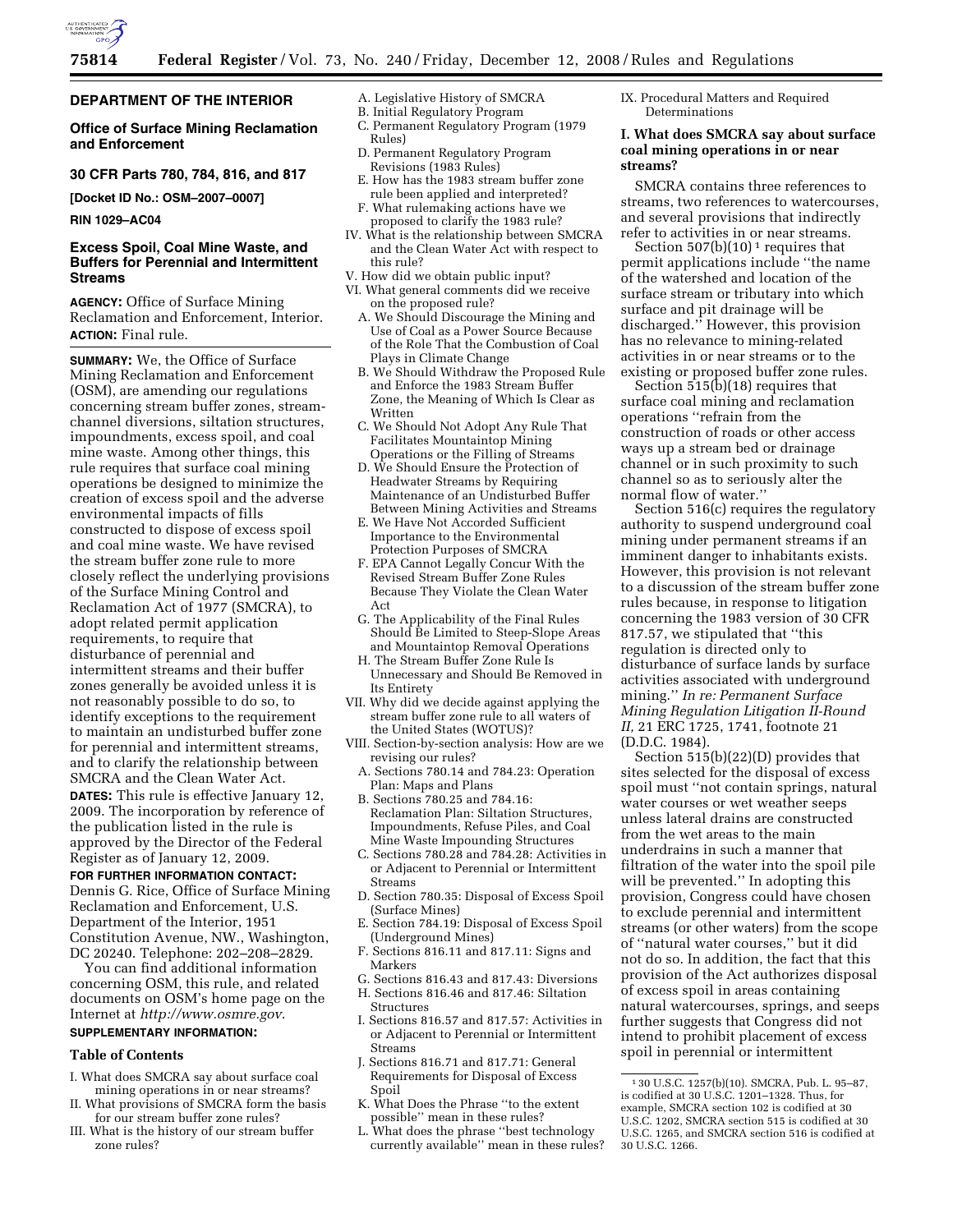streams. The term ''natural watercourses'' includes all types of streams—perennial, intermittent, and ephemeral. Springs and seeps are groundwater discharges. To the extent that those discharges provide intermittent or continuous flow in a channel, they are included within the scope of our definitions in 30 CFR 701.5 of ''intermittent stream'' and ''perennial stream,'' respectively. The definition of ''intermittent stream,'' which is based upon technical literature, includes any ''stream or reach of a stream that is below the local water table for at least some part of the year, and obtains its flow from both surface runoff and ground water discharge.'' Furthermore, in litigation under the Clean Water Act, the U.S. Court of Appeals for the Fourth Circuit cited section 515(b)(22) of SMCRA as supporting the statement in its decision that ''it is beyond dispute that SMCRA recognized the possibility of placing excess spoil material in waters of the United States even though those materials do not have a beneficial purpose.'' See *Kentuckians for the Commonwealth, Inc.* v. *Rivenburgh,* 317 F.3d 425, 443 (4th Cir. 2003).

Section 515(c)(4)(D) provides that, in approving a permit application for a mountaintop removal operation, the regulatory authority must require that ''no damage will be done to natural watercourses.'' The regulations implementing this provision clarify that the prohibition applies only to natural watercourses ''below the lowest coal seam mined.'' See 30 CFR 824.11(a)(9). Furthermore, section 515(c)(4)(E) of the Act specifies that ''all excess spoil material not retained on the mountaintop shall be placed in accordance with the provisions of subsection (b)(22) of this section.'' By including this proviso, Congress recognized that not all excess spoil generated by mountaintop removal operations could be retained on benches or placed within the mined-out area. And by cross-referencing section 515(b)(22), Congress authorized placement of excess spoil from mountaintop removal operations in natural watercourses, provided all requirements of section 515(b)(22) are met. In the steep-slope terrain of central Appalachia, excess spoil typically can most feasibly be placed in valley fills.

In addition, the legislative history of section 515(f) of SMCRA indicates that Congress anticipated that coal mine waste impoundments would be constructed in perennial and intermittent streams:

In order to assure that mine waste impoundments used for the disposal of

liquid or solid waste material from coal mines are constructed or have been constructed so as to safeguard the health and welfare of *downstream* populations, H.R. 2 gives the Army Corps of Engineers a role in determining the standards for construction, modification and abandonment of these impoundments.

\* \* \* \* \* Thus, the corps' experience and expertise in the area of design, construction, maintenance, et cetera, which were utilized for carrying out the congressionally authorized surveys of mine waste embankments in West Virginia following the disastrous failure of the mine waste impoundments on *Buffalo Creek,* is to be applied in order to prevent *similar* accidents in the future.

H. Rep. No. 95–218; at 125 (April 22, 1977) (emphasis added). Section 515(f) provides that—

The Secretary, with the written concurrence of the Chief of Engineers, shall establish within one hundred and thirty-five days from the date of enactment, standards and criteria regulating the design, location, construction, operation, maintenance, enlargement, modification, removal, and abandonment of new and existing coal mine waste piles referred to in section 515(b)(13) and section 516(b)(5).

Sections 515(b)(13) and 516(b)(5) concern ''all *existing and new* coal mine waste piles consisting of mine wastes, tailings, coal processing wastes, or other liquid and solid wastes and used either temporarily or permanently as dams or embankments.'' (Emphasis added.) Sections  $515(f)$ ,  $515(h)(13)$ , and 516(b)(5) do not specifically mention streams or watercourses.

However, the reference to dams and embankments, the requirement for the concurrence of the U.S. Army Corps of Engineers (for its expertise in dam construction and flood control), and the legislative history documenting that the 1972 Buffalo Creek flood was the driving force behind adoption of those SMCRA provisions demonstrate that Congress was aware that coal mine waste impoundments had been constructed in perennial and intermittent streams in the past and would be constructed there in the future. Furthermore, the fact that all three paragraphs specifically apply to both new and existing structures (rather than to just existing structures) implies that new structures would and could be built in streams under SMCRA. As mentioned in the legislative history, Congress' intent was to prevent a recurrence of the Buffalo Creek impoundment failure and to ensure that all coal mine waste impoundments either are or have been constructed in a manner that protects the safety of downstream residents. There is no

indication that Congress intended to prohibit construction of those structures in perennial or intermittent streams.

Finally, sections 515(b)(11) and 516(b)(4) of the Act govern the construction of coal refuse piles that are not used as dams or embankments. While those paragraphs do not mention constructing refuse piles in watercourses, neither do they prohibit such construction. Because of the similarity of those piles to excess spoil fills, the regulations implementing sections 515(b)(11) and 516(b)(4) incorporate language similar to that of section 515(b)(22)(D) for the construction of excess spoil disposal facilities. Specifically, the regulations at 30 CFR 816.83(a)(1) and 817.83(a)(1) allow the construction of nonimpounding coal refuse piles on areas containing springs, natural or man-made watercourses, or wet-weather seeps if the design includes diversions and underdrains. Not all areas containing springs, watercourses, or wet-weather seeps are perennial or intermittent streams, but some are, which means that refuse piles may be constructed in streams.

## **II. What provisions of SMCRA form the basis for our stream buffer zone rules?**

Paragraphs  $(b)(10)(B)(i)$  and  $(24)$  of section 515 of SMCRA served as the basis for all three previous versions (1977, 1979, and 1983) of the stream buffer zone rule with respect to surface mining activities. Those sections also serve as the basis for the revised rule at 30 CFR 816.57 that we are adopting today. Section 515(b)(10)(B)(i) requires that surface coal mining operations be conducted so as to prevent the contribution of additional suspended solids to streamflow or runoff outside the permit area to the extent possible using the best technology currently available. Section 515(b)(24) requires that surface coal mining and reclamation operations be conducted to minimize disturbances to and adverse impacts on fish, wildlife, and related environmental values ''to the extent possible using the best technology currently available.''

In context, section  $515(b)(10)(B)(i)$ provides that the performance standards adopted under SMCRA must require that surface coal mining and reclamation operations—

(10) minimize the disturbances to the prevailing hydrologic balance at the minesite and in associated offsite areas and to the quality and quantity of water in surface and ground water systems both during and after surface coal mining operations and during reclamation by—  $(A) * * * *$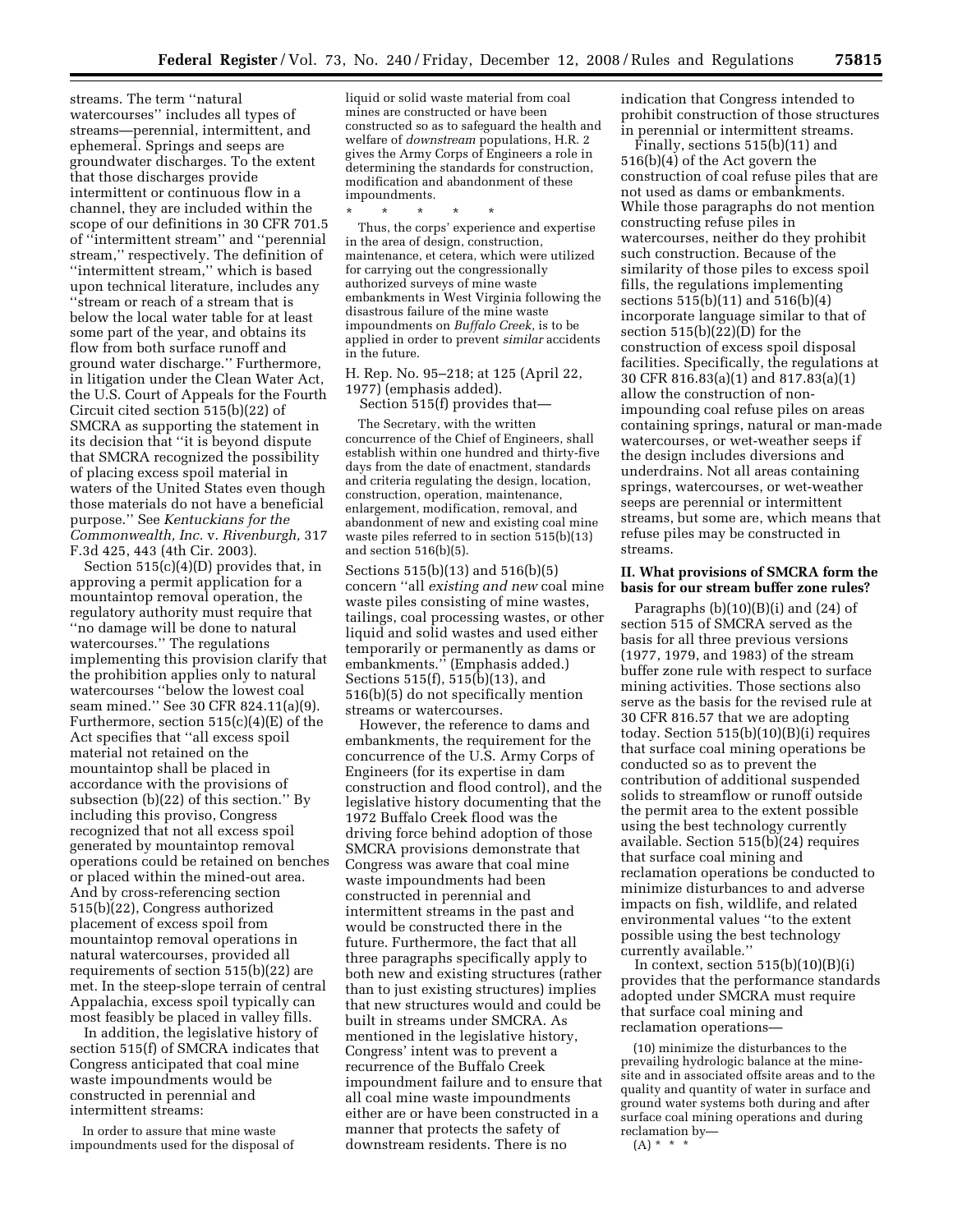(B)(i) conducting surface coal mining operations so as to prevent, to the extent possible using the best technology currently available, additional contributions of suspended solids to streamflow, or runoff outside the permit area, but in no event shall contributions be in excess of requirements set by applicable State or Federal law.

\* \* \* \* \*

Section 515(b)(24) requires that surface coal mining and reclamation operations be conducted in a manner that—

To the extent possible using the best technology currently available, minimize[s] disturbances and adverse impacts of the operation on fish, wildlife, and related environmental values, and achieve[s] enhancement of such resources where practicable.

The common thread in both provisions is the requirement for use of the best technology currently available to achieve the requirements of those provisions to the extent possible.

Paragraphs (b)(9)(B) and (11) of section 516 of SMCRA form the basis for the stream buffer zone rule at 30 CFR 817.57, which applies to surface activities associated with underground mines. Those provisions of section 516 are substantively equivalent to paragraphs  $(b)(10)(B)(i)$  and  $(24)$  of section 515 of SMCRA, respectively, except that section 516(b)(9)(B) also includes the provisions found in section 515(b)(10)(E) regarding the avoidance of channel deepening or enlargement. In the remainder of this preamble, we often refer only to the section 515 paragraphs, with the understanding that, unless otherwise stated or implied by context, references to those paragraphs should be read as including their section 516 counterparts.

### **III. What is the history of our stream buffer zone rules?**

# *A. Legislative History of SMCRA*

SMCRA does not establish or require a buffer zone for streams or other waters. In 1972, the U.S. House of Representatives passed a bill (H.R. 6482) that included a flat prohibition on mining within 100 feet of any ''body of water, stream, pond, or lake to which the public enjoys use and access, or other private property.'' This prohibition appeared in the counterpart to what is now section 522(e) of the Act. However, the bill never became law and the provision did not appear in subsequent versions of SMCRA legislation.

#### *B. Initial Regulatory Program*

As part of the regulations implementing the initial regulatory

program under SMCRA, we adopted the concept of a 100-foot buffer zone around intermittent and perennial streams as a means ''to protect stream channels from abnormal erosion'' from nearby upslope mining activities. See 30 CFR 715.17(d)(3) and 42 FR 62652 (December 13, 1977). The regulation reads as follows:

No land within 100 feet of an intermittent or perennial stream shall be disturbed by surface coal mining and reclamation operations unless the regulatory authority specifically authorizes surface coal mining and reclamation operations through such a stream. The area not to be disturbed shall be designated a buffer zone and marked as specified in § 715.12.

The rule does not specify the conditions under which the regulatory authority may authorize operations within the buffer zone.

## *C. Permanent Regulatory Program (1979 Rules)*

The original version of our permanent program regulations, as published on March 13, 1979, included more extensive stream buffer zone rules at 30 CFR 816.57 (for surface mining operations) and 817.57 (for underground mining operations). Specifically, the 1979 version of section 816.57 provided that no land within 100 feet of a perennial stream or a stream with a biological community shall be disturbed by surface mining activities, except in accordance with §§ 816.43–816.44 [the stream diversion regulations], unless the regulatory authority specifically authorizes surface mining activities closer to or through such a stream upon finding that the original stream channel will be restored; and during and after the mining, the water quantity and quality from the stream section within 100 feet of the surface mining activities shall not be adversely affected. Paragraph (c) of the 1979 rule provided that a biological community existed if the stream at any time contained an assemblage of two or more species of arthropods or molluscan animals that were adapted to flowing water for all or part of their life cycle, dependent upon a flowing water habitat, reproducing or could reasonably be expected to reproduce in the water body where they are found, and longer than 2 millimeters at some stage of the part of their life cycle spent in the flowing water habitat.

The counterpart regulation for underground mining at 30 CFR 817.57 was identical except that it substituted the term ''surface operations and facilities'' for ''surface mining activities'' and clearly indicated that the restrictions were limited to ''surface areas.''

The preamble to the 1979 rules explains that the purpose of the revised rules was to implement paragraphs  $(b)(10)$  and  $(b)(24)$  of section 515 of the Act. 44 FR 15176, March 13, 1979. It states that ''[b]uffer zones are required to protect streams from the adverse effects of sedimentation and from gross disturbance of stream channels,'' but that ''if operations can be conducted within 100 feet of a stream in an environmentally acceptable manner, they may be approved.'' *Id.* In addition, it states that ''[t]he 100-foot limit is based on typical distances that should be maintained to protect stream channels from sedimentation,'' but that, while the 100-foot standard provides a simple rule for enforcement purposes, ''site-specific variation should be made available when the regulatory authority has an objective basis for either increasing or decreasing the width of the buffer zone.'' *Id.* 

#### *D. Permanent Regulatory Program Revisions (1983 Rules)*

In 1983, we revised the stream buffer zone rules to delete the requirement that the original stream channel be restored, to replace the biological community criterion for determining which nonperennial streams must be protected under the rule with a requirement for protection of all intermittent streams, and to add a requirement for a finding that the proposed mining activities will not cause or contribute to a violation of applicable state or federal water quality standards and will not adversely affect the environmental resources of the stream. See 48 FR 30312, June 30, 1983.

In 1983, we also adopted revised performance standards for coal preparation plants not located within the permit area of a mine. We decided not to apply the stream buffer zone rule to those preparation plants. See 30 CFR 827.12 and the preamble to those rules at 48 FR 20399, May 5, 1983.

The preamble to the 1983 stream buffer zone rules reiterates the general rationale for adoption of a stream buffer zone rule that we specified in the preamble to the 1979 rules. It identifies the reason for replacing the biological community threshold with the intermittent stream threshold as a matter of improving the ease of administration and eliminating the possibility of applying the rule to ephemeral streams and other relatively insignificant water bodies:

The biological-community standard was confusing to apply since there are areas with ephemeral surface waters of little biological or hydrologic significance which, at some time of the year, contain a biological community as defined by previous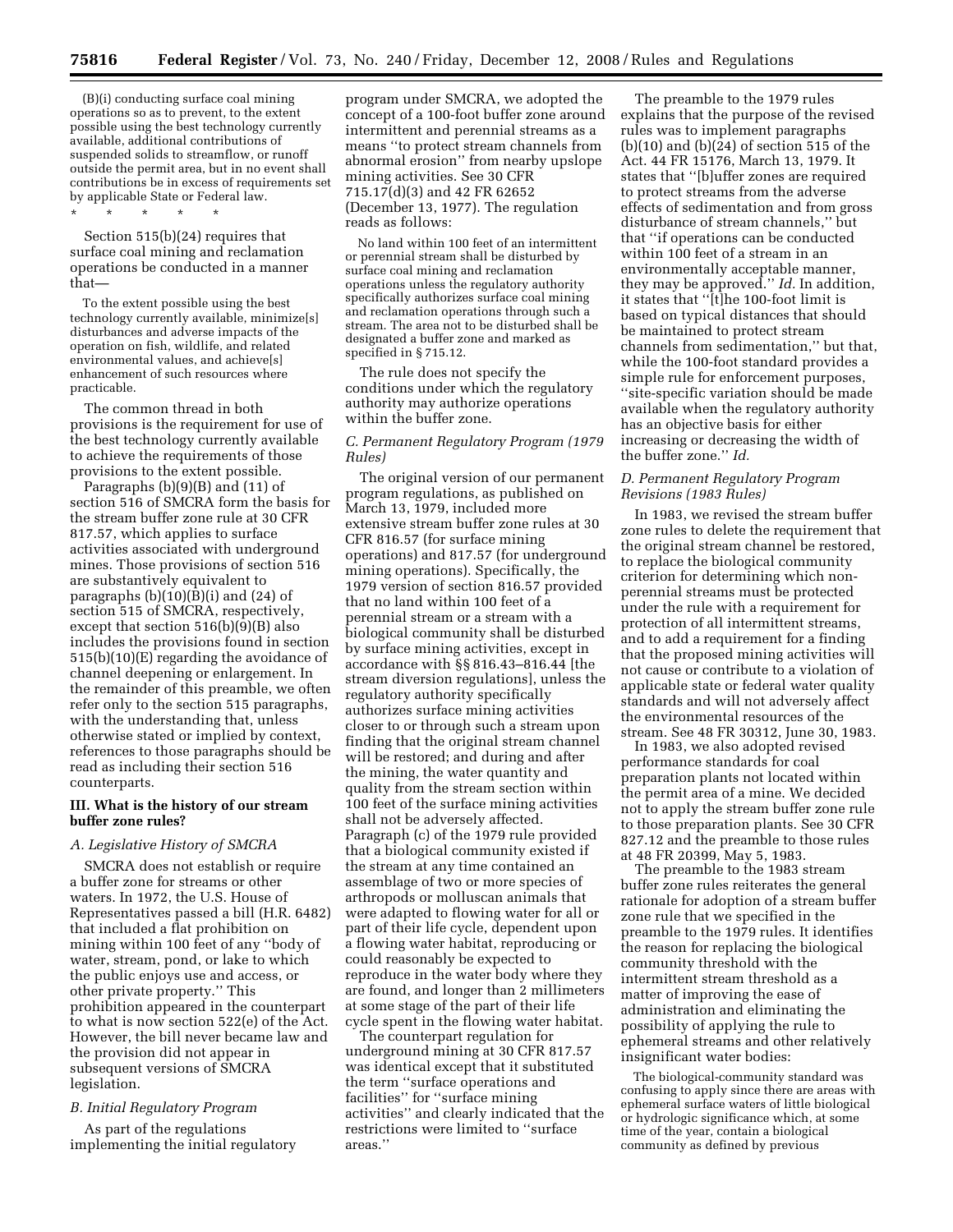§ 816.57(c). Thus, much confusion arose when operators attempted to apply the previous rule's standards to springs, seeps, ponding areas, and ephemeral streams. While some small biological communities which contribute to the overall production of downstream ecosystems will be excluded from special buffer-zone protection under final § 816.57(a), the purposes of Section 515(b)(24) of the Act will best be achieved by providing a buffer zone for those streams with more significant environmentalresource values.

48 FR 30313, June 30 1983. The preamble further states that ''[i]t is impossible to conduct surface mining without disturbing a number of minor natural streams, including some which contain biota'' and that ''surface coal mining operations will be permissible as long as environmental protection will be afforded to those streams with more significant environmental-resource value.'' *Id.* It further provides that the revised rules ''also recognize that intermittent and perennial streams generally have environmental-resource values worthy of protection under Section 515(b)(24) of the Act.'' *Id.* at 30312. In addition, the preamble notes that ''[a]lthough final § 816.57 is intended to protect significant biological values in streams, the primary objective of the rule is to provide protection for the hydrologic balance and related environmental values of perennial and intermittent streams.'' *Id.* at 30313. It further states that ''[t]he 100-foot limit is used to protect streams from sedimentation and help preserve riparian vegetation and aquatic habitats.'' *Id.* at 30314.

We also stated that we removed the requirement to restore the original stream channel in deference to the stream-channel diversion requirements of 30 CFR 816.43 and 817.43 and to clarify that there does not have to be a stream diversion for mining to occur inside the buffer zone. *Id.* 

Finally, the preamble states that we added the finding concerning ''other environmental resources of the stream'' to clarify ''that regulatory authorities will be allowed to consider factors other than water quantity and quality in making buffer-zone determinations'' and ''to provide a more accurate reflection of the objectives of Sections 515(b)(10) and 515(b)(24) of the Act.'' *Id.* at 30316.

Revised 30 CFR 816.57(a) (1983) provided that ''[n]o land within 100 feet of a perennial stream or an intermittent stream shall be disturbed by surface mining activities, unless the regulatory authority specifically authorizes surface mining activities closer to, or through, such a stream.'' The rule further provided that the regulatory authority may authorize such activities only upon finding that surface mining activities will not cause or contribute to the violation of applicable State or Federal water quality standards, and will not adversely affect the water quantity and quality or other environmental resources of the stream; and if there will be a temporary or permanent streamchannel diversion, it will comply with § 816.43.

The 1983 version of the stream buffer zone rule for underground mining at 30 CFR 817.57 is identical except for substitution of the term ''underground mining activities'' for ''surface mining activities.''

The National Wildlife Federation challenged this regulation as being inconsistent with sections 515(b)(10) and (24) of the Act, primarily because it deleted the biological community threshold for stream protection. However, the court rejected that challenge, finding without elaboration that the ''regulation is not in conflict with either section 515(b)(10) or 515(b)(24).'' *In re: Permanent Surface Mining Regulation Litigation II—Round II*, 21 ERC 1725, 1741–1742 (D.D.C. 1984).

The court also noted that the Secretary had properly justified the rule change on the grounds that the previous rule was confusing and difficult to apply without protecting areas of little biological significance. Unfortunately, the new criterion (intermittent streams) has proven as difficult to apply as the biological community standard that it replaced. The definition of ''intermittent stream'' in 30 CFR 701.5 has two parts, separated by an ''or.'' The first part defines all streams with a drainage area of one square mile as intermittent. This part of the definition is the aspect that was litigated and upheld for its clarity of application. However, the second part of the definition includes all streams and stream segments that are below the local water table for part of the year and that derive at least part of their flow from groundwater discharge. This part of the definition has been more difficult to apply in practice. In fact, some States use biological criteria for making that determination.

Industry also challenged 30 CFR 817.57(a) to the extent that it included all underground mining activities. However, industry withdrew its challenge when the Secretary stipulated that the rule would apply only to surface lands and surface activities associated with underground mining. See footnote 21, *id.* at 1741.

# *E. How has the 1983 stream buffer zone rule been applied and interpreted?*

Historically, we and the State regulatory authorities have applied the 1983 stream buffer zone rule in a manner that allowed the placement of excess spoil fills, refuse piles, slurry impoundments, and sedimentation ponds in intermittent and perennial streams. However, as discussed at length in the preamble to the January 7, 2004 proposed rule (69 FR 1038–1042), which we never finalized, there has been considerable controversy over the proper interpretation of both the Clean Water Act and our 1983 rules as they apply to the placement of fill material in or near perennial and intermittent streams. As evidenced by past litigation and the comments that we received on the proposed rule that we published on August 24, 2007, some interpretations of our 1983 rule are at odds with the underlying provisions of SMCRA.

We first placed our interpretation of the 1983 stream buffer zone rules in writing in a document entitled ''Summary Report—West Virginia Permit Review—Vandalia Resources, Inc. Permit No. S–2007–98.'' According to our annual oversight reports for West Virginia for 1999 and 2000, that document stated that the stream buffer zone rule does not apply to the footprint of a fill placed in a perennial or intermittent stream as part of a surface coal mining operation. On June 4, 1999, in *West Virginia Highlands Conservancy*  v. *Babbitt*, Civ. No. 1:99CV01423 (D.D.C.), the plaintiffs challenged the validity of that document, alleging that it constituted rulemaking in violation of the Administrative Procedure Act. In an order filed September 23, 1999, the court approved an unopposed motion to dismiss the case as moot.

In a lawsuit filed in the U.S. District Court for the Southern District of West Virginia in July 1998, plaintiffs asserted that the stream buffer zone rule allows mining activities through or within the buffer zone for a perennial or intermittent stream only if the activities are minor incursions. They argued that the rule did not allow substantial segments of the stream to be buried underneath excess spoil fills or other mining-related structures. On October 20, 1999, the district court ruled in favor of the plaintiffs on this point, holding that the stream buffer zone rule applies to all segments of a stream, including those segments within the footprint of an excess spoil fill, not just to the stream as a whole. The court also stated that the construction of fills in perennial or intermittent streams is inconsistent with the language of 30 CFR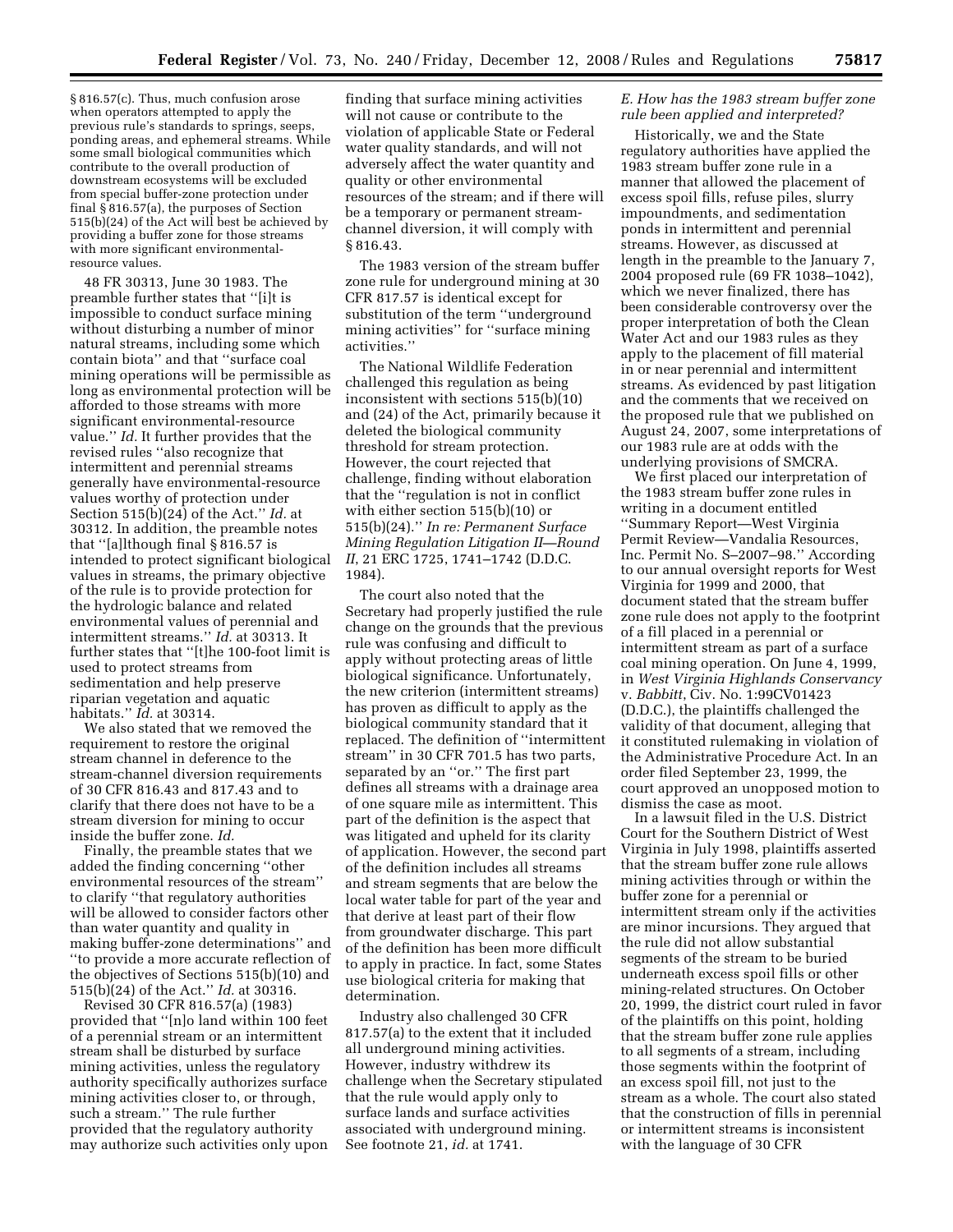816.57(a)(1), which provides that the regulatory authority may authorize surface mining activities within a stream buffer zone only after finding that the proposed activities ''will not adversely affect the water quantity and quality or other environmental resources of the stream.'' See *Bragg* v. *Robertson*, 72 F. Supp. 2d 642, 660–663 (S.D. W. Va., 1999).

The U.S. Court of Appeals for the Fourth Circuit ultimately reversed the district court on other grounds (lack of jurisdiction under the Eleventh Amendment to the U.S. Constitution) without reaching the merits of the district court's holding on the applicability of the stream buffer zone rule. *Bragg* v. *West Virginia Coal Association*, 248 F.3d 275, 296 (4th Cir. 2001), *cert. denied*, 534 U.S. 1113 (2002).

In a different case, the same district court stated that SMCRA and the stream buffer zone rule do not authorize disposal of overburden in streams: ''SMCRA contains no provision authorizing disposal of overburden waste in streams, a conclusion further supported by the buffer zone rule.'' *Kentuckians for the Commonwealth, Inc.* v. *Rivenburgh*, 204 F. Supp. 2d 927, 942 (S.D. W. Va. 2002).

The U.S. Court of Appeals for the Fourth Circuit subsequently rejected the district court's interpretation, stating that ''SMCRA does not prohibit the discharge of surface coal mining excess spoil in waters of the United States.'' *Kentuckians for the Commonwealth, Inc.* v. *Rivenburgh*, 317 F.3d 425, 442 (4th Cir. 2003). The court further stated that ''it is beyond dispute that SMCRA recognizes the possibility of placing excess spoil material in waters of the United States even though those materials do not have a beneficial purpose.'' *Id.* at 443.

The court explained the basis for its statements as follows:

Section 515(b)(22)(D) of SMCRA authorizes mine operators to place excess spoil material in ''springs, natural water courses or wet weather seeps'' so long as ''lateral drains are constructed from the wet areas to the main underdrains in such a manner that filtration of the water into the spoil pile will be prevented.'' 30 U.S.C. § 1265(b)(22)(D). In addition, § 515(b)(24) requires surface mine operators to ''minimize disturbances and adverse impacts of the operation on fish, wildlife, and related environmental values, and achieve enhancement of such resources where practicable,'' implying the placement of fill in the waters of the United States. 30 U.S.C. § 1265(b)(24). It is apparent that SMCRA anticipates the possibility that excess spoil material could and would be placed in waters of the United States, and this fact cannot be juxtaposed with § 404 of

the Clean Water Act to provide a clear intent to limit the term ''fill material'' to material deposited for a beneficial primary purpose.

## *Id.* at 443.

The preamble to the proposed rule that we published on January 7, 2004, but which we never adopted in final form, contains additional discussion of litigation and related matters arising from the 1983 stream buffer zone rules. See especially Part I.B.1. at 69 FR 1038– 1040.

# *F. What rulemaking actions have we proposed to clarify the 1983 rule?*

On January 7, 2004 (69 FR 1036), we proposed to revise our stream buffer zone rules to retain the prohibition on disturbance of land within 100 feet of a perennial or intermittent stream, but alter the findings that the regulatory authority must make before granting a variance to this requirement. The revised rule would have replaced the Clean Water Act-oriented findings in the 1983 rule with a SMCRA-based requirement that the regulatory authority find in writing that the activities will, to the extent possible, use the best technology currently available to prevent additional contributions of suspended solids to the section of stream within 100 feet downstream of the mining activities and outside the area affected by mining activities; and minimize disturbances and adverse impacts on fish, wildlife, and other related environmental values of the stream. The proposed rule also would have required that operations be designed to minimize the creation of excess spoil.

Numerous commenters asked us to consider other alternatives to the proposed rule. Some commenters also asked that we prepare an environmental impact statement (EIS) on the proposed action. On June 16, 2005 (70 FR 35112), we announced our intent to prepare an EIS on the proposed rule changes. We also stated that we intended to consider additional alternatives and to publish a new proposed rule to coincide with the release of a draft EIS.

On August 24, 2007 (72 FR 48890), we published a new, extensively revised proposed rule and a notice of availability of the draft EIS. That proposed rule replaced the one we published on January 7, 2004. The August 24, 2007, proposed rule forms the basis for the final rule that we are adopting today. This final rule is intended to clarify the scope and meaning of the stream buffer zone rule, consistent with underlying statutory authority, and to ensure that regulatory authorities, mine operators, other

governmental entities, landowners, and citizens all can have a common understanding of what the stream buffer zone rule does and does not require. The final rule also includes additional permitting requirements intended to ensure that operations are designed to minimize the creation of excess spoil and to require consideration of alternatives to the disposal of excess spoil and coal mine waste in perennial or intermittent streams or their buffer zones to minimize the adverse impacts on fish, wildlife, and related environmental values to the extent possible using the best technology currently available.

The revised stream buffer zone rule that we are adopting today attempts to minimize disputes and misunderstandings associated with application of the 1983 rule. The revised rule distinguishes between those situations in which maintenance of an undisturbed buffer between mining and reclamation activities and a perennial or intermittent stream constitutes the best technology currently available to implement the underlying statutory provisions (sections 515(b)(10)(B)(i) and  $(24)$  and  $516(b)(9)(B)$  and  $(11)$  of SMCRA) and those situations in which maintenance of a buffer is neither feasible nor appropriate.

## **IV. What is the relationship between SMCRA and the Clean Water Act with respect to this rule?**

In this final rule, we are adding paragraph (f) of sections 780.28 and 784.28 and paragraph (d) of sections 816.57 and 817.57 to clarify the relationship between SMCRA and the Clean Water Act with respect to activities conducted in or near perennial and intermittent streams. We are adopting these paragraphs to address concerns arising from the fact that this final rule removes language that previously appeared in sections 816.57(a) and 817.57(a) that specifically prohibited the conduct of mining activities within 100 feet of a perennial or intermittent stream unless the regulatory authority found that those activities would not cause or contribute to the violation of applicable State or Federal water quality standards and would not adversely affect the water quantity and quality or other environmental resources of the stream. We are removing that requirement because its language more closely resembles the Clean Water Act than the underlying provisions of SMCRA. See Parts II, VIII.C., and VIII.I. of this preamble for further discussion of sections 780.28, 784.28, 816.57, and 817.57 and the provisions of SMCRA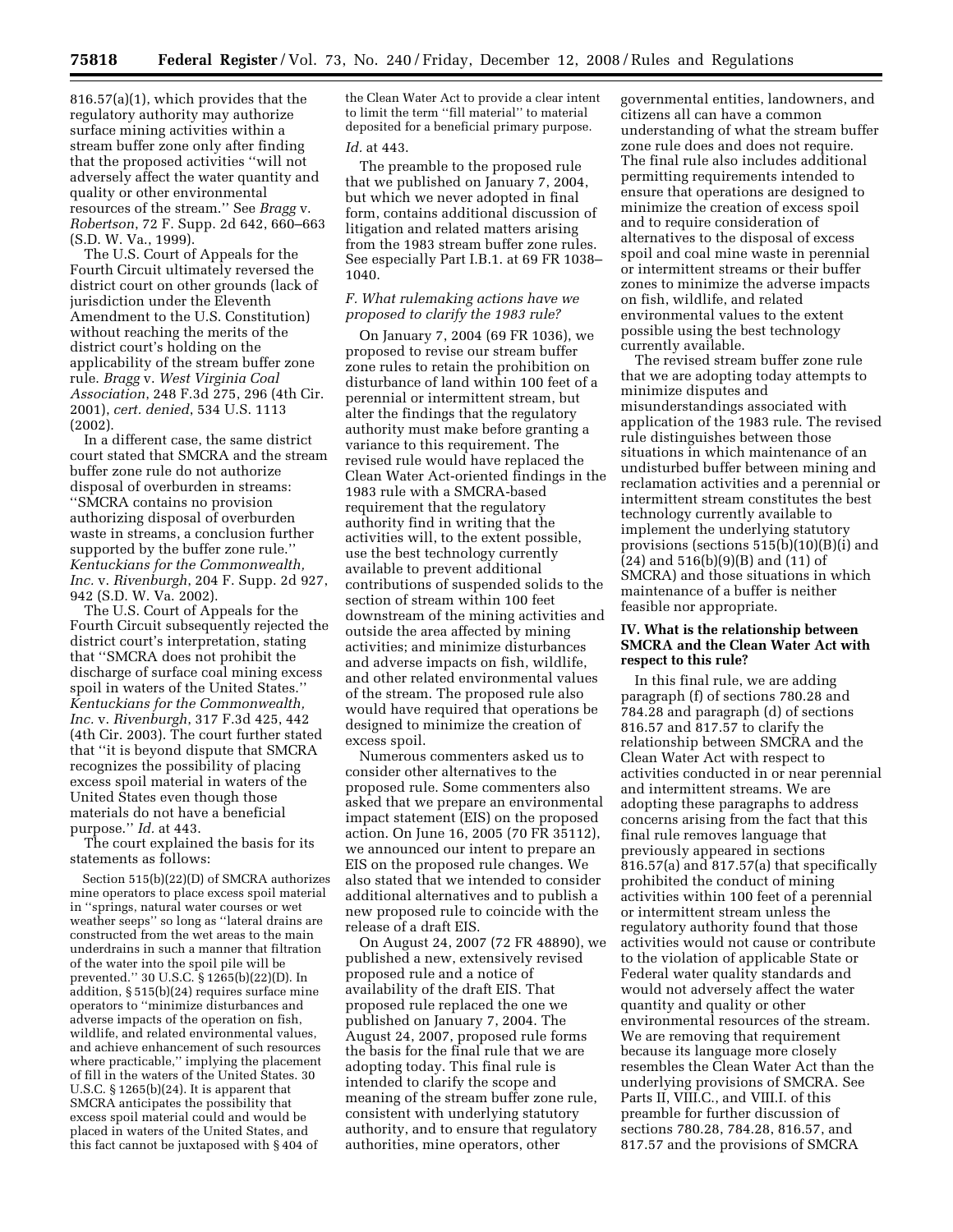that provide the basis for the stream buffer zone rule.

None of the revisions to the stream buffer zone rule or other elements of this final rule affect a mine operator's responsibility to comply with effluent limitations or other requirements of the Clean Water Act. The requirements of the Clean Water Act have independent force and effect regardless of the terms of the SMCRA permit. The independent effect of the Clean Water Act is recognized in section 702(a) of SMCRA, which provides that—

Nothing in this Act shall be construed as superseding, amending, modifying, or repealing the \* \* \* [t]he Federal Water Pollution Control Act [Clean Water Act] [*citations omitted*], the State laws enacted pursuant thereto, or other Federal laws relating to the preservation of water quality.

#### 30 U.S.C. 1292(a).

In interpreting this statutory provision with respect to effluent limitations adopted as part of our initial regulatory program, the U.S. Court of Appeals for the D.C. Circuit held that ''where the Secretary's regulation of surface coal mining's hydrologic impact overlaps EPA's, the Act expressly directs that the Federal Water Pollution Control Act and its regulatory framework are to control so as to afford consistent effluent standards nationwide.'' *In re Surface Mining Regulation Litigation*, 627 F.2d 1346, 1367 (D.C. Cir. 1980).

In today's final rule, we are adding paragraph (f)(2) of sections 780.28 and 784.28 and paragraph (d) of sections 816.57 and 817.57(d) to reiterate and further clarify this relationship between SMCRA and the Clean Water Act. The new rules emphasize that issuance of a SMCRA permit is not a substitute for the reviews, authorizations, and certifications required under the Clean Water Act and does not authorize initiation of surface coal mining operations for which the applicant has not obtained all necessary authorizations, certifications, and permits under the Clean Water Act.

Consistent with the approach described above, our existing regulations at 30 CFR 816.42 and 817.42 provide that discharges of water from areas disturbed by surface or underground mining activities shall be made in compliance with all applicable State and Federal water quality laws and regulations and with the effluent limitations for coal mining promulgated by the U.S. Environmental Protection Agency set forth in 40 CFR part 434. Nothing in the final rule that we are adopting today would alter or affect the requirements of 30 CFR 816.42 or 817.42.

SMCRA and the Clean Water Act provide for separate regulatory programs with different purposes and very different permitting requirements and procedures. In addition, SMCRA and the Clean Water Act differ considerably with respect to jurisdiction. For example, unlike SMCRA, the Clean Water Act does not directly regulate groundwater. The Clean Water Act focuses primarily on regulating discharges of pollutants into waters of the United States, whereas SMCRA regulates a broad universe of environmental and other impacts of surface coal mining and reclamation operations. As stated in the legislative history of SMCRA:

Statutory authority to *regulate* the adverse environmental effects of surface and underground coal mining under the Federal Water Pollution Control Act [Clean Water Act], as amended, is limited to the treatment or removal of any pollutants into the waters of the United States. \* \* \* The Federal Water Pollution Control Act, as amended, can deal only with a part of the problem. The FWPCA does not contain the statutory authority for the establishment of standards and regulations requiring comprehensive preplanning and designing for appropriate mine operating and reclamation procedures to ensure protection of public health and safety and to prevent the variety of other damages to the land, the soil, the wildlife, and the aesthetic and recreational values that can result from coal mining. The statute also lacks the regulatory authority to deal with the discharge of pollutants from *abandoned*  surface and underground coal mines.

H. Rep. No. 94–1445 at 90–91 (1976), emphasis in original.

Section 508(a)(9) of SMCRA requires that each permit application include ''the steps to be taken to comply with applicable air and water quality laws and regulations and any applicable health and safety standards.'' Our regulations at 30 CFR 780.18(b)(9) and 784.13(b)(9) similarly require that each permit application include:

A description of steps to be taken to comply with the requirements of the Clean Air Act (42 U.S.C. 7401 *et seq.*), and the Clean Water Act (33 U.S.C. 1251 *et seq.*), and other applicable air and water quality laws and regulations and health and safety standards.

In keeping with section 508(a)(9) of SMCRA, today's rule also includes new provisions in paragraph (f)(1) of sections 780.28 and 784.28 reiterating that every permit application must identify the authorizations that the applicant anticipates will be needed under sections 401, 402, and 404 of the Clean Water Act, 33 U.S.C. 1341, 1342, and 1344, and describe the steps that the permit applicant has taken or will take to procure those authorizations.

The Clean Water Act establishes a comprehensive program designed to ''restore and maintain the chemical, physical, and biological integrity of the Nation's waters." 33 U.S.C. 1251(a). To achieve this goal, it prohibits the discharge of pollutants into navigable waters except as in compliance with specified provisions of the Clean Water Act, including a provision that allows for discharges authorized by a National Pollutant Discharge Elimination System (NPDES) permit. 33 U.S.C. 1311(a) and 1342(a). At 33 U.S.C. 1362(7), the Clean Water Act defines ''navigable waters'' as ''waters of the United States,'' a term which the Corps and EPA define at 33 CFR 328.3 and 40 CFR 232.2, respectively. The proper scope of that definition has been extensively litigated and EPA and the Corps have issued supplemental guidance to reflect the outcome of that litigation.

The Clean Water Act authorizes the discharge of pollutants into waters of the United States under two different permit programs. Section 404 authorizes discharges of dredged or fill material, while section 402 applies to all other pollutants. 33 U.S.C. 1344, 1342. Section 404 is primarily administered by the Corps, with the exception of those States and Indian tribes that have assumed the program pursuant to section 404(g). In both cases, EPA provides input and has oversight authority and responsibilities. Section 402 (NPDES) permits are issued by EPA or states and Indian tribes that EPA has authorized to administer the NPDES program under section 402(b).

Section 401 of the Clean Water Act requires that each applicant for a federal license or permit submit a certification from the state in which the discharge originates. The certification must state that the discharge will comply with federal and state water quality requirements. 33 U.S.C. 1341(a)(1). ''No license or permit shall be granted until the certification required by this section has been obtained or has been waived'' and ''[n]o license or permit shall be granted if certification has been denied by the State.'' *Id.* Section 401(d) further provides that the state certifications ''shall become a condition on any Federal license or permit subject to the provisions of this section.'' *Id.* at 1341(d).

Section 402 of the Clean Water Act governs discharges of pollutants other than dredged or fill material. 33 U.S.C. 1342. Permits issued under this section are known as NPDES permits. They typically contain technology-based numerical standards called effluent limitations that restrict the amount of specified pollutants that may be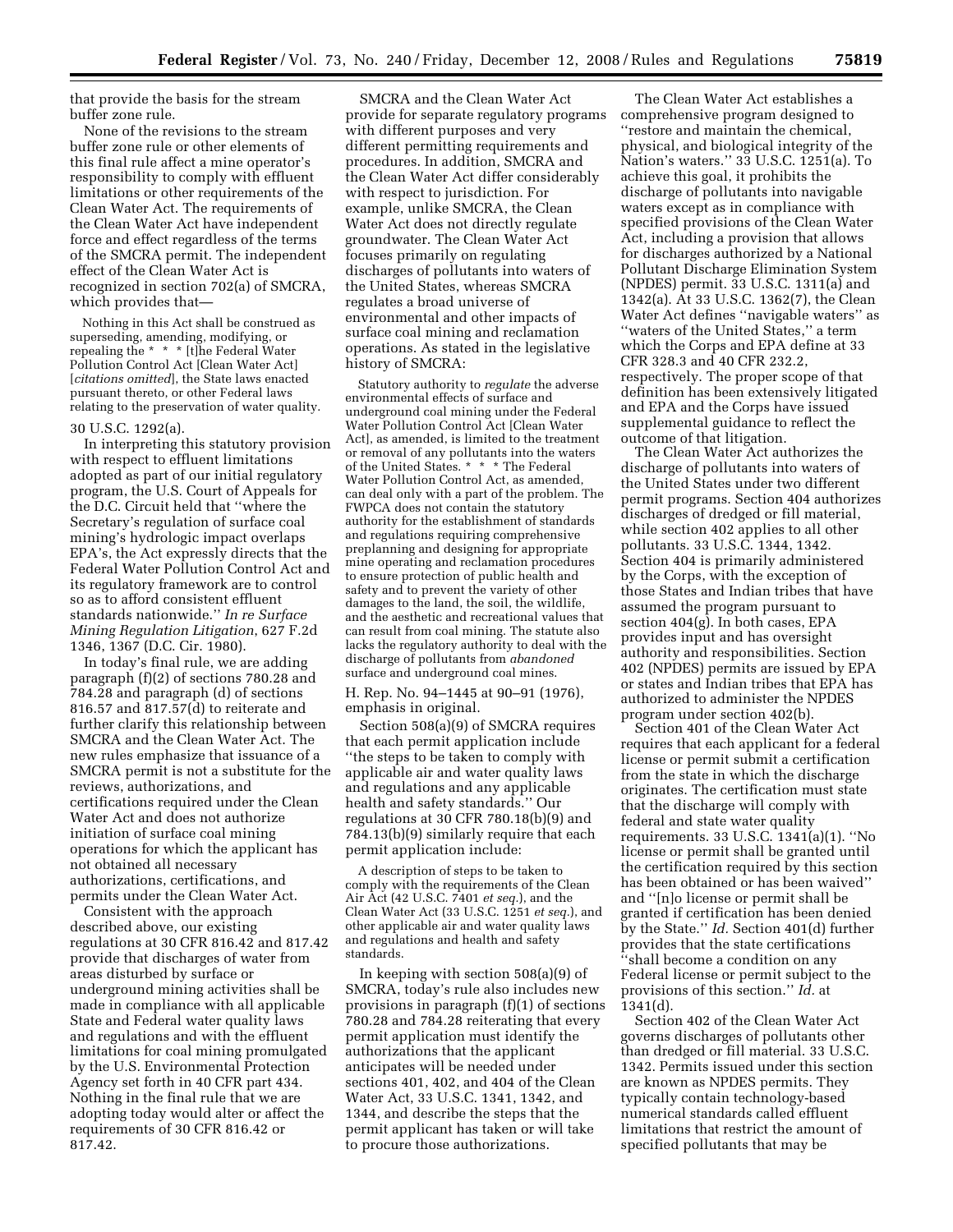discharged. 33 U.S.C. 1311, 1362(11). EPA has developed industry-wide technology-based wastewater effluent limitations for surface coal mining and reclamation operations. Those effluent limitations are codified in 40 CFR part 434. NPDES permits also must include any more stringent limitations necessary to meet state water quality standards. 33 U.S.C. 1311(b)(1)(C), 1342(a). EPA may authorize states to issue NPDES permits, but EPA retains authority to enforce the requirements of the Clean Water Act.

Section 404 of the Clean Water Act authorizes the Secretary of the Army, through the Corps, to regulate discharges of dredged and fill material through a permitting process. 33 U.S.C. 1344. On May 9, 2002 (67 FR 31129– 31143), the Corps and EPA adopted a revised definition of ''fill material'' in 33 CFR 323.2(e) and 40 CFR 232.2, respectively, that includes ''overburden from mining or other excavation activities.'' In the same rulemaking, the Corps and EPA also adopted a revised definition of ''discharge of fill material'' in 33 CFR 323.2(f) and 40 CFR 232.2, respectively. The revised definition provides that ''[t]he term generally includes, without limitation, the \* placement of overburden, slurry, or tailings or similar mining-related materials.'' Therefore, any mining overburden or coal mine waste used to replace any waters of the United States, or portion thereof, with dry land or to change the bottom elevation of any waters of the United States, or portion thereof, is classified as fill material for purposes of the Clean Water Act.

To implement section 404, the Corps may issue either individual permits under 33 CFR parts 320 through 328 or general permits under 33 CFR part 330. See 33 U.S.C. 1344(a) and (e). Both individual and general permits must comply with guidelines issued by EPA under section 404(b)(1), 33 U.S.C. 1344(b)(1). Those guidelines, which are codified at 40 CFR part 230, are referred to as the ''404(b)(1) Guidelines.'' The 404(b)(1) Guidelines generally prohibit the permitting of projects where there ''is a practicable alternative to the proposed discharge which would have less adverse impact on the aquatic ecosystem, so long as the alternative does not have other significant adverse environmental consequences.'' 40 CFR 230.10(a). Under 40 CFR 230.10(a)(2), ''[a]n alternative is practicable if it is available and capable of being done after taking into consideration cost, existing technology, and logistics in light of overall project purposes.''

The guidelines specify that the Corps must ensure that the proposed fill will not cause significantly adverse effects

on human health or welfare, aquatic life, and aquatic ecosystems. 40 CFR  $230.10(c)(1)$  through  $(c)(3)$ . To comply with this requirement, the Corps must make a written determination of the effects of a proposed activity ''on the physical, chemical, and biological components of the aquatic environment.'' 40 CFR 230.11. *See also*  33 CFR 320.4(b)(4) and 325.2(a)(6) for requirements for individual permits.

The 404(b)(1) Guidelines also provide that ''no discharge of dredged or fill material shall be permitted unless appropriate and practicable steps have been taken which will minimize potential adverse impacts of the discharge on the aquatic ecosystem.'' 40 CFR 230.10(d). One way the Corps can reduce the potential adverse impacts associated with filling activity is to require compensatory mitigation. See 33 CFR 325.4(a)(3) and 320.4(r) for individual permits and General Condition 20 (72 FR 11193, March 12, 2007) for nationwide permits under 33 CFR part 330. This differs substantially from SMCRA, which provides no authority to require compensatory mitigation.

Section 404(e) of the Clean Water Act authorizes the Corps to ''issue general permits on a State, regional, or nationwide basis for any category of activities involving discharges of dredged or fill material if the Secretary [of the Army] determines that the activities in such category are similar in nature, will cause only minimal adverse environmental effects when performed separately, and will have only minimal cumulative adverse effects on the environment,'' provided the general permit is based upon the guidelines developed under section 404(b)(1) of the Clean Water Act.

The Corps has exercised its authority under section 404(e) to issue general nationwide permits (NWPs) for surface coal mining operations under SMCRA (NWP 21), coal remining activities under SMCRA (NWP 49), and underground coal mining activities under SMCRA (NWP 50). Those permits apply only if the activities are authorized under a SMCRA permit or an application for the activities is being processed as part of an integrated permit processing procedure. See 72 FR 11092, 11184, and 11191, March 12, 2007. In issuing NWPs 21, 49, and 50, the Corps has determined that the activities covered by those permits are in compliance with the 404(b)(1) Guidelines. That is, the Corps has determined that these activities will cause only minimal adverse environmental effects when performed separately and will have only minimal

cumulative adverse effects on the environment.

As the Corps states in the preamble to the most recent version of its general permits—

When we issue the NWPs, we fully comply with the requirements of the  $404(b)(1)$ Guidelines at 40 CFR 230.7, which govern the issuance of general permits under section 404. For the section 404 NWPs, each decision document contains a 404(b)(1) Guidelines analysis. Section 230.7(b) of the 404(b)(1) Guidelines requires only a ''written evaluation of the potential individual and cumulative impacts of the categories of activities to be regulated under the general permit.'' Since the required evaluation must be completed before the NWP is issued, the analysis is predictive in nature. The estimates of potential individual and cumulative impacts, as well as the projected compensatory mitigation that will be required, are based on the best available data from the Corps district offices, based on past use of NWPs.

72 FR 11094, March 12, 2007.

In the preamble to NWP 21, the Corps states that ''the analyses and environmental protection performance standards required by SMCRA, in conjunction with the pre-construction notification requirement, are generally sufficient to ensure that NWP 21 activities result in minimal individual and cumulative adverse impacts on the aquatic environment.'' 72 FR 11114. The most critical element in the Corps' determination that NWP 21 meets the Clean Water Act requirements for general permits is the fact that NWP 21 requires a preconstruction notification from the applicant, followed by a review of the project by the Corps, and then a written determination from the Corps before the activities covered by NWP 21 may be initiated. As the Corps states in the preamble—

We believe our process for NWP 21 ensures that activities authorized by the NWP result in no more than minimal adverse impacts to the aquatic environment because each project is reviewed on a case-by-case basis and the district engineer either makes a minimal impacts determination on the project or asserts discretionary authority and requires an individual permit. Also, because of the case-by-case review and the requirement for written verification, we do not agree that it is necessary to prohibit discharges of dredged or fill material into perennial streams.

\* \* \* \* \*

The pre-construction notification requirements of all NWPs allows for a caseby-case review of activities that have the potential to result in more than minimal adverse effects to the aquatic environment. If the adverse effects on the aquatic environment are more than minimal, then the district engineer can either add special conditions to the NWP authorization to ensure that the activity results in no more than minimal adverse environmental effects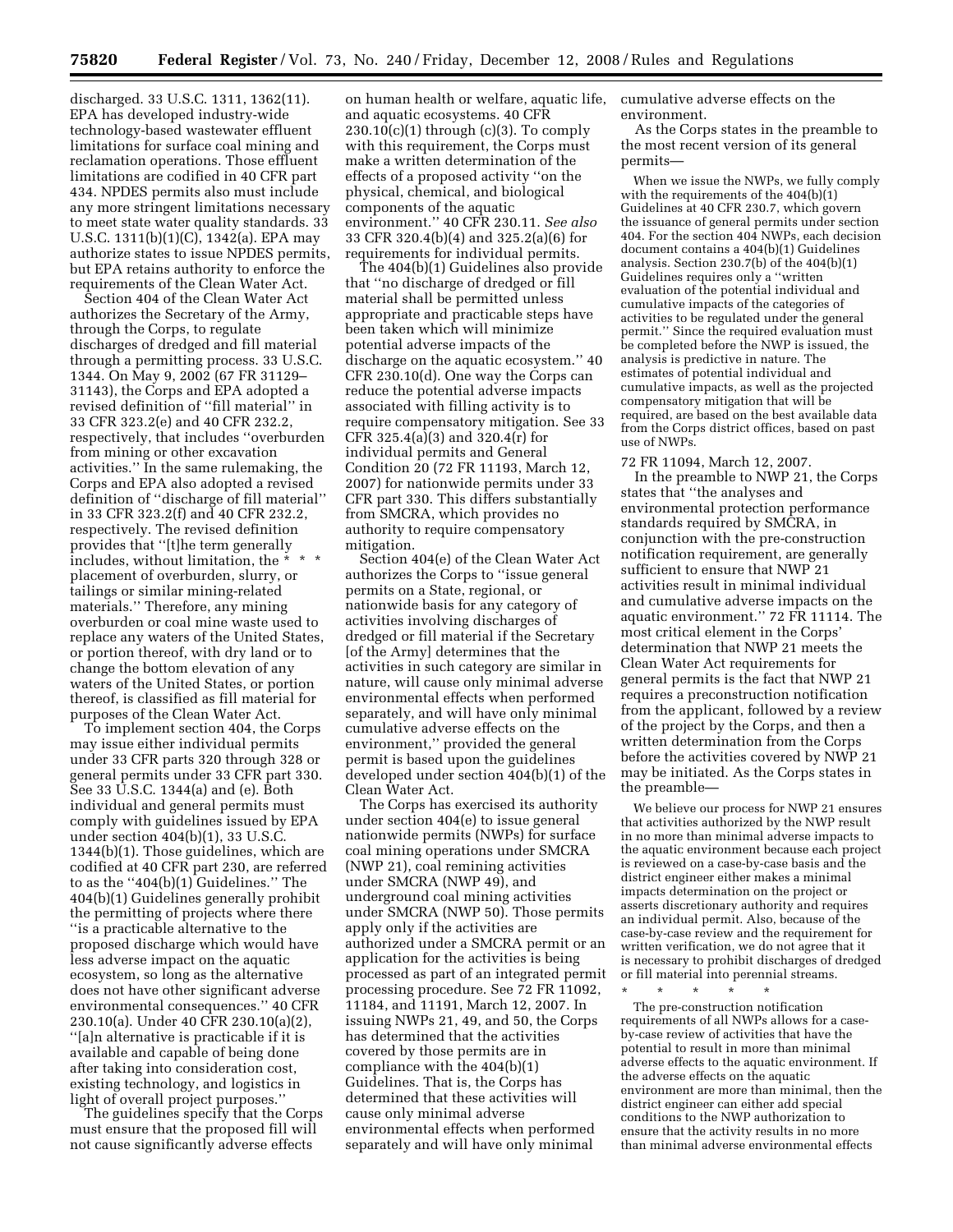or exercise discretionary authority to require an individual permit.

#### 72 FR 11114.

Furthermore, at 72 FR 11117, the Corps states that—

The Corps does not assume that other state or Federal agencies conduct a review that is comparable to the section 404(b)(1) Guidelines. Although analysis of offsite alternatives is not required in conjunction with general permits, each proposed project is evaluated for onsite avoidance and minimization, in accordance with general condition 20, and is not authorized under the NWP if the adverse impacts to waters of the United States are more than minimal.

At 72 FR 11094, the Corps explains that—

NWPs 21, 49, and 50 are a special case, in that they authorize activities for which review of environmental impacts, including impacts to aquatic resources, is separately required under other Federal authorities (e.g., Surface Mining Control and Reclamation Act (SMCRA) permits for coal mining activities). The Corps believes it would be unnecessarily duplicative to separately require the same substantive analyses through an individual permit application as are already required under SMCRA. However, through the preconstruction notification review process, the district engineer will consider the analyses prepared for the SMCRA permit and exercise discretionary authority to require an individual permit in cases where the district engineer determines, after considering avoidance and reclamation activities undertaken pursuant to SMCRA, that the residual adverse effects are not minimal. The project sponsor is required to obtain written verification prior to commencing work.

Thus, the Corps uses SMCRA permit application data and analyses as a starting point to determine whether a proposed operation qualifies for authorization under NWP 21, but it does not rely upon that information exclusively. Nor does the Corps presume that issuance of a SMCRA permit is evidence of compliance with Clean Water Act requirements. See 72 FR 11115, which states that—

The Corps understands coal mining is covered by many environmental regulations; however the Corps has determined that SMCRA, in its current form, does not remove the need, either legally or substantively, for independent authorization under Section 404 of the Clean Water Act. Consequently, this NWP does not duplicate the SMCRA permit process.

The principles in the preceding discussion concerning NWP 21 also apply to NWPs 49 and 50. See 72 FR 11148–49 and 11151–52.

The preamble to General Condition 27, which applies to NWPs 21, 49, and 50, describes the Corps' decisionmaking process as follows:

In reviewing the PCN [preconstruction notification] for the proposed activity, the

district engineer will determine whether the activity authorized by the NWP will result in more than minimal individual or cumulative adverse environmental effects or may be contrary to the public interest.  $* * * if$  the district engineer determines that the activity complies with the terms and conditions of the NWP and that the adverse effects on the aquatic environment are minimal, after considering mitigation, the district engineer will notify the permittee and include any conditions the district engineer deems necessary. The district engineer must approve any compensatory mitigation proposal before the permittee commences work. \* \* \*

If the district engineer determines that the adverse effects of the proposed work are more than minimal, then the district engineer will notify the applicant either: (1) That the project does not qualify for authorization under the NWP and instruct the applicant on the procedures to seek authorization under an individual permit; (2) that the project is authorized under the NWP subject to the applicant's submission of a mitigation plan that would reduce the adverse effects on the aquatic environment to the minimal level; or (3) that the project is authorized under the NWP with specific modifications or conditions. Where the district engineer determines that mitigation is required to ensure no more than minimal adverse effects occur to the aquatic environment, the activity will be authorized within the 45-day PCN period. The authorization will include the necessary conceptual or specific mitigation or a requirement that the applicant submit a mitigation plan that would reduce the adverse effects on the aquatic environment to the minimal level. When mitigation is required, no work in waters of the United States may occur until the district engineer has approved a specific mitigation plan.

#### 72 FR 11195–1196, March 12, 2007.

The preamble also notes that, before beginning any activities covered by the preconstruction notification, the person submitting the notification must obtain a state water quality certification under section 401 of the Clean Water Act in those states that do not issue an unconditional certification for the nationwide permits.

As the preceding discussion demonstrates, we believe that maintaining the distinction between the SMCRA and Clean Water Act regulatory programs is both administratively and legally appropriate. We do not believe the requirements of this final rule are duplicative of requirements under the Clean Water Act. However, consistent with section 713(a) of SMCRA, we encourage SMCRA regulatory authorities and the agencies administering the Clean Water Act to share permit application data and environmental analyses to streamline the permitting processes under SMCRA and the Clean Water Act.

# **V. How did we obtain public input?**

We published the proposed rule on which this final rule is based on August 24, 2007, (72 FR 48890–48926). In response to requests from the public, we held public hearings on the proposed rule in Charleston, West Virginia; Hazard, Kentucky; Knoxville, Tennessee; and Washington, Pennsylvania on October 24, 2007. We also held public meetings in Big Stone Gap, Virginia on October 24, 2007, and in Alton, Illinois on November 1, 2007. In addition, we extended the comment period, which was originally scheduled to close October 23, 2007, until November 23, 2007. See 72 FR 57504, October 10, 2007.

Approximately 750 persons attended the public hearings and meetings. Of the attendees, 212 provided testimony, with 21 supporting the proposed rule and the remainder opposed. In addition to the testimony offered at the hearings and meetings, we received more than 43,000 written or electronic comments on the proposed rule. In general, most commenters opposed the proposed rule, primarily because they viewed the rule as facilitating mountaintop mining and construction of excess spoil fills in streams. Commenters representing the coal industry generally supported the proposed rule, except for the proposed revisions to (1) apply the buffer zone requirement to waters of the United States rather than to perennial and intermittent streams and (2) require an analysis of alternatives for disposal of excess spoil and coal mine waste. Comments from state regulatory authorities and other governmental entities were mixed in terms of support for or opposition to the rule.

In developing the final rule, we considered all comments that were germane to the proposed rule. In the remainder of this preamble, we summarize the comments received and discuss our disposition of those comments.

## **VI. What general comments did we receive on the proposed rule?**

*A. We Should Discourage the Mining and Use of Coal as a Power Source Because of the Role That the Combustion of Coal Plays in Climate Change* 

Many commenters expressed opposition to the use of coal as a fuel for the generation of electricity, expressing concern about its role in climate change. We acknowledge the commenters' concerns. However, regulations adopted under SMCRA are not the appropriate venue to address climate change issues. Coal-fired power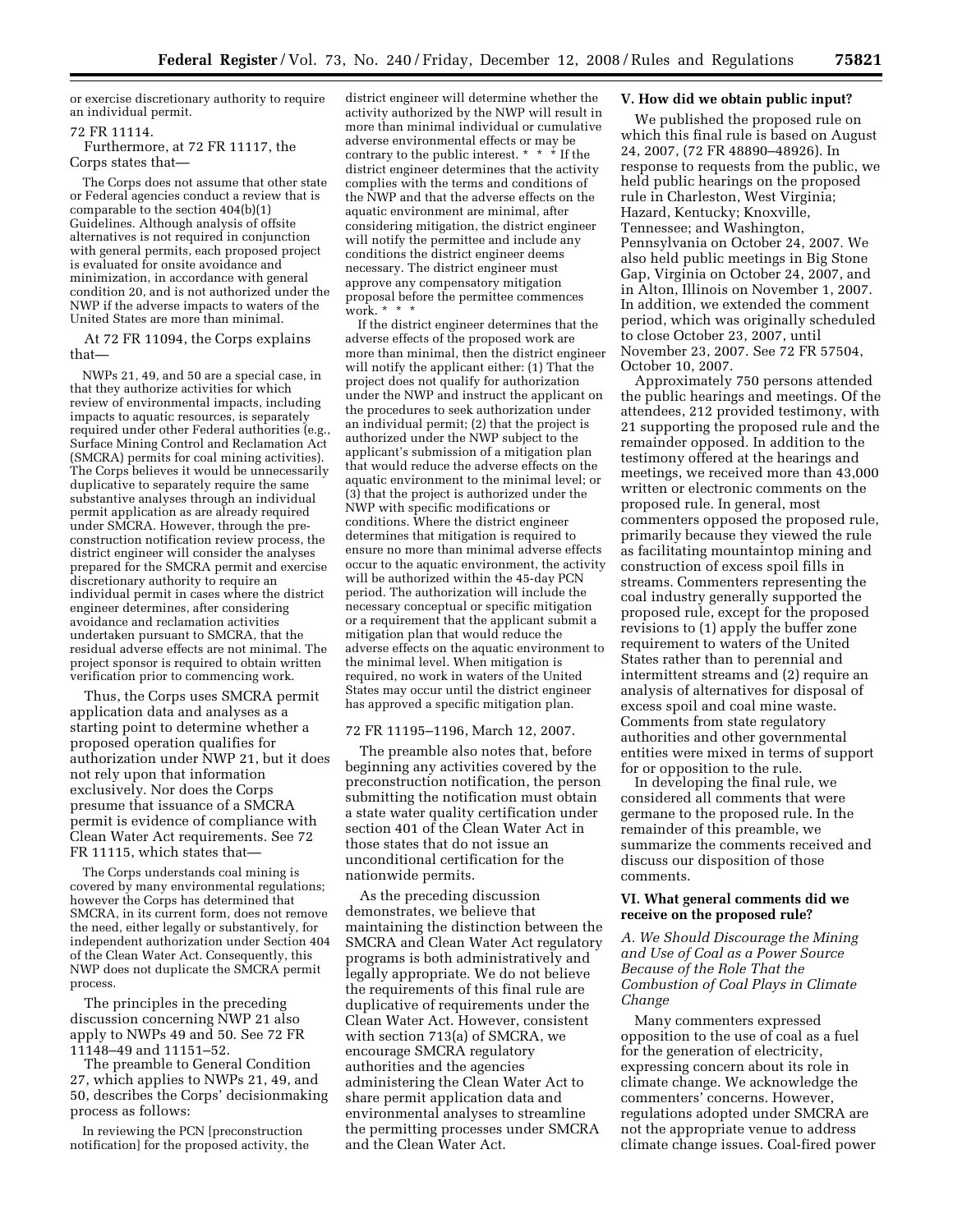plants produce more than half of the electricity used in the United States and the use of coal as a fuel for power generation is likely to increase. Nothing in SMCRA authorizes us to regulate electric power generation facilities or to adopt regulations or take other actions for the purpose of reducing the use of coal for the generation of electricity or to require carbon sequestration. Indeed, in SCMRA, Congress repeatedly mentions the importance of coal to the Nation, including the continued production of coal as an energy source. Section 101(b) of SMCRA states that ''coal mining operations presently contribute significantly to the Nation's energy requirements.'' Section 101(d) refers to ''the expansion of coal mining to meet the Nation's energy needs'' and section 101(j) notes that ''surface and underground coal mining operations \* \* \* contribute to the economic wellbeing, security, and general welfare of the Nation.'' Section 102(f) specifies that one of the purposes of SMCRA is to ''assure that the coal supply essential to the Nation's energy requirements and to its economic and social well-being is provided.'' That paragraph also provides that one of the purposes of SMCRA is to ''strike a balance between protection of the environment and agricultural productivity and the Nation's need for coal as an essential source of energy.'' Taken together, these passages and the other purposes of SMCRA listed in section 102 indicate that the regulatory provisions of SMCRA were enacted not to discourage the production or use of coal but rather to ensure that coal is mined in a manner that respects property rights and minimizes adverse impacts on land and water resources and communities. As stated in section 102(a) of SMCRA, in enacting SMCRA, Congress intended to ''establish a nationwide program to protect society and the environment from the adverse effects of *surface coal mining operations.*'' (Emphasis added.) There is no indication that Congress intended that the Act operate as a means of regulating the burning and use of coal as opposed to the manner and locations in which coal is mined.

The lack of regulatory authority does not mean that we are indifferent to the potential problems posed by climate change from greenhouse gas emissions like carbon dioxide. In cooperation with industry, academia, conservation organizations, individual landowners, and others, we developed the Appalachian Regional Reforestation Initiative, which encourages both the reclamation of mined lands in a manner that is favorable to tree growth and the

planting of trees as part of the mine reclamation process. Young forests, especially robustly growing young hardwood forests like those found on reclaimed minesites that use the forestry reclamation approach encouraged under the Appalachian Regional Reforestation Initiative, are generally recognized as an effective means of removing carbon dioxide from the atmosphere.

### *B. We Should Withdraw the Proposed Rule and Enforce the 1983 Stream Buffer Zone, the Meaning of Which Is Clear as Written*

Many commenters argued that we should withdraw the proposed rule and instead fully implement and enforce the 1983 version of the stream buffer zone rule at 30 CFR 816.57 and 817.57. According to the commenters, there is no need to clarify the meaning of the 1983 rule because the plain language of that rule precludes the construction of excess spoil and coal mine waste fills in perennial and intermittent streams. The commenters stated that the proposed rule is a reversal of the 1983 rule, not a clarification, because it specifies that excess spoil fills, refuse piles, and certain other activities conducted in the stream as part of surface coal mining operations are not subject to the prohibition on disturbance of the stream buffer zone.

We disagree with the commenters' interpretation of the 1983 rule. Historically, both the 1983 rule and its state counterparts have been applied in a manner that has allowed the construction of fills in perennial and intermittent streams as part of surface coal mining operations, provided those fills comply with all other applicable requirements of the SMCRA regulatory program and with all pertinent requirements under the Clean Water Act. In other words, the 1983 stream buffer zone rule applied only to activities within 100 feet of a perennial or intermittent stream. It did not apply to activities planned to occur in intermittent or perennial streams. Maintaining a 100-foot buffer zone to protect the stream's water quality and environmental resources makes sense only if the stream segment adjacent to the buffer zone is to remain intact. This historical interpretation and application of the stream buffer zone rule is in harmony with a statement of the U.S. Court of Appeals for the Fourth Circuit in *Kentuckians for the Commonwealth, Inc.* v. *Rivenburgh,* 317 F.3d 425, 443 (4th Cir. 2003) (''it is beyond dispute that SMCRA recognized the possibility of placing excess spoil material in waters of the United States''). Several industry commenters stated that to

apply the rule in any other way would be nonsensical and that applying the rule to activities that are designed to take place in stream channels would seriously impair the viability of coal mining in central Appalachia. The historical application of the 1983 rule closely resembles the revised stream buffer zone rules that we are adopting today. Consequently, the revised rules are in fact a clarification of the 1983 rule, not a reversal of that rule.

# *C. We Should Not Adopt Any Rule That Facilitates Mountaintop Mining Operations or the Filling of Streams*

Many commenters objected to the proposed rule based on the perception that the rule would facilitate mountaintop removal operations and other large-scale surface mines and related mining techniques currently used to extract coal from the mountainous regions of central Appalachia. The commenters cited the damage that those operations allegedly cause to streams, hardwood forests, fish and wildlife, water supplies, and the landscape and culture of Appalachia as justification for prohibiting that type of mining. We understand the commenters' concerns.

However, the perception that the proposed rule or this final rule would remove an obstacle to mountaintop removal operations or other large-scale mining operations is inaccurate. As we explained in the preamble to the proposed rule, our changes to the stream buffer zone rule are intended to clarify when and how that rule applies, consistent with the historical application of the 1983 rule under both SMCRA and the Clean Water Act. Our revisions are not intended to restrict coal removal. Nor are they intended to promote or discourage any particular method of mining, including mountaintop removal.

In enacting SMCRA, Congress did not ban mountaintop removal operations or the construction of excess spoil fills in streams. Indeed, section 515(c) of SMCRA specifically authorizes the use of mountaintop removal methods to recover coal seams in steep-slope areas, and section 515(b)(22)(D) allows the construction of excess spoil fills in areas that ''contain springs, natural water courses, or wet weather seeps'' if a proper drainage system is installed. As stated in section 102(f), two of the Act's purposes are to ''assure the coal supply essential to the Nation's energy requirements and to its economic and social well-being is provided'' and to ''strike a balance between protection of the environment and agricultural productivity and the Nation's need for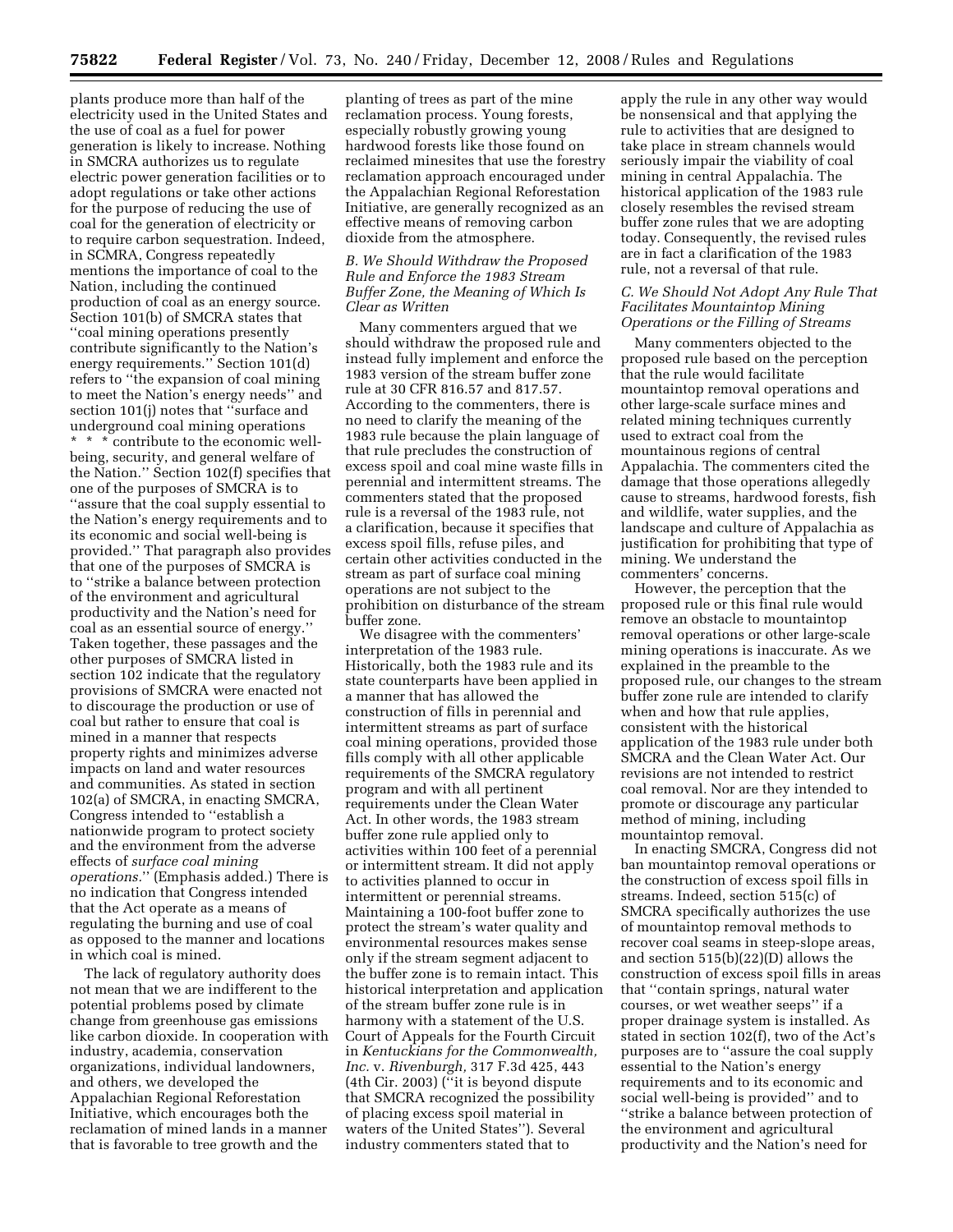coal as an essential source of energy.'' When Congress wanted to place certain lands off-limits to coal mining, in whole or in part, or to prohibit certain types of mining, in whole or in part, it did so by including provisions in the Act to that effect. See, e.g., section 522 [''Designating Areas Unsuitable for Surface Coal Mining''], section 510(b)(5) [alluvial valley floors west of the hundredth meridian], and section 516(c) [underground coal mining under urbanized areas]. Otherwise, SMCRA and its implementing regulations establish how coal is to be mined, not whether it may be mined. The regulations that we are adopting today are consistent with the statute in that they are intended to minimize the adverse impacts of surface coal mining operations on fish, wildlife, and related environmental values without prohibiting the use of specific methods of mining or the recovery of coal from lands that have not been designated as unsuitable for surface coal mining operations.

Most fill material placed in streams in connection with coal mining is a result of the need to dispose of excess spoil generated by mining operations conducted in areas consisting of steep slopes and narrow valleys. To remove coal by surface mining methods, the formerly solid rock strata overlying the coal seam must be broken up into fragments and excavated. The broken rock fragments (referred to as spoil) are separated by numerous voids, resulting in a significant increase in volume over the volume of solid rock in place before mining. The increase in volume varies considerably depending upon the nature of the rock and the mining method, but the industry average is about 25 percent. Returning all spoil to the mined-out area in steep-slope terrain would create highly unstable conditions and in most cases is physically impossible. Consequently, some spoil must be permanently placed outside the minedout area in engineered fills, typically in the upper reaches of valleys adjacent to the mine. As defined in 30 CFR 701.5, spoil not needed to restore the approximate original contour and disposed of in locations other than the mined-out area is considered ''excess spoil.''

The central Appalachian coalfields are characterized by highly eroded plateaus dissected by numerous narrow, deeply incised valleys with steep side slopes. In this region, even small valleys may contain intermittent and perennial streams. For example, in a study conducted in West Virginia, the United States Geological Survey found that, on average, perennial streams begin in

watersheds as small as 40.8 acres and intermittent streams in watersheds as small as 14.5 acres. See Katherine S. Paybins, *Flow Origin, Drainage Area, and Hydrologic Characteristics for Headwater Streams in Mountaintop Coal-Mining Region of Southern West Virginia,* Water Resources Investigations Report 02–4300, U.S. Geological Survey, 2003, p. 1. Consequently, the construction of excess spoil fills in those valleys often involves burying the upper reaches of perennial and intermittent streams.

A further description of the existing environment of the central Appalachian coalfields can be found in the draft and final environmental impact statements issued in 2003 and 2005, respectively, by the U.S. Environmental Protection Agency (EPA), the U.S. Army Corps of Engineers (COE or the Corps), the U.S. Fish and Wildlife Service (FWS), OSM, and the West Virginia Department of Environmental Protection. The draft EIS, which the final EIS incorporates by reference, contains the bulk of that description. The draft EIS is entitled ''Mountaintop Mining/Valley Fills in Appalachia Draft Programmatic Environmental Impact Statement'' (EPA 9–03–R–00013, EPA Region 3, June 2003) and is available at *http:// www.epa.gov/region3/mtntop/eis.htm*. The final EIS, which is entitled ''Mountaintop Mining/Valley Fills in Appalachia Final Programmatic Environmental Impact Statement'' (EPA 9–03–R–05002, EPA Region 3, October 2005), is available at *http:// www.epa.gov/region3/mtntop/pdf/mtmvf*\_*fpeis*\_*full-document.pdf*.

Underground mines also may result in the filling of some stream segments where other viable options may not exist, especially in steep-slope areas. Rock and other overburden materials removed as part of the cut made to expose the coal seam into which the mine entries and ventilation shafts are driven typically are used to construct an adjoining bench upon which mine offices, parking lots, equipment, and other support facilities are located. This process is referred to as ''facing up'' the mine. Any material removed as part of the face-up operation that is not used to construct the bench or placed in temporary storage for use in restoring the approximate original contour and reclaiming the face-up area once the mine closes permanently is excess spoil. Should such excess spoil exist, it would be placed in fills on adjacent hillsides or in adjoining valleys. Underground mining operations also may involve the excavation of non-coal waste rock from underground tunnels. The waste rock, which we define as underground

development waste, is typically brought to the surface and placed either in refuse piles or in excess spoil fills that meet the requirements for refuse piles, as required by 30 CFR 817.71(i).

Activities associated with coal preparation plants also may result in the filling of some stream segments. These plants clean coal by removing impurities, especially ash, incombustible rock, and sulfur. They create large quantities of coal processing waste, including both a very fine fraction, which is often suspended in water in a semi-liquid form (slurry) and a coarse fraction (refuse). The slurry is usually impounded behind dams constructed of coarse refuse in a valley adjacent to the plant.

One industry commenter stated that underground coal mining in central Appalachia depends on fills in mostly intermittent streams to store material from mine bench and stockpile construction and for sedimentation ponds and road crossings. The commenter also noted that coal processing waste is deposited in valley fills associated with coal preparation plants. Therefore, according to the commenter, without valley fills, coal mining in central Appalachia is doomed. While the commenter's statement may be somewhat of an exaggeration, there is little doubt that a prohibition on placement of excess spoil and coal mine waste in perennial or intermittent streams would have a significant adverse impact not only on surface mines, but also on underground mines and coal preparation plants.

Pages 7–8 of the final report dated January 13, 2003, for an economic study prepared for us by Hill & Associates, Inc. (Contract No. CT212142) contains the following discussion:

We received strong input from the mining community that it is an egregious mistake to ignore impacts of the valley fill limitations on deep mines, especially new ones. First, many deep mines are co-dependent on related surface mines for quality blending requirements and even economic averaging arrangements. Eliminating or reducing the surface mining has a direct impact on the viability of the deep mining in these instances. Second, the typical reject rate in Central Appalachia from a wash plant associated with a deep mine is about 50%. Thus, for every one ton of coal mined, one ton of refuse is placed in a valley fill or related impoundment. In fact, the valley fills associated with wash plant refuse are generally among the larger valley fills associated with coal mining (with generally larger watershed) but are fewer in number than surface mining valley fills. Third, the construction of a new deep mine involves other valley fill issues. Often, a new deep mine is accompanied by a new wash plant with a new valley fill for refuse.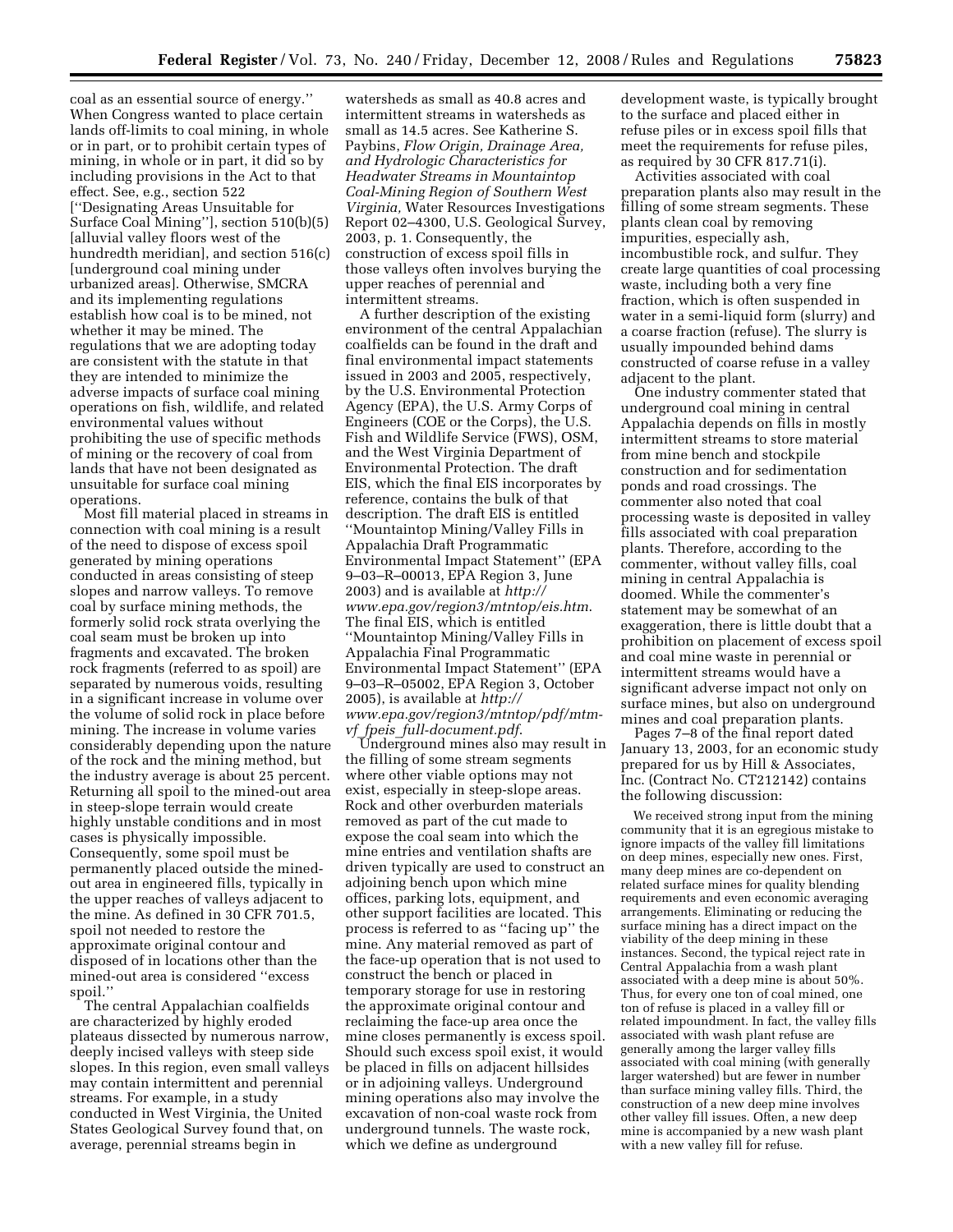The Hill & Associates report uses the term ''deep mines'' for underground mines and the term ''wash plants'' for coal preparation plants. In addition, in the report, the term ''valley fills'' includes all excess spoil fills and coal mine waste disposal facilities constructed as part of a surface mine.

The following excerpt from a colloquy between Senators Howard Baker of Tennessee and Henry Jackson of Washington concerning S. 425, a 1973 bill that was a precursor to SMCRA, illustrates that Congress was cognizant of the potential scale of mountaintop removal operations and the attendant fills:

Mr. BAKER. Mr. President, the last question I have to put, so that we may look this squarely in the face, is this: Would the distinguished chairman of the committee say certainly that what we are doing is sanctioning mountain top mining to the extent where whole mountains may be stripped down to ground level, and the storage of millions of tons of overburden may be placed in the hollows, creating hundreds of thousands of acres of new flat land, and that if we are going to adopt this variance which I intend to support, we should do it with our eyes wide open to the fact that whole mountains may disappear from the landscape?

Mr. JACKSON. The answer is, yes, of course  $* * *$ . What we want to do is achieve the twin objectives, here, of being able to maintain a mining operation that will be satisfactory from an economic point of view, but also that will be environmentally acceptable.

119 Cong. Rec. S33314 (daily ed. October 9, 1973).

# *D. We Should Ensure the Protection of Headwater Streams by Requiring Maintenance of an Undisturbed Buffer Between Mining Activities and Streams*

A number of commenters emphasized that headwater streams and mature forest cover are important to maintain the health of the ecological and biological functions of the entire stream. According to the commenters, numerous studies have clearly demonstrated that stream buffer zones of native vegetation (generally hardwood forests in the central Appalachian coal mining region) represent the best technology currently available for protecting the functions of headwater streams.

We agree with the commenters that headwater streams make a significant contribution to ecosystem function and the ecological productivity of downstream flows. We also agree that, in the absence of other considerations, precluding surface coal mining and reclamation operations in or near headwater streams may be the best

technology currently available to protect the fish, wildlife, and related environmental values associated with those streams.

However, the universal protection of mature forest cover and headwater streams all the way to the top of the ridge or the head of the stream would preclude viable surface mining operations in almost all cases, especially in Appalachia. Sections 515(b)(24) and 516(b)(11) of SMCRA provide that surface coal mining and reclamation operations must use the best technology currently available to minimize disturbances to and adverse impacts on fish, wildlife, and related environmental values, but only ''to the extent possible.'' The ''to the extent possible'' clause in these statutory provisions recognizes that, because surface coal mining operations inherently involve significant disturbance of the land, those operations necessarily result in some disturbances to and adverse impacts on fish, wildlife, and related environmental values. Therefore, the determination of what constitutes the best technology currently available to minimize those adverse impacts is a site-specific determination that must be made in the context of the site's geologic, topographic, and ecological characteristics (including the location of the coal) and the nature of the mining operation. This approach is consistent with our regulatory definition of ''best technology currently available'' in 30 CFR 701.5, a definition that has remained unchanged since 1979. For example, it is almost never possible to conduct surface coal mining operations without disturbing ephemeral streams, especially in a mesic environment. In those cases, the best technology currently available would focus on how the site is reclaimed after mining, in particular, use of the revegetation, restoration, and fish and wildlife habitat enhancement measures mentioned in sections 816.97 and 817.97 of our rules.

In addition, many surface coal mining operations necessarily involve disturbance of intermittent or perennial streams and all or part of the buffer zone for the stream segment in which the activities listed in paragraphs (b)(1) through (b)(4) of sections 816.57 and 817.57 of this final rule occur. For example, in 2000 in West Virginia, a team consisting of representatives from OSM, the West Virginia Division of Environmental Protection, industry, and the environmental community completed an engineering evaluation of 14 proposed mine sites, which were representative of all proposed mining sites in West Virginia. As summarized on page 2 of the report, the team

concluded that prohibiting construction of fills in intermittent and perennial streams would have a dramatic impact on coal recovery:

Limiting valley fills to the ephemeral streams resulted in significant or total loss of the coal resource for 9 of the 11 mine sites when compared to the original mine site plans. All of the coal resource was lost for 6 of the 11 mine sites. By restricting fills to the ephemeral streams, the total coal recovery is estimated at 18.6 million tons, a 90.9 percent reduction. The original estimate was 186 million tons. The team noted that even if smaller fills could be constructed, they would impact nearly every available valley, possibly increasing the overall environmental impact.

Hence, this final rule does not absolutely prohibit the conduct of surface activities in intermittent or perennial streams, nor does it require maintenance of an undisturbed buffer between surface activities and the intermittent or perennial stream in situations where it is not possible to do so because of the nature of the proposed surface coal mining operations. In other words, avoidance of any disturbance to the stream and maintenance of an undisturbed buffer for the stream is not required if avoidance would preclude the conduct of surface coal mining and reclamation operations.

However, in keeping with the statutory requirement to use the best technology currently available to the extent possible, and in response to the commenters' concerns, we have revised the rule to include a requirement that, when a permit application includes a proposal to disturb a perennial or intermittent stream or land within 100 feet of such a stream, the permit applicant must demonstrate to the satisfaction of the regulatory authority that avoiding disturbance of a perennial or intermittent stream or lands within 100 feet of such a stream is not reasonably possible. See paragraphs  $(b)(1), (c)(1), (d)(1), and (e)(1)$  of sections 780.28 and 784.28, paragraph (d)(1)(i) of sections 780.25 and 784.16, and paragraph (a)(3)(i) of sections 780.35 and 784.19 of the final rule. Those provisions of our final rule use the term ''reasonably possible'' to clarify that the phrase ''to the extent possible'' in sections 515(b)(24) and 516(b)(11) of SMCRA should not be interpreted as requiring the use of any theoretically possible approach to compliance with the minimization requirement without regard to cost or other provisions of SMCRA. Those provisions include section 515(b)(1), which requires that surface coal mining operations be conducted ''so as to maximize the utilization and conservation of the solid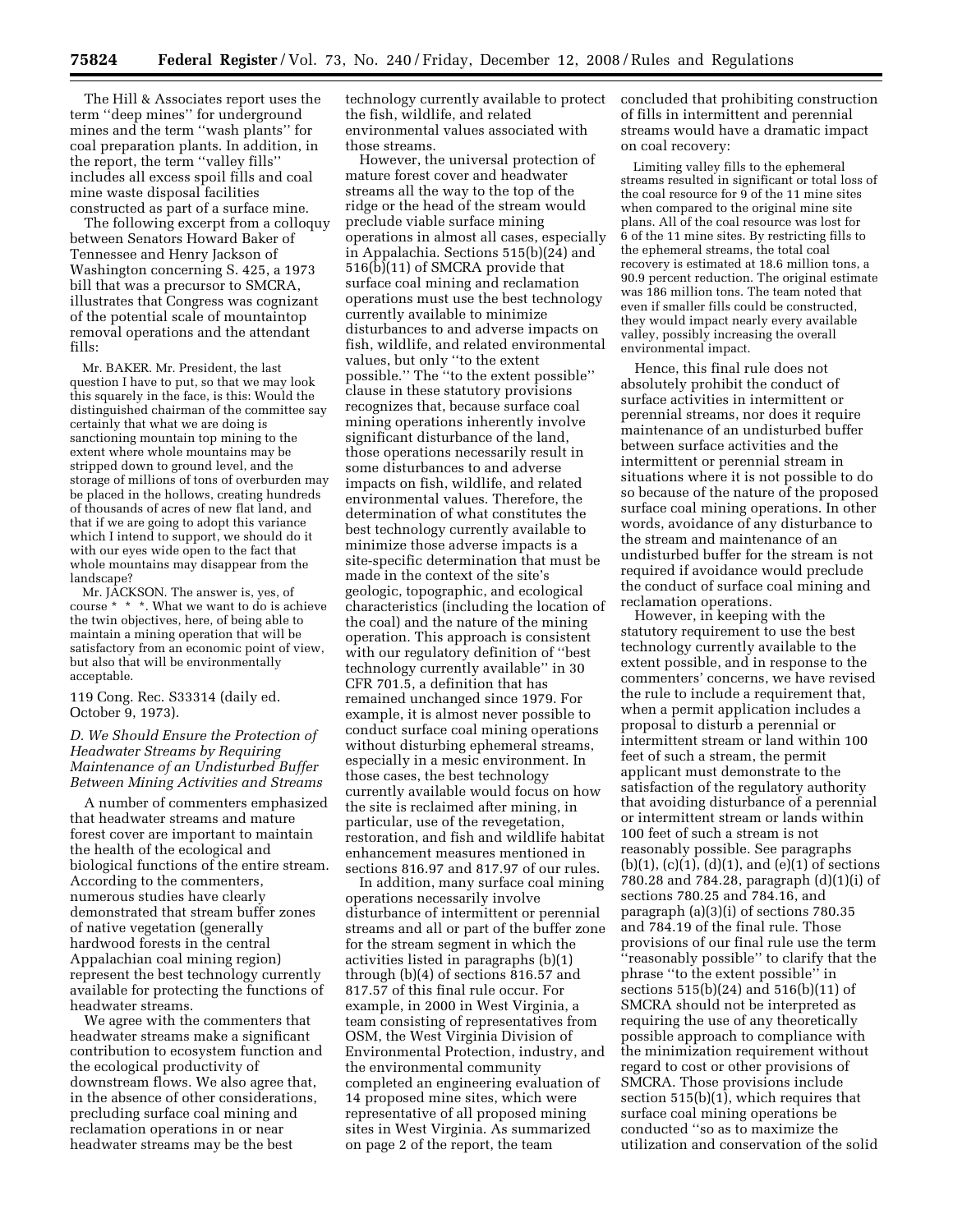fuel resource being recovered so that reaffecting the land in the future through surface coal mining can be minimized,'' and section 102(f), which specifies that one of the purposes of SMCRA is to ensure that the coal supply essential to the nation's energy requirements is provided. Section 102(f) also calls for establishment of a regulatory program that balances environmental protection and coal production. We believe that our final rule strikes that balance by using the term ''reasonably possible'' to interpret and apply the requirements of sections 515(b)(24) and 516(b)(11) of the Act.

A survey of all coal mining permits issued between October 1, 2001, and June 30, 2005, indicates that coal mining activities authorized by those permits will directly affect about 535 miles of streams nationwide, of which 324 miles (60.6 percent) are in the central Appalachian coalfields. Based on data from the West Virginia permits, we estimate that approximately twothirds of the 324 miles will be permanently covered by excess spoil fills and coal mine waste disposal facilities. When segments of headwater streams are buried permanently by excess spoil or mine waste fills, the discharge from the toe of the fill is equivalent to a spring. The groin ditches associated with the fill are too steep to fully replicate the buried stream segment. As discussed in the environmental impact statement for this rulemaking, typically, the stream segment downstream of the discharge from the toe of the fill has a higher base flow rate and lower peak flows than it did before construction of the fill. The temperature of the flow is also cooler and less variable than that of the original stream. Most of the remaining miles of stream directly affected by mining operations should experience only temporary adverse environmental impacts, chiefly as a result of mining through those streams. In those cases, the streams are diverted and relocated while the mining operation proceeds through the streambed. When mining is completed, the stream is restored to its original location unless the relocation is permanent.

Finally, our existing rules require that fills be revegetated in a manner consistent with the approved postmining land use. In time, we anticipate that hardwood forests will be reestablished on most fill surfaces in Appalachia.

# *E. We Have Not Accorded Sufficient Importance to the Environmental Protection Purposes of SMCRA*

Several commenters objected to our repeated references to section 102(f) of SMCRA in the preamble to the proposed rule. Section 102(f) provides that one of the purposes of SMCRA is to ''assure that the coal supply essential to the Nation's energy requirements and to its economic and social well-being is provided'' and to ''strike a balance between protection of the environment and agricultural productivity and the Nation's need for coal as an essential source of energy.'' 30 U.S.C. 1202(f). The commenters allege that, in developing our proposed rule, we completely ignored the other purposes listed in section 102, in particular those in paragraphs (a) [''establish a nationwide program to protect society and the environment from the adverse effects of surface coal mining operations''], (c) [''assure that surface coal mining operations are not conducted where reclamation as required by this Act is not feasible''], and (d) [''assure that surface coal mining operations are so conducted as to protect the environment'']. The commenters argue that the result is to skew the analysis of SMCRA in favor of resource development while overlooking negative impacts to streams, water quality, and fish habitat. The commenters made these arguments in the context of advocating protection for headwater streams and interpreting the 1983 rule in a manner that would preclude the construction of excess spoil fills and coal mine waste disposal facilities in streams.

We disagree with the commenters' allegations. The purposes of SMCRA in section 102 explain what Congress intended to accomplish through the specific provisions found in the rest of the Act. They do not provide independent rulemaking authority. In particular, they do not provide authority to adopt regulations that would preclude surface coal mining operations on lands where those operations are not otherwise prohibited by SMCRA. Any regulations adopted under SMCRA (as well as any interpretation of an existing rule) must be consistent with the specific provisions of the Act. The environmental protection standards and other provisions of title V of the Act set out specific requirements, consistent with the environmental protection and other purposes of SMCRA, for the regulation of surface coal mining and reclamation operations. Therefore, any regulations implementing title V must be consistent with and based upon the

provisions of that title. The purposes in section 102 can provide support or guidance for a regulation, but in and of themselves they do not establish requirements or authority for a regulation and they do not suffice to justify adoption of a regulation (or interpretation of an existing regulation) that is inconsistent with specific requirements or other provisions of the Act.

Within title V, section 515(c) expressly requires that our regulations establish provisions under which mountaintop removal mining operations may be permitted: ''Each State program may and each Federal program shall include procedures pursuant to which the regulatory authority may permit [mountaintop removal] operations.'' 30 U.S.C. 1265(c)(1). Adoption of a rule (or interpretation of an existing rule) to prohibit placement of excess spoil and coal mine waste in streams, as the commenters advocate on the basis of the environmental protection purposes of paragraphs (a), (c), and (d) of section 102 of SMCRA, would be inconsistent with this provision of SMCRA because mountaintop removal operations—and most other types of mining operations in steep-slope areas—typically cannot be conducted without construction of excess spoil fills in streams. In a study conducted in West Virginia, the United States Geological Survey found that, on average, perennial streams begin in watersheds as small as 40.8 acres and intermittent streams in watersheds as small as 14.5 acres. See Katherine S. Paybins, *Flow Origin, Drainage Area, and Hydrologic Characteristics for Headwater Streams in Mountaintop Coal-Mining Region of Southern West Virginia*, Water Resources Investigations Report 02–4300, U.S. Geological Survey, 2003, p.1. Industry commenters also asserted that underground mining operations in central Appalachia would be severely curtailed by such a limitation because those operations need to construct fills to contain underground development waste generated by the face-up and other aspects of mine construction. It would be difficult to construct those fills in steep-slope areas without impacting an intermittent or perennial stream.

In addition, section 515(b)(22)(D) of SMCRA authorizes the placement of excess spoil in areas that ''contain springs, natural water courses, or wet weather seeps'' if proper underdrains are constructed. Ephemeral, intermittent, and perennial streams are all natural watercourses. Springs are groundwater discharges. Discharges from springs typically form intermittent or perennial streams. In relevant part,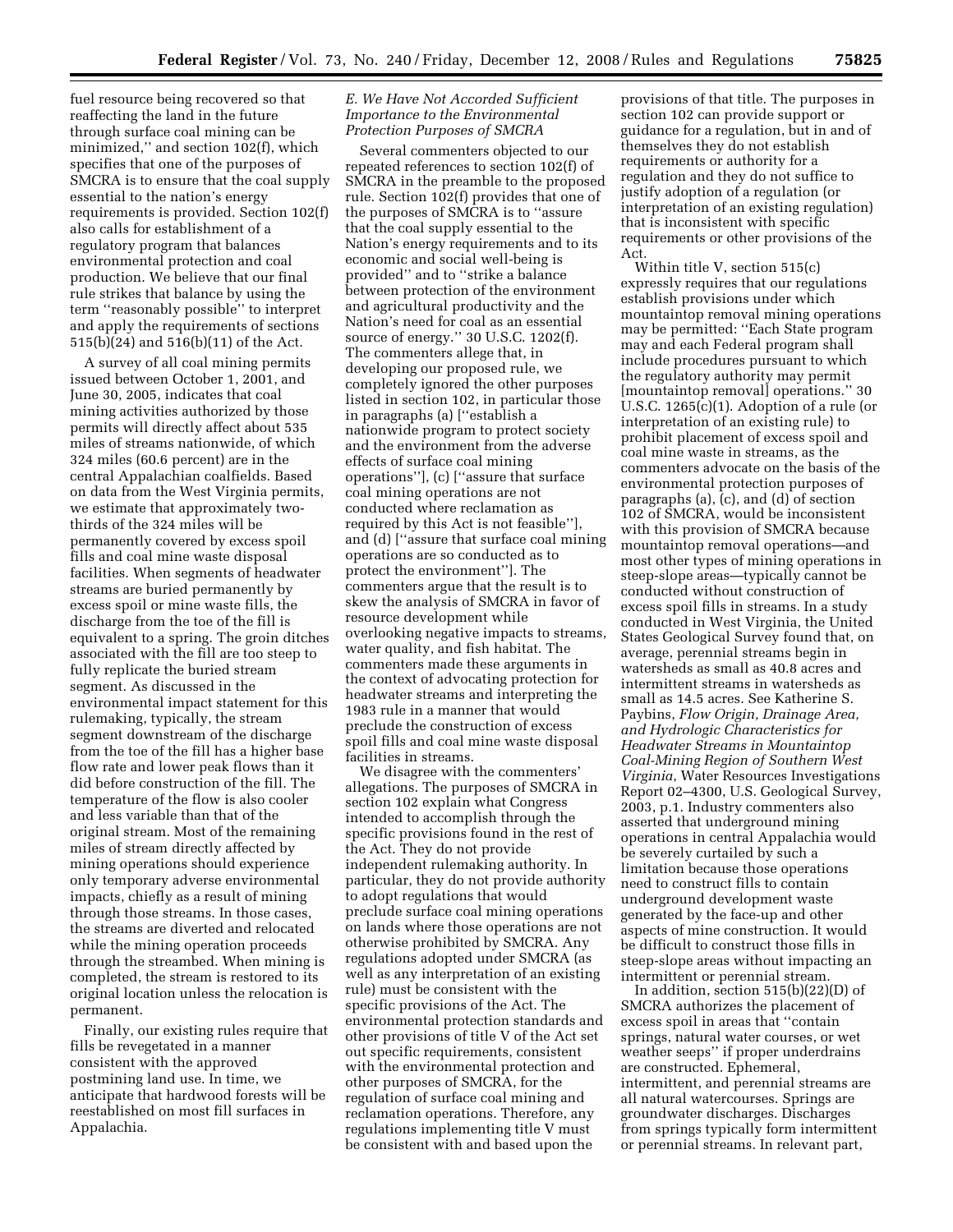our rules at 30 CFR 701.5 define an ''intermittent stream'' as a stream or reach of a stream that obtains its flow from both surface runoff and ground water discharge." Therefore, by authorizing placement of excess spoil in areas that contain springs and natural watercourses, section 515(b)(22)(D) of SMCRA clearly allows construction of excess spoil fills in intermittent and perennial streams, provided the necessary underdrains are installed. Interpreting the purposes of SMCRA listed in paragraphs (a), (c), and (d) of section 102 as authorizing adoption of a rule (or interpretation of an existing rule) to effectively prohibit construction of excess spoil fills in perennial and intermittent streams thus would be inconsistent with section 515(b)(22)(D) of SMCRA and, by extension, section 515(c) of SMCRA.

# *F. EPA Cannot Legally Concur With the Revised Stream Buffer Zone Rules Because They Violate the Clean Water Act*

Section 501(a)(B) of SMCRA specifies that we must obtain the written concurrence of the EPA Administrator with respect to regulations that relate to air or water quality standards published under the authority of either the Clean Air Act or the Clean Water Act. That provision applies to some of the changes that we are making in this final rule.

Several commenters stated that EPA cannot legally concur with the proposed rule because it would result in significant degradation to the aquatic ecosystem in violation of the Clean Water Act regulations at 40 CFR 230.10(c), which are part of the 404(b)(1) Guidelines. The commenters argue that, by eliminating the provision in the 1983 stream buffer zone rule that required a finding that the proposed activity would not cause or contribute to a violation of state or federal water quality standards and would not adversely affect the water quality, quantity, or other environmental resources of the stream, the proposed rule would implicitly allow effects that are both adverse and significant. According to the commenters, this result would be inconsistent with 40 CFR 230.10(c), which provides that, subject to an exception that is not germane here, ''no discharge of dredged or fill material shall be permitted which will cause or contribute to significant degradation of the waters of the United States.'' In addition, 40 CFR 230.10(a) provides that ''no discharge of dredged or fill material shall be permitted if there is a practicable alternative to the proposed discharge which would have less adverse impact on the aquatic

ecosystem, so long as the alternative does not have other significant adverse environmental consequences.'' Therefore, according to the commenters, this final rule would violate the Clean Water Act, which would mean that EPA has no basis under the Clean Water Act for concurrence with the final rule. Another commenter argues the rule is not consistent with the Clean Water Act because it authorizes waste assimilation in streams, which the Clean Water Act prohibits.

We do not agree with the commenters. Section 501(a)(B) of SMCRA does not establish a requirement that the EPA Administrator's concurrence be based upon provisions of the Clean Water Act. Moreover, the requirements of the Clean Water Act apply independently of any regulations adopted under SMCRA. See section 702(a)(2) of SMCRA, which provides that nothing in SMCRA ''shall be construed as superseding, amending, modifying, or repealing'' the Clean Water Act or any regulations or state laws adopted under authority of that law. Our final rules at 30 CFR 780.28(f)(2), 784.28(f)(2), 816.57(a)(2), and 817.57(a)(2) reiterate this relationship between SMCRA and the Clean Water Act and emphasize that issuance of a SMCRA permit does not authorize initiation of surface coal mining operations for which the applicant has not obtained all necessary authorizations, certifications, and permits under the Clean Water Act. Therefore, EPA's concurrence with the final rule is not contrary to the Clean Water Act.

# *G. The Applicability of the Final Rules Should Be Limited to Steep-Slope Areas and Mountaintop Removal Operations*

The Pennsylvania regulatory authority recommended that we not proceed with this rulemaking because it would impose additional burdens on Pennsylvania, create uncertainty for both citizen groups and mine operators, and would likely lead to extensive and costly litigation. According to the commenter, the rule's benefits would not offset the unfunded burdens, uncertainties and litigation that would result from adoption of the regulations. Pennsylvania also stated that if we proceed with a final rule, that rule should not require all states to change their programs to address a matter that is an issue only in those few states that have mountaintop removal operations and steep-slope mining. Instead, Pennsylvania recommended that we use the specific authority of section 515 of SMCRA to craft a rule tailored to mountaintop removal operations and steep-slope mining. The National

Mining Association made similar comments with respect to our proposed excess spoil rules, arguing that the rulemaking record does not demonstrate a need for applying the excess spoil rules to any other areas.

We do not agree with the commenters' recommendations. We believe that perennial and intermittent streams potentially affected by excess spoil fills and coal mine waste disposal facilities in non-steep-slope areas and areas outside central Appalachia merit the same protection as streams in central Appalachia. Furthermore, states that may have very few operations involving placement of excess spoil or coal mine waste in perennial or intermittent streams would incur only minimal additional resource costs in processing applications for those operations.

The vast majority of excess spoil fills that involve placement of excess spoil in perennial or intermittent streams are located in steep-slope areas of central Appalachia. However, those structures are occasionally constructed in streams in other states and other areas. For example, with respect to excess spoil fills, a nationwide survey of all coal mining permits issued between October 1, 2001, and June 30, 2005, found that those permits included a total of 1,612 excess spoil fills, of which 1,589 (98.6 percent) are located in the central Appalachian coalfields. Specifically, most of the fills approved in those permits are located in Kentucky (1,079), West Virginia (372), and Virginia (125), with 13 approved in Tennessee. However, the remaining fills approved during that time are located in Alaska, Alabama, Ohio, Pennsylvania, and Washington, so we believe that sufficient basis exists for a national rulemaking. This survey is discussed in greater detail in the environmental impact statement that accompanies this rule.

Surface coal mining operations nationwide generate coal mine waste. Except in very flat terrain, refuse piles and especially slurry impoundments are constructed in stream valleys. There is no basis for limiting the scope of our coal mine waste rules to steep-slope areas or mountaintop removal mining.

In addition, the stream buffer zone rule is national in scope, as are the stream diversion rules. The frequency of use of those rules has little relationship to topography or type of mining. Surface coal mining operations routinely encounter perennial and intermittent streams in both steep-slope and nonsteep-slope areas. The changes that we have made to the stream buffer zone rules, especially the new permit application requirements for operations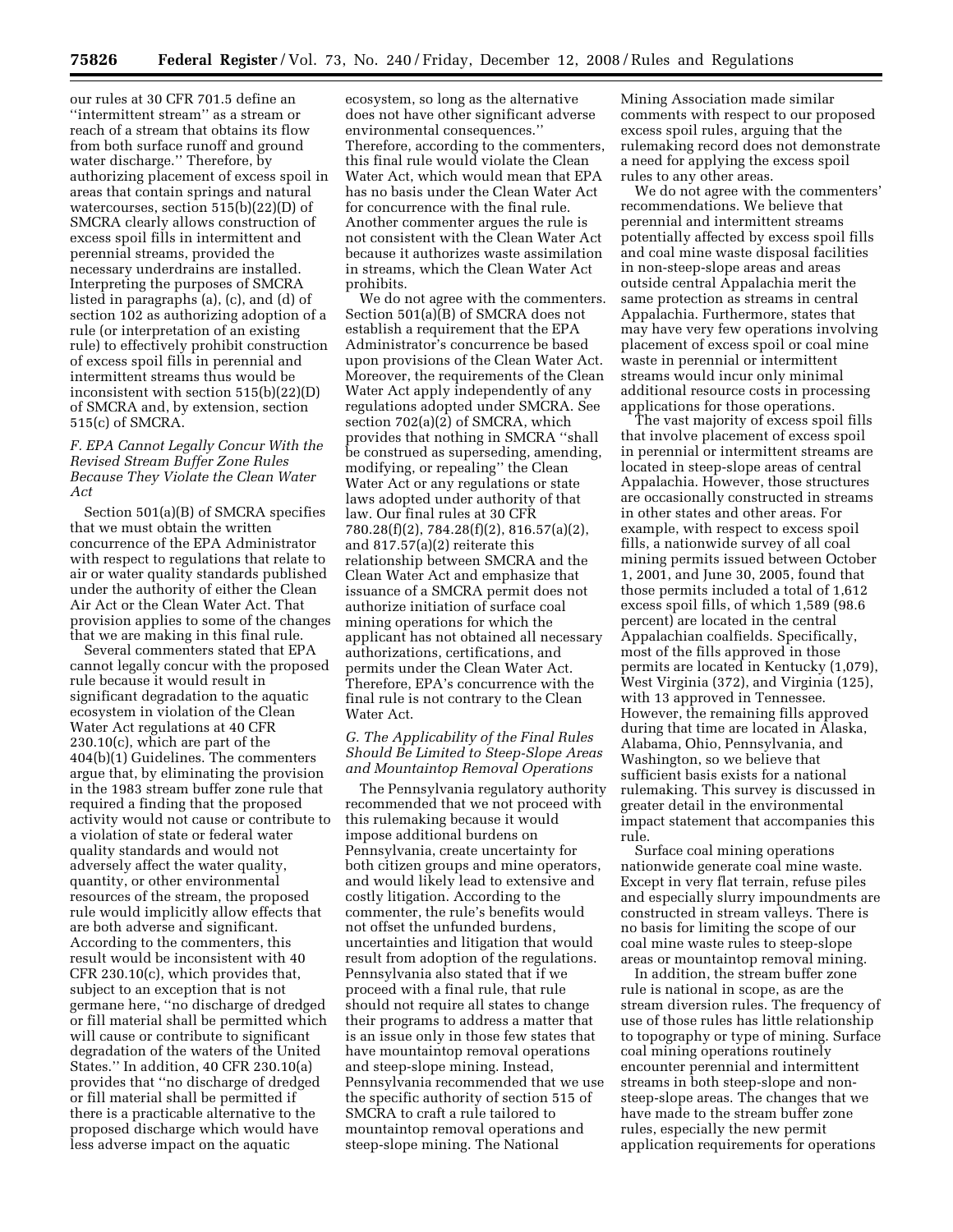that propose to disturb the surface of lands within 100 feet of a perennial or intermittent stream and the revised findings that the regulatory authority must make before approving an exception to the buffer zone requirement, have universal applicability and utility, as do the changes to the stream diversion rules.

Finally, we do not agree with the commenter's characterization of the rule as creating uncertainty. To the contrary, this rule is intended in part to address and resolve the controversy and uncertainty surrounding the 1983 stream buffer zone rule. The permitting decisions that the regulatory authority must make under this final rule differ little in complexity from those that the regulatory authority must make under other provisions of the existing rules. As in the case of other situations in which the regulatory authority must apply subjective requirements, we anticipate that the regulatory authority will use best professional judgment in determining compliance. Therefore, we decline to adopt the commenter's recommendations.

# *H. The Stream Buffer Zone Rule Is Unnecessary and Should be Removed in Its Entirety*

Several commenters advocated completely removing the stream buffer zone rule, noting that nothing in SMCRA mandates adoption of such a rule. One commenter noted that removal of the stream buffer zone rule would be the most effective method of eliminating ambiguity from the federal regulations concerning fill construction. The commenters stated that maintaining a stream buffer zone rule is not needed to provide SMCRA-mandated environmental protection and that the statute and regulations are replete with other regulatory requirements that directly address the concerns for which the stream buffer zone rule was adopted.

We considered the option recommended by the commenters, but decided to retain the stream buffer zone rule. With respect to perennial and intermittent streams, we believe that the rule serves a useful role in establishing a buffer zone as the best technology currently available to comply with the statutory requirements to minimize disturbances and adverse impacts on fish, wildlife, and related environmental values, provided maintenance of a buffer zone is reasonably possible. See the discussion in Part VI.D. of this preamble.

# **VII. Why did we decide against applying the stream buffer zone rule to all waters of the United States (WOTUS)?**

On August 24, 2007, we proposed to revise the scope of our stream buffer zone rules at 30 CFR 816.57 and 817.57, which applied to perennial and intermittent streams, to apply to all waters of the United States, which would include certain lakes, ponds, wetlands, and reaches of ephemeral streams. We had two reasons for proposing this change. First, the scope of the statutory provisions that form the basis for the stream buffer zone rule, i.e., sections 515(b)(10)(B)(i) and (24) and 516(b)(9)(B) and (11) of SMCRA, is not limited to perennial or intermittent streams. Instead, those provisions broadly require that, to the extent possible using the best technology currently available, surface coal mining operations be conducted so as to prevent additional contributions of suspended solids to streamflow or runoff outside the permit area and that surface coal mining and reclamation operations be conducted so as to minimize disturbances to and adverse impacts on fish, wildlife, and related environmental values. Sedimentation and sediment-laden runoff from mine sites could degrade those values. Second, we anticipated that achieving greater consistency with the terminology used in regulatory programs under the Clean Water Act would remove one obstacle to better coordination and streamlining of the SMCRA and Clean Water Act permitting processes.

In the preamble to the proposed rule, we requested comment on whether the increased regulatory consistency and other benefits of adopting the term WOTUS would outweigh the jurisdictional and other problems associated with use of that term as part of the SMCRA regulatory program. See 72 FR 48900, August 24, 2007. We found little public support for the proposed change.

All three iterations of the stream buffer zone rule that we adopted since the enactment of SMCRA have applied only to perennial and intermittent streams or subsets thereof. Many commenters opposed disturbing that regulatory stability, noting that our rules at 30 CFR 701.5 define perennial and intermittent streams in a wellunderstood manner consistent with other generally accepted definitions of those terms. They expressed concern that use of WOTUS would be confusing because that term has no clearly established legal or programmatic

meaning. The commenters stated that the various organizational units of the Corps and EPA vary greatly in their interpretation and application of the term WOTUS and that the scope of that term is constantly evolving as the courts struggle to define the jurisdictional reach of the Clean Water Act. One commenter noted that the Supreme Court has been unable to agree on even a single governing principle for WOTUS. See *Solid Waste Agency of Northern Cook County* v. *U.S. Army Corps of Eng'rs*, 531 U.S. 159 (2001) (SWANCC); *Rapanos* v. *U.S.*, 547 U.S. 715 (2006). The commenter concluded that ''OSM should not anchor its regulatory program on such an unstable foundation,'' a sentiment shared by other commenters.

We received numerous comments to the effect that the proposed rule change would be unnecessary and possibly counterproductive because the definitions of perennial and intermittent streams in both our rules and state regulatory programs under SMCRA are clear and relatively straightforward to implement, while WOTUS is not. The Virginia regulatory authority commented that adding lakes, ponds, and wetlands to the scope of the buffer zone rule would probably not be much of a change to that agency's existing practice, apart from the matter of obtaining jurisdictional determinations, but that it would replace an established and effective regulatory term with no real benefit gained.

Several commenters opposed changing the scope of our stream buffer zone rules to WOTUS because the unsettled and subjective meaning of that term would spawn considerable uncertainty, which would be contrary to our stated objective of clarifying the existing stream buffer zone rules. The National Mining Association elaborated upon this argument as follows:

When OSM revised the [stream buffer zone] rule in 1983, the principal reason for limiting the rule to perennial and intermittent streams was because the earlier version referencing streams with a biological community was confusing and difficult to apply. This, according to the agency, ''led to confusion on the part of operators'' attempting to apply the amorphous and illdefined biological community standard. In response to challenges from several environmental groups, the federal district court upheld the agency's reasoning holding that ''it is precisely this type of justification, based on practical experience and expertise that justifies such a change.'' Moreover, the court noted that the stream buffer zone rule is not the only, or the most important, one in OSM's regulation[s] to implement §§ 515(b)(10) and (24). [Footnotes omitted.] \* \* Here the practical experience discloses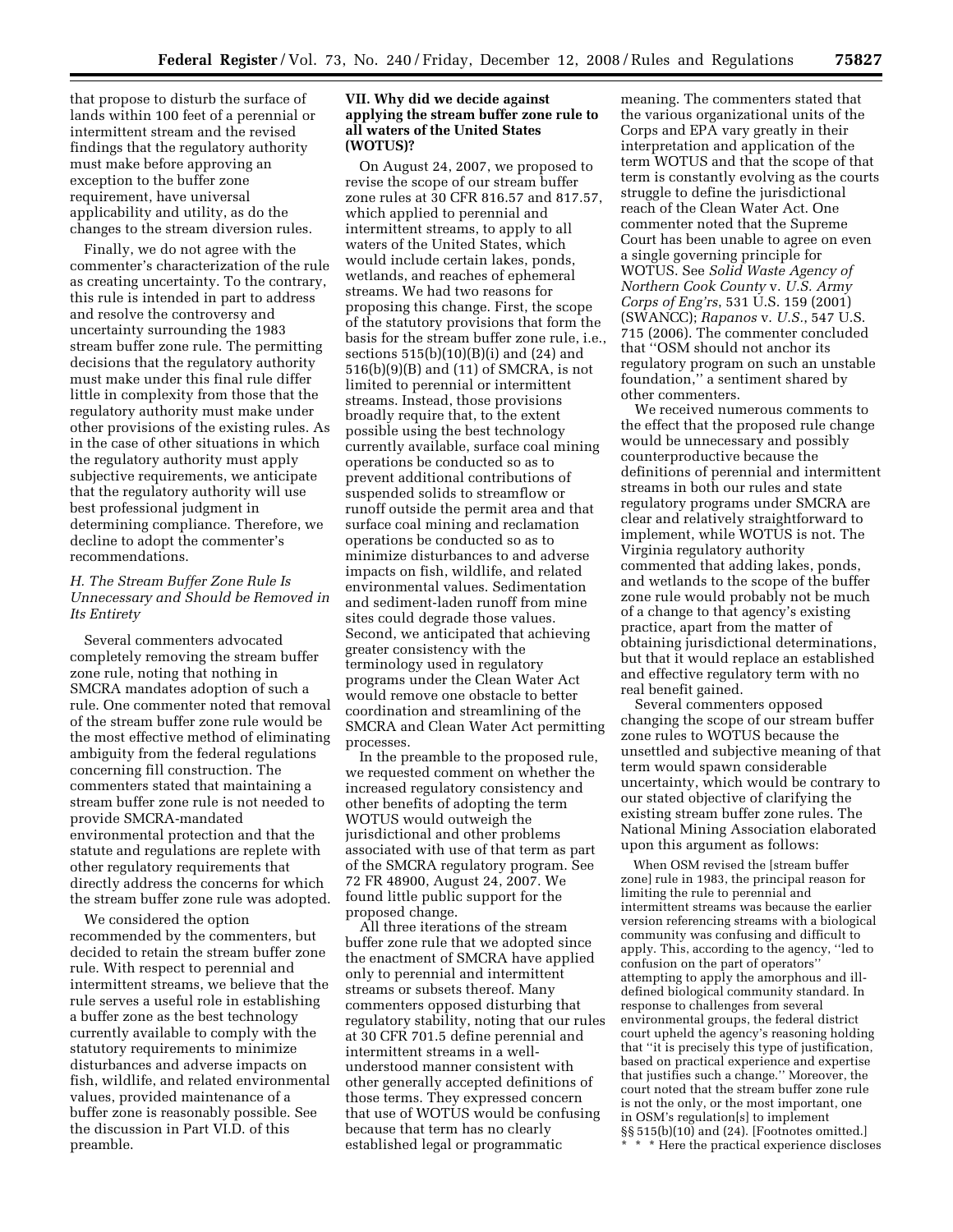that changing the scope of the rule to WOTUS will be even more confusing and difficult to apply than the 1979 rule due to the vague and confusing status of the meaning of waters of the United States.

The Association also expressed concern that the adoption of WOTUS, a Clean Water Act term that we have no authority to interpret or define, could have unintended impacts on SMCRA regulatory programs and the regulated community because we have no control over how that term may be defined in the future.

Several commenters expressed concern that the use of WOTUS would greatly delay the SMCRA permitting process because of the need to obtain jurisdictional determinations from the U.S. Army Corps of Engineers in accordance with a guidance document issued by EPA and the Corps on June 5, 2007, entitled ''Clean Water Act Jurisdiction Following the U.S. Supreme Court's Decision in *Rapanos* v. *United States* & *Carabell* v. *United States*,'' *http://www.epa.gov/owow/wetlands/ pdf/RapanosGuidance6507.pdf*. According to the commenters, that document appears to require that permit applicants seek jurisdictional determinations from the Corps in many more situations than was the case before issuance of the guidance document. The National Mining Association stated that the Corps already has a massive backlog of requests for jurisdictional determinations. Because we are not adopting the use of WOTUS for other reasons, we did not investigate the accuracy of these comments. However, for informational purposes, we note that the Corps also issued Regulatory Guidance Letter No. 08–02 on June 26, 2008. That letter provides further guidance on jurisdictional determinations and related procedures.

The National Mining Association stated that it supports coordination of and reduction of duplication between the SMCRA and Clean Water Act permitting processes, but that, based on its experience in promoting that goal during the past seven years, it did not see any realistic probability that changing the focus of the buffer zone rule from perennial and intermittent streams to WOTUS would achieve that goal. The Association also stated that it did not foresee any discernible environmental benefits from the proposed change in focus.

Comments submitted on behalf of 12 national environmental organizations also strongly opposed the proposed use of WOTUS to define the scope of the stream buffer zone rule:

One of the most perplexing aspects of the proposed rule is OSM's plan to change the

bodies of water to which stream buffer zone provisions apply. If adopted, the rule would no longer apply to all perennial and intermittent streams, but instead would cover ''waters of the United States.'' Although this is touted as providing ''increased environmental protection and consistency with the Clean Water Act,'' less protection and more confusion seems inevitable if the proposal is adopted.

To begin with, this proposal appears to be a solution in search of a problem. OSM acknowledges: ''we do not anticipate that this change in terminology will result in a significant expansion in the applicability of our rules because the vast majority of waters that may be affected by surface coal mining and reclamation operations are perennial and intermittent streams.'' By itself, this fact is not a reason to reject the proposal; we agree with the idea that a wide range of water bodies ought to be protected from miningrelated damage, as SMCRA contains provisions that seek to protect water bodies beyond streams. However, in view of the other problems discussed below with linking the Stream Buffer Zone rule to ''waters of the United States'' under the Clean Water Act, the likely incremental benefit of including other water bodies does not justify the change.

If there is one thing that conservation groups, the federal government, and the coal mining companies probably can agree on in this rulemaking, it is that it is not clear today what aquatic features qualify as ''waters of the United States,'' at least without further factual inquiry. As a result of two Supreme Court decisions and unhelpful ''guidance'' by EPA and the Army Corps of Engineers, some have come to the conclusion that even certain streams may not qualify as ''waters of the United States'' protected by the Clean Water Act's core programs.

\* \* \* \* \* Were the Stream Buffer Zone rule to be

amended by the proposed rule to apply to ''waters of the United States,'' then, we have significant concern that it may be applied to only a subset of perennial and intermittent streams, whereas it historically has applied to all such streams. Effectively, implementing this change may lead to the proposed rule protecting fewer streams than the Stream Buffer Zone rule has in the past \* \* \*.

Finally, we do not believe that it is feasible, as OSM suggests, to resolve these jurisdictional issues by having "the SMCRA regulatory authority \* \* \* consult and coordinate with the Corps of Engineers in situations in which there is a question as to whether waters within or adjacent to the proposed permit area are waters of the United States under the Clean Water Act.'' As the OSM may or not be aware, it is the EPA, not the Corps, that has the responsibility for determining which water bodies are ''waters of the United States'' for purposes of the 404 program and the entire Clean Water Act.

The EPA, working in conjunction with the Corps, is just beginning to make many jurisdictional and non-jurisdictional determinations using *Rapanos* as a guide, and the preliminary indications are that the process is very time-consuming and, more importantly, may be so arbitrary that it is

leading to waters being declared unprotected when they in fact should remain jurisdictional.

Three commenters (the U.S. Fish and Wildlife Service, the Geologic Resources and Water Resources Divisions of the National Park Service, and the Pennsylvania Fish and Boat Commission) expressly supported the proposed use of WOTUS in defining the scope of the stream buffer zone rules. However, two of the three expressed concern that the change might reduce the protection afforded to perennial and intermittent streams. The U.S. Fish and Wildlife Service stated that it supported the use of WOTUS ''as a matter of regulatory consistency and sound public policy, but remains concerned about the unsettled nature of jurisdictional determinations in headwater streams'' in the wake of recent Supreme Court decisions. The Service requested that we work with them ''to develop a process to monitor the extent to which intermittent or perennial streams are determined not to be 'waters of the U.S.' '' The Pennsylvania Fish and Boat Commission strongly urged that we also retain the rule's applicability to perennial and intermittent streams because application of those terms in the SMCRA context is not dependent upon a jurisdictional determination by the U.S. Army Corps of Engineers. The Commission expressed the fear that adoption of WOTUS without also retaining the rule's applicability to perennial and intermittent streams ''would weaken or reduce the protection on most streams, especially headwater streams.''

The Geologic Resources and Water Resources Divisions of the National Park Service stated that they fully supported the proposed change because many high-value aquatic ecosystems are neither perennial nor intermittent streams. According to the commenter, the proposed rule change would not place an undue burden or impact on operators, especially when considering the environmental benefits that would be realized through protecting a more inclusive set of aquatic systems, including wetlands, lakes, and ponds. The commenter stated that the National Park Service routinely seeks permits through local Corps offices and has never found that this requirement imposed a burden or had a substantial impact on the completion of any project.

After evaluating the comments received, we find the arguments against adoption of WOTUS persuasive. The final rule that we are adopting today retains the status quo with respect to the scope of the stream buffer zone rule; i.e., that rule will continue to apply to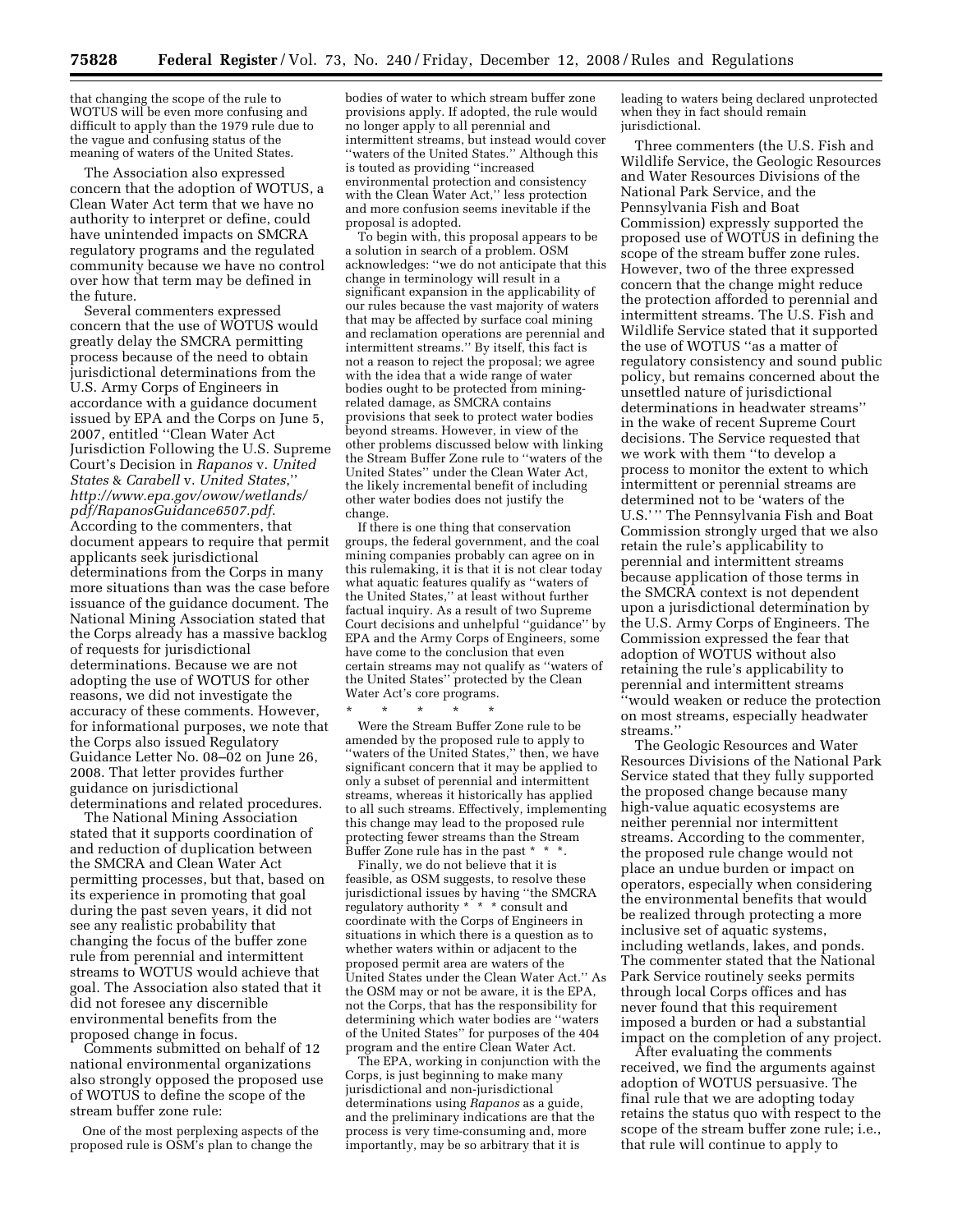perennial and intermittent streams rather than to WOTUS. Rather than attempting to introduce Clean Water Act terminology and procedures into regulations implementing SMCRA, we believe that the more prudent and defensible course of action is to adopt terminology and requirements based on provisions of SMCRA. SMCRA does not use the term WOTUS in establishing regulatory requirements for surface coal mining operations, but it does refer to streams. At the same time, section 702(a) of SMCRA clearly specifies that nothing in SMCRA may be construed as superseding, amending, modifying, or repealing the Clean Water Act or its implementing regulations. Therefore, issuance of a SMCRA permit does not authorize the permittee to initiate activities for which a permit, certification, or other authorization is required under the Clean Water Act. The final rules at 30 CFR 780.28(f)(2), 784.28(f)(2), 816.57(a)(2), and 817.57(a)(2) that we are adopting today reiterate that fact.

One commenter strongly disagreed with our statement in the preamble to proposed 30 CFR 780.28 and 784.28 that we did not anticipate that switching from perennial and intermittent streams to WOTUS would result in a significant expansion in the applicability of our rules because the vast majority of waters that may be affected by surface coal mining and reclamation operations are perennial and intermittent streams. This comment is now moot in light of our decision not to adopt WOTUS.

We also wish to clarify that we use the terms perennial, intermittent, and ephemeral streams, as defined in 30 CFR 701.5, to implement the SMCRA regulatory program. Our definitions of those terms do not affect jurisdictional determinations under the Clean Water Act. The Corps and EPA are responsible for making those jurisdictional determinations.

Although we have decided not to adopt WOTUS as part of the stream buffer zone rule, our existing rules will continue to provide protection to lakes, ponds, wetlands, and, to some extent, ephemeral streams by other means. Those rules fully implement the statutory provisions that form the basis for the stream buffer zone rule, i.e., sections 515(b)(10)(B)(i) and (24) and 516(b)(9)(B) and (11) of SMCRA, which require that, to the extent possible using the best technology currently available, surface coal mining operations be conducted so as to prevent additional contributions of suspended solids to streamflow or runoff outside the permit area and that surface coal mining and reclamation operations be conducted so

as to minimize disturbances to and adverse impacts on fish, wildlife, and related environmental values.

Most significantly, 30 CFR 780.16(b) and 784.21(b) require that each permit application include a fish and wildlife protection and enhancement plan. The plan must describe how, to the extent possible, using the best technology currently available, the operator will minimize disturbances and adverse impacts on fish, wildlife, and related environmental values during surface coal mining and reclamation operations and how enhancement of those resources will be achieved where practicable. The plan must be consistent with the requirements of 30 CFR 816.97 or 817.97 and it must include protective measures to be taken during the active mining phase. The rule lists the establishment of buffer zones as one example of those protective measures.

Under 30 CFR 816.97(a) and 817.97(a), the operator must, to the extent possible, using the best technology currently available, minimize disturbances and adverse impacts on fish and wildlife and related environmental values and must achieve enhancement of those resources where practicable. Paragraph (f) of 30 CFR 816.97 and 817.97 provides that the operator must avoid disturbances to, enhance where practicable, restore, or replace wetlands and riparian vegetation along rivers and streams and bordering ponds and lakes. Paragraph (f) also requires that the operator avoid disturbances to, enhance where practicable, or restore habitats of unusually high value for fish and wildlife.

With respect to water quality, 30 CFR 780.21(h) and 784.14(g) require that each permit application include a hydrologic reclamation plan indicating how the relevant requirements of 30 CFR part 816 or 817, including sections 816.41 through 816.43 or 817.41 through 817.43, will be met. The plan must be specific to local hydrologic conditions and it must contain the steps to be taken to minimize disturbances to the hydrologic balance within the permit and adjacent areas. Under 30 CFR 816.41(a) and 817.41(a), all surface and underground mining and reclamation activities must be conducted to minimize disturbance of the hydrologic balance within the permit and adjacent areas.

### **VIII. Section-by-section analysis: How are we revising our rules?**

# *A. Sections 780.14 and 784.23 Operation Plan: Maps and Plans*

As proposed, we are revising 30 CFR 780.14(b)(11) and 784.23(b)(10) by replacing the terms ''coal processing waste bank'' and ''coal processing waste dam and embankment'' with ''refuse pile'' and ''coal mine waste impounding structure'' to employ terminology consistent with the definitions and performance standards that we adopted September 26, 1983. See the discussion under the heading ''Changes to conform to 1983 rule revisions'' in Part VIII.B. of this preamble for a more detailed explanation.

In addition, as proposed, we are replacing the references to sections 780.35(c) and 816.71(b) in the former version of section 780.14(c) with a reference to section 780.35 to be consistent with other changes that we are making to those rules. Those changes include moving the design certification requirement formerly located in section 816.71(b) to section 780.35(b) to consolidate permitting requirements. In similar fashion, as proposed, we are deleting the reference to section 817.71(b) formerly located in section 784.23(c) because we are moving the design certification provisions previously located in section 817.71(b) to section 784.19(b) to consolidate permitting requirements. There is no need for a replacement cross-reference because section 784.23(c) already crossreferences section 784.19 in its entirety.

We received no comments concerning the proposed changes discussed above.

## *B. Sections 780.25 and 784.16 Reclamation Plan: Siltation Structures, Impoundments, Refuse Piles, and Coal Mine Waste Impounding Structures*

# 1. Changes To Conform to 1983 Revisions to Definitions and Performance Standards

On September 26, 1983 (48 FR 44006), we revised the definitions and performance standards in our regulations relating to coal mine waste to be more consistent with the terminology used by the Mine Safety and Health Administration (MSHA). As we stated at 48 FR 44009, col. 1, ''[i]t is undesirable to have two regulatory programs for the same subject that contain conflicting standards or which use fundamentally different terminology.''

Among other things, we adopted definitions of three new terms in 30 CFR 701.5. ''*Coal mine waste*'' is defined as ''coal processing waste and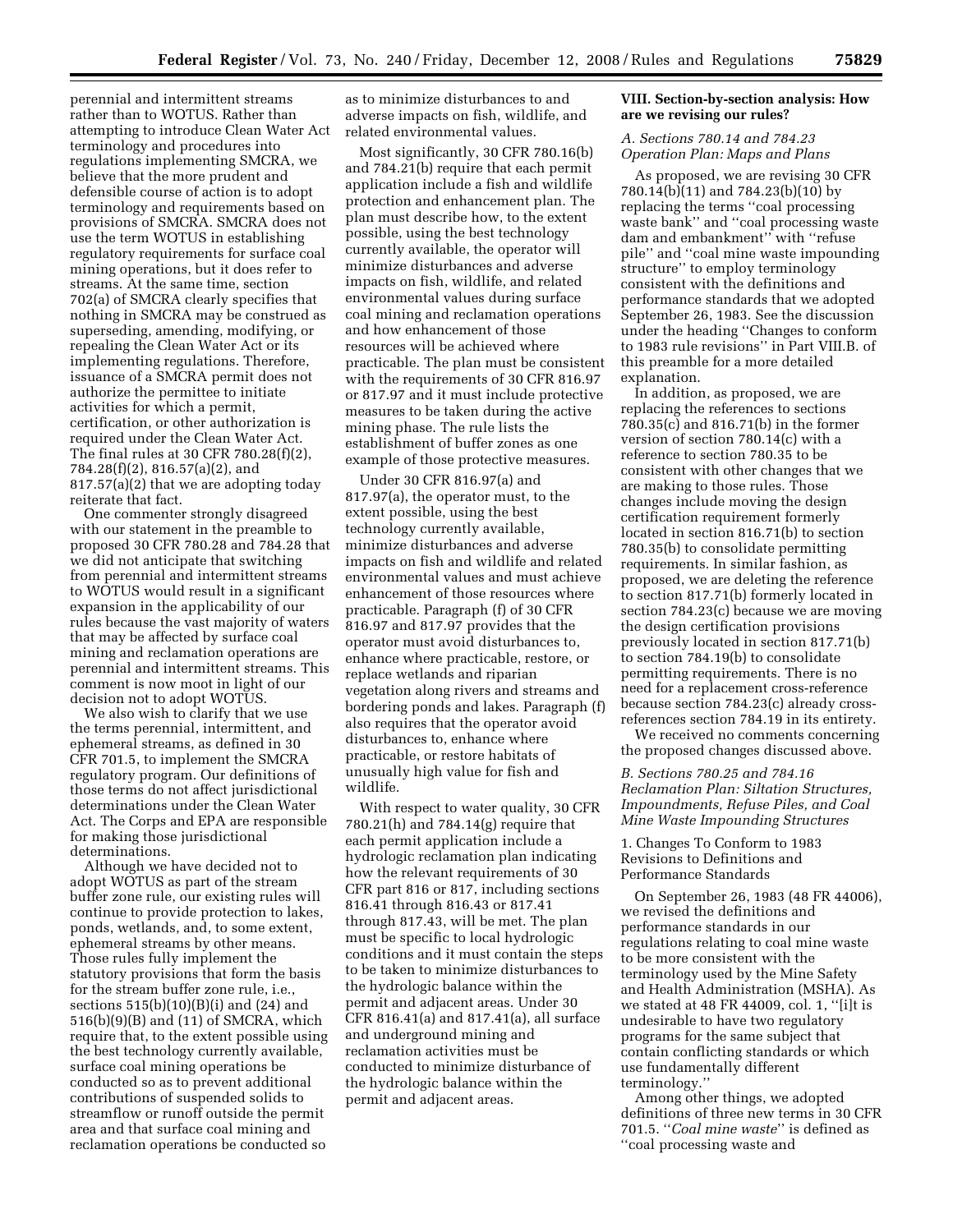underground development waste.'' ''*Impounding structure*'' is defined as ''a dam, embankment, or other structure used to impound water, slurry, or other liquid or semi-liquid material.'' ''*Refuse pile*'' is defined as ''a surface deposit of coal mine waste that does not impound water, slurry, or other liquid or semiliquid material.'' The latter two terms are consistent with the terminology of MSHA's rules. ''Refuse pile'' replaces the term ''coal processing waste bank'' previously used in our rules, while ''impounding structure'' incorporates (but is not limited to) all structures that our rules previously referred to as coal processing waste dams or embankments.

In concert with the new definition of coal mine waste, we revised our performance standards at 30 CFR 817.71–817.74 to eliminate the language that combined underground development waste with excess spoil for purposes of performances standards for underground mines. Because the definition of coal mine waste includes underground development waste, we revised our rules to specify that the disposal of underground development waste is subject to the performance standards for refuse piles (30 CFR 817.83) rather than the performance standards for the disposal of excess spoil that applied under the old rules.

However, we did not revise our permitting requirements in a similar fashion at that time. Therefore, in our August 24, 2007, proposed rule, we proposed to modify our regulations in 30 CFR parts 780 and 784 to harmonize those rules with our 1983 changes to the definitions and performance standards concerning coal mine waste. In essence, in the proposed rule, we replaced the term ''coal processing waste banks'' with ''refuse piles'' and the term ''coal processing waste dams and embankments'' with references to coal mine waste impounding structures.

As proposed, this final rule revises the heading and contents of sections 780.25 and 784.16 by replacing the terms ''coal processing waste bank'' and ''coal processing waste dam and embankment'' with ''refuse pile'' and ''coal mine waste impounding structure.'' With these changes, our permitting requirements concerning coal mine waste employ terminology consistent with the definitions and performance standards for coal mine waste that we adopted on September 26, 1983.

We received no comments on the revisions discussed above. However, some industry commenters opposed the September 26, 1983, rule changes that classified underground development waste as coal mine waste and required

that coal mine waste (including underground development waste) disposed of outside the mine workings and excavations be placed in accordance with 30 CFR 817.83, which contains the performance standards for refuse piles. The commenters argued that underground development waste should be treated as excess spoil, not coal mine waste. The commenters' objections are untimely. The definition of coal mine waste in 30 CFR 701.5 is now a matter of settled law, as is the performance standard at 30 CFR 817.81(a), which requires that coal mine waste disposed of outside the mine workings and excavations be placed in designated coal mine waste disposal areas within the permit area. The existing regulations at 30 CFR 817.71(i) allow coal mine waste to be placed in excess spoil fills with the approval of the regulatory authority, but only if the waste is nontoxic and non-acid-forming and only if the waste is placed in accordance with 30 CFR 817.83 (the requirements for refuse piles).

Several commenters expressed concern that the 1983 rule's classification of underground development waste as coal mine waste could prohibit the use of underground development material for construction of face-up areas, support facilities, and other beneficial uses. We do not understand how underground development waste could be used for the construction of face-up areas because the face-up of the mine must be completed and construction of mine adits must begin before underground development waste would be produced. Perhaps the commenters are interpreting the 1983 rules as classifying material removed as part of the face-up of the underground mine as underground development waste. If so, the commenters are misreading those rules. Nothing in the definitions of coal mine waste or underground development waste classifies face-up materials as either coal mine waste or underground development waste. In addition, nothing in our existing rules or the rules that we are adopting today would prohibit the use of underground development waste for construction of support facilities or other mining-related uses, provided the use of the waste for those purposes complies with all regulatory program requirements applicable to those uses. The final rules that we are adopting today apply only to the permanent disposal of coal mine waste (including underground development waste), not to the temporary use of those materials for mining-related purposes.

#### 2. Paragraph (a)(2)

This paragraph sets forth design requirements for all impoundments other than low hazard impoundments. As proposed, we are removing the last sentence of former paragraph (a)(2) of sections 780.25 and 784.16 and redesignating the remainder of that paragraph as paragraph (a)(2)(i) of those sections. We are redesignating the last sentence of former paragraph (a)(2) as paragraph (a)(2)(ii). In addition, we are redesignating former subparagraphs  $(a)(2)(i)$  through  $(iv)$  of sections 780.25 and 784.16 as subparagraphs  $(a)(2)(ii)(A)$ through (D) of those sections. We are making these redesignations because both the last sentence of former paragraph (a)(2) and former subparagraphs (i) through (iv) apply to all structures meeting the criteria of 30 CFR 77.216(a), while the remainder of former paragraph (a)(2) applies only to those impoundments that meet the Class B or C criteria (now the Significant Hazard Class or High Hazard Class criteria, respectively) for dams in the U.S. Department of Agriculture, Natural Resources Conservation Service (NRCS) publication Technical Release No. 60, ''Earth Dams and Reservoirs.''

As proposed, we are revising redesignated paragraph (a)(2)(i) of sections 780.25 and 784.16 to update the incorporation by reference of the NRCS publication ''Earth Dams and Reservoirs,'' Technical Release No. 60 (210–VI–TR60, October 1985), by replacing the reference to the October 1985 edition with a reference to the superseding July 2005 edition. Consistent with the terminology in the newer edition, we are replacing references to Class B or C dam criteria with references to Significant Hazard Class or High Hazard Class dam criteria, respectively. Only the terminology has changed—the actual criteria remain the same as before. The newer publication is not available from the National Technical Information Service, but is available online from the Natural Resources Conservation Service (the successor to the Soil Conservation Service). Consequently, we are deleting the ordering information pertinent to the National Technical Information Service and replacing it with the URL (Web address) at which the publication may be reviewed and from which it may be downloaded without charge. We are also updating the address and location of our administrative record room and updating the URL information (Web address) for the National Archives and Records Administration.

We received no comments on the changes discussed above.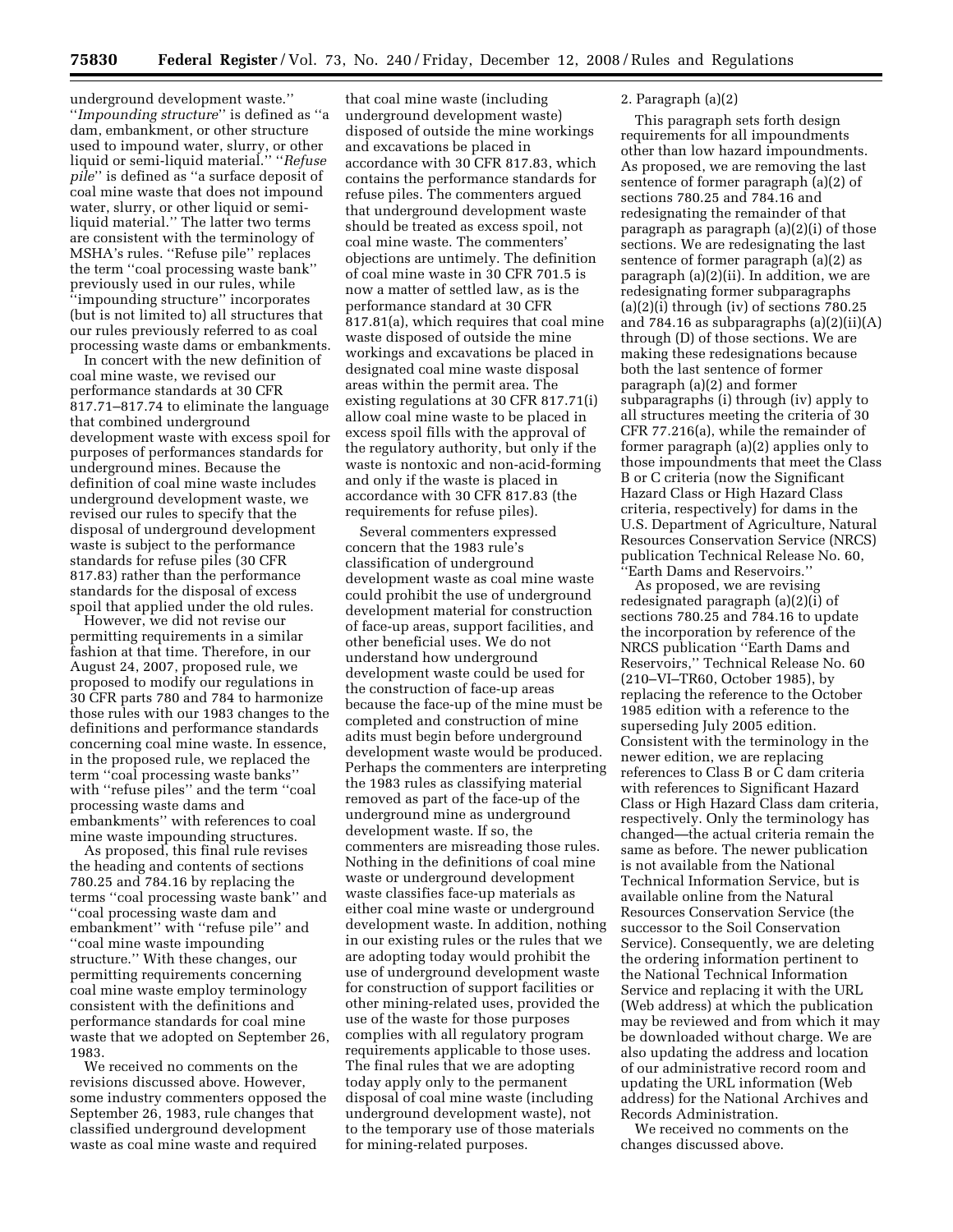# 3. Paragraph (c)

Paragraph (c) contains design requirements that apply to all impoundments. To improve clarity and consistency with other regulations, we are revising paragraph (c)(2) of sections 780.25 and 784.16 as proposed by replacing the term ''Mine Safety and Health Administration'' with a citation to 30 CFR 77.216(a), which contains the MSHA impoundment criteria to which paragraph (c)(2) refers. Revised paragraph (c)(2) requires that plans for impoundments meeting MSHA criteria comply with MSHA's impoundment design requirements at 30 CFR 77.216– 2. We are deleting the requirement that those plans also comply with 30 CFR 77.216–1. The deleted requirement is not germane to permit applications and plans because it contains signage requirements that apply only to impoundments that already exist or are under construction. We are also making two nonsubstantive changes: Replacing ''shall'' with ''must'' in keeping with plain language principles and, in the second sentence, deleting an obsolete reference to paragraph (a).

The final rule also includes a new paragraph (c)(4). We originally proposed to redesignate paragraph (f) of sections 780.25 and 784.16 as paragraph (e) of those sections. In a nonsubstantive editorial revision, we are instead redesignating paragraph (f) [paragraph (e) in our 2007 proposed rule] as paragraph  $(c)(4)$  of sections 780.25 and 784.16. The paragraph in question applies only to impoundments that meet certain criteria in NRCS Technical Release No. 60 or the criteria of 30 CFR 77.216(a). It has no relevance to other types of siltation structures or to refuse piles. Therefore, it is more appropriate as part of paragraph (c), which applies to all types of impoundments, including coal mine waste impoundments, rather than as a separate paragraph (e). Consistent with this redesignation, we are also deleting the references to paragraphs (b) [siltation structures] and (d) [coal mine waste impoundments and refuse piles] that appeared in proposed paragraph (e). Final paragraph (c)(4) is otherwise identical to proposed paragraph (e). As proposed, we also are revising this paragraph to be consistent with the terminology in the July 2005 edition of NRCS Technical Release No. 60 by replacing references to Class B or C dam criteria with references to Significant Hazard Class or High Hazard Class dam criteria, respectively. Only the terminology has changed; the actual criteria remain the same as before.

We received no comments on the changes discussed above.

# 4. Paragraph (d) Introductory Language

The final rule includes new introductory language specifying that an applicant for a permit must comply with all applicable requirements in paragraphs (d)(1) through (3) if the applicant proposes to place coal mine waste in a refuse pile or impoundment or use coal mine waste to construct an impounding structure. This requirement, which is not new, is a nonsubstantive editorial change that reflects the structure of the final rule.

## 5. Paragraph (d)(1)

We have extensively revised paragraph (d)(1) of sections 780.25 and 784.16 in response to comments. Final sections 780.25(d)(1) and 784.16(d)(1) are identical except that the reference to section 816.59 in section 780.25(d)(1) is replaced with a reference to 817.59 in section 784.16(d)(1).

This new paragraph contains requirements for minimizing adverse environmental impacts on perennial and intermittent streams and adjacent areas when a permit application proposes to construct a refuse pile or slurry impoundment or to use coal mine waste to construct an impounding structure. We are adopting these requirements under the authority of sections 515(b)(24) and 516(b)(11) of SMCRA. Those statutory provisions require that, to the extent possible using the best technology currently available, surface coal mining and reclamation operations be conducted to minimize disturbances and adverse impacts on fish, wildlife, and related environmental values.

### Discussion of General Comments Received on Paragraph (d)(1)

Several commenters argued that we have no authority to adopt these regulations because section 515(f) of SMCRA, which contains requirements for refuse piles and slurry impoundments, only mentions criteria related to safety, not environmental protection. We do not agree with the commenters. SMCRA contains numerous environmental protection requirements, including those set forth in sections 515(b)(24) and 516(b)(11), that apply to all surface coal mining and reclamation operations and all aspects of those operations, including the disposal of coal mine waste. The fact that section 515(f) does not mention environmental protection in no way suggests that coal mine waste disposal facilities need not comply with the environmental protection provisions of SMCRA or that we lack the authority to adopt regulations establishing

environmental protection requirements for those facilities.

Industry commenters strongly opposed the requirement in proposed paragraph (d)(1) for an analysis of alternatives for placement of coal mine waste. The commenters cited a variety of reasons, including excessive costs, delays in permitting, the probable lack of environmental benefits, the potential for conflict between the SMCRA regulatory authority's application of the alternatives analysis requirement and the approach adopted by the Clean Water Act permitting authority, duplication of effort with the Clean Water Act, a lack of justification under SMCRA, exceeding the intent of SMCRA, and a fear that this requirement could result in a never-ending cycle of analysis and litigation concerning whether the correct alternative was selected by the permit applicant and approved by the state regulatory authority. Many commenters stated that the requirement for an alternatives analysis has no basis in SMCRA and instead appears to be a mixture of provisions borrowed from the National Environmental Policy Act and the Clean Water Act.

Nothing in the proposed alternatives analysis requirement in paragraph (d)(1) of sections 780.25 and 784.16 of the final rule is based upon the National Environmental Policy Act. We respectfully disagree with those commenters who argued that the requirement for an alternatives analysis is a Clean Water Act requirement that has no basis or justification under SMCRA and that exceeds the intent of SMCRA. We acknowledge that we derived this element of our proposed rules from the alternatives analysis requirements of the 404(b)(1) Guidelines in 40 CFR part 230, which include the substantive environmental criteria used in evaluating activities regulated under section 404 of the Clean Water Act. However, we concluded that a modified version of the alternatives analysis requirements in the 404(b)(1) Guidelines is an appropriate means of obtaining the background data and analyses that both the applicant and the regulatory authority need to make informed decisions concerning compliance with the requirements of sections 515(b)(24) and 516(b)(11) of SMCRA, which provide that surface coal mining and reclamation operations must be conducted to minimize disturbances to and adverse impacts on fish, wildlife, and related environmental values to the extent possible, using the best technology currently available.

Therefore, paragraphs (d)(1)(ii) and (d)(1)(iii) of sections 780.25 and 784.16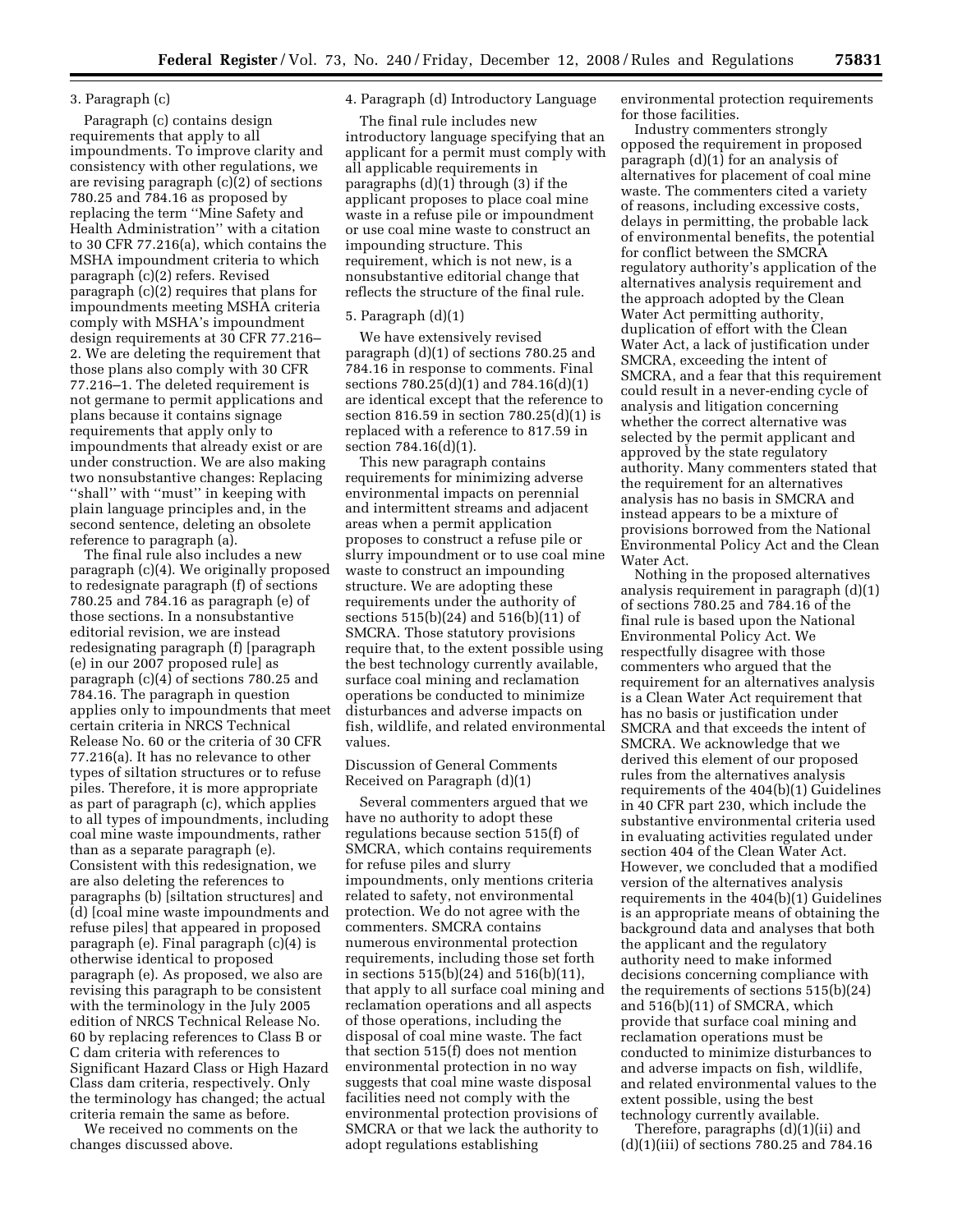of this final rule apply the alternatives analysis requirement to all applications that propose to place coal mine waste in or within 100 feet of a perennial or intermittent stream. In addition, paragraph  $(d)(1)(iii)(A)$  of these sections of the final rule applies more detailed analytical requirements to applications that propose to place coal mine waste in perennial or intermittent streams as opposed to applications that propose to place coal mine waste only within 100 feet of those streams.

A few commenters criticized the analysis of alternatives provisions of the proposed rule because they did not completely parallel the requirements of the 404(b)(1) Guidelines in 40 CFR part 230. At least one commenter recommended that we incorporate the 404(b)(1) Guidelines by reference. We do not find this recommendation appropriate because the 404(b)(1) Guidelines are designed to implement the Clean Water Act, while our regulations implement SMCRA and must be based upon SMCRA requirements. Under section 702(a) of SMCRA, nothing in SMCRA may be construed as amending, modifying, repealing, or superseding any Clean Water Act requirement. However, there is also nothing in SMCRA that would compel or authorize us to adopt regulations that parallel or incorporate Clean Water Act requirements.

SMCRA and the Clean Water Act provide for separate regulatory programs with different purposes and very different permitting requirements and procedures. In addition, as other commenters noted, SMCRA and the Clean Water Act differ considerably with respect to jurisdiction. The Clean Water Act focuses on regulating discharges of pollutants into waters of the United States, whereas SMCRA regulates a broad universe of environmental and other impacts of surface coal mining and reclamation operations, including impacts on water quantity, water quality, and terrestrial and aquatic ecosystems. We encourage coordination and cooperation between SMCRA regulatory authorities and the agencies administering the Clean Water Act. See the memorandum of understanding entitled ''Memorandum of Understanding among the U.S. Army Corps of Engineers, the U.S. Office of Surface Mining, the U.S. Environmental Protection Agency, and the U.S. Fish and Wildlife Service for the Purpose of Providing Concurrent and Coordinated Review and Processing of Surface Coal Mining Applications Proposing Placement of Dredged and/or Fill Material in Waters of the United States,'' which took effect February 8, 2005, and

the provisions of this final rule that authorize the SMCRA regulatory authority to accept an analysis of alternatives completed for Clean Water Act purposes as meeting the requirements for an analysis of alternatives under this final rule, when and to the extent appropriate. However, we believe that maintaining the distinction between those programs is both administratively and legally appropriate. That conclusion is supported by the comments that we received from both industry and state regulatory authorities.

Many industry commenters, supported by some, but not all, state regulatory authority commenters, stated that the proposed alternatives analysis requirement would introduce a major new element of uncertainty, and result in costly and wasteful duplication of effort on the part of permit applicants and state regulatory authorities. The commenters stated that this element of our proposed rule was inconsistent with our statement in the preamble to that rule that a primary reason for the rulemaking was to provide improved clarity and reduction of uncertainty regarding the meaning of the regulations. One commenter stated that at best the alternatives analysis requirement ''adds yet another layer of redundant paperwork and analysis as it duplicates the federally-administered 404 process. At worst, OSM has set the stage for conflicts between the section 404 program and the largely stateimplemented SMCRA programs.'' The commenter further stated that by imposing an alternatives analysis requirement on state regulatory authorities, we are ''flirting dangerously'' with creating conflicting alternatives analyses because ''the goals and objectives of SMCRA and corresponding state statutes may be different than those of the Corps and EPA under section 404.''

While we understand the commenters' apprehensions, these comments are speculative in nature. There may be some initial uncertainty as regulatory authorities establish procedures and criteria for implementation of the alternative analysis requirements and determining least overall adverse impact on fish, wildlife, and related environmental values under this rule, but that uncertainty should subside once those procedures and criteria are in place.

The Interstate Mining Compact Commission, writing on behalf of member state regulatory authorities, argued that the alternative analysis requirement is duplicative of requirements under the Clean Water Act

that are already encompassed by the SMCRA permitting scheme. As discussed elsewhere in this preamble, we believe that the alternatives analysis requirement that we are adopting as part of this final rule differs from and serves a somewhat different purpose than the alternatives analysis requirement under the regulations and other documents implementing section 404 of the Clean Water Act. To the extent that duplication may exist, we encourage states to coordinate the processing of coal mining permit applications with the U.S. Army Corps of Engineers in accordance with a memorandum of understanding entitled ''Memorandum of Understanding among the U.S. Army Corps of Engineers, the U.S. Office of Surface Mining, the U.S. Environmental Protection Agency, and the U.S. Fish and Wildlife Service for the Purpose of Providing Concurrent and Coordinated Review and Processing of Surface Coal Mining Applications Proposing Placement of Dredged and/or Fill Material in Waters of the United States,'' which took effect February 8, 2005. This final rule also authorizes the SMCRA regulatory authority to accept an analysis of alternatives completed for Clean Water Act purposes as meeting the requirements for an analysis of alternatives under this final rule, when and to the extent appropriate.

The Commission and some, but not all, commenters representing individual state regulatory authorities also opposed the alternatives analysis requirement in the proposed rule because of state fiscal constraints and fear of the ''potentially overwhelming'' time and effort that would be required for state permitting personnel to adequately review and analyze alternatives.

We anticipate that few, if any, state regulatory authorities will experience a significant increase in demands on their resources as a result of the alternatives analysis requirement in the final rule. West Virginia, one of the states most impacted by the rule, supported the proposed rule. Kentucky, another state that would be significantly impacted, estimated that, on average, the new requirement would add ten hours to the time required to process a permit application. We believe that the intangible environmental benefits of the rule (increased scrutiny of efforts to minimize adverse impacts on fish, wildlife, and related environmental values associated with perennial and intermittent streams) will outweigh what we anticipate will be a modest increase in demand on state regulatory authority resources.

The U.S. Fish and Wildlife Service requested that we work with the Service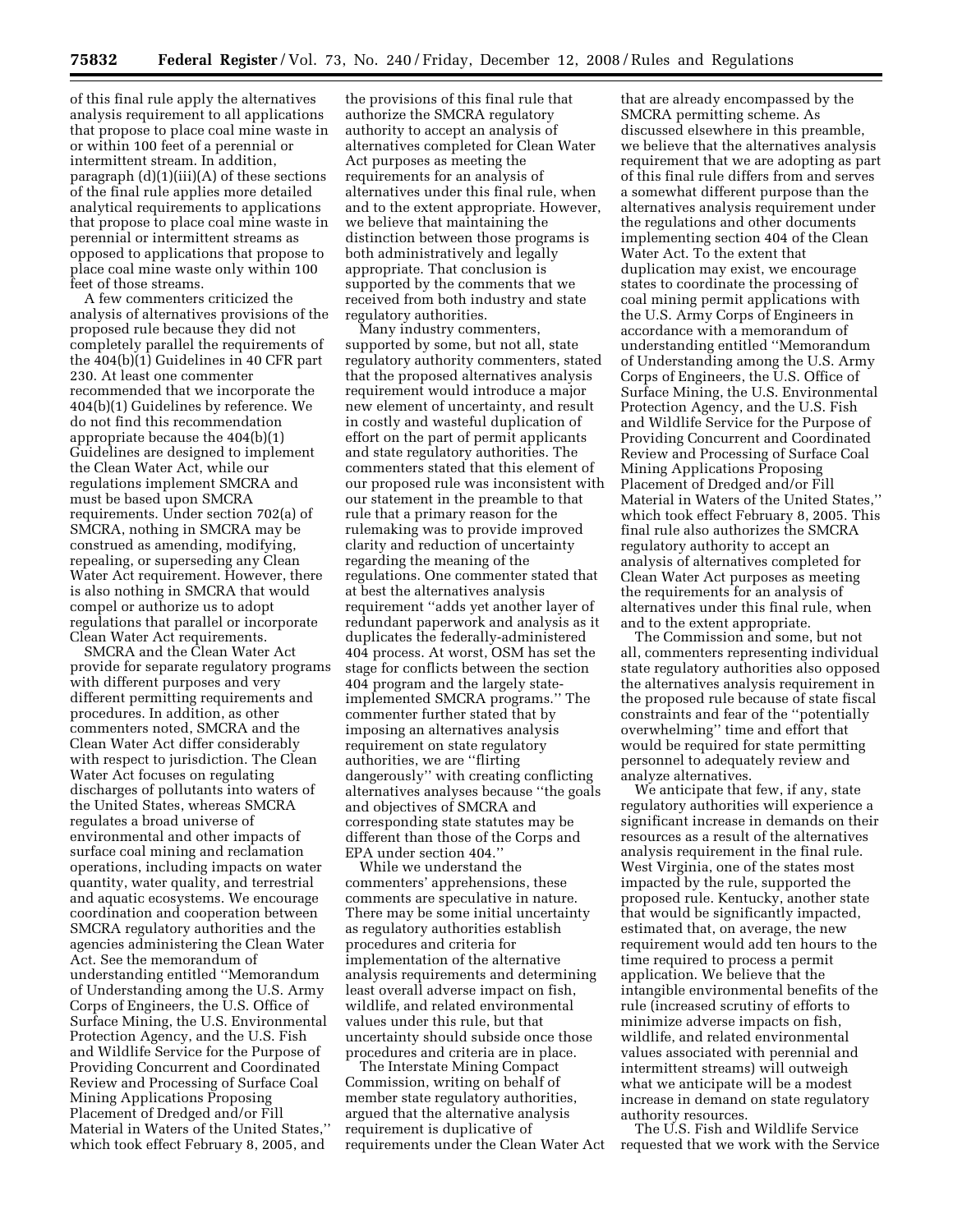to build a process into the alternative analysis requirements in the final rule to protect unique and high value fish and wildlife resources. In response, we note that our fish and wildlife protection rules at 30 CFR 816.97(f) and 817.97(f) already require that the operator ''avoid disturbances to, enhance where practicable, or restore habitats of unusually high value for fish and wildlife.'' In addition, our permitting rules at 30 CFR 780.16 and 784.21 provide a role for the Service in determining fish and wildlife data collection requirements and reviewing the fish and wildlife protection plan in the permit application. Therefore, addition of the provision requested by the Service is not necessary.

Discussion of Specific Provisions of Paragraph (d)(1)

In the final rule, the first sentence of paragraph (d)(1) of sections 780.25 and 784.16 provides that the permit applicant must design the operation to avoid placement of coal mine waste in or within 100 feet of perennial and intermittent streams to the extent possible. We added this provision in response to EPA concerns and numerous comments urging greater protection for headwater streams because of their ecological importance and contribution to the function of the stream as a whole. In effect, the new sentence identifies avoiding placement of coal mine waste in or within 100 feet of perennial or intermittent streams as the preferred method of complying with the SMCRA requirement to minimize disturbances and adverse impacts on fish, wildlife, and related environmental values with respect to those streams. That is, whenever avoidance of disturbance is reasonably possible, the rule establishes avoidance as the best technology currently available to meet the requirements of sections 515(b)(24) and 516(b)(11) of SMCRA, which require minimization of disturbances and adverse impacts to fish, wildlife, and related environmental values to the extent possible using the best technology currently available. This provision of the final rule is consistent with our stream buffer zone rules at 30 CFR 816.57 and 817.57, which establish maintenance of an undisturbed buffer for perennial and intermittent streams as the best technology currently available to meet the requirements of sections 515(b)(24) and 516(b)(11) of SMCRA, provided maintenance of an undisturbed buffer is reasonably possible.

However, the final rule does not and cannot mandate avoidance in all cases for all stream segments. The provisions

of SMCRA underlying this rule require minimization of disturbances and adverse impacts on fish, wildlife, and related environmental values only ''to the extent possible.'' Avoiding disturbance of the stream and maintenance of an undisturbed buffer zone for that stream is the ultimate means of minimizing adverse impacts on fish, wildlife, and related environmental values and hence is the default best technology currently available to comply with the statutory minimization requirement. However, there is sometimes no viable alternative to the construction of coal mine waste disposal facilities in perennial or intermittent streams and their buffer zones, in which case avoidance is not reasonably possible. Under those circumstances, SMCRA—and hence this final rule—do not require avoidance. Instead, the applicant must propose other methods of complying with the minimization requirement that are consistent with the proposed surface coal mining operations. We do not interpret SMCRA as authorizing us to prohibit surface coal mining operations in situations other than those specifically set forth in the Act. However, SMCRA does not override prohibitions that apply under other laws and regulations. Any such requirements and prohibitions will continue to apply according to the terms of those laws and regulations.

Paragraph (d)(1)(i) of the final rule requires that the permit applicant explain, to the satisfaction of the regulatory authority, why an alternative coal mine waste disposal method or an alternative location or configuration that does not involve placement of coal mine waste in or within 100 feet of a perennial or intermittent stream is not reasonably possible. We added this requirement to reinforce the provision in paragraph (d)(1) of the final rule establishing avoidance of placement of coal mine waste in or within 100 feet of a perennial or intermittent stream, whenever avoidance is reasonably possible, as the best technology currently available to comply with the statutory requirement for minimization of disturbances and adverse impacts on fish, wildlife, and related environmental values to the extent possible using the best technology currently available.

Paragraph (d)(1)(ii) of the final rule provides that, if the permit applicant is unable to design the operation to avoid placement of coal mine waste in or within 100 feet of a perennial or intermittent stream, the application must identify a reasonable range of alternative locations or configurations for any proposed refuse piles or coal

mine waste impoundments. A number of commenters on a similar provision in the proposed rule expressed concern that this provision was too vague and could be interpreted as requiring an unlimited number of alternatives, including those that have no possibility of being implemented. In response to this concern, we have added language clarifying that this provision does not require identification of all potential alternatives and that only those reasonably possible alternatives that are likely to differ significantly in terms of impacts on fish, wildlife, and related environmental values need be identified and considered. The latter provision is consistent with the policies to which EPA and the Corps adhere in implementing section 404 of the Clean Water Act. See the EPA/COE memorandum entitled ''Appropriate Level of Analysis Required for Evaluating Compliance with the Section 404(b)(1) Guidelines Alternatives Requirements.''

In response to the commenters' concerns, we also added language to paragraph (d)(1)(ii) of the final rule specifying that an alternative is reasonably possible if it conforms to the safety, engineering, design, and construction requirements of the regulatory program; is capable of being done after consideration of cost, logistics, and available technology; and is consistent with the coal recovery provisions of sections 816.59 and 817.59. In other words, nothing in the rule should be construed as elevating environmental concerns over safety considerations, as prohibiting the conduct of surface coal mining operations that are not otherwise prohibited under SMCRA or other laws or regulations, or as requiring consideration of unreasonably expensive or technologically infeasible alternatives.

The portion of this rule that refers to ''consideration of cost, logistics, and available technology'' is derived from the EPA regulations at 40 CFR 230.10(a)(2), which define a practicable alternative for purposes of section 404 of the Clean Water Act. In interpreting this provision, the EPA/COE memorandum entitled ''Appropriate Level of Analysis Required for Evaluating Compliance with the Section 404(b)(1) Guidelines Alternatives Requirements'' states that ''[t]he determination of what constitutes an unreasonable expense should generally consider whether the projected cost is substantially greater than the costs normally associated with this particular type of project.'' We have included similar language in paragraph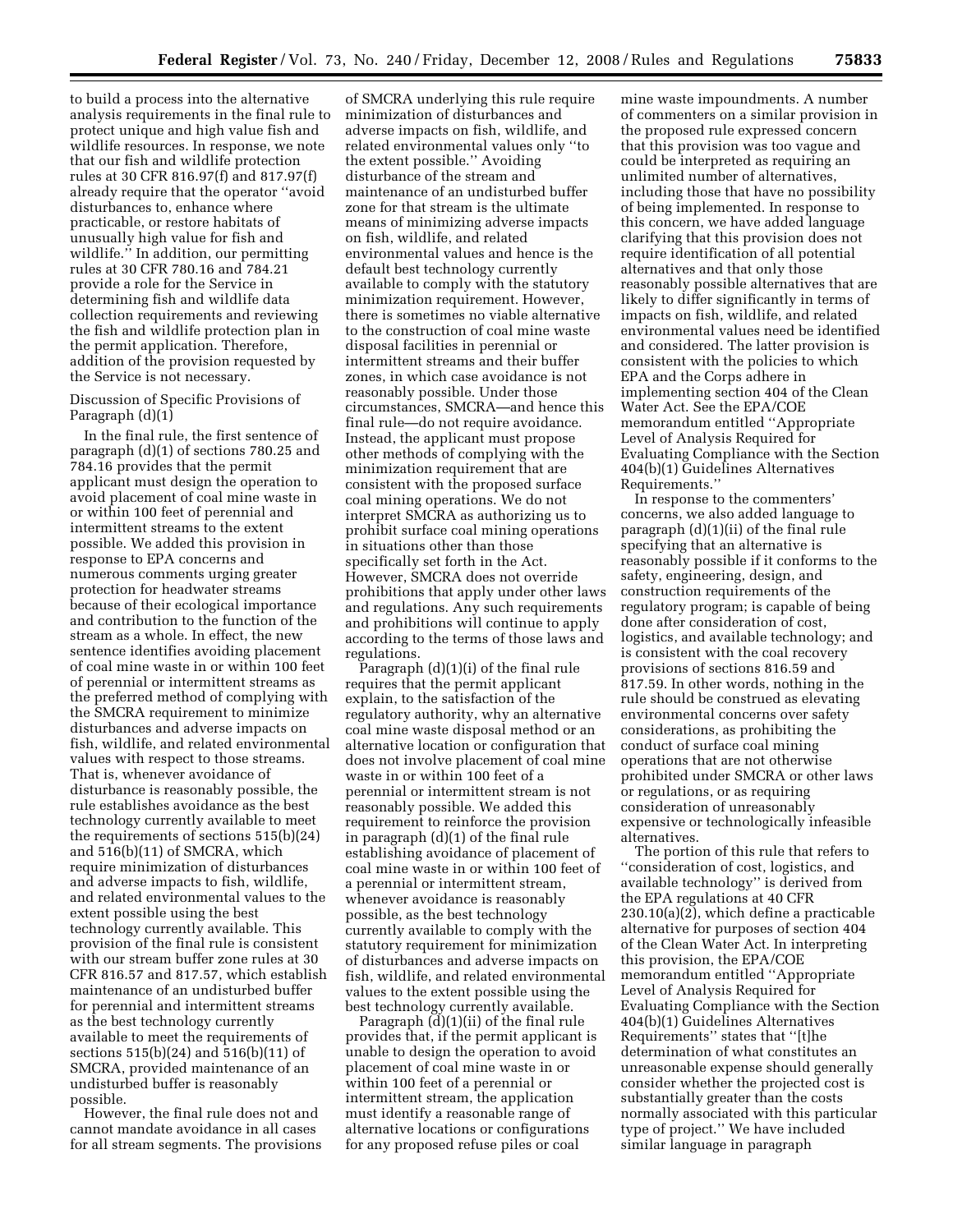$(d)(1)(ii)(B)$  of the final rule because  $(1)$ the concept of a practicable alternative for purposes of section 404 of the Clean Water Act is in some ways analogous to the determination of reasonably possible alternatives under this rule, and (2) the principle is consistent with the phrase ''to the extent possible'' in sections 515(b)(24) and 516(b)(11) of SMCRA. See Part VI.D. of this preamble for a more extensive discussion of the rationale for our use of the term ''reasonably possible'' and its consistency with statutory provisions.

The final rule does not include the provision in paragraph (d)(1)(i)(C) of the proposed rule stating that the least costly alternative may not be selected at the expense of environmental protection solely on the basis of cost. One commenter objected to the proposed provision as being too extreme and subject to misinterpretation, noting that there may be situations in which cost could and should be the determining factor. We agree. Nothing in SMCRA compels adoption of this provision. In lieu of this provision, we have added language to paragraph (d)(1)(ii)(B) of the final rule clarifying that the fact that one alternative may cost somewhat more than a different alternative does not necessarily warrant exclusion of the more costly alternative from consideration. We believe that the revised language is more consistent with sections 515(b)(24) and 516(b)(11) of SMCRA, which require use of the best technology currently available, but only to the extent possible.

Paragraph (d)(1)(iii) of the final rule provides that any application proposing to place coal mine waste in or within 100 feet of a perennial or intermittent stream must include an analysis of the impacts of the alternatives identified in paragraph (d)(1)(ii) on fish, wildlife, and related environmental values. The analysis must consider impacts on both terrestrial and aquatic ecosystems. These provisions are substantively identical to the corresponding provisions in the proposed rule.

Paragraph  $(d)(1)(iii)(A)$  of the final rule provides that, for every alternative that proposes placement of coal mine waste in a perennial or intermittent stream, the analysis must include an evaluation of impacts on the physical, chemical, and biological characteristics of the stream downstream of the proposed refuse pile or coal mine waste impoundment, including seasonal variations in temperature and volume, changes in stream turbidity or sedimentation, the degree to which the coal mine waste may introduce or increase contaminants, and the effects on aquatic organisms and the wildlife

that is dependent upon the stream. As discussed below, this paragraph of the final rule includes a number of changes from the proposed rule as a result of the comments that we received on the proposed rule.

One commenter stated that—

[T]he components of an alternatives analysis for a coal mine disposal activity, as set forth in proposed 30 CFR 784.16(d)(1)(ii), should be subdivided for clarity and certain of the components should be reconsidered in terms of their purpose or value. As written, 30 CFR 784.16(d) $(1)(ii)$  requires "\* \* \* an evaluation of short-term and long-term impacts on the aquatic ecosystem, both individually and on a cumulative basis'' and goes on to specify that the evaluation ''must consider impacts on the physical, chemical, and biological characteristics of downstream flow, including seasonal variations in temperature and volume, changes in stream turbidity or sedimentation, the degree to which the coal mine waste may introduce or increase contaminants, the effects on aquatic organisms and the extent to which wildlife is dependent upon those organisms.'' As strung together, these requirements create a number of ambiguities, which will lead to problems in interpretation. The list also includes terms that have no recognized meaning, such as ''biological characteristics of downstream flows.'' In addition to these ambiguities, this section also requires assessments that are new to the regulation of mining activities, including assessments of the effects of turbidity and of secondary impacts on wildlife that may be dependent on aquatic organisms in a potentially affected water body. In the absence of commonly recognized guidelines, the results of these assessments will be virtually impossible to validate.

We have revised the rule to replace the potentially confusing phrase ''biological characteristics of downstream flows'' with clearer language requiring information on the biological characteristics of the stream downstream of the proposed refuse pile or coal mine waste impoundment. See paragraph  $(d)(1)(iii)(A)$  of final sections 780.25 and 784.16. We also replaced the requirement for an evaluation of the extent to which wildlife is dependent upon aquatic organisms with a requirement for an evaluation of the effects of the proposed operation on wildlife that is dependent upon the stream. In addition, we decided not to adopt the portion of proposed paragraph (d)(1)(ii) requiring that the analysis include an evaluation of the short-term and long-term impacts of each alternative on the aquatic ecosystem, both individually and on a cumulative basis. This proposed requirement is subsumed within the other analytical requirements of the final rule and would not likely result in the submission of any meaningful additional information.

However, we did not make further changes in response to this comment because the commenter did not explain how the requirements should be subdivided for clarity or why or how they create ambiguity. With respect to the commenter's statement that the assessments required by this rule will be impossible to validate in the absence of commonly recognized guidelines, we believe that the commenter may have misunderstood the purpose of the evaluation required by this rule. The data and analyses required by this rule are intended only to facilitate comparisons of the relative impacts of various alternatives on fish, wildlife, and related environmental values, not to establish reclamation standards. To the extent that the commenter may have meant that there are no generally accepted protocols for evaluating some of the listed characteristics, we believe that regulatory authorities have the technical capability to develop any needed protocols specific to conditions within their states.

One state regulatory authority urged us to revise the rule to include consideration of impacts such as traffic, dust and noise on local residents who may be affected by a proposed operation. While we encourage permit applicants to consider these factors in designing their operations, we do not consider them to be disturbances or adverse impacts on fish, wildlife, and related environmental values within the context of sections 515(b)(24) and 516(b)(11) of SMCRA. Therefore, we are not including those factors as required components of the alternatives analysis under paragraph (d)(1)(iii) of the final rule.

Paragraph (d)(1)(iii)(B) of the final rule allows the applicant to submit an analysis of alternatives prepared under 40 CFR 230.10 for Clean Water Act purposes in lieu of the analysis of impacts on fish, wildlife, and related environmental values required under paragraph  $(d)(1)(iii)(A)$  of the final rule. The regulatory authority will determine the extent to which that analysis satisfies the requirements of paragraph  $(d)(1)(iii)(A)$  of the final rule. These provisions of the final rule are similar to their counterparts in the proposed rule.

One commenter expressed dismay that the rule did not require that the regulatory authority accept the Clean Water Act analysis of alternatives as fully meeting the requirements of this rule. We do not believe that addition of this requirement to our rules would be appropriate because the alternatives analysis required under the final rule must address all environmental impacts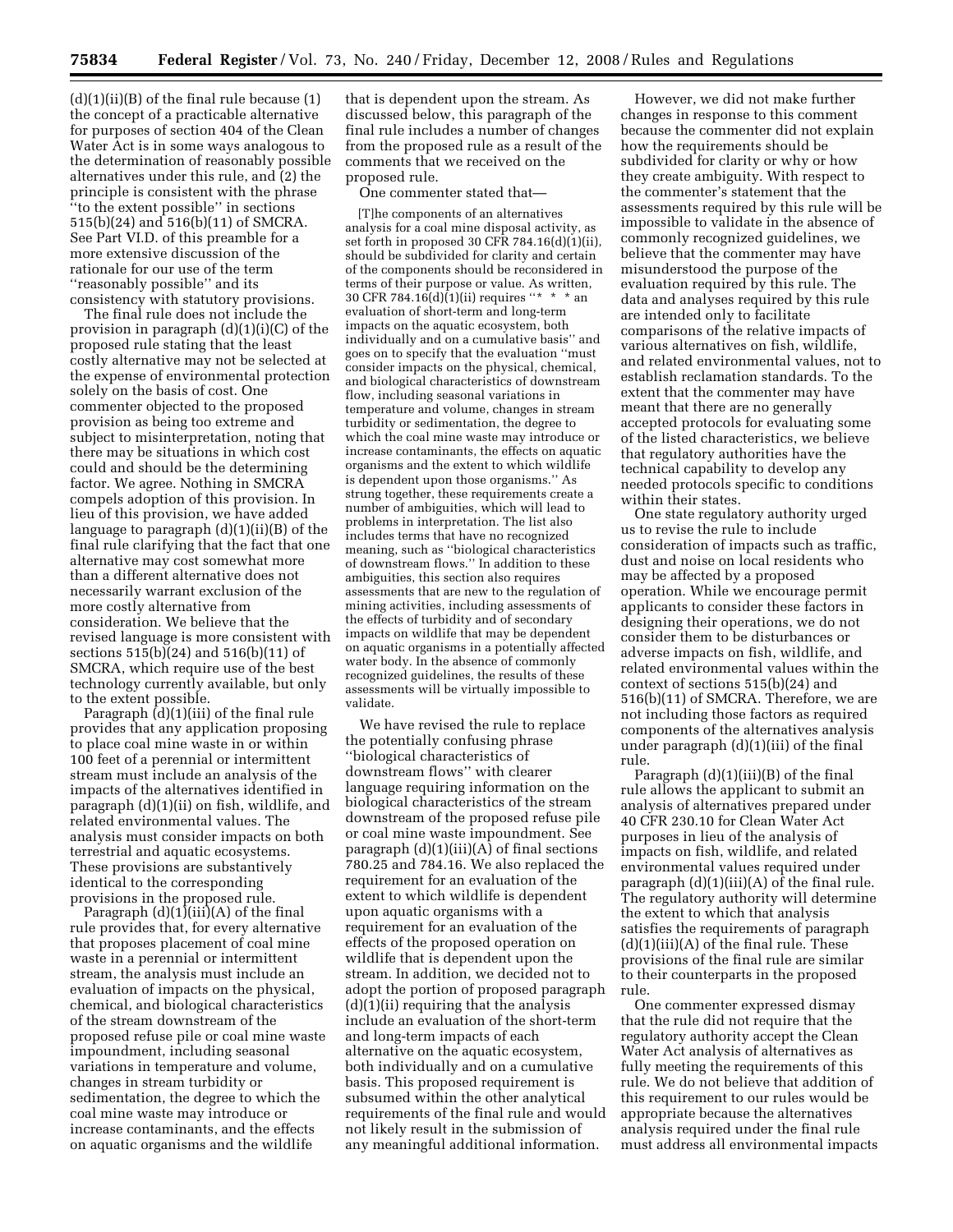(both aquatic and terrestrial) of surface coal mining operations, whereas the analysis of alternatives required under Clean Water Act regulations focuses on impacts to waters of the United States. However, under the final rule, the SMCRA regulatory authority has the discretion to determine that an analysis of alternatives conducted for Clean Water Act purposes satisfies the requirements for an analysis of alternatives under this final rule, in whole or in part, as appropriate.

Paragraph (d)(1)(iv) of the final rule requires selection of the alternative with the least overall adverse impact on fish, wildlife, and related environmental values, including adverse impacts on water quality and aquatic and terrestrial ecosystems, to the extent possible. The proposed rule included an additional sentence specifying that if the applicant proposes to select a different alternative, the applicant must demonstrate, to the satisfaction of the regulatory authority, why implementation of the more environmentally protective alternative is not possible. The final rule does not include this sentence because we have determined that it is neither needed nor appropriate in view of the other changes that we have made to the rule. Specifically, we have added language to paragraph (d)(1)(ii) of the final rule limiting the alternatives that the applicant must identify to only those alternatives that are reasonably possible. In addition, we have added paragraph (d)(1)(i), which requires that the permit applicant explain, to the satisfaction of the regulatory authority, why an alternative that does not involve placement of coal mine waste in or within 100 feet of a perennial or intermittent stream is not reasonably possible.

The combination of these two changes means that the sentence in the proposed rule is no longer logical or appropriate because the only alternatives considered under the final rule are those that are reasonably possible, which means that, within the universe of reasonably possible alternatives identified, the applicant must select the alternative with the least overall adverse impact on fish, wildlife, and related environmental values. In other words, the sentence in the proposed rule no longer has any relevance or meaning because, under the final rule, the applicant does not have the option of proposing alternatives that are not reasonably possible. Given that change, the final rule provides that the applicant must select the alternative with the least overall adverse impact on fish, wildlife, and related environmental values.

Some commenters requested that we define or explain the term ''least overall adverse environmental impact.'' We do not believe that a meaningful definition is possible, given the somewhat subjective nature of the term and the site-specific nature of determinations under this rule. We expect that persons preparing permit applications and regulatory authority personnel reviewing those applications will use their best professional judgment in applying this standard. Consistent with the commonly accepted meaning of the words ''overall'' and ''environmental,'' we have modified the rule to clarify that the scope of the term includes impacts to terrestrial ecosystems, not just impacts to water quality and aquatic ecosystems. The relative importance of these three components, as well as the constituents of each of those components, will vary from site to site. Therefore, they are not readily defined in a national rule. However, we have replaced the term ''least overall adverse environmental impact'' with the term ''least overall adverse impact on fish, wildlife, and related environmental values'' to be consistent with the terminology of sections 515(b)(24) and 516(b)(11) of SMCRA and to provide greater clarity.

EPA encouraged both permit applicants and SMCRA regulatory authorities to use a watershed approach in determining which alternative would have the least overall adverse impact on fish, wildlife, and related environmental values:

A watershed approach expands the informational and analytic basis of site selection decisions to ensure impacts are considered on a watershed scale rather than only project by project. The idea being locational factors (e.g., hydrology, surrounding land use) are important to evaluating the indirect and cumulative impacts of the project. Watershed planning efforts can identify and prioritize where preservation of existing aquatic resources are important for maintaining or improving the quality (and functioning) of downstream resources. The objective of this evaluation is to maintain and improve the quantity and quality of the watershed's aquatic resources and to ensure water quality standards (numeric and narrative criteria, antidegradation, and designated uses) are met in downstream waters.

Permit applicants should work with federal and state regulatory authorities to identify appropriate and available information, such as existing watershed plans, or in the absence of such plans, existing information on current watershed conditions and needs, past and current mining (and other development) trends, cumulative impacts of past, present, and reasonable foreseeable future mining activities, and chronic environmental problems (e.g., poor water quality, CWA

303(d)-listed streams, etc.) in the watershed. The regulatory authorities can also provide information on the appropriate watershed scale to consider. The level of data and analysis for implementing a watershed approach should be commensurate with the scale of the project, to the extent appropriate and reasonable.

We agree that the analysis of potential alternatives required under paragraph (d)(1)(ii) should appropriately consider the overall condition of the aquatic resources in the watershed, including any impacts from previous mining activities.

#### 6. Proposed Paragraph (d)(2)

In the proposed rule, paragraph (d)(2) of sections 780.25 and 784.16 provided that each application for an operation that will generate or dispose of coal mine waste must describe the steps to be taken to avoid or, if avoidance is not possible, to minimize the adverse environmental impacts that may result from the construction of refuse piles and coal mine waste impoundments and impounding structures. The preamble to the proposed rule explained that this requirement applied to construction, maintenance, and reclamation of the alternative selected under paragraph  $(d)(1)(i)(C).$ 

EPA recommended that we revise the rule to incorporate the concepts of avoidance and minimization of adverse environmental impacts into the alternatives analysis required by paragraph (d)(1) of sections 780.25 and 784.16 rather than placing them in a separate paragraph. EPA stated that the intended purpose of the alternatives analysis is to determine the means by which coal mine waste could be disposed of with the least adverse environmental impact. EPA further recommended removal of the preamble language in the proposed rule that specifies that the avoidance and minimization requirements in proposed paragraph (d)(2) only apply to the alternatives selected under proposed paragraph  $(d)(1)(i)(C)$ . According to EPA, these changes would reduce potential uncertainty regarding the appropriate factors to consider in the alternatives analysis and would reinforce the requirement to evaluate different project locations and design elements when assessing the viability and environmental impacts of each location.

After considering these comments and the changes that we made to paragraph (d)(1) in the final rule, we have decided not to adopt proposed paragraph (d)(2) because provisions of that paragraph are now redundant and unnecessary. Under 30 CFR 816.97(a) and 817.97(a), the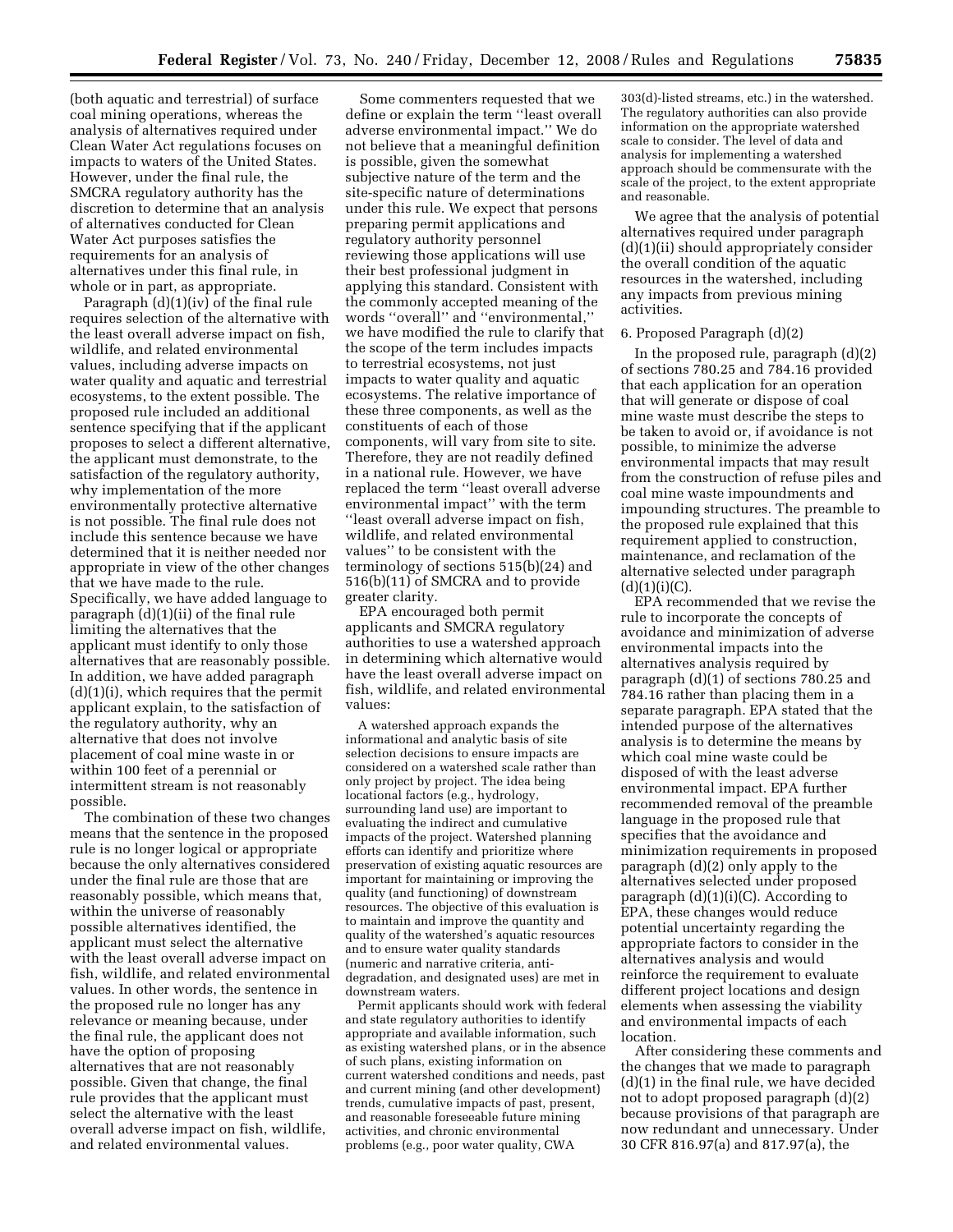operator must, to the extent possible, using the best technology currently available, minimize disturbances and adverse impacts on fish and wildlife and related environmental values and must achieve enhancement of those resources where practicable. Paragraph (f) of 30 CFR 816.97 and 817.97 provides that the operator must avoid disturbances to, enhance where practicable, restore, or replace wetlands and riparian vegetation along rivers and streams and bordering ponds and lakes. That paragraph also requires that the operator avoid disturbances to, enhance where practicable, or restore habitats of unusually high value for fish and wildlife. Paragraph (b)(1) of 30 CFR 780.16 and 784.21 requires that the fish and wildlife protection and enhancement plan in the permit application be consistent with the requirements of 30 CFR 816.97 and 817.97, respectively. Therefore, proposed paragraph (d)(2) would not add any requirements that are not already found in 30 CFR 816.97 and 817.97.

In addition, as revised in the final rule, paragraph (d)(1) of sections 780.25 and 784.16 provides that permit applicants must design their operations to avoid placement of coal mine waste in or within 100 feet of a perennial or intermittent stream to the extent possible. This new provision establishes avoidance of disturbance of perennial and intermittent streams and their buffer zones as the best technology currently available to comply with the requirement under sections 515(b)(24) and 516(b)(11) to minimize disturbances and adverse impacts on fish, wildlife, and related environmental values. However, the statutory minimization requirement applies only ''to the extent possible,'' and, given the realities of geology (which dictates where coal is located), topography, and mining mechanics and economics, it is not always possible to implement the ultimate form of minimization, which is avoidance of disturbances, and still conduct surface coal mining operations. Consequently, paragraph (d)(1) of the final rule requires that the applicant avoid disturbance only to the extent possible. Paragraph (d)(1)(i) of the revised final rule provides that, when a permit applicant proposes to construct a refuse pile or coal mine waste impounding structure in or within 100 feet of a perennial or intermittent stream, the applicant must explain, to the satisfaction of the regulatory authority, why an alternative that does not involve placement of coal mine waste in or within 100 feet of a

perennial or intermittent stream is not reasonably possible. Therefore, adoption of proposed paragraph (d)(2) is no longer appropriate because, as revised, paragraph (d)(1) of the final rule requires consideration of avoidance as part of the alternatives analysis and selection process.

#### 7. Paragraphs (d)(2) and (3)

As proposed, we are combining former paragraphs (d) and (e) of sections 780.25 and 784.16, which contained design requirements for coal processing waste banks, and former paragraph (e), which contained design requirements for coal processing waste dams and embankments, into a substantially revised paragraph (d). Paragraph (d)(2), which contains design requirements specific to refuse piles, corresponds to former paragraph (d). Paragraph (d)(3), which contains design requirements specific to impoundments and impounding structures constructed of or intended to impound coal mine waste, corresponds to former paragraph (e). Because of changes in other provisions of paragraph (d), the nomenclature in the final rule differs slightly from the proposed rule in that proposed paragraph (d)(3) is codified as paragraph (d)(2) in the final rule and proposed paragraph (d)(4) is codified as paragraph (d)(3) in the final rule.

As proposed, final paragraph (d)(2) of sections 780.25 and 784.16 does not include the cross-reference to section 816.84 formerly found in section 780.25(d) and the cross-reference to section 817.84 formerly found in section 784.16(d). We are deleting those crossreferences because final sections 780.25(d)(2) and 784.16(d)(2) pertain only to refuse piles, not to the coal mine waste impounding structures to which sections 816.84 and 817.84 apply. The deletion is not a substantive change because the former version of the rules did not pertain to coal mine waste impounding structures either.

Similarly, as proposed, final paragraph (d)(3) of sections 780.25 and 784.16 does not include the crossreference to section 816.83 formerly found in section 780.25(e) and the crossreference to section 817.83 formerly found in section 784.16(e). We are deleting those cross-references because final sections 780.25(d)(3) and 784.16(d)(3) pertain only to coal mine waste impoundments and impounding structures, not to the refuse piles to which sections 816.83 and 817.83 apply. The deletion is not a substantive change because the former version of the rules did not pertain to refuse piles either.

In addition, revised paragraph (d)(3) of sections 780.25 and 784.16 does not contain the requirement formerly found in sections 780.25(e) and 784.16(e) that each plan for an impounding structure comply with 30 CFR 77.216–1. As proposed, we are deleting this crossreference because 30 CFR 77.216–1 does not include any design requirements. Instead, that rule consists solely of MSHA requirements for signage for existing impoundments and impoundments under construction. Consequently, there is no reason to retain this cross-reference because the referenced requirement is not relevant to preparation of plans or permit applications for proposed impoundments. Final paragraph (d)(3) retains the requirement that each plan for an impounding structure comply with 30 CFR 77.216–2, which contains design requirements for impoundments and impounding structures.

We received no comments on the changes discussed above.

## *C. Sections 780.28 and 784.28 Activities in or Adjacent to Perennial or Intermittent Streams*

As explained in the preamble to the proposed rule, we are adding new sections 780.28 and 784.28 because the review and approval of proposals to disturb the surface of lands within 100 feet of perennial and intermittent streams is a permitting action, not a performance standard. Consequently, as proposed, we are moving the permitting aspects of the stream buffer zone rules, which were formerly codified at 30 CFR 816.57(a)(1) and 817.57(a)(1) as part of the performance standards in subchapter K, to new sections 780.28 and 784.28, which are part of the permitting requirements of subchapter G. We are also extensively revising the proposed rules in response to comments.

Sections 780.28 and 784.28 replace the rules formerly located at 30 CFR 816.57(a)(1) and 817.57(a)(1), which provided that the regulatory authority may authorize activities on the surface of lands within 100 feet of a perennial or intermittent stream only upon finding that the activities will not cause or contribute to the violation of applicable State or Federal water quality standards and will not adversely affect the water quantity and quality or other environmental resources of the stream. As discussed in Part VII of this preamble, we have decided to retain the scope of the original rules, which applied to perennial and intermittent streams, rather than change the scope to waters of the United States, as we proposed on August 24, 2007.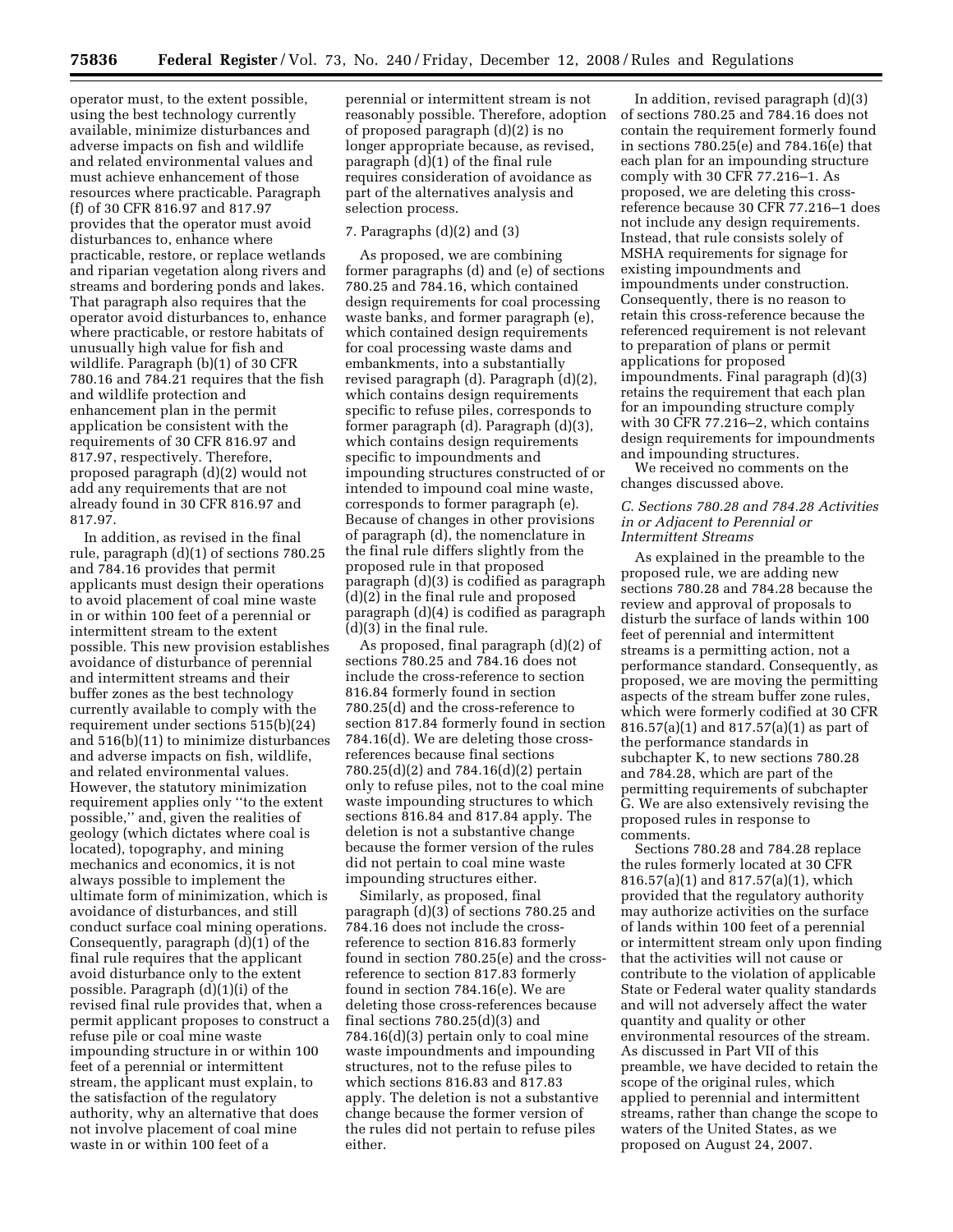In the proposed rule, paragraph (a) of sections 780.28 and 784.28 defined their applicability, paragraph (b) established mapping requirements, paragraph (c) contained permit application requirements for obtaining a variance from the prohibition on disturbance of the buffer zone established under section 816.57 or section 817.57, paragraph (d) contained standards for regulatory authority approval of a requested variance, paragraph (e) established permit application and regulatory authority approval requirements for activities that are not subject to the prohibition on disturbance of the buffer zone, and paragraph (f) explained the relationship between our rules and Clean Water Act requirements.

One commenter suggested that we streamline and simplify both the structure of these sections and their contents. The commenter requested that we modify the rule to more clearly distinguish between activities that will be conducted in the buffer zone for a perennial or intermittent stream and those that are planned to be conducted in the stream itself. The commenter also requested that we avoid describing the stream buffer zone requirement as a ''prohibition'' and argued that the new mapping requirements in proposed paragraph (b) were unnecessary. We have accepted these comments and revised the rules accordingly. However, we did not adopt the actual rewrite of the rules that the commenter provided. In addition, while sections 780.28 and 784.28 of the final rule do not refer to the stream buffer zone requirements of sections 816.57 and 817.57 as a prohibition, we do not agree with the commenter that use of that term would be an incorrect characterization. We continue to use that term in the preamble when appropriate.

We also extensively restructured and revised these sections of the proposed rule in response to numerous comments (1) urging greater protection for headwater streams in view of their importance to the function and productivity of the stream as a whole, and (2) emphasizing that maintenance of undisturbed buffer zones of mature native vegetation is the best technology currently available to achieve the requirements of sections 515(b)(24) and 516(b)(11) of the Act concerning minimization of disturbances and adverse impacts on fish, wildlife, and related environmental values. Commenters objected to our preamble discussion of these sections in the proposed rule in which we stated that a rule establishing a buffer zone as the best technology currently available

would be inconsistent with the definition of ''best technology currently available'' in 30 CFR 701.5 because it would not provide sufficient flexibility to accommodate advances in science and technology. In particular, commenters noted that we cited no technical or other support for the proposition that there are equally effective alternatives to buffer zones for purposes of meeting the requirements of sections 515(b)(24) and 516(b)(11) of SMCRA, which require that surface coal mining and reclamation operations be conducted so as to minimize disturbances and adverse impacts on fish, wildlife, and related environmental values to the extent possible using the best technology currently available.

Our discussion of the meaning of best technology currently available in the preamble to the proposed rule focused on sediment control and meeting the requirements of sections  $515(b)(10)(B)(i)$ and 516(b)(9)(B) of SMCRA, which provide that surface coal mining operations must be conducted in a manner that prevents, to the extent possible using the best technology currently available, additional contributions of suspended solids to streamflow or to runoff outside the permit area. We are not repeating that discussion in this preamble, although it remains valid with respect to sediment control. However, sediment control is the focus of only two of the four statutory provisions underlying the stream buffer zone rule and is the subject of only half of the definition of ''best technology currently available'' in 30 CFR 701.5.

We are revising sections 780.28 and 784.28 to clarify that maintenance of an undisturbed 100-foot buffer between the stream and mining and reclamation activities conducted on the surface of lands is the default best technology currently available to meet the underlying statutory requirements whenever the stream segment in question need not be disturbed and it is possible to leave an undisturbed 100 foot buffer. In other words, the final rule requires maintenance of an undisturbed l00-foot buffer unless the permit applicant can demonstrate to the satisfaction of the regulatory authority that maintaining a 100-foot buffer is either not reasonably possible or not necessary to meet the fish and wildlife and hydrologic balance protection provisions of the regulatory program. We anticipate that the latter demonstration will be difficult to make with respect to fish and wildlife protection requirements unless the stream is highly polluted or the land within the buffer has been and

continues to be significantly disturbed or degraded by activities such as intensive agriculture.

In summary, we have added the following requirements in response to comments:

• The regulatory authority's decision must be made in the form of written findings.

• For activities to be conducted in a perennial or intermittent stream (including the activities listed in paragraphs (b)(2) through (b)(4) of sections 816.57 and 817.57), the permit application must demonstrate, and the regulatory authority must find, that avoiding disturbance of the stream is not reasonably possible. See Part VI.D. of this preamble for a more extensive discussion of our rationale for adopting the term ''reasonably possible'' and its consistency with statutory provisions. We also added a requirement that the permit include a condition requiring a demonstration of compliance with the Clean Water Act in the manner specified in paragraph (a)(2) of section 816.57 or section 817.57 before the permittee may conduct any activities in a perennial or intermittent stream that require authorization or certification under the Clean Water Act.

• For activities to be conducted within 100 feet of a perennial or intermittent stream, but not in the stream itself, the permit application must demonstrate, and the regulatory authority must find, that avoiding disturbance of the stream is either not reasonably possible or not necessary to meet the fish and wildlife and hydrologic balance protection provisions of the regulatory program. This requirement applies only to activities that will occur on land subject to the buffer requirement of paragraph (a)(1) of sections 816.57 and 817.57. It does not apply to activities conducted on lands included within the scope of paragraph (b) of sections 816.57 and 817.57; i.e., to what would have been the buffer zone for those segments of a perennial or intermittent stream for which the regulatory authority approves one or more of the activities listed in paragraphs (b)(1) through (b)(4) of section 816.57 or 817.57. See Part VIII.I. of this preamble.

For purposes of these sections, the requirement to demonstrate that avoidance of disturbance of the stream or buffer zone is not reasonably possible should not be construed as elevating environmental concerns over safety considerations, as prohibiting the conduct of surface coal mining operations that are not otherwise prohibited under SMCRA or other laws, as prohibiting maximization of coal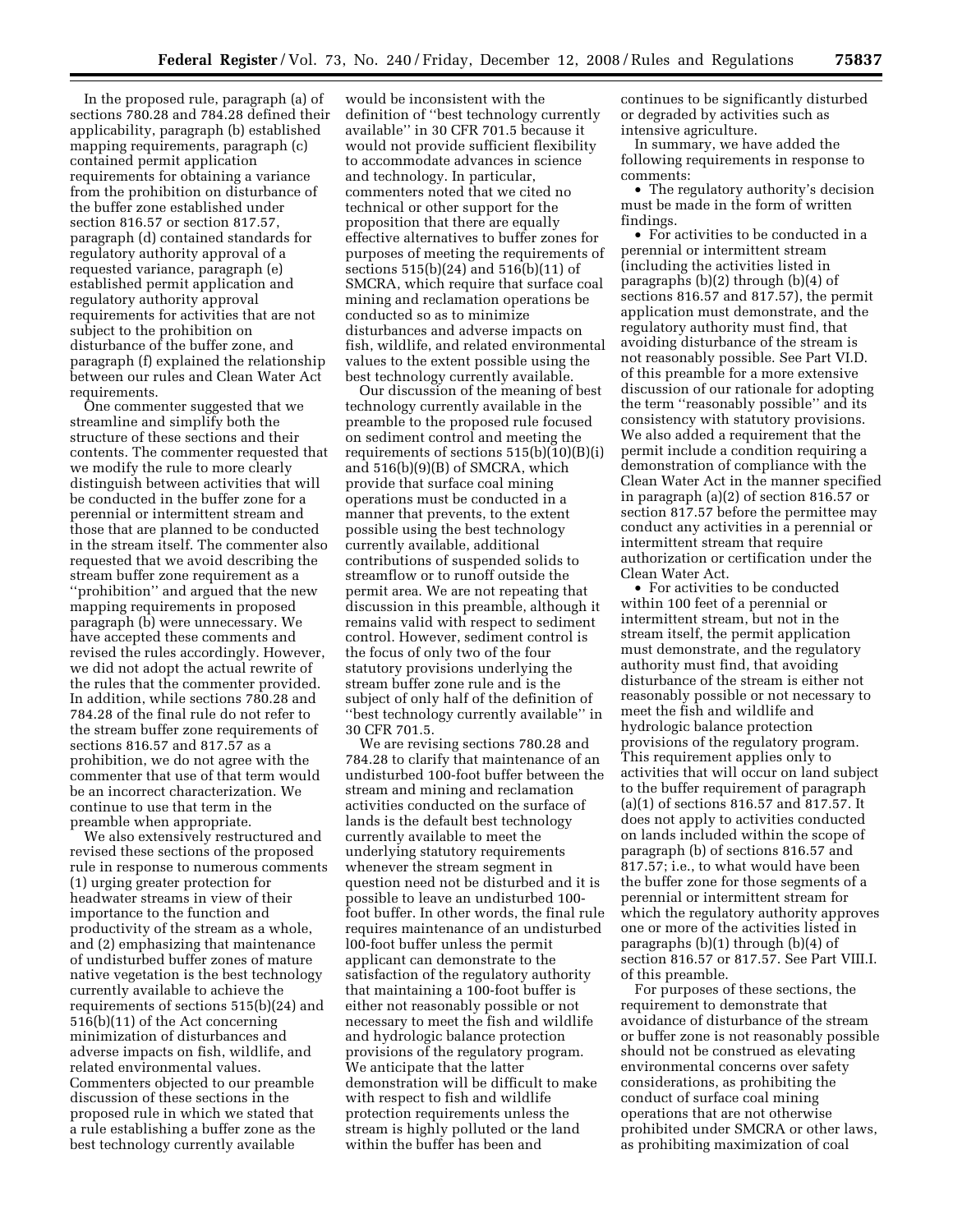recovery to the extent provided in sections 816.59 and 817.59, or as requiring unreasonably excessive expenditures to avoid disturbance. However, by itself, the fact that designing and conducting the operation to avoid disturbance of the stream or buffer zone may be more expensive than designing and conducting it to include disturbance of the stream or buffer zone does not necessarily mean that avoidance of disturbance is not reasonably possible. Consistent with the statutory directive to minimize disturbances and adverse impacts on fish, wildlife, and related environmental values to the extent possible, using the best technology currently available, the permit applicant and the regulatory authority must weigh the environmental benefits of avoiding disturbance against the cost of doing so and determine the appropriate balance based on sitespecific environmental, economic, operational, and engineering considerations, not the financial status of the permit applicant.

The U.S. Fish and Wildlife Service recommended that we revise these rules to include language similar to that used in our rules governing selection of alternatives under the alternatives analysis requirements for coal mine waste and excess spoil in sections 780.25 and 780.35. We are not adopting this recommendation because an alternatives analysis is not a part of our stream buffer zone rules. For those situations in which an alternatives analysis is required under section 780.25(d)(1) or 780.35(a)(3), there is no need to replicate that requirement here. Those rules and their preamble already provide guidance for the identification of reasonably possible alternatives and require selection of the alternative with the least overall adverse impact on fish, wildlife, and related environmental values.

The U.S. Fish and Wildlife Service also requested that we work with the Service to build a process into these sections of the final rule to protect unique and high value fish and wildlife resources and to develop design standards that would provide greater specificity as to how the decision criteria for granting variances from the stream buffer zone requirements will be applied. In response, we note that our fish and wildlife protection rules at 30 CFR 816.97(f) and 817.97(f) already require that the operator ''avoid disturbances to, enhance where practicable, or restore habitats of unusually high value for fish and wildlife.'' In addition, our permitting rules at 30 CFR 780.16 and 784.21 provide a role for the Service in

determining fish and wildlife data collection requirements and reviewing the fish and wildlife protection and enhancement plan in the permit application. Therefore, we believe that our existing rules provide adequate opportunity for involvement by the Service and that addition of the provisions requested by the Service would be redundant. However, we are willing to work with the Service in developing suggested guidelines for application of paragraphs (c)(3)(ii) and (e)(2)(ii) of sections 780.28 and 784.28; *i.e.*, identifying measures and techniques that may constitute the best technology currently available under various situations to minimize disturbances and adverse impacts on fish, wildlife, and related environmental values to the extent possible, as required by sections 780.16(b), 784.21(b), 816.97(a), and 817.97(a).

Several commenters requested that we clarify in the preamble that section 784.28 applies only to lands upon which surface activities will exist and lands immediately adjacent to those lands, not to areas that merely overlie underground operations associated with an underground mine. We agree with the position stated by the commenters and have inserted the word ''surface'' in the heading and other provisions of section 784.28 to provide added clarity. One commenter expressed concern that use of the terms ''adjacent'' or ''adjacent area'' could result in the requirements of this rule being applied to lands overlying the underground mine workings because the definition of ''adjacent area'' in 30 CFR 701.5 includes areas with ''probable impacts from underground workings.'' We find the commenter's concern to be unfounded. The definition of adjacent area clearly states that the term's meaning must be determined in the context in which the term is used. Nothing in the context of the final rule that we are adopting today suggests that section 784.28 should or could be applied to the area overlying underground workings, except in the narrow situation in which that area happens to be coincident with or within 100 feet of an area upon which there will be surface activities associated with the underground mine.

Final sections 780.28 and 784.28 are identical with the exception of appropriate modifications to reflect the differences between surface mining and underground mining. Most significantly, in section 784.28, the term ''surface mining activities'' is replaced by language that clarifies that the requirements of that section apply only to surface activities conducted on the

surface of lands in connection with an underground coal mining operation. The following paragraphs discuss each element of final sections 780.28 and 784.28.

### 1. Final Paragraph (a)

Paragraph (a)(1) of final sections 780.28 and 784.28 provides that, except as otherwise specified in paragraph (a)(2), those sections apply to applications to conduct activities in perennial or intermittent streams or on the surface of lands within 100 feet, measured horizontally, of perennial or intermittent streams. This paragraph reflects the fact that, under sections 816.57(a) and 817.57(a), we prohibit surface activities that would disturb the surface of lands within 100 feet of perennial and intermittent streams unless the regulatory authority approves a variance from that prohibition or unless the exception in paragraph (b) of sections 816.57 and 817.57 applies. We have added a clause clarifying that the l00-foot buffer zone must be measured horizontally, consistent with generally accepted practice and convention with respect to distance requirements. We originally proposed to include this clause in the mapping requirements of paragraph (b), but we moved it to paragraph (a) as a result of our decision not to adopt proposed paragraph (b). As we stated in the preamble to proposed paragraph (b), the 100 feet must be measured from the ordinary high water mark of the stream, consistent with the Corps of Engineers' practices for establishing jurisdictional limits for waters of the United States.

We are adding paragraph (a)(2)(i) to specify that sections 780.28 and 784.28 do not apply to applications under section 785.21 for permits for coal preparation plants not located within the permit area of a mine. This provision reflects the fact that we did not propose any changes to the rules concerning those preparation plants in sections 785.21 and 827.12 of our regulations and the fact that we do not intend for this final rule to alter those rules with respect to the applicability of the stream buffer zone rules to coal preparation plants not located in the permit area of a mine. Section 827.12 of our rules does not apply the stream buffer zone rule in sections 816.57 and 817.57 to coal preparation plants not located within the permit area of a mine. See 48 FR 20399, May 5, 1983.

We are adding paragraph (a)(2)(i) because, as part of this final rule, we are moving the permitting aspects of the previous version of the stream buffer zone rule in sections 816.57 and 817.57 to new sections 780.28 and 784.28.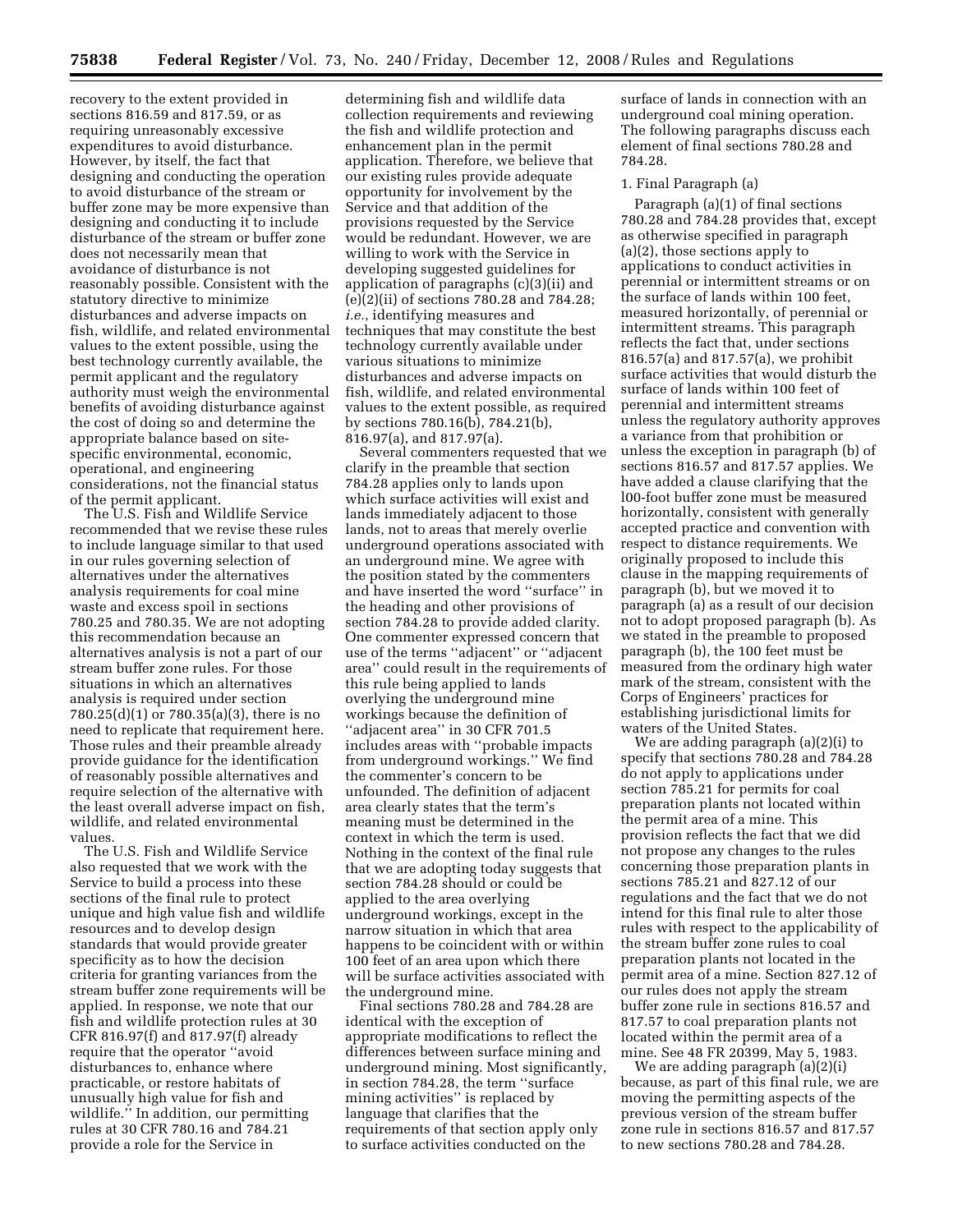Existing section 785.21(c) provides that coal preparation plants not located within the permit area of a mine are subject not only to the special permitting requirements of section 785.21, but also to ''all other applicable requirements of this subchapter.'' ''This subchapter'' refers to subchapter G of chapter VII, which contains the permitting requirements for all surface coal mining and reclamation operations. Thus, to ensure that section 785.21(c) is not now interpreted as including the newly added permitting requirements related to the stream buffer zone rule, we are adding the exception in paragraph (a)(2)(i) of sections 780.28 and 784.28.

We are also adding paragraph (a)(2)(ii) to clarify that paragraphs (b) through (e) of sections 780.28 and 784.28 do not apply to diversions of perennial or intermittent streams, which are governed by sections 780.29, 784.29, 816.43, and 817.43. This change reflects the 1983 rules, in which the findings and substantive requirements applicable to the approval of stream-channel diversions were specified primarily in the stream-channel diversion rules rather than the stream buffer zone rules. Paragraph (b)(1) of sections 816.43 and 817.43 contains the finding that the regulatory authority must make before approving a proposed stream-channel diversion. See Part VIII.G. of this preamble for a discussion of the changes that we are making to the streamchannel diversion rules.

#### 2. Proposed Paragraph (b)

Proposed paragraph (b) would have required that maps submitted as part of the permit application show all waters of the United States that are located either within the proposed permit area or within the adjacent area, as that term is defined at 30 CFR 701.5. However, with our decision not to change the scope of the stream buffer zone rule from perennial and intermittent streams to waters of the United States, there is no longer any need for the proposed mapping requirement. The existing requirements in sections 779.25(a)(7) and 783.25(a)(7), which require that permit application maps show streams, lakes, ponds, and springs located within the proposed permit and adjacent areas, are adequate in that they require mapping of all perennial and intermittent streams located in or within 100 feet of the permit area. Therefore, comments opposing the adoption of proposed paragraph (b) are now moot and will not be discussed further.

# 3. Final Paragraph (b)

Paragraph (b) of sections 780.28 and 784.28 establishes application requirements for persons seeking to conduct activities in a perennial or intermittent stream as part of one of the activities listed in paragraphs (b)(2) through (b)(4) of section 816.57 or 817.57. Those activities include construction of bridge abutments and other stream-crossing structures in streams, construction of sedimentation pond embankments in streams, and construction of excess spoil fills and coal mine waste disposal facilities in streams. The application must demonstrate that avoiding disturbance of the stream is not reasonably possible and that the proposed activities will comply with all applicable requirements in paragraphs (b) and (c) of section 816.57 or 817.57. These requirements, which we have adopted in response to comments urging greater protection for headwater streams, as discussed in Part VI.D. of this preamble, are more specific than paragraph (e) of the proposed rule, which would have required only a demonstration that to the extent possible, the applicant would use the best technology currently available as required by the hydrologic balance protection requirements of 30 CFR 816.41(d) or 817.41(d) and the fish and wildlife protection requirements of 30 CFR 816.97(a) or 817.97(a).

#### 4. Final Paragraph (c)

Paragraph (c) of sections 780.28 and 784.28 contains application requirements for persons seeking to conduct surface activities that would disturb the surface of land within 100 feet of a perennial or intermittent stream, but that would not take place in the stream itself. This paragraph applies only to activities that will occur on lands subject to the buffer requirement of paragraph (a) of sections 816.57 and 817.57. It does not apply to activities conducted on lands included within the scope of paragraph (b) of sections 816.57 and 817.57; *i.e.*, to what would have been the buffer zone for stream segments for which the regulatory authority approves one or more of the activities listed in paragraphs (b)(1) through (b)(4) of section 816.57 or 817.57.

Under paragraph (c), the application must demonstrate that avoiding disturbance of land within 100 feet of the stream either is not reasonably possible or is not necessary to meet the fish and wildlife and hydrologic balance protection provisions of the regulatory program. In addition, the application must identify any lesser buffer that is

proposed instead of maintaining a 100 foot buffer between surface activities and the perennial or intermittent stream. Finally; the application must explain how the lesser buffer, together with any other proposed protective measures, constitute the best technology currently available to (1) prevent the contribution of additional suspended solids to streamflow or runoff outside the permit area to the extent possible, as required by section 780.21(h) or 784.14(g) and section 816.41(d)(1) or 817.41(d)(1), and (2) minimize disturbances and adverse impacts on fish, wildlife, and related environmental values to the extent possible, as required by section 780.16(b) or 784.21(b) and section 816.97(a) or 817.97(a). Final paragraph (c) is similar to paragraph (c) of the proposed rule except for the first of these requirements [the one codified in paragraph (c)(1)], which we added in response to comments urging greater protection for headwater streams, as discussed in Part VI.D. of this preamble.

Paragraph (c)(3) of sections 780.28 and 784.28 refers to certain other OSM rules. Among those rules, sections 816.41(d) and 817.41(d) require, in relevant part, that mining operations prevent, to the extent possible using the best technology currently available, additional contribution of suspended solids to streamflow outside the permit area. They implement, in part, the sedimentation prevention requirements of sections  $515(b)(10)(B)(i)$  and 516(b)(9)(B) of SMCRA, respectively. Sections 816.97(a) and 817.97(a) require, in relevant part, that, to the extent possible using the best technology currently available, the operator minimize disturbances and adverse impacts on fish, wildlife, and related environmental values. They implement, in part, the fish and wildlife protection requirements of sections 515(b)(24) and 516(b)(11) of SMCRA, respectively. Sections 780.21(h) and 784.14(g) require that each permit application include a hydrologic reclamation plan designed to implement, among other things, the requirements of sections 816.41(d) and 817.41(d), respectively. Sections 780.16(b) and 784.21(b) require that each permit application include a fish and wildlife protection and enhancement plan designed to implement the requirements of sections 816.97(a) and 817.97(a), respectively.

#### 5. Final Paragraph (d)

Paragraph (d)(1) of sections 780.28 and 784.28 provides that before approving any surface activities in a perennial or intermittent stream, the regulatory authority must find in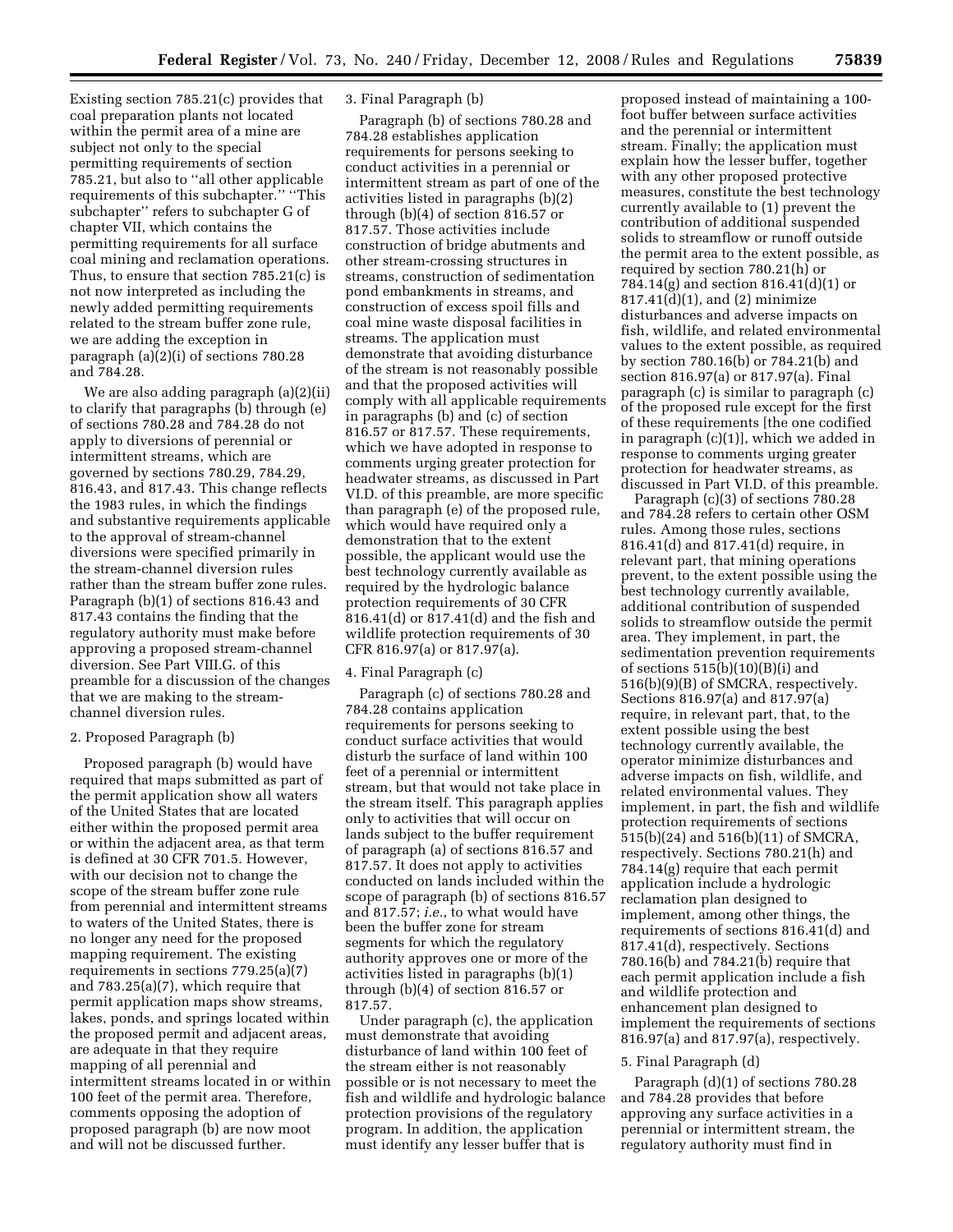writing that avoiding disturbance of the stream is not reasonably possible and the plans submitted with the application meet all applicable requirements in paragraphs (b) and (c) of section 816.57 or 817.57. The findings are the same as the demonstration that the applicant must make in the application under paragraph (b) of these sections. These findings, which we have adopted in response to comments urging greater protection for headwater streams, as discussed in Part VI.D. of this preamble, are more specific than the corresponding provisions of paragraph (e) of the proposed rule, which would have required only that the regulatory authority find that, to the extent possible, the applicant will use the best technology currently available as required by the hydrologic balance protection requirements of 30 CFR 816.41(d) or 817.41(d) and the fish and wildlife protection requirements of 30 CFR 816.97(a) or 817.97(a).

We are also adopting a new paragraph (d)(2) of sections 780.28 and 784.28 in response to comments that we received on proposed paragraph (f) of those sections. Paragraph (d)(2) provides that before approving a permit application in which the applicant proposes to conduct surface activities in a perennial or intermittent stream, the regulatory authority must include a permit condition requiring a demonstration of compliance with the Clean Water Act in the manner specified in paragraph (a)(2) of sections 816.57 and 817.57 before the permittee may conduct those activities. This requirement applies to the extent that the activities require authorization or certification under the Clean Water Act. Please refer to the preamble discussion of paragraph (f) for an explanation of the rationale for this provision.

## 6. Final Paragraph (e)

Paragraph (e) of sections 780.28 and 784.28 specifies that before approving any surface activities that would disturb the surface of land subject to the buffer requirement of section 816.57(a)(1) or 817.57(a)(1), the regulatory authority must find in writing that the applicant has made the demonstrations required under paragraph (c) of sections 780.28 and 784.28. The final rule is similar to paragraph (d) of the proposed rule except that we decided not to adopt the provision in paragraph (d)(1) of the proposed rule that would have established a determination by the regulatory authority that the measures proposed by the applicant would be no less effective in meeting the requirements of the regulatory program

than maintenance of an undisturbed buffer under paragraph (a) of section 816.57 or 817.57 as a prerequisite for approval.

Some commenters objected to this proposed requirement, noting that the proposed rule did not include a corresponding requirement for a similar demonstration in the permit application. They also stated that the focus of any finding should be on whether the buffer and related measures were effective in meeting other regulatory program requirements, and that it would be very difficult to quantify the theoretical effectiveness of a 100-foot buffer compared to a lesser buffer on a site-specific basis, as the proposed rule would have required. We agree. Therefore, we are not including a requirement for the proposed finding in the final rule. The replacement finding in paragraph (e)(1) of sections 780.28 and 784.28 in the final rule has a counterpart in the permit application requirements of paragraph (c) and focuses on whether and how the statutory and regulatory requirements to use the best technology currently available to prevent additional contributions of suspended solids to streamflow or runoff outside the permit area to the extent possible and to minimize disturbances and adverse impacts on fish, wildlife, and related environmental values to the extent possible will be met.

The findings required by paragraph (e) of sections 780.28 and 784.28 replace the finding that the regulatory authority had to make under paragraph (a)(1) of the 1983 version of sections 816.57 and 817.57 before authorizing activities that would disturb the surface of lands within 100 feet of a perennial or intermittent stream. The provision that we are deleting from sections 816.57 and 817.57 stated that, before authorizing an activity closer than 100 feet to a perennial or intermittent stream, the regulatory authority must find that the activity will not cause or contribute to the violation of applicable State or Federal water quality standards and will not adversely affect the water quantity and quality or other environmental resources of the stream. That requirement has no direct counterpart in sections 515(b)(10)(B)(i), 515(b)(24), 516(b)(9)(B), or 516(b)(11) of SMCRA, which, as previously discussed, are the provisions of SMCRA that form the basis for the stream buffer zone rule.

The introductory language of sections 515(b)(10) and 516(b)(9) of SMCRA does provide that performance standards for surface coal mining operations must include a requirement for the

minimization of disturbances to the quality and quantity (or, in the case of section 516(b)(9), just the quantity) of water in surface and ground water systems. However, that language does not stand alone as an independent requirement. Instead, when read in its entirety, section 515(b)(10) provides that the requirement for minimization of disturbances to water quality and quantity must be achieved by implementation of the measures and techniques described in subparagraphs  $(A)$  through  $(F)$  of section 515 $(b)(10)$ . Similarly, section 516(b)(9) provides that the requirement for minimization of disturbances to water quantity must be achieved by implementation of subparagraphs (A) and (B) of section 516(b)(9).

In addition, sections  $515(b)(10)(B)(i)$ and 516(b)(9)(B) refer only to the prevention of additional contributions of suspended solids. Those paragraphs provide that contributions of suspended solids to streamflow must not be in excess of requirements set by applicable State or Federal law, but they do not mention any other water quality parameter. Therefore, that provision by itself does not authorize the required finding previously found in paragraph (a)(1) of sections 816.57 and 817.57. Furthermore, the SMCRA regulatory authority is not necessarily in the best position to determine whether a proposed activity will cause or contribute to a violation of applicable State or Federal water quality standards for any parameter. Those standards and parameters are established and implemented under the authority of the Clean Water Act (33 U.S.C. 1251 *et seq.*), not SMCRA, and are sometimes administered by an agency other than the SMCRA regulatory authority. Under 30 CFR 780.18(b)(9) and 784.13(b)(9), the SMCRA permit application must include a description of the steps to be taken to comply with the requirements of the Clean Air Act (42 U.S.C. 7401 *et seq.*), the Clean Water Act (33 U.S.C. 1251 *et seq.*), and other applicable air and water quality laws and regulations, but there is no requirement that the SMCRA regulatory authority pass judgment on the adequacy of that description or on the adequacy of the steps that the applicant proposes to take.

As discussed above, sections 515(b)(10)(B)(i) and 516(b)(9)(B) of SMCRA provide that ''in no event shall such contributions [of suspended solids] be in excess of requirements set by applicable State or Federal law.'' This language originated in H.R. 2, the House of Representatives' version of the legislation that became SMCRA. In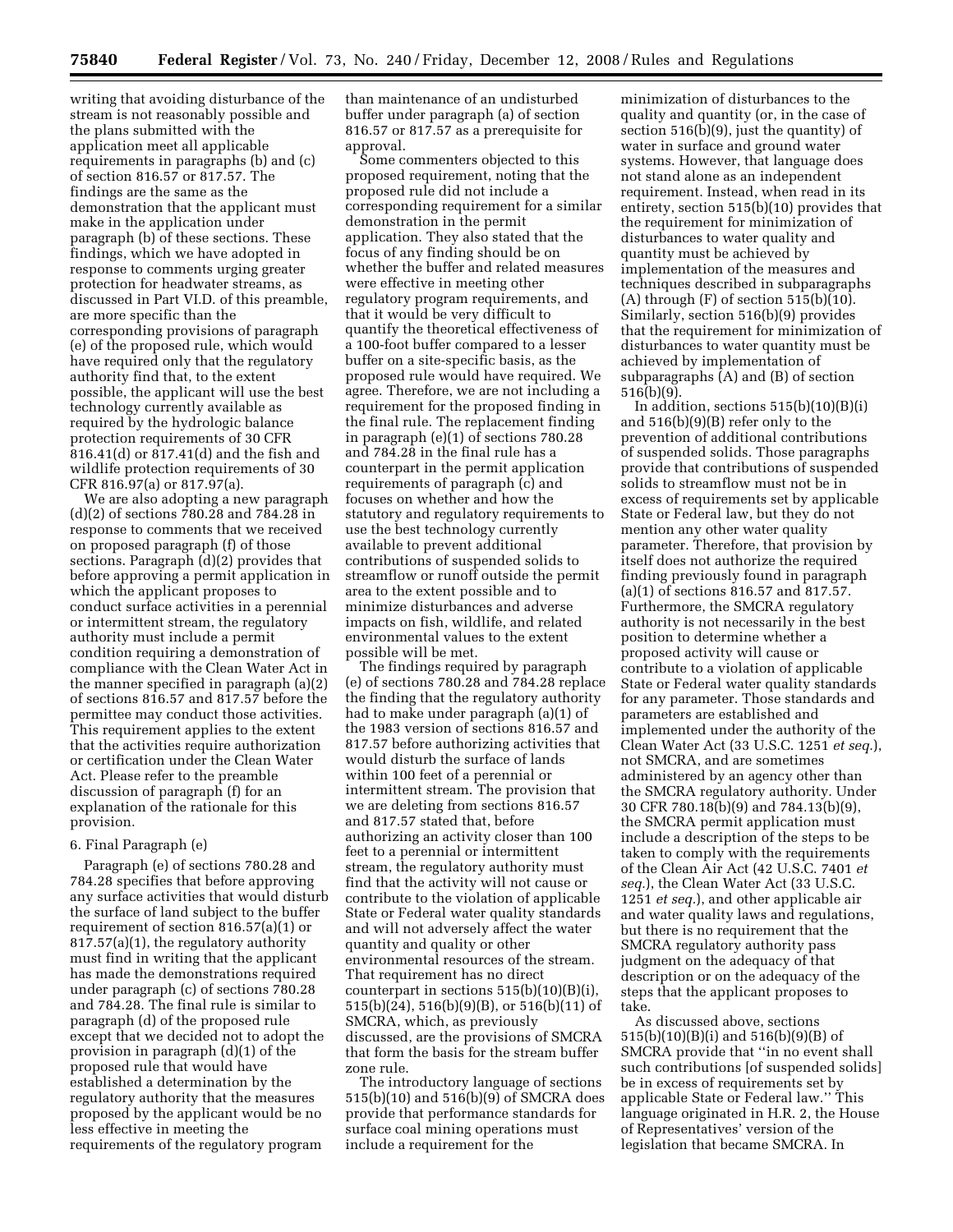describing the intent of these provisions, the House Committee on Interior and Insular Affairs stated:

In cases where there will be water discharge from the mine sites, the number of such discharges should be minimized by collectively controlling and channeling the watercourse into an acceptable receiving stream or area location. It also should be understood that prior to any discharge off the permit area, the discharge should be treated to remove pollutants that may be present. Such treatment must, at a minimum, meet the requirements of this Act and insure compliance with applicable local, State, or Federal water quality requirements.

#### H. Rep. No. 95–218 at 116 (1977).

Nothing in the language of the Act or the legislative history quoted above mandates retention of the provision that we are removing from paragraph (a)(1) of sections 816.57 and 817.57. The statutory provisions are clearly intended to ensure treatment of discharges from the minesite that leave the permit area. Those requirements are already addressed by the performance standards at 30 CFR 816.42 and 817.42, which require that discharges of water from areas disturbed by surface or underground mining activities ''be made in compliance with all applicable State and Federal water quality laws and regulations and with the effluent limitations for coal mining promulgated by the U.S. Environmental Protection Agency set forth in 40 CFR Part 434.'' Similarly, other existing rules already cover the permit application phase in that the determination of probable hydrologic consequences of the proposed operation must include findings on what impact the proposed operation will have on sediment yields from the disturbed area and certain water quality parameters, including suspended solids. See 30 CFR 780.21(f)(3)(iv) and 784.14(e)(3)(iii). Under 30 CFR 780.21(h) and 784.14(g), the hydrologic reclamation plan submitted with the permit application must include a description of how the relevant requirements of 30 CFR part 816 or 817, including the water quality requirements of section 816.42 or 817.42, will be met and the measures to be taken to ''prevent, to the extent possible using the best technology currently available, additional contributions of suspended solids to streamflow.''

In addition, the absolute nature of the ''will not adversely affect'' language formerly found in paragraph (a)(1) of sections 816.57 and 817.57 is inconsistent with paragraphs  $(b)(10)(B)(i)$  and  $(b)(24)$  of section 515 and paragraphs (b)(9)(B) and (b)(11) of section 516 of the Act, all of which

provide that surface coal mining operations must be conducted to meet the requirements of those paragraphs ''to the extent possible'' using the ''best technology currently available.'' The appropriate standard under sections 515(b)(24) and 516(b)(11) is minimization of disturbances and adverse impacts on fish, wildlife, and related environmental values. While avoidance is the ultimate form of minimization, there is no statutory basis for a rule that requires absolute avoidance of all adverse effects. Such a rule would run afoul of the plain language of sections 515(b)(24) and 516(b)(11) the Act, which requires only minimization of disturbances and adverse impacts and then only to the extent possible using the best technology currently available.

As discussed more fully in Part III.D. of this preamble, the preamble to the 1983 version of the stream buffer zone rules (''the 1983 preamble'') recognizes that the protection afforded by those rules need not be absolute. It acknowledges that some adverse impacts on hydrology and fish, wildlife, and related environmental values are unavoidable because of the nature of surface coal mining operations. Furthermore, the 1983 preamble states that ''OSM recognizes that some surface mining activities can be conducted within 100 feet of a perennial or an intermittent stream without causing *significant* adverse impacts on the hydrologic balance and related environmental values,'' thus implying that some adverse impacts would occur. 48 FR 30313, col. 1, June 30, 1983, emphasis added. Similarly, ''final § 816.57 is intended to protect *significant* biological values in streams.'' *Id.,* col. 3, emphasis added. And, with respect to stream diversions, the 1983 preamble specifies that—

Alteration of streams may have adverse aquatic and ecological impacts on both diverted stream reaches and other downstream areas with which they merge. However, final § 816.57(a) will *minimize*  these impacts.

### *Id.* at 30315, col. 1, emphasis added.

Our removal of the requirement formerly found in 30 CFR 816.57(a)(1) and  $817.57(a)(1)$  for a finding concerning applicable State or Federal water quality standards does not authorize activities that would constitute or result in a violation of State or Federal water quality standards. Section 702(a) of SMCRA provides that nothing in SMCRA may be construed as superseding, amending, modifying, or repealing the Clean Water Act, its implementing regulations, State laws

enacted pursuant to the Clean Water Act, or other Federal laws relating to preservation of water quality. In addition, our regulations at 30 CFR 816.42 and 817.42 require that discharges of water from disturbed areas ''be made in compliance with all applicable State and Federal water quality laws and regulations.''

In the preamble to the proposed rule, we sought comment on whether we should amend 30 CFR 816.42 and 817.42, which currently address only discharges of water, to include a paragraph specifying, for informational purposes, that discharges of dredged or fill materials into waters of the United States must comply with all applicable State and Federal requirements. Commenters were divided on the merits of this potential rule change. We have decided against adding this provision, both because of the possibility that the language might be erroneously interpreted as being enforceable under SMCRA rather than as just an informational provision and because adding the language is unlikely to be helpful to the regulated community, which is well aware of the need to comply with both SMCRA and the various elements of Clean Water Act regulatory programs.

#### 7. Final Paragraph (f)

Paragraph (f) of sections 780.28 and 784.28 summarizes the relationship between SMCRA permitting actions and Clean Water Act requirements. Paragraph (f)(1) provides that every permit application must identify the authorizations that the applicant anticipates will be needed under sections 401, 402, and 404 of the Clean Water Act, 33 U.S.C. 1341, 1342, and 1344, and describe the steps that the permit applicant has taken or will take to procure those authorizations. This provision implements, in part, section 508(a)(9) of SMCRA, which requires that each permit application include ''the steps to be taken to comply with applicable air and water quality laws and regulations.''

Paragraph (f)(2) of sections 780.28 and 784.28 specifies that, if the permit application meets all applicable requirements of subchapter G (the permitting regulations), the regulatory authority will process the permit application and may issue the permit before the applicant obtains all necessary authorizations under the Clean Water Act, 33 U.S.C. 1251 *et seq.*  This arrangement may facilitate review by the Corps of any preconstruction notification submitted by the permit applicant under Nationwide Permits 21, 49, and 50. The nationwide permits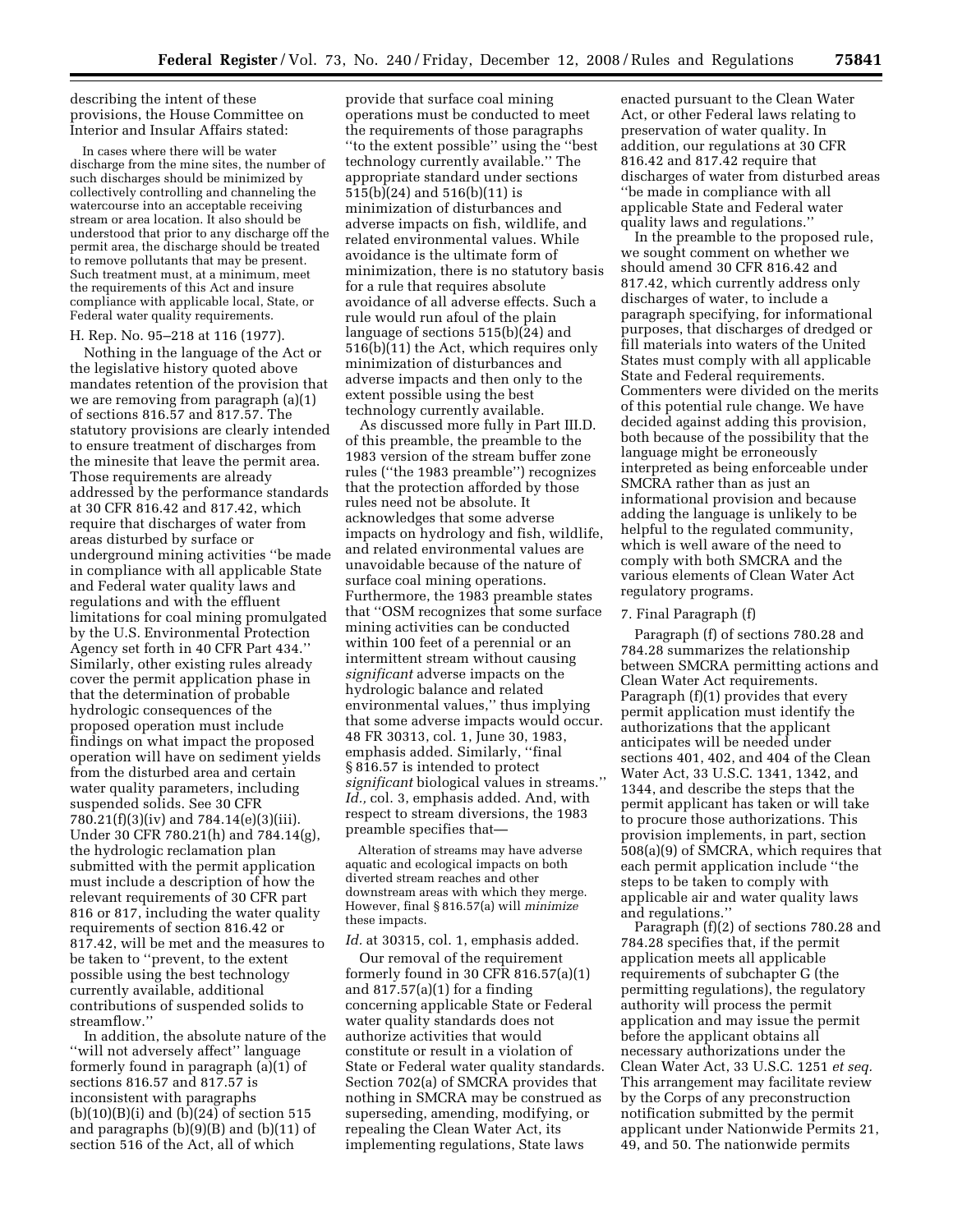apply only if the SMCRA permit has already been issued or if the application is being processed as part of an integrated permit processing procedure. See 72 FR 11092, 11184, and 11191, March 12, 2007.

As proposed, paragraph (f)(2) would have provided that the permittee may not initiate any activities for which Clean Water Act authorization or certification is required until that authorization or certification is obtained. The preamble to the proposed rule stated that we considered that provision informational. We requested comment on whether the provision should remain informational or whether we should revise our rules to require its inclusion as a SMCRA permit condition, which would mean that the prohibition on initiation of activities before obtaining all necessary Clean Water Act authorizations and certifications would be independently enforceable under SMCRA. See 72 FR 48901, August 24, 2007.

Commenters were divided on this issue. The U.S. Fish and Wildlife Service and the Geologic and Water Resources Divisions of the National Park Service supported adoption of a rule requiring a permit condition under SMCRA. The EPA also supported adoption of a requirement for a permit condition under SMCRA, stating that such a requirement would enhance compliance with Clean Water Act requirements. One state regulatory authority opposed adoption of a requirement for a permit condition; the commenter instead recommended that coordination of permitting and enforcement of Clean Water Act requirements be left to the states and the Corps. Comments from the mining industry strongly opposed adoption of a rule that would impose a permit condition under SMCRA, expressing the fear that it would only result in more duplication and confusion in regulation of the coal mining industry. One commenter stated that, if the permittee needs to comply with the Clean Water Act, then the requirements of that statute should be enforced according to the statutory scheme specified in the Clean Water Act.

In response to the comments supporting adoption of a rule requiring imposition of a permit condition, we are adding a new paragraph (d)(2) to sections 780.28 and 784.28. That paragraph provides that before approving a permit application in which the applicant proposes to conduct surface activities in a perennial or intermittent stream, the regulatory authority must include a permit condition requiring a demonstration of

compliance with the Clean Water Act in the manner specified in paragraph (a)(2) of sections 816.57 and 817.57 before the permittee may conduct those activities. This requirement applies to the extent that the activities require authorization or certification under the Clean Water Act. New paragraph (a)(2) of sections 816.57 and 817.57 provides that surface activities, including those activities identified in paragraphs (b)(1) through (b)(4) of sections 816.57 and 817.57, may be authorized in perennial or intermittent streams only where those activities would not cause or contribute to the violation of applicable State or Federal water quality standards developed pursuant to the Clean Water Act, as determined through certification under section 401 of the Clean Water Act or a permit under section 402 or 404 of the Clean Water Act.

However, in adopting these rules, we reiterate that nothing in SMCRA provides the SMCRA regulatory authority with jurisdiction over the Clean Water Act or the authority to determine when a permit or authorization is required under the Clean Water Act. Under paragraphs (a) and (a)(2) of section 702 of SMCRA, nothing in SMCRA (and, by extension, regulations adopted under SMCRA) may be construed as superseding, amending, modifying, or repealing the Clean Water Act or any state laws or state or federal rules adopted under the Clean Water Act. In addition, nothing in the Clean Water Act vests SMCRA regulatory authorities with the authority to enforce compliance with the permitting and certification requirements of that law.

We have revised proposed paragraph (f)(2) to be consistent with these principles. As revised, final paragraph (f)(2) provides that issuance of a SMCRA permit does not authorize the permittee to initiate any activities for which Clean Water Act authorization or certification is required. The final rule further states that ''[i]nformation submitted and analyses conducted under subchapter G of this chapter may inform the agency responsible for authorizations and certifications under sections 401, 402, and 404 of the Clean Water Act, 33 U.S.C. 1341, 1342, and 1344, but they are not a substitute for the reviews, authorizations, and certifications required under those sections of the Clean Water Act.'' Paragraph (f)(2) does not impose any new requirements under SMCRA, nor does it authorize the regulatory authority to make any determinations required under the Clean Water Act.

# *D. Section 780.35 Disposal of Excess Spoil (Surface Mines)*

1. General Discussion of the Rule and the Rationale for the Rule Changes

The environmental impacts of fills and other structures associated with the disposal of excess spoil from surface coal mining operations, and of coal mine waste, have been the subject of controversy, largely because they involve the filling of substantial portions of stream valleys, especially in central Appalachia. This controversy has highlighted the need to ensure that excess spoil creation is minimized to the extent possible, and that excess spoil and coal mine waste disposal facilities are located and designed to minimize disturbances and adverse impacts on fish, wildlife, and related environmental values to the extent possible, using the best technology currently available, as required by sections 515(b)(24) and 516(b)(11) of SMCRA.

Prior to the adoption of this final rule, our regulations pertaining to the disposal of excess spoil primarily focused on ensuring that fills are safe and stable. This final rule adds several requirements intended to promote environmental protection, including minimization of the adverse environmental impacts of fill construction in perennial and intermittent streams. Several commenters argued that we have no authority to adopt these regulations because section 515(b)(22) of SMCRA, which establishes standards for the disposal of excess spoil, does not include any requirements for protection of fish, wildlife, and related environmental values, but instead focuses on engineering standards intended to promote stability, prevent mass movement, and control infiltration of water. We do not agree with the commenters. The rule changes that we are adopting today implement, in part, the requirement in section 515(b)(24) of SMCRA that surface coal mining and reclamation operations be conducted in a manner that minimizes disturbances to, and adverse impacts on, fish, wildlife, and related environmental values to the extent possible, using the best technology currently available. Section 515(b)(24) applies to the disposal of excess spoil both by its own terms (disposal of excess spoil is a part of surface coal mining and reclamation operations) and through section 515(b)(22)(I), which requires that the placement of excess spoil meet ''all other provisions of this Act.'' SMCRA contains numerous environmental protection requirements that apply to all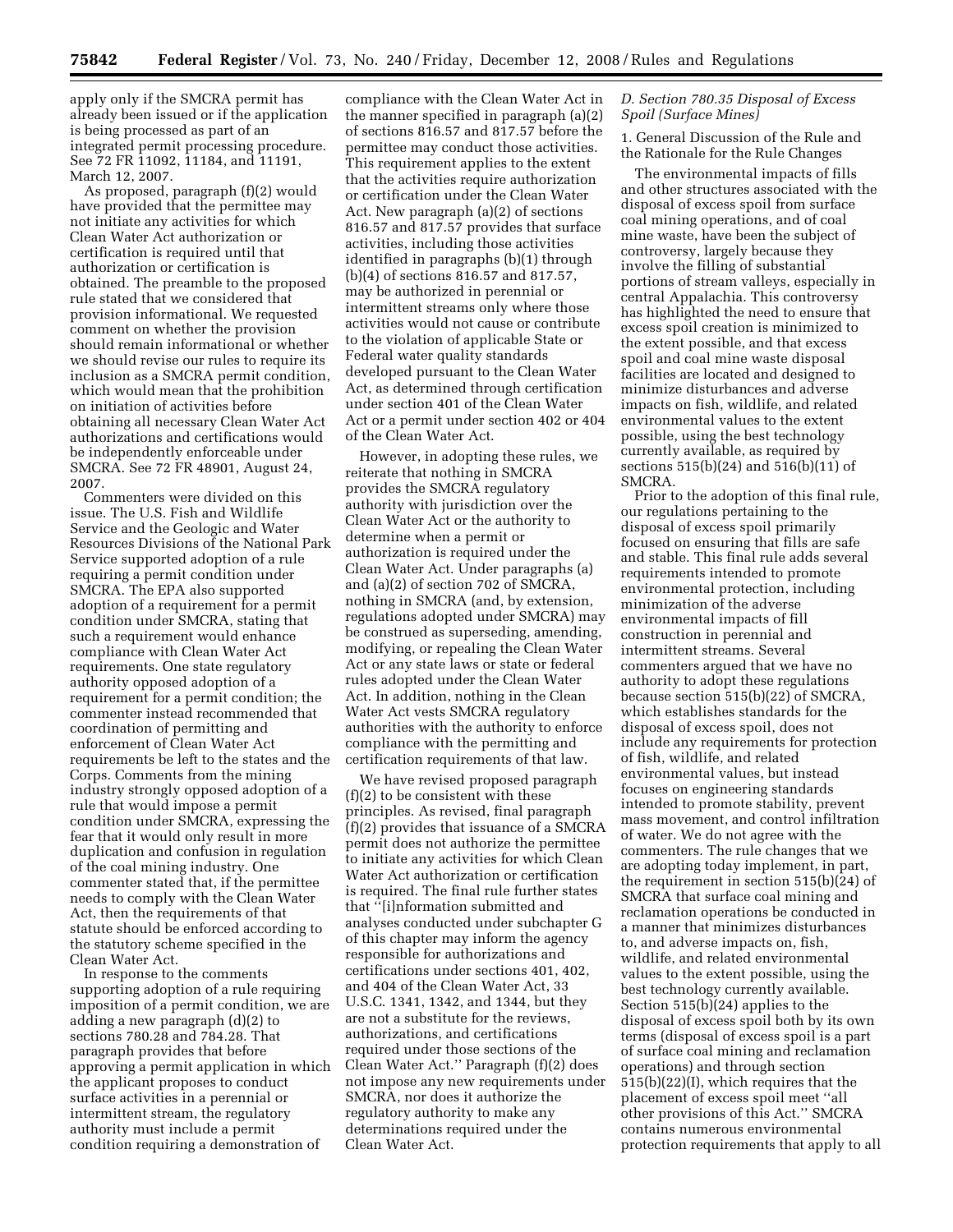surface coal mining and reclamation operations and all aspects of those operations, including the disposal of excess spoil. The fact that section 515(b)(22) does not mention environmental protection in no way suggests that excess spoil fills need not comply with the environmental protection provisions of SMCRA or that we lack the authority to adopt regulations establishing environmental protection requirements for those structures.

One commenter stated that we should limit the applicability of the new regulations governing excess spoil placement to operations in steep-slope areas where the spoil will be placed in stream channels. The commenter also stated that the generation and disposal of excess spoil as part of non-steep slope operations has never been identified as a significant issue and that we have not provided any significant justification in the rulemaking record to support a need for applying the excess spoil rule to non-steep-slope operations. We disagree. We believe that these changes to our rules have merit wherever the potential exists for operations to generate excess spoil and that they should apply nationwide. Streams in non-steep-slope areas are no less significant in terms of fish, wildlife, and related environmental values than are streams in steep-slope areas. Excess spoil fills outside central Appalachia are rare but they do occur.

Several commenters requested that the preamble clarify that the term ''excess spoil'' does not include initial box cut spoil from the first cut in an area mine, even though it will be placed outside the mined area. Nothing in this final rule alters the definition of ''excess spoil'' or how that term is applied or interpreted. As defined in section 701.5, the term ''excess spoil'' means—

Spoil material disposed of in a location other than the mined out area; provided that spoil material used to achieve the approximate original contour or to blend the mined-out area with the surrounding terrain in accordance with §§ 816.102(d) and 817.102(d) of this chapter in non-steep slope areas shall not be considered excess spoil.

The preamble to the definition of ''excess spoil'' states that—

In the final rule, spoil used to merely blend the mined-out area with the surrounding terrain need not be treated as excess spoil. Thus, spoil from box cuts or first cuts in nonsteep slope areas would not be excess spoil when it is used to achieve approximate original contour; i.e., to blend the mined-out area into the surrounding terrain according to § 816.102(d) of the backfilling and grading rules. \* \* \* If, however, the spoil from a box cut or a first cut is deposited on slopes with

angles defined as steep slopes, the box cut or first cut spoil must be handled as excess spoil in accordance with §§ 816.71 and 817.71.

48 FR 32911 (July 19, 1983).

Paragraph (a)(1) of section 780.35 of the final rule requires that surface coal mining operations be designed to minimize the creation of excess spoil to the extent possible. Paragraph (a)(2) of section 780.35 of the final rule specifies that the maximum cumulative design volume of all proposed excess spoil fills within the permit area must be no larger than the capacity needed to accommodate the anticipated cumulative volume of excess spoil that the operation will generate. These requirements should reduce the adverse impacts of the operation on fish, wildlife, and related environmental values by minimizing the amount of land and water disturbed to construct excess spoil fills.

Paragraph (a)(3) of section 780.35 of the final rule requires that the permit application include an analysis of the impacts on fish, wildlife, and related environmental values of a reasonable range of alternatives for disposal of excess spoil, including variations in the number, size, location, and configuration of proposed fills. Only reasonably possible alternatives that differ significantly in their impacts on fish, wildlife, and related environmental values need be considered. The analysis must consider impacts on both terrestrial and aquatic ecosystems. In addition, when construction of the excess spoil fill would involve placement of excess spoil in perennial or intermittent streams, the rule specifies certain factors that must be considered as part of the evaluation of impacts on fish, wildlife, and related environmental values to ensure adequate assessment of impacts on water quality and aquatic ecosystems, which are among the ''related environmental values'' mentioned in sections 515(b)(24) and 516(b)(11) of SMCRA. The applicant must select the alternative with the least overall adverse impact on fish, wildlife, and related environmental values, including adverse impacts on water quality and aquatic and terrestrial ecosystems.

We are adopting these rules to improve the analysis of permit applications and permitting decisions under SMCRA. SMCRA itself does not require an analysis of alternatives. However, we believe that the alternatives analysis requirement is a reasonable means of implementing sections 515(b)(24) and 516(b)(11) of SMCRA. Those provisions of the Act require that surface coal mining and

reclamation operations be conducted in a manner that minimizes disturbances and adverse impacts on fish, wildlife, and related environmental values to the extent possible, using the best technology currently available.

The addition of these requirements to our rules is consistent with section 102(d) of SMCRA, which provides that one of the purposes of SMCRA is to assure that surface coal mining operations are conducted so as to protect the environment. In addition, the rules are consistent with section 102(f) of SMCRA, which provides that another purpose of SMCRA is to strike a balance between protection of the environment and the nation's need for coal as an essential energy source. The rule changes that we are adopting today discourage the disturbance of perennial and intermittent streams and their buffers, but they also recognize that it is not reasonably possible to do so in all cases for all types of surface coal mining operations. For example, if the creation of excess spoil as part of a surface coal mining operation is unavoidable, the final rule would not prevent construction of the fills needed to accommodate the excess spoil. Instead, our new and revised rules are intended to ensure that surface coal mining and reclamation operations are planned and conducted in a manner that minimizes adverse environmental impacts from the construction of fills for the disposal of excess spoil to the extent that it is possible to do so without restricting coal production in a manner inconsistent with SMCRA in general and sections 816.59 and 817.59 of our regulations in particular. Section 201(c)(2) of SMCRA, 30 U.S.C. 1211(c)(2), which directs the Secretary of the Interior to publish and promulgate such rules and regulations as may be necessary to carry out the purposes and provisions of SMCRA, provides additional authority for the adoption of these rules.

One state regulatory authority stated that trying to balance the fill minimization requirements of paragraphs (a)(1) and (2) with the alternatives analysis and alternative selection requirements of paragraph (a)(3) will be extremely difficult. According to the commenter, the best location to place excess spoil to minimize the footprint of the fill is not likely to be the best location environmentally. The commenter suggested that guidance may be needed to address this potential conflict.

We do not agree that the requirements of these paragraphs are in conflict. Paragraph (a)(1) requires that the volume of excess spoil created by the operation be minimized by returning as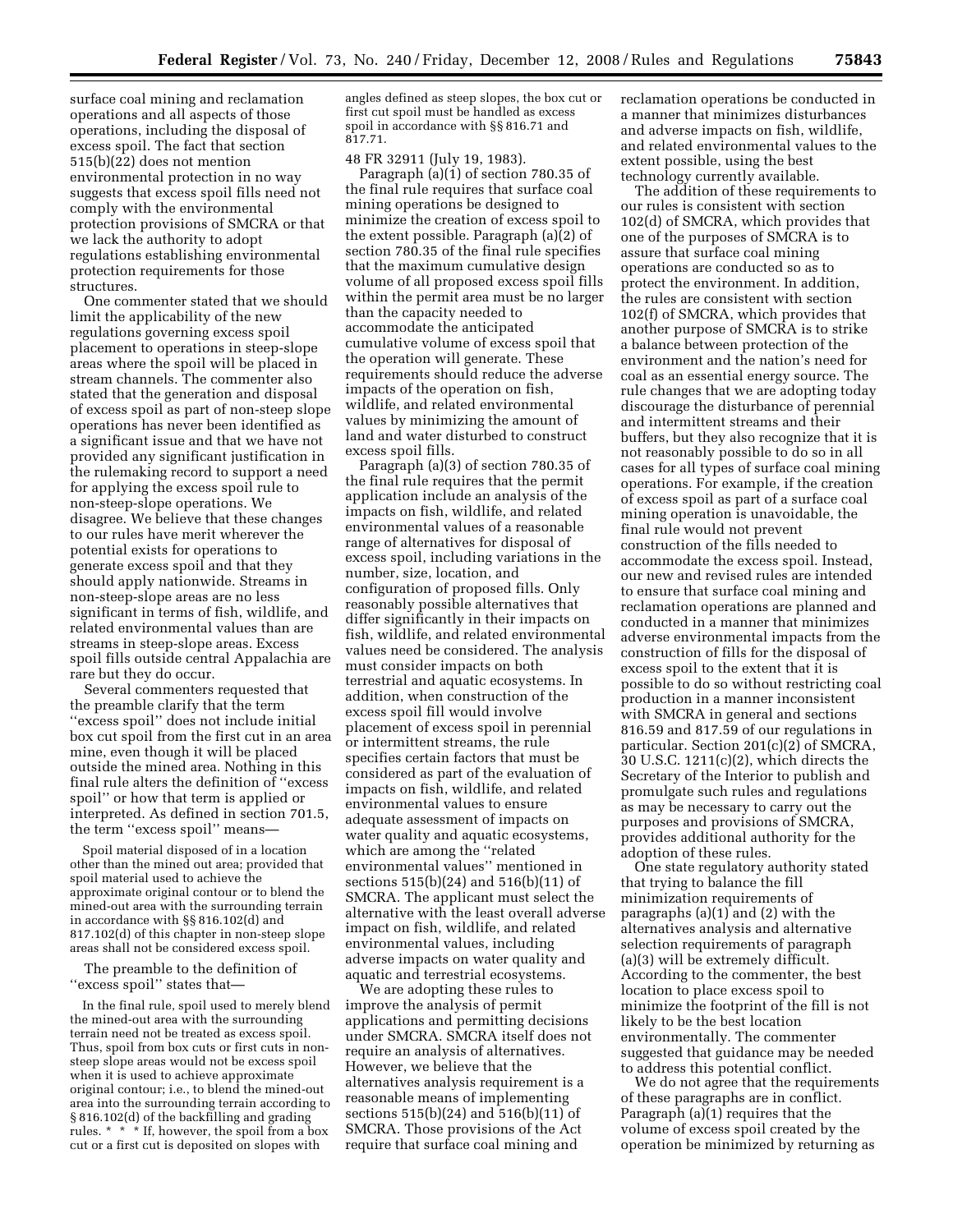much of the spoil as possible to the mined-out area, after taking into consideration applicable regulations concerning final contours, safety, stability, environmental protection, and the postmining land use. Paragraph (a)(2) requires that the operation be designed so that the maximum cumulative volume of all planned excess spoil fills does not exceed the capacity needed to accommodate the anticipate cumulative volume of excess spoil that the proposed operation will generate. Nothing in these two paragraphs in any way contradicts the provision in paragraph (a)(3) requiring selection of the alternative with least overall adverse impact on fish, wildlife, and related environmental values.

As proposed, this final rule consolidates most fill design and permitting requirements in the permit application regulations in sections 780.35 and 784.19, rather than splitting them between those regulations and the performance standards in sections 816.71 and 817.71, as they were before the adoption of this rule. Also, as proposed, the final rule revises the rule language to remove inconsistencies between the performance standards and the permitting requirements, to eliminate redundancies, and to be more consistent with plain language principles.

The final rule adds paragraphs (a)(1) through (a)(4) to section 780.35 to establish environmentally-oriented requirements for permit applications for operations that propose to generate excess spoil. In the remainder of this part of the preamble, we discuss those and other provisions of the final rule and the comments received on their counterparts in the proposed rule.

#### 2. Final Paragraphs (a)(1) and (a)(2)

Paragraph (a)(1) of section 780.35 provides that each application for an operation that would generate excess spoil must include a demonstration, prepared to the satisfaction of the regulatory authority, that the operation has been designed to minimize the volume of excess spoil to the extent possible, thus ensuring that as much spoil as possible is returned to the mined-out area. The demonstration must take into consideration applicable regulations concerning restoration of the approximate original contour, safety, stability, and environmental protection and the needs of the proposed postmining land use. Some or all of those factors may limit the amount of spoil that can be returned to the minedout area, especially the requirements related to safety, stability, and postmining land use. Also, if the

regulatory authority does not approve the proposed postmining land use, the applicant and the regulatory authority will need to revisit the demonstration to determine whether it must be revised to reflect the needs and attributes of the postmining land use that is finally approved.

Paragraph (a)(2) of section 780.35 requires that the application include a demonstration that the designed maximum cumulative volume of all proposed excess spoil fills within the permit area is no larger than the capacity needed to accommodate the anticipated cumulative volume of excess spoil that the operation will generate.

The goal of both paragraphs (a)(1) and (a)(2) is to minimize fill footprints and thus minimize disturbances of forests, perennial and intermittent streams, and riparian vegetation, consistent with the requirement in sections 515(b)(24) and 516(b)(11) of SMCRA to minimize disturbances and adverse impacts on fish, wildlife, and related environmental values to the extent possible using the best technology currently available.

Since the mid-1990's, the extent of excess spoil fill construction in central Appalachia has been controversial, especially when fills bury stream segments. As part of our oversight activities, we conducted studies in 1999 in Kentucky, Virginia, and West Virginia to determine how state regulatory authorities were administering SMCRA regulatory programs regarding restoration of approximate original contour. From our review of permit files and reclaimed mines, we determined that, typically, some of the spoil placed in excess spoil fills could have been retained on or returned to mined-out areas. See ''An Evaluation of Approximate Original Contour and Postmining Land Use in Kentucky'' (OSM, September 1999); ''An Evaluation of Approximate Original Contour Variances and Postmining Land Uses in Virginia'' (OSM, September 1999); and ''Final Report: An Evaluation of Approximate Original Contour and Postmining Land Use in West Virginia'' (OSM, May 1999).

In many instances, we found that the permit application overestimated the anticipated volume of excess spoil that the operation would produce. In addition, fills were designed and constructed larger than necessary to accommodate the anticipated excess spoil, which resulted in the unnecessary disturbance of additional land. Kentucky, Virginia, and West Virginia worked with us to develop enhanced guidance on material balance determinations, spoil management, and

approximate original contour determinations to correct these problems to the extent feasible under the existing regulations. We also developed guidance for use under the Tennessee Federal regulatory program. In most cases, the regulatory authorities in those states have adopted policies based on that guidance for use in reviewing permit applications.

Some industry commenters opposed the new excess spoil minimization requirements, citing the preceding discussion as evidence that the policies appear to be satisfactorily addressing any past issues and that there is no longer any problem that would justify rulemaking. Other industry commenters supported these provisions to the extent that they codify policies that are working in the central Appalachian states.

We believe that adoption of proposed paragraphs (a)(1) and (a)(2) as final rules is appropriate because policies are subject to change. The final rules that we are adopting today reinforce the basis for the policies in place in Kentucky, Tennessee, Virginia, and West Virginia. They also strengthen the enforceability of decisions based on those policies and provide national consistency by ensuring that certain basic requirements will be applied nationwide, including in those states that have not adopted policies. We also believe that the environment, the public, and the regulated community are best served by the adoption of national regulations to clarify environmental considerations concerning the generation and disposal of excess spoil.

#### 3. Final Paragraph (a)(3)

As proposed, paragraph (a)(3) of section 780.35 would have required that each application include a description of all excess spoil disposal alternatives considered and an analysis of the environmental impacts of those alternatives. In the final rule, we extensively revised and reorganized paragraph (a)(3) in response to the many comments that we received on this portion of the proposed rule.

Discussion of General Comments Received on Proposed Paragraph (a)(3)

Industry commenters strongly opposed the requirement in proposed paragraph (a)(3) for an analysis of alternatives for excess spoil fills. The commenters cited a variety of reasons, including excessive costs, delays in permitting, duplication of effort with the Clean Water Act, the probable lack of environmental benefits, the potential for conflict between the SMCRA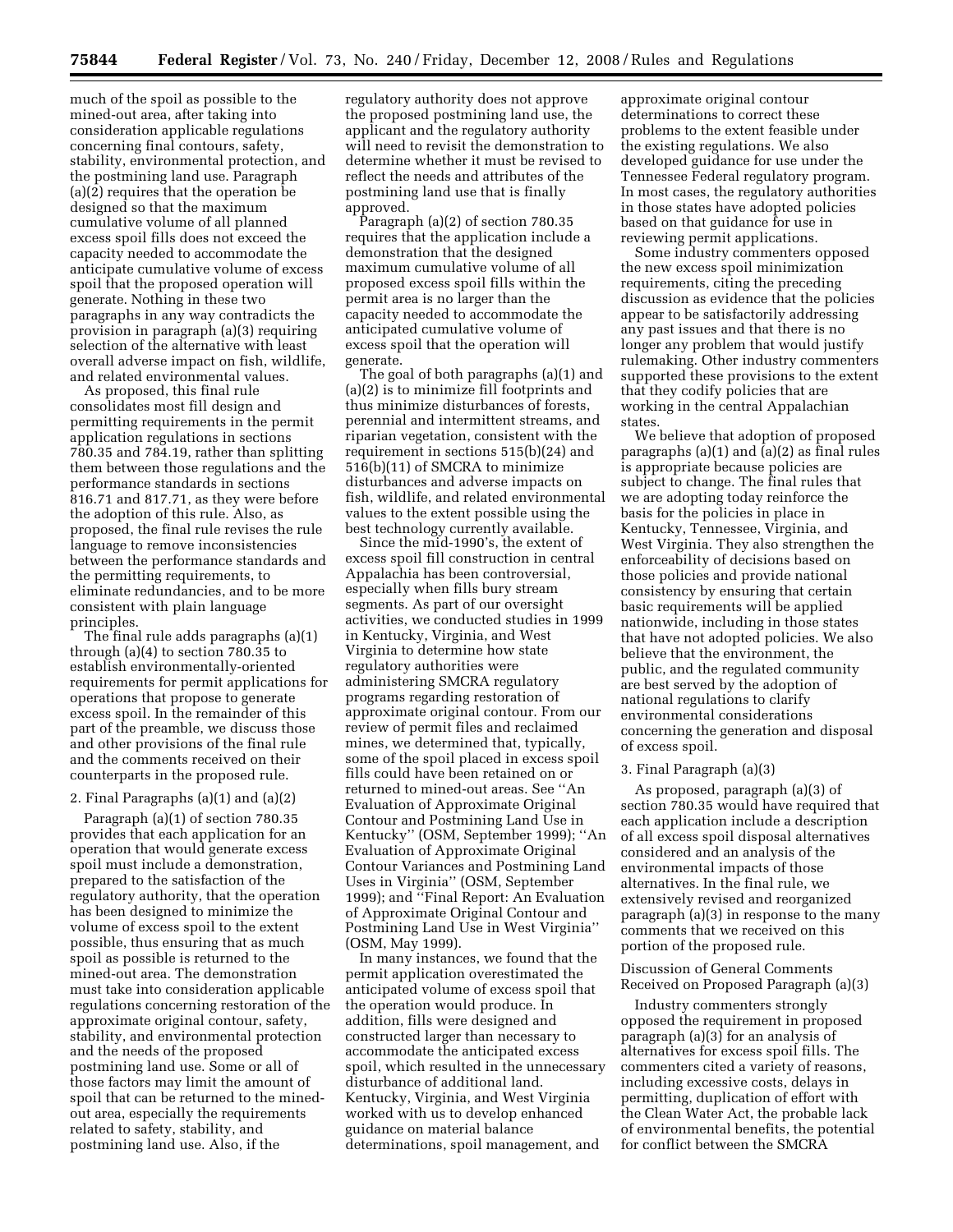regulatory authority's application of the alternatives analysis requirement and the approach adopted by the Clean Water Act permitting authority, a lack of justification under SMCRA, exceeding the intent of SMCRA, and a fear that this requirement could result in a neverending cycle of analysis and litigation concerning whether the correct alternative was selected by the permit applicant and approved by the state regulatory authority. Many commenters stated that the requirement for an alternatives analysis has no basis in SMCRA and instead appears to be a mixture of provisions borrowed from the National Environmental Policy Act and the Clean Water Act.

Nothing in the proposed alternatives analysis requirement in paragraph (a)(3) of sections 780.35 and 784.19 of the final rule is based upon the National Environmental Policy Act. We respectfully disagree with those commenters who argued that the requirement for an alternatives analysis is a Clean Water Act requirement that has no basis or justification under SMCRA and that exceeds the intent of SMCRA. We acknowledge that we derived this element of our proposed rules from the alternatives analysis requirements of the 404(b)(1) Guidelines in 40 CFR part 230, which include the substantive environmental criteria used in evaluating activities regulated under section 404 of the Clean Water Act. However, we concluded that a modified version of the alternatives analysis requirements in the 404(b)(1) Guidelines is an appropriate means of obtaining the background data and analyses that both the applicant and the regulatory authority need to make informed decisions concerning compliance with the requirements of sections 515(b)(24) and 516(b)(11) of SMCRA, which provide that surface coal mining and reclamation operations must be conducted to minimize disturbances and adverse impacts on fish, wildlife, and related environmental values to the extent possible, using the best technology currently available. Therefore, paragraphs (a)(3)(ii) and (a)(3)(iii) of sections 780.35 and 784.19 of this final rule apply the alternatives analysis requirement to all applications that propose to place excess spoil in or within 100 feet of a perennial or intermittent stream. In addition, paragraph (a)(3)(iii)(A) of these sections of the final rule applies more detailed analytical requirements to applications that propose to place excess spoil in perennial or intermittent streams as opposed to applications that propose to

place excess spoil only within 100 feet of those streams.

One commenter stated that the rule should not require an alternatives analysis when the permit applicant proposes to use excess spoil to reclaim benches and highwalls on abandoned mine lands. Alternatively, the commenter suggested that any reasonably possible alternative that consisted solely of placement on abandoned mine benches should be deemed the alternative with the least overall adverse environmental impact. We interpret these comments as referring to excess spoil fills constructed on preexisting benches under 30 CFR 816.74 and 817.74. We encourage the use of excess spoil to reclaim abandoned mine lands, but we do not agree that applications proposing to use excess spoil for that purpose should be exempt from compliance with the alternatives analysis requirements of paragraph (a)(3). Perennial and intermittent streams merit special consideration regardless of whether those streams flow through undisturbed land or abandoned mine lands. Also, abandoned mine lands vary widely in quality, so we do not agree that an alternative proposing to place excess spoil only on abandoned mine lands should be deemed the alternative with the least overall adverse impact on fish, wildlife, and related environmental values. However, the alternatives analysis requirement applies only if the applicant proposes to place excess spoil in or within 100 feet of a perennial or intermittent stream. When constructing fills on preexisting benches, there is a distinct possibility that the requirement will not apply at all because there may be no perennial or intermittent streams within 100 feet of the benches.

A few commenters criticized the analysis of alternatives provisions of the proposed rule because they did not completely parallel the requirements of the 404(b)(1) Guidelines in 40 CFR part 230. At least one commenter recommended that we incorporate the 404(b)(1) Guidelines by reference. We do not find this recommendation appropriate because the 404(b)(1) Guidelines are designed to implement the Clean Water Act, while our regulations implement SMCRA and must be based upon SMCRA requirements. Under section 702(a) of SMCRA, nothing in SMCRA may be construed as amending, modifying, repealing, or superseding any Clean Water Act requirement. However, there is also nothing in SMCRA that would compel or authorize us to adopt regulations that parallel or incorporate Clean Water Act requirements.

SMCRA and the Clean Water Act provide for separate regulatory programs with different purposes and very different permitting requirements and procedures. In addition, as other commenters noted, SMCRA and the Clean Water Act differ considerably with respect to jurisdiction. The Clean Water Act focuses on regulating discharges of pollutants into waters of the United States, whereas SMCRA regulates a broad universe of environmental and other impacts of surface coal mining and reclamation operations, including impacts on water quantity, water quality, and terrestrial and aquatic ecosystems. We encourage coordination and cooperation between the SMCRA regulatory authority and the agencies administering the Clean Water Act. See the memorandum of understanding entitled ''Memorandum of Understanding among the U.S. Army Corps of Engineers, the U.S. Office of Surface Mining, the U.S. Environmental Protection Agency, and the U.S. Fish and Wildlife Service for the Purpose of Providing Concurrent and Coordinated Review and Processing of Surface Coal Mining Applications Proposing Placement of Dredged and/or Fill Material in Waters of the United States,'' which took effect February 8, 2005, and the provisions of this final rule that authorize the SMCRA regulatory authority to accept an analysis of alternatives completed for Clean Water Act purposes as meeting the requirements for an analysis of alternatives under this final rule, when and to the extent appropriate. However, we believe that maintaining the distinction between the SMCRA regulatory program and Clean Water Act programs is both administratively and legally appropriate. That conclusion is supported by the comments that we received from both industry and state regulatory authorities.

Many industry commenters, supported by some, but not all, state regulatory authority commenters, stated that the proposed alternatives analysis requirement would introduce a major new element of uncertainty, and result in costly and wasteful duplication of effort on the part of permit applicants and state regulatory authorities. The commenters stated that this element of our proposed rule was inconsistent with our statement in the preamble to that rule that a primary reason for the rulemaking was to provide improved clarity and reduction of uncertainty regarding the meaning of the regulations. One commenter stated that at best the alternatives analysis requirement ''adds yet another layer of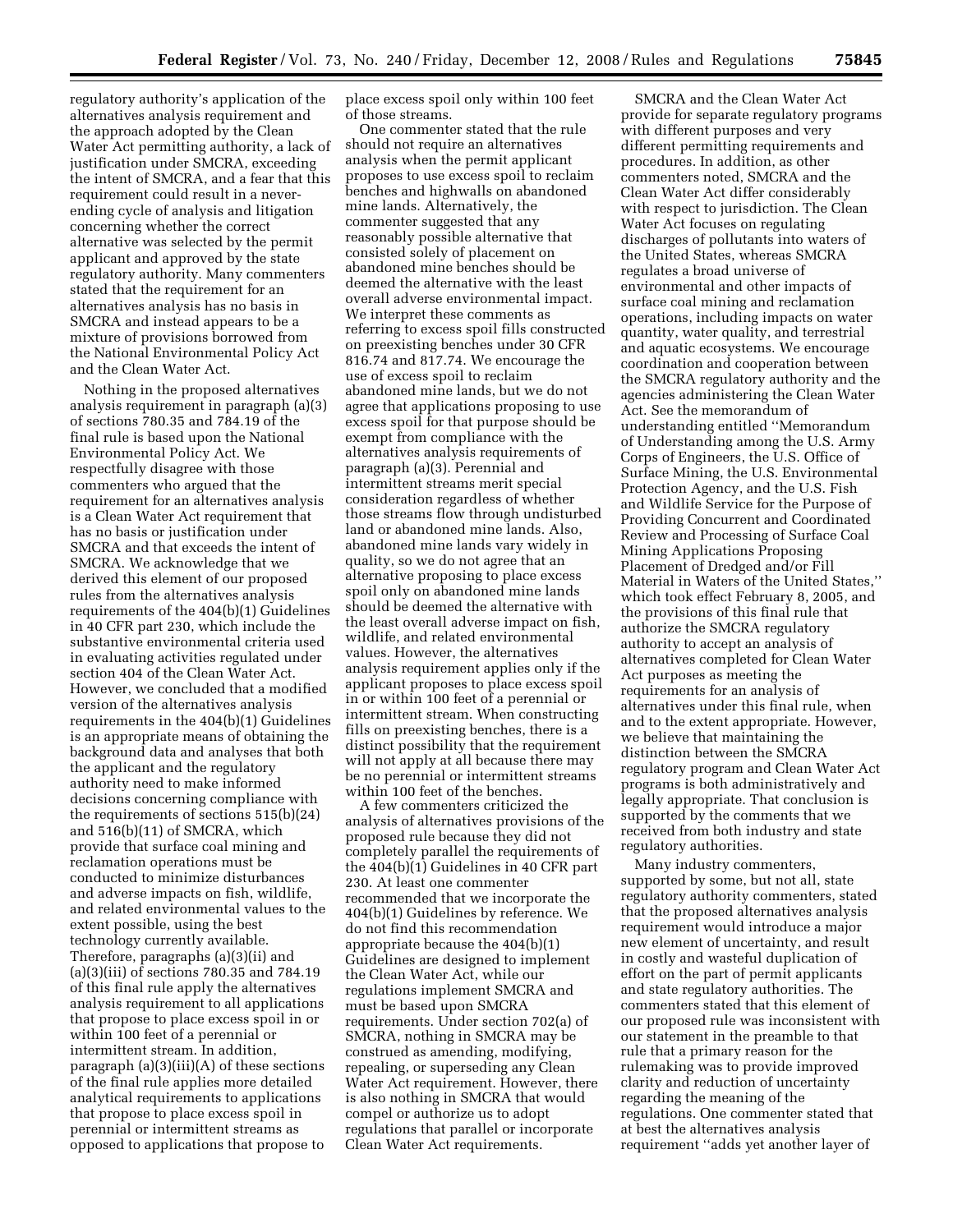redundant paperwork and analysis as it duplicates the federally-administered 404 process. At worst, OSM has set the stage for conflicts between the section 404 program and the largely stateimplemented SMCRA programs.'' The commenter further stated that by imposing an alternatives analysis requirement on state regulatory authorities, we are ''flirting dangerously'' with creating conflicting alternatives analyses because ''the goals and objectives of SMCRA and corresponding state statutes may be different than those of the Corps and EPA under section 404.''

While we understand the commenters' apprehensions, these comments are speculative in nature. There may be some initial uncertainty as regulatory authorities establish procedures and criteria for implementing the alternative analysis requirements and determining least overall adverse impact on fish, wildlife, and related environmental values under this rule, but that uncertainty should subside once those procedures and criteria are in place.

The Interstate Mining Compact Commission, writing on behalf of member state regulatory authorities, argued that the alternatives analysis requirement is duplicative of requirements under the Clean Water Act that are already encompassed by the SMCRA permitting scheme. As discussed elsewhere in this preamble, we believe that the alternatives analysis requirement that we are adopting as part of this final rule differs from and serves a somewhat different purpose than the alternatives analysis requirement under the regulations and other documents implementing section 404 of the Clean Water Act. To the extent that duplication may exist, we encourage states to coordinate the processing of coal mining permit applications with the U.S. Army Corps of Engineers in accordance with a memorandum of understanding entitled ''Memorandum of Understanding among the U.S. Army Corps of Engineers, the U.S. Office of Surface Mining, the U.S. Environmental Protection Agency, and the U.S. Fish and Wildlife Service for the Purpose of Providing Concurrent and Coordinated Review and Processing of Surface Coal Mining Applications Proposing Placement of Dredged and/or Fill Material in Waters of the United States,'' which took effect February 8, 2005. In addition, this final rule authorizes the SMCRA regulatory authority to accept an analysis of alternatives completed for Clean Water Act purposes as meeting the requirements for an analysis of

alternatives under this final rule, when and to the extent appropriate.

The Commission and some, but not all, commenters representing individual state regulatory authorities also opposed the alternatives analysis requirement in the proposed rule because of state fiscal constraints and fear of the ''potentially overwhelming'' time and effort that would be required for state permitting personnel to adequately review and analyze alternatives.

We anticipate that few, if any, state regulatory authorities will experience a significant increase in demands on their resources as a result of the alternatives analysis requirement in the final rule. West Virginia, one of the states most impacted by the rule, supported the proposed rule. Kentucky, another state that would be significantly impacted, estimated that, on average, the new requirement would add ten hours to the time required to process a permit application. We believe that the intangible environmental benefits of the rule (increased scrutiny of efforts to minimize adverse impacts on fish, wildlife, and related environmental values associated with perennial and intermittent streams) will outweigh what we anticipate will be a modest increase in demand on state regulatory authority resources.

The U.S. Fish and Wildlife Service requested that we work with the Service to build a process into the alternative analysis requirements in the final rule to protect unique and high value fish and wildlife resources. In response, we note that our fish and wildlife protection rules at 30 CFR 816.97(f) and 817.97(f) already require that the operator ''avoid disturbances to, enhance where practicable, or restore habitats of unusually high value for fish and wildlife.'' In addition, our permitting rules at 30 CFR 780.16 and 784.21 provide a role for the Service in determining fish and wildlife data collection requirements and reviewing the fish and wildlife protection plan in the permit application. Therefore, addition of the provision requested by the Service is not necessary.

Discussion of Specific Provisions of Final Paragraph (a)(3)

In the final rule, the first sentence of paragraph (a)(3) provides that the permit applicant must design the operation to avoid placement of excess spoil in or within 100 feet of perennial and intermittent streams to the extent possible. We added this provision in response to EPA concerns and numerous comments urging greater protection for headwater streams because of their ecological importance

and contribution to the function of the stream as a whole. In effect, the new sentence identifies avoiding placement of excess spoil in or within 100 feet of perennial or intermittent streams as the preferred method of complying with the SMCRA requirement to minimize disturbances and adverse impacts on fish, wildlife, and related environmental values with respect to those streams. That is, whenever avoidance of disturbance is reasonably possible, the final rule establishes avoidance as the best technology currently available to comply with the provisions of sections 515(b)(24) and 516(b)(11) of SMCRA, which require minimization of disturbances and adverse impacts on fish, wildlife, and related environmental values to the extent possible using the best technology currently available. This provision of the final rule is consistent with our stream buffer zone rules at 30 CFR 816.57 and 817.57, which establish maintenance of an undisturbed buffer for perennial and intermittent streams as the best technology currently available to meet the requirements of sections 515(b)(24) and 516(b)(11) of SMCRA, provided maintenance of an undisturbed buffer is reasonably possible.

However, the final rule does not and cannot mandate avoidance in all cases for all stream segments. The provisions of SMCRA underlying this rule require minimization of disturbances and adverse impacts on fish, wildlife, and related environmental values only ''to the extent possible.'' Avoiding disturbance of the stream and maintenance of an undisturbed buffer zone for that stream is the ultimate means of minimizing adverse impacts on fish, wildlife, and related environmental values and hence is the default best technology currently available to comply with the statutory minimization requirement. However, there is sometimes no alternative to the construction of excess spoil fills in perennial or intermittent streams and their buffer zones if the proposed surface coal mining operation is to be viable. Prohibiting the construction of excess spoil fills would in effect preclude coal recovery in those situations. Under those circumstances, SMCRA—and hence this final rule—do not require avoidance of disturbance because avoidance is not reasonably possible. Instead, the applicant must propose other methods of complying with the minimization requirement that are consistent with the proposed surface coal mining operations. We do not interpret SMCRA as authorizing us to prohibit surface coal mining operations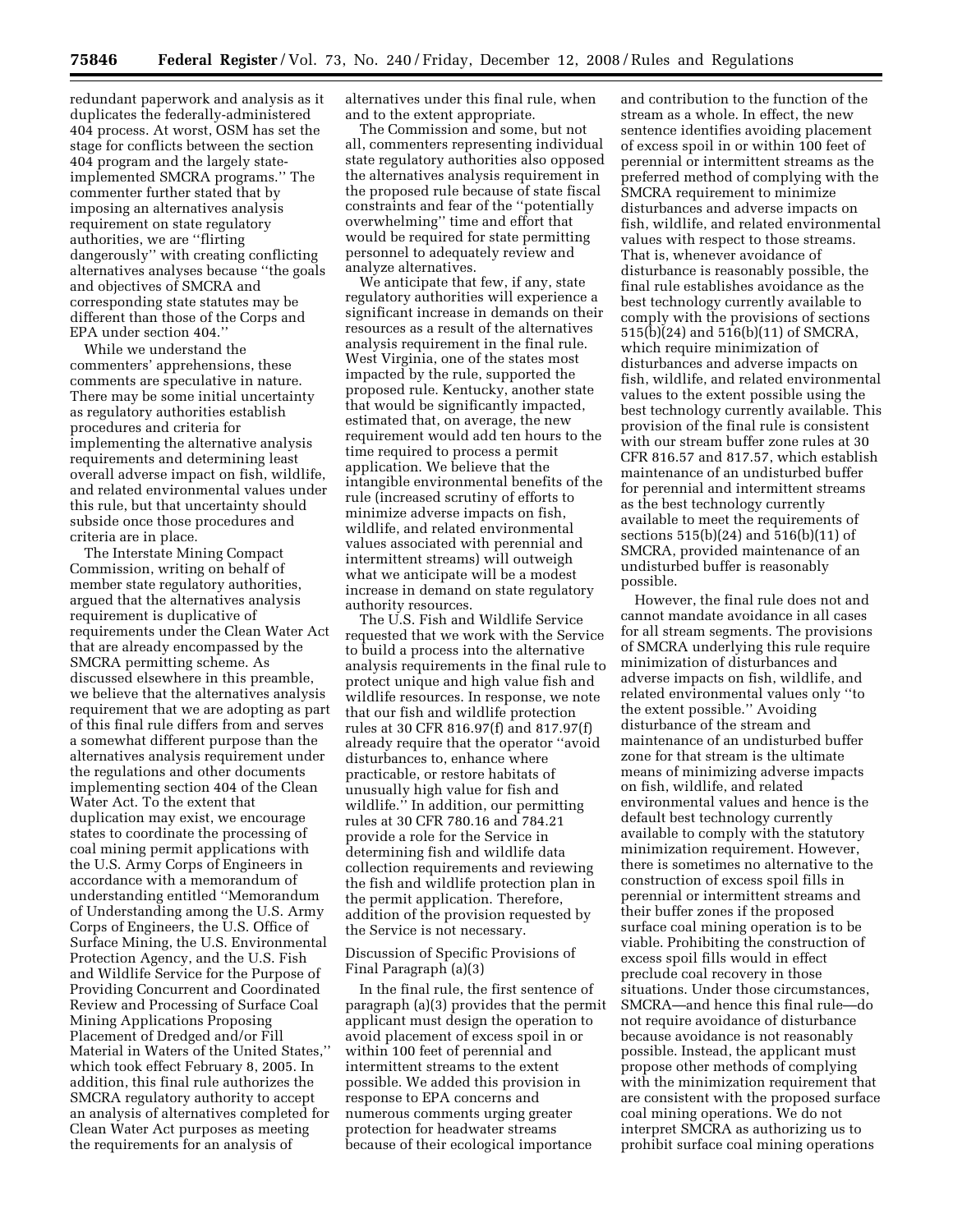in situations other than those specifically set forth in the Act. However, SMCRA does not override prohibitions that apply under other laws and regulations, so we will also recognize those prohibitions in reaching a decision on a permit application.

As proposed, paragraph (a)(3) would have required an alternatives analysis for all operations that propose to generate excess spoil. In response to comments citing the probable lack of environmental benefits of the proposed alternatives analysis requirement and the burden that it would impose, we have reconsidered this requirement and paragraph (a)(3) of the final rule restricts the alternatives analysis requirement to those situations in which the applicant proposes to place excess spoil in or within 100 feet of a perennial or intermittent stream. We believe that this restriction is appropriate because those lands are likely to be the most significant in terms of fish, wildlife, and related environmental values. In addition, this limitation may facilitate coordination with permitting requirements under section 404 of the Clean Water Act, which apply whenever a permit applicant proposes to place fill material in waters of the United States.

Paragraph (a)(3)(i) of the final rule requires that the permit applicant explain, to the satisfaction of the regulatory authority, why an alternative that does not involve placement of excess spoil in or within 100 feet of a perennial or intermittent stream is not reasonably possible. We added this requirement to reinforce the provision in paragraph (a)(3) of the final rule establishing avoidance of placement of excess spoil in or within 100 feet of a perennial or intermittent stream, whenever avoidance is reasonably possible, as the best technology currently available to comply with the statutory requirement for minimization of disturbances and adverse impacts on fish, wildlife, and related environmental values to the extent possible using the best technology currently available.

Paragraph (a)(3)(ii) of the final rule provides that, if the permit applicant is unable to design the operation to avoid placement of excess spoil in or within 100 feet of a perennial or intermittent stream, the application must identify a reasonable range of alternatives that vary with respect to the number, size, location, and configuration of proposed excess spoil fills. A number of commenters on the proposed rule expressed concern that the requirement to identify a reasonable range of alternatives was too vague and could be interpreted as requiring an unlimited number of alternatives, including those

that have no possibility of being implemented. In response to this concern, we have added language clarifying that paragraph (a)(3)(ii) does not require identification of all potential alternatives and that only those reasonably possible alternatives that are likely to differ significantly in terms of impacts on fish, wildlife, and related environmental values (either in degree or in watersheds affected) need be identified and considered. The latter provision is consistent with the policies to which EPA and the Corps adhere in implementing section 404 of the Clean Water Act. See the EPA/COE memorandum entitled ''Appropriate Level of Analysis Required for Evaluating Compliance with the Section 404(b)(1) Guidelines Alternatives Requirements.''

In response to commenters' concerns, we also added language to paragraph (a)(3)(ii) of the final rule specifying that an alternative is reasonably possible if it conforms to the safety, engineering, design, and construction requirements of the regulatory program; is capable of being done after consideration of cost, logistics, and available technology; and is consistent with the coal recovery provisions of sections 816.59 and 817.59. In other words, nothing in the rule should be construed as elevating environmental concerns over safety considerations, as prohibiting the conduct of surface coal mining operations that are not otherwise prohibited under SMCRA or other laws or regulations, or as requiring consideration of unreasonably expensive or technologically infeasible alternatives.

The portion of this rule that refers to ''consideration of cost, logistics, and available technology'' is derived from the EPA regulations at 40 CFR 230.10(a)(2), which define a practicable alternative for purposes of section 404 of the Clean Water Act. In interpreting this provision, the EPA/COE memorandum entitled ''Appropriate Level of Analysis Required for Evaluating Compliance with the Section 404(b)(1) Guidelines Alternatives Requirements'' states that ''[t]he determination of what constitutes an unreasonable expense should generally consider whether the projected cost is substantially greater than the costs normally associated with this particular type of project.'' We have included similar language in paragraph  $(a)(3)(ii)(B)$  of the final rule because  $(1)$ the concept of a practicable alternative for purposes of section 404 of the Clean Water Act is in some ways analogous to the determination of reasonably possible alternatives under this rule, and (2) the

principle is consistent with the phrase ''to the extent possible'' in sections 515(b)(24) and 516(b)(11) of SMCRA. See Part VI.D. of this preamble for a more extensive discussion of the rationale for our use of the term ''reasonably possible'' and its consistency with statutory provisions.

The final rule does not include the provision in paragraph (a)(3)(iii) of the proposed rule stating that the least costly alternative may not be selected at the expense of environmental protection solely on the basis of cost. One commenter objected to the proposed provision as being too extreme and subject to misinterpretation, noting that there may be situations in which cost could and should be the determining factor. We agree. Nothing in SMCRA would compel adoption of this provision. In lieu of this provision, we have added language to paragraph (a)(3)(ii)(B) of the final rule clarifying that the fact that one alternative may cost somewhat more than a different alternative does not necessarily warrant exclusion of the more costly alternative from consideration. We believe that the revised language is more consistent with sections 515(b)(24) and 516(b)(11) of SMCRA, which require use of the best technology currently available, but only to the extent possible.

Paragraph (a)(3)(iii) of the final rule provides that any application proposing to place excess spoil in or within 100 feet of a perennial or intermittent stream must include an analysis of the impacts of the alternatives identified in paragraph (a)(3)(ii) on fish, wildlife, and related environmental values. The analysis must consider impacts on both terrestrial and aquatic ecosystems. For example, depending on the topography and geology of the area, the analysis could compare the impacts of constructing a few large excess spoil fills versus a greater number of small fills, as well as the relative impacts of concentrating fills in one or a few watersheds as opposed to placing them in multiple watersheds. In addition, the quality of the receiving waters must be taken into consideration in that it may be environmentally preferable to concentrate fills and their impacts in watersheds with the lowest water quality, to the extent that it is possible to do so.

Paragraph  $(a)(3)(iii)(A)$  of the final rule provides that, for every alternative that proposes placement of excess spoil in a perennial or intermittent stream, the analysis must include an evaluation of impacts on the physical, chemical, and biological characteristics of the stream downstream of the proposed fill, including seasonal variations in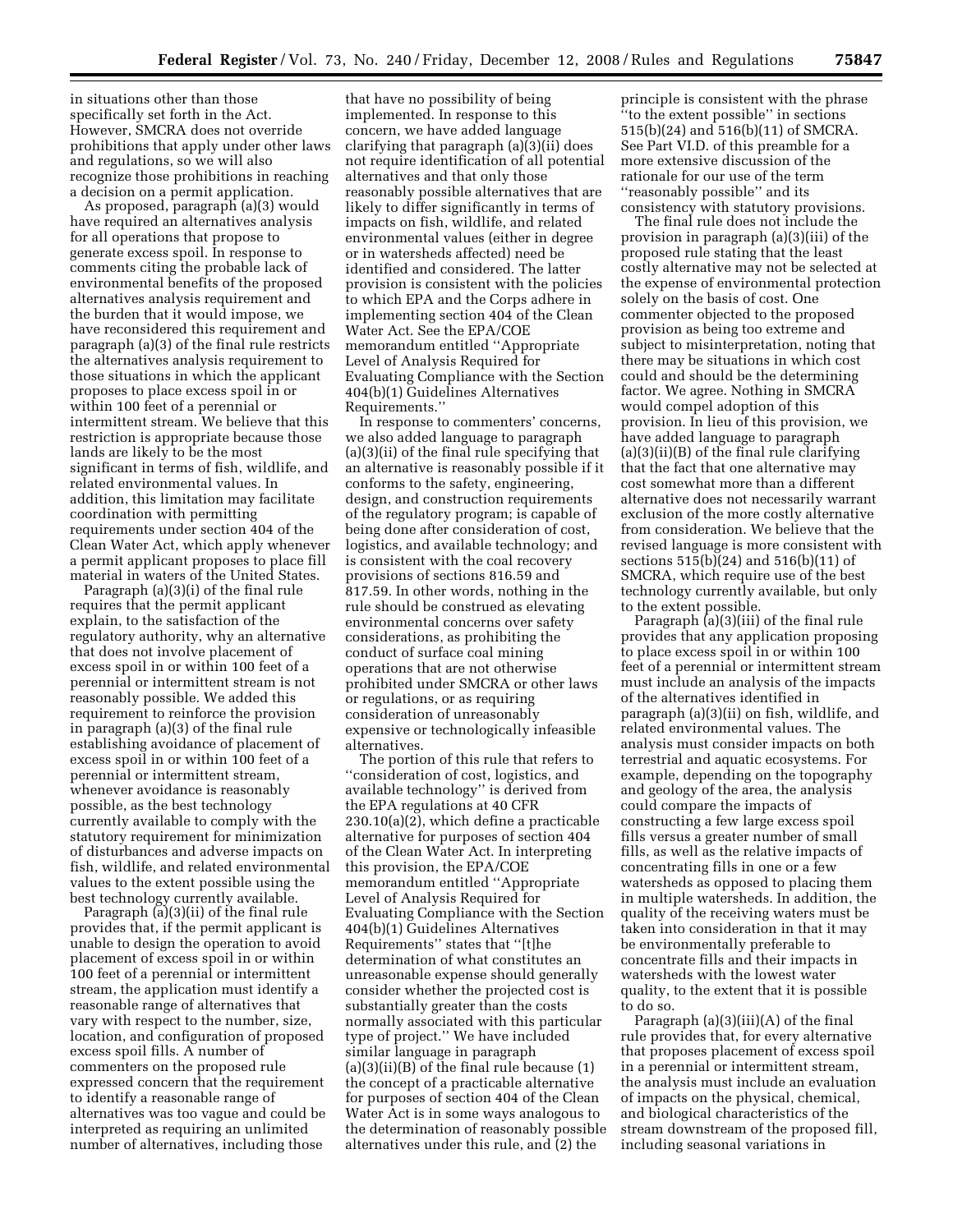temperature and volume, changes in stream turbidity or sedimentation, the degree to which the excess spoil may introduce or increase contaminants, and the effects on aquatic organisms and the wildlife that is dependent upon the stream. As discussed below, this paragraph of the final rule includes a number of changes from the proposed rule as a result of the comments that we received on the proposed rule.

One commenter on a virtually identical provision in the proposed coal mine waste disposal rules stated that—

[T]he components of an alternatives analysis for a coal mine disposal activity, as set forth in proposed 30 CFR 784.16(d)(1)(ii), should be subdivided for clarity and certain of the components should be reconsidered in terms of their purpose or value. As written, 30 CFR 784.16(d) $(1)(ii)$  requires "\* \* \* an evaluation of short-term and long-term impacts on the aquatic ecosystem, both individually and on a cumulative basis'' and goes on to specify that the evaluation ''must consider impacts on the physical, chemical, and biological characteristics of downstream flow, including seasonal variations in temperature and volume, changes in stream turbidity or sedimentation, the degree to which the coal mine waste may introduce or increase contaminants, the effects on aquatic organisms and the extent to which wildlife is dependent upon those organisms.'' As strung together, these requirements create a number of ambiguities, which will lead to problems in interpretation. The list also includes terms that have no recognized meaning, such as ''biological characteristics of downstream flows.'' In addition to these ambiguities, this section also requires assessments that are new to the regulation of mining activities, including assessments of the effects of turbidity and of secondary impacts on wildlife that may be dependent on aquatic organisms in a potentially affected water body. In the absence of commonly recognized guidelines, the results of these assessments will be virtually impossible to validate.

We have revised the rule to replace the potentially confusing phrase ''biological characteristics of downstream flows'' with clearer language requiring information on the biological characteristics of the stream downstream of the proposed excess spoil fill. See paragraph (a)(3)(iii)(A) of final sections 780.35 and 784.19. We also replaced the requirement for an evaluation of the extent to which wildlife is dependent upon aquatic organisms with a requirement for an evaluation of the effects of the proposed operation on wildlife that is dependent upon the stream.

In addition, we decided not to adopt the portion of proposed paragraph (a)(3)(ii) requiring that the analysis include an evaluation of the short-term and long-term impacts of each

alternative on the aquatic ecosystem, both individually and on a cumulative basis. This proposed requirement is subsumed within the other analytical requirements of the final rule and would not likely result in the submission of any meaningful additional information.

However, we did not make further changes in response to this comment because the commenter did not explain how the requirements should be subdivided for clarity or why or how they create ambiguity. With respect to the commenter's statement that the assessments required by this rule will be impossible to validate in the absence of commonly recognized guidelines, we believe that the commenter may have misunderstood the purpose of the evaluation required by this rule. The data and analyses required by this rule are intended only to facilitate comparisons of the relative impacts of various alternatives on fish, wildlife, and related environmental values, not to establish reclamation standards. To the extent that the commenter may have meant that there are no generally accepted protocols for evaluating some of the listed characteristics, we believe that regulatory authorities have the technical capability to develop any needed protocols specific to conditions within their states.

One state regulatory authority urged us to revise the rule to include consideration of impacts such as traffic, dust and noise on local residents who may be affected by a proposed operation. While we encourage permit applicants to consider these factors in designing their operations, we do not consider them to be disturbances or adverse impacts on fish, wildlife, and related environmental values within the context of sections 515(b)(24) and 516(b)(11) of SMCRA. Therefore, we are not including those factors as required components of the alternatives analysis under paragraph (a)(3)(iii) of the final rule.

Paragraph (a)(3)(iii)(B) of the final rule allows the applicant to submit an analysis of alternatives prepared under 40 CFR 230.10 for Clean Water Act purposes in lieu of the analysis of impacts on fish, wildlife, and related environmental values required under paragraph (a)(3)(iii)(A) of the final rule. The regulatory authority will determine the extent to which that analysis satisfies the requirements of paragraph  $(a)(3)(iii)(A)$  of the final rule. These provisions of the final rule are similar to their counterparts in the proposed rule.

One commenter expressed dismay that the rule did not require that the regulatory authority accept the Clean

Water Act analysis of alternatives as fully meeting the requirements of this rule. We do not believe that addition of this requirement to our rules would be appropriate because the alternatives analysis required under the final rule must address all environmental impacts (both aquatic and terrestrial) of surface coal mining and reclamation operations, whereas the analysis of alternatives required under Clean Water Act regulations focuses on impacts to waters of the United States. However, under the final rule, the SMCRA regulatory authority has the discretion to determine that an analysis of alternatives conducted for Clean Water Act purposes satisfies the requirements for an analysis of alternatives under this final rule, in whole or in part, as appropriate.

Paragraph (a)(3)(iv) of the final rule requires selection of the alternative with the least overall adverse impact on fish, wildlife, and related environmental values, including adverse impacts on water quality and aquatic and terrestrial ecosystems, to the extent possible. The proposed rule included an additional sentence specifying that if the applicant proposes to select a different alternative, the applicant must demonstrate, to the satisfaction of the regulatory authority, why implementation of the more environmentally protective alternative is not possible. The final rule does not include this sentence because we have determined that it is neither needed nor appropriate in view of the other changes that we have made to the rule. Specifically, we have added language to paragraph (a)(3)(ii) of the final rule limiting the alternatives that the applicant must identify to only those alternatives that are reasonably possible. In addition, we have added paragraph (a)(3)(i), which requires that the permit applicant explain, to the satisfaction of the regulatory authority, why an alternative that does not involve placement of excess spoil in or within 100 feet of a perennial or intermittent stream is not reasonably possible. The combination of these two changes means that the sentence in the proposed rule is no longer logical or appropriate because the only alternatives considered under the final rule are those that are reasonably possible, which means that, within the universe of reasonably possible alternatives identified, the applicant must select the alternative with the least overall adverse impact on fish, wildlife, and related environmental values. In other words, the sentence in the proposed rule no longer has any relevance or meaning because, under the final rule, the applicant does not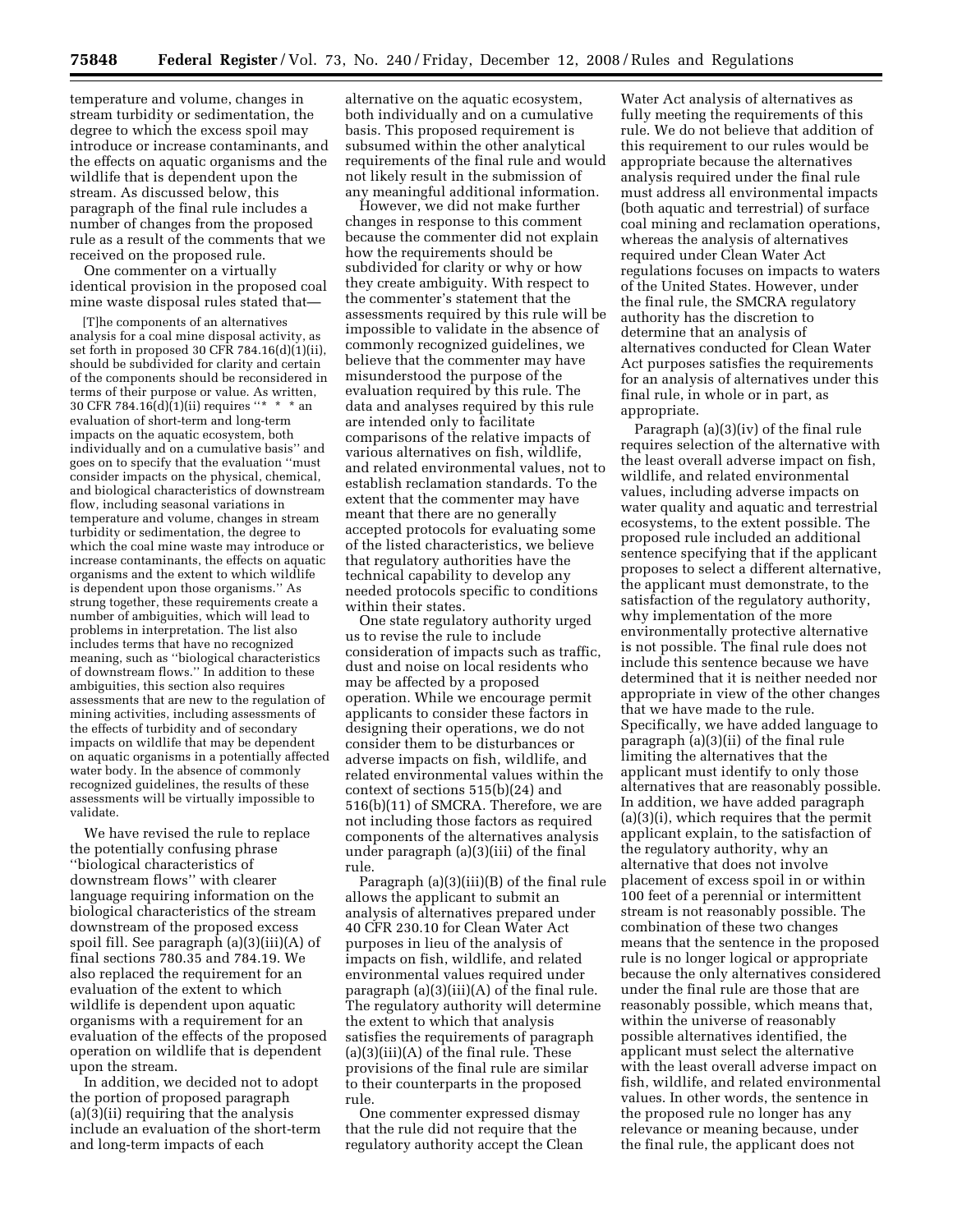have the option of proposing alternatives that are not reasonably possible. Given that change, the final rule provides that the applicant must select the alternative with the least overall adverse impact on fish, wildlife, and related environmental values.

Some commenters requested that we define or explain the term ''least overall adverse environmental impact.'' We do not believe that a meaningful definition is possible, given the somewhat subjective nature of the term and the site-specific nature of determinations under this rule. We expect that persons preparing permit applications and regulatory authority personnel reviewing those applications will use their best professional judgment in applying the requirements of this paragraph of the rule. Consistent with the commonly accepted meaning of the words ''overall'' and ''environmental,'' we have modified the rule to clarify that the scope of the term includes impacts to terrestrial ecosystems, not just impacts to water quality and aquatic ecosystems. The relative importance of these three components, as well as the constituents of each of those components, will vary from site to site. Therefore, they are not readily defined in a national rule. However, we have replaced the term ''least overall adverse environmental impact'' in the proposed rule with the term ''least overall impact on fish, wildlife, and related environmental values'' to be consistent with the terminology that appears in the underlying statutory provisions at sections 515(b)(24) and 516(b)(11) of SMCRA and to provide greater clarity.

EPA encouraged both permit applicants and SMCRA regulatory authorities to use a watershed approach in determining which alternative would have the least overall adverse impact on fish, wildlife, and related environmental values:

A watershed approach expands the informational and analytic basis of site selection decisions to ensure impacts are considered on a watershed scale rather than only project by project. The idea being locational factors (e.g., hydrology, surrounding land use) are important to evaluating the indirect and cumulative impacts of the project. Watershed planning efforts can identify and prioritize where preservation of existing aquatic resources are important for maintaining or improving the quality (and functioning) of downstream resources. The objective of this evaluation is to maintain and improve the quantity and quality of the watershed's aquatic resources and to ensure water quality standards (numeric and narrative criteria, antidegradation, and designated uses) are met in downstream waters.

Permit applicants should work with federal and state regulatory authorities to identify

appropriate and available information, such as existing watershed plans, or in the absence of such plans, existing information on current watershed conditions and needs, past and current mining (and other development) trends, cumulative impacts of past, present, and reasonable foreseeable future mining activities, and chronic environmental problems (e.g., poor water quality, CWA 303(d)—listed streams, etc.) in the watershed. The regulatory authorities can also provide information on the appropriate watershed scale to consider. The level of data and analysis for implementing a watershed approach should be commensurate with the scale of the project, to the extent appropriate and reasonable.

We agree that the analysis of potential alternatives required under paragraph (d)(1)(ii) should appropriately consider the overall condition of the aquatic resources in the watershed, including any impacts from previous mining activities.

### 4. Proposed Paragraph (a)(4)

Proposed paragraph (a)(4) of section 780.35 provided that each application for an operation that will generate and dispose of excess spoil must describe the steps to be taken to avoid the adverse environmental impacts that may result from the construction of excess spoil fills or, if avoidance is not possible, to minimize those impacts. The preamble to the proposed rule explained that this requirement applied to construction, maintenance, and reclamation of the alternative selected under proposed paragraph (a)(3)(iii).

EPA recommended that we revise the rule to incorporate the concepts of avoidance and minimization of adverse environmental impacts into the alternatives analysis required by proposed paragraphs (a)(3)(i) and (ii) rather than placing them in a separate paragraph. EPA stated that the intended purpose of the alternatives analysis is to determine the means by which excess spoil could be disposed of with the least adverse environmental impact. EPA further recommended removal of the preamble language in the proposed rule that specified that the avoidance and minimization requirements in proposed paragraph (a)(4) only applied to the alternative selected under proposed paragraph (a)(3)(iii). According to EPA, these changes would reduce potential uncertainty regarding the appropriate factors to consider in the alternatives analysis and would reinforce the requirement to evaluate different project locations and design elements when assessing the viability and environmental impacts of each location.

After considering these comments and the changes that we made to paragraph (a)(3) in the final rule, we have decided

not to adopt proposed paragraph (a)(4) because provisions of that paragraph are now redundant and unnecessary. Under 30 CFR 816.97(a) and 817.97(a), the operator must, to the extent possible, using the best technology currently available, minimize disturbances and adverse impacts on fish and wildlife and related environmental values and must achieve enhancement of those resources where practicable. Paragraph (f) of 30 CFR 816.97 and 817.97 provides that the operator must avoid disturbances to, enhance where practicable, restore, or replace wetlands and riparian vegetation along rivers and streams and bordering ponds and lakes. That paragraph also requires that the operator avoid disturbances to, enhance where practicable, or restore habitats of unusually high value for fish and wildlife. Paragraph (b)(1) of 30 CFR 780.16 and 784.21 requires that the fish and wildlife protection and enhancement plan in the permit application be consistent with the requirements of 30 CFR 816.97 and 817.97, respectively. Therefore, proposed paragraph (a)(4) would not add any requirements that are not already found in 30 CFR 816.97 and 817.97.

In addition, as revised in the final rule, paragraph (a)(3) of section 780.35 provides that permit applicants should design their operations to avoid placement of excess spoil in or within 100 feet of a perennial or intermittent stream to the extent possible. This new provision establishes avoidance of disturbance of perennial and intermittent streams and their buffer zones as the best technology currently available to comply with the requirement under sections 515(b)(24) and 516(b)(11) of SMCRA to minimize disturbances and adverse impacts on fish, wildlife, and related environmental values. However, the statutory minimization requirement applies only ''to the extent possible,'' and, given the realities of geology (which dictates where coal is located), topography, and mining mechanics and economics, it is not always possible to implement the ultimate form of minimization, which is avoidance of disturbances, and still conduct surface coal mining operations. Consequently, paragraph (a)(3) of the final rule requires that the applicant avoid disturbance only to the extent possible. Paragraph (a)(3)(i) of the revised final rule provides that, when a permit applicant proposes to place excess spoil in or within 100 feet of a perennial or intermittent stream, the applicant must explain, to the satisfaction of the regulatory authority,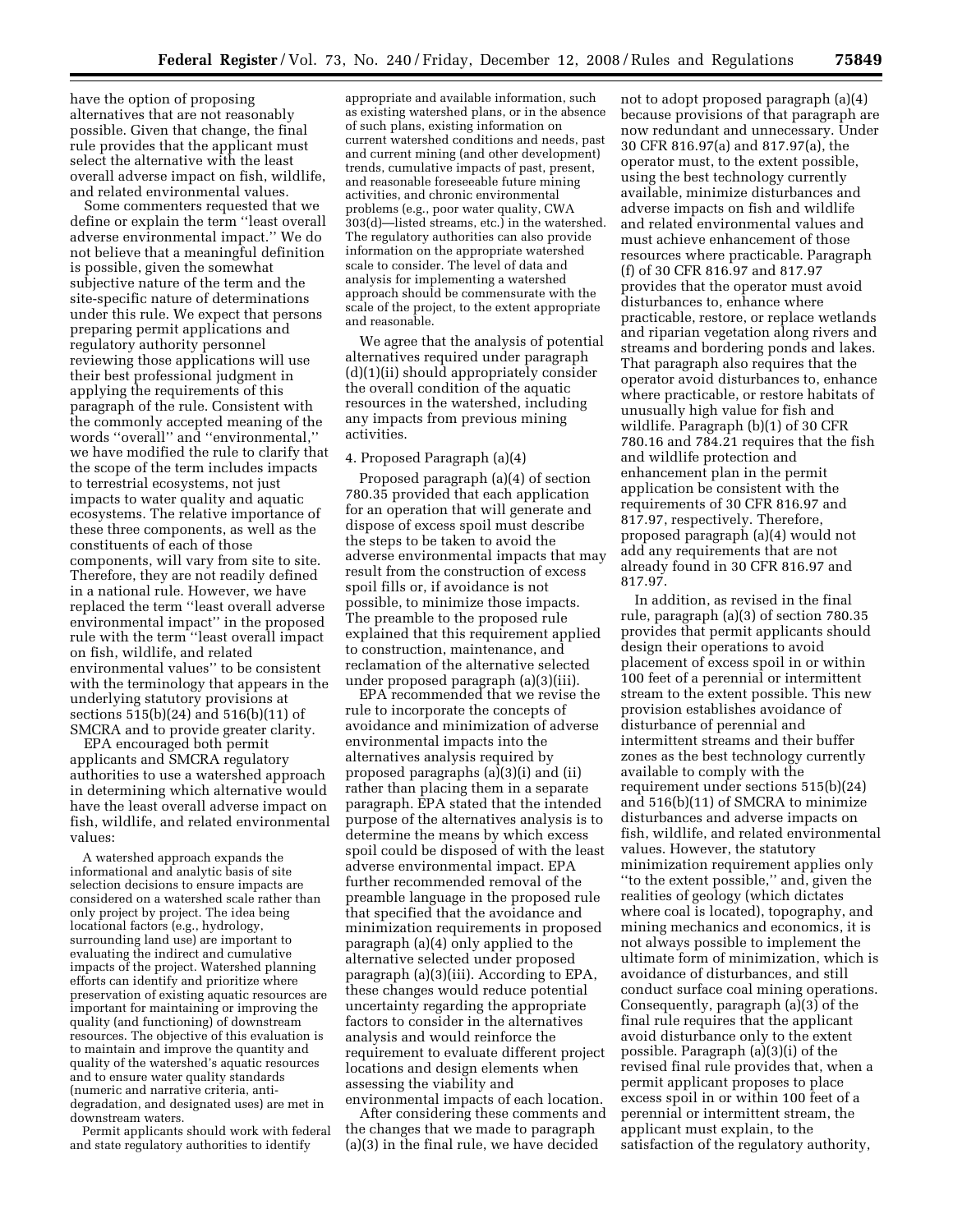why an alternative that does not involve placement of excess spoil in or within 100 feet of a perennial or intermittent stream is not reasonably possible. Therefore, adoption of proposed paragraph (a)(4) is no longer appropriate because, as revised, paragraph (a)(3) of the final rule requires consideration of avoidance as part of the alternatives analysis and selection process.

In the preamble to the proposed rule, we stated that we anticipated that the steps mentioned in proposed paragraph (a)(4) would include provisions in the operation plan to require that, when consistent with prudent engineering practice and applicable regulatory requirements, excess spoil placement begin at the highest elevation of the planned fill and proceed down the valley to the toe of the fill, thus minimizing both impacts to waters of the United States and the area affected in the event that the full design capacity of the fill is not needed because of changes in mining plans or other reasons. We requested comment on whether this approach should be incorporated into the rule language.

We received very few comments and those that we did receive were split on this question. In this final rule, we have decided against endorsing or adopting a ''top-down'' construction requirement because the technique raises serious stability issues. In addition, it would be inconsistent with provisions in the West Virginia Code of State Regulations (CSR) adopted to address fill stability problems that the state encountered. West Virginia requires that all durable rock fills either be constructed from the toe up as provided by CSR 38–2– 14.14.g.3 or that an erosion protection zone be established below the toe of the single-lift fill in accordance with CSR 38–2–14.14.g.2. That zone is a flat area of durable rock equal in length to half the height of the fill. The height of the erosion protection zone must be sufficient to accommodate designed flow from the underdrain of the fill. Because section 515(b)(22) of the Act focuses on stability considerations in the disposal of excess spoil, we do not believe that it would be appropriate to adopt a regulation that could be in conflict with existing state program requirements intended to ensure fill stability and protect downstream residents and structures. Furthermore, top-down construction is feasible only for durable rock fills under 30 CFR 816.73 and 817.73 and not all excess spoil qualifies for placement under those sections of our rules. Other regulations that we are adopting today as part of sections  $780.35(a)(1)$  and  $(a)(2)$ and  $784.19(a)(1)$  and  $(a)(2)$  require that

operations be designed both to minimize the creation of excess spoil and in a manner that ensures that the cumulative volume of all proposed excess spoil fills does not exceed the capacity needed to accommodate the anticipated amount of excess spoil that the operation will produce. We believe that those provisions should be adequate to minimize the areas affected by excess spoil disposal.

#### 5. Final Paragraph (a)(4)

Final paragraph (a)(4), which appeared as paragraph (a)(5) in the proposed rule, requires that each application for an operation that proposes to generate excess spoil include maps and cross-section drawings showing the location of all proposed disposal sites and structures. It also requires that fills be located on the most moderately sloping and naturally stable areas available, unless the regulatory authority approves a different location based upon the alternatives analysis under paragraph (a)(3) or on other requirements of the Act and regulations. Whenever possible, fills must be placed upon or above a natural terrace, bench, or berm if that location would provide additional stability and prevent mass movement. The final rule differs slightly from the proposed rule in that we have revised the wording to clarify that if the regulatory authority approves a different location, that decision must be based upon the alternatives analysis under paragraph (a)(3) or on other requirements of the Act and regulations The wording of the proposed rule was subject to misinterpretation because it allowed approval of a different location based upon the alternatives analysis ''or other factors, taking into account other requirements of the Act and regulations.''

The requirement for maps and crosssection drawings formerly appeared as part of the first sentence of paragraph (a) of section 780.35, while the fill location requirements formerly appeared in 30 CFR 816.71(c). Those location requirements are more logically included as part of the planning and design requirements in the permitting regulations rather than as part of the performance standards. As formerly codified in 30 CFR 816.71(c), the rule required that fills be located on the most moderately sloping and naturally stable areas available. However, as proposed, the final rule allows the regulatory authority to approve different locations, based upon the analysis of alternatives required under proposed paragraph  $(a)(3)$  of section 780.35 or on other requirements of the Act and regulations.

This change is needed to ensure that the analysis of alternatives and consideration of impacts on fish, wildlife, and related environmental values are a meaningful part of the site selection process. The change is consistent with section 515(b)(22)(E) of SMCRA, which requires that excess spoil be placed ''upon the most moderate slope among those upon which, in the judgment of the regulatory authority, the spoil could be placed in compliance with all the requirements of the Act.'' One of the requirements of the Act is the provision in section 515(b)(24) specifying that surface coal mining and reclamation operations must be conducted so as to minimize disturbances and adverse impacts on fish, wildlife, and related environmental values to the extent possible, using the best technology currently available. Implementation of that requirement may entail placement of spoil on slopes other than the most moderate ones available.

#### 6. Final Paragraph (a)(5)

Final paragraph (a)(5), which appeared as paragraph (a)(6) in the proposed rule, requires that an application for an operation that would generate excess spoil include detailed design plans for each excess spoil disposal structure, prepared in accordance with the requirements of sections 780.35 and 816.71 through 816.74. These requirements correspond to a portion of the first sentence of the former version of section 780.35(a). As proposed, we have added language requiring compliance with the requirements of section 780.35 in recognition of the other revisions to that section. Paragraph (a)(5) also includes a requirement to design the fill and appurtenant structures using current prudent engineering practices and any additional design criteria established by the regulatory authority. This requirement is not new. It formerly appeared in the first sentence of 30 CFR  $816.71(b)(1)$ . As proposed, we are moving it to 30 CFR 780.35(a)(5) because it is a design requirement, not a performance standard.

#### 7. Final Paragraph (a)(6)

Final paragraph (a)(6), which appeared as paragraph (a)(7) in the proposed rule, requires that the application include the results of a geotechnical investigation of each proposed excess spoil disposal site, with the exception of those sites at which spoil will be placed only on a preexisting bench under 30 CFR 816.74. This requirement formerly appeared in section 780.35(b). As proposed, final paragraph (a)(6) also includes the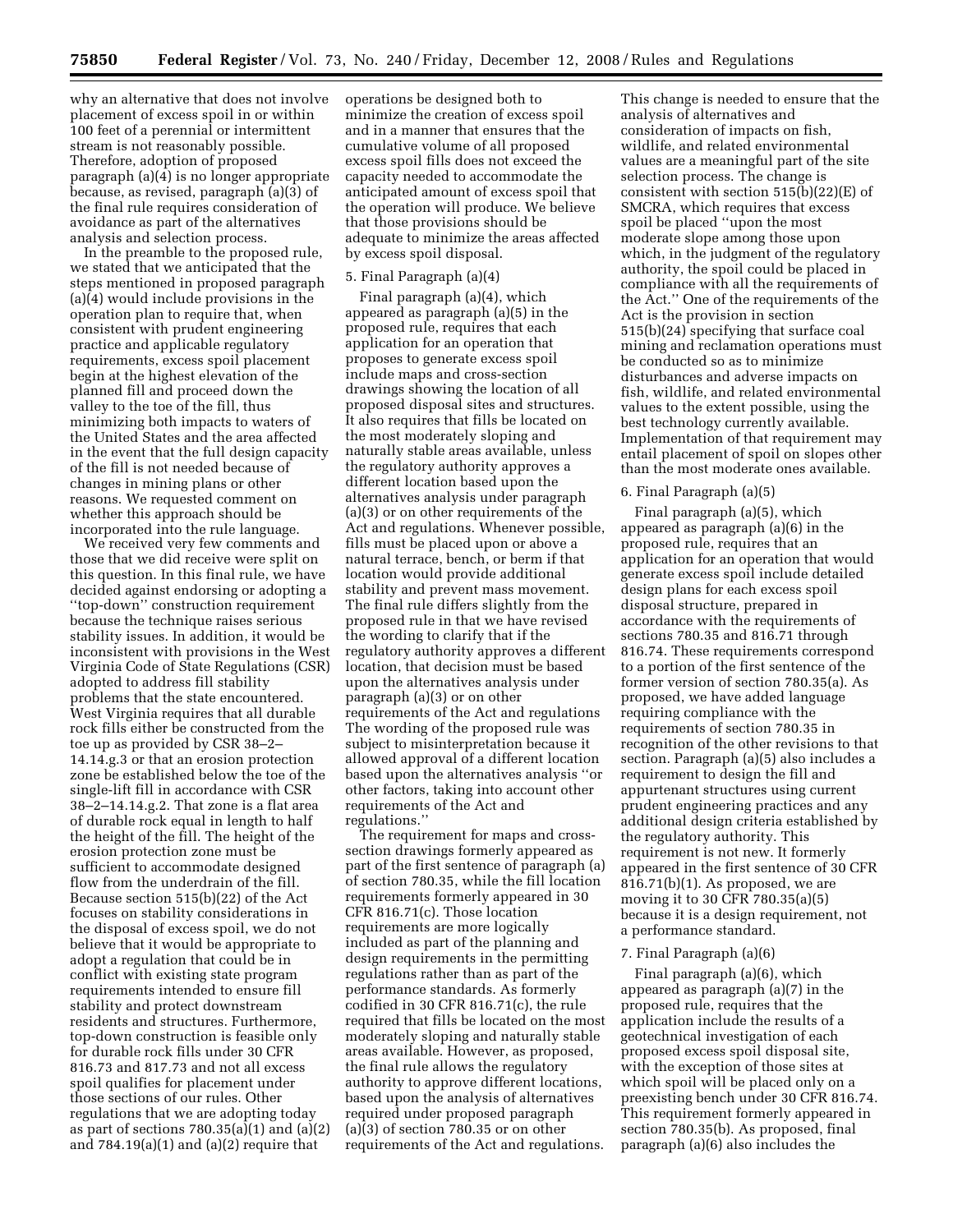requirement to conduct sufficient foundation investigations that formerly appeared in 30 CFR 816.71(d)(1). This shift is consistent with our effort to consolidate design requirements in the permitting rules rather than splitting them between the permitting rules and the performance standards. The foundation investigation is an element of the geotechnical investigation that is required for approval of a proposed excess spoil fill in a permit application.

# 8. Final Paragraph (a)(7)

Final paragraph (a)(7), which appeared as paragraph (a)(8) in the proposed rule, requires that each application include plans for the construction, operation, maintenance, and reclamation of all excess spoil disposal structures (fills) in accordance with the requirements of 30 CFR 816.71 through 816.74. This requirement corresponds to a similar provision formerly located in section 780.35(a). However, that provision included a requirement for plans for the ''removal, if appropriate, of the site and structures.'' Because excess spoil fills are permanent, it is not appropriate to include plans for their removal in the application. Consequently, as proposed, we have replaced the requirement for plans for removal of the fills with a requirement for plans for their reclamation, which would consist of final site preparation and revegetation consistent with the approved postmining land use.

### 9. Final Paragraph (a)(8)

Final paragraph (a)(8), which appeared as paragraph (a)(9) in the proposed rule, combines overlapping requirements formerly found in 30 CFR 780.35(c) and 816.71(d)(2) concerning application and design requirements for keyway cuts or rock-toe buttresses. We made no substantive changes in those requirements.

### 10. Final Paragraph (b)

As proposed, final paragraph (b) requires that the application include a certification by a qualified registered professional engineer experienced in the design of earth and rock fills that the design of all fills and appurtenant structures meets the requirements of section 780.35. This requirement formerly appeared in the second sentence of 30 CFR 816.71(b)(1). We have moved it to section 780.35 consistent with our effort to consolidate design requirements in the permitting rules rather than splitting them between the permitting rules and the performance standards. We made no substantive changes to this provision.

# *E. Section 784.19: Disposal of Excess Spoil (Underground Mines)*

As proposed, we are revising section 784.19 to be consistent with the definition of coal mine waste in 30 CFR 701.5, which we adopted on September 26, 1983 (48 FR 44006). Among other things, that definition reclassified underground development waste as coal mine waste, which means that fills constructed of underground development waste must adhere to the requirements for refuse piles instead of the requirements applicable to excess spoil fills. At the same time that we adopted the definition of coal mine waste in 1983, we revised our performance standards at 30 CFR 817.71 through 817.74 to eliminate the language that combined underground development waste with excess spoil for purposes of performance standards for underground mines. Because the definition of coal mine waste includes underground development waste, the disposal of underground development waste is subject to the performance standards for refuse piles at 30 CFR 817.83 rather than the performance standards for the disposal of excess spoil that applied under the pre-1983 rules.

Prior to the adoption of today's final rule, the design requirements for fills in section 784.19 applied to both underground development waste and excess spoil, which means that the permitting requirements were inconsistent with the 1983 changes to the corresponding performance standards. We have revised section 784.19 to apply only to the disposal of excess spoil, consistent with the 1983 changes to our definitions and performance standards regarding coal mine waste. For the same reason, we removed all references to underground development waste and revised the section heading to read ''Disposal of excess spoil'' instead of ''Underground development waste.'' Under the final rule that we are adopting today, the disposal of underground development waste is now governed by the permitting requirements for refuse piles in 30 CFR 784.16.

As proposed, final section 784.19 parallels the language of section 780.35, which contains the permit application requirements for the disposal of excess spoil generated by surface mining activities. The previous rule incorporated those requirements by reference. Adding specific language in place of the cross-reference to section 780.35 makes this rule consistent with the pattern established in most of our other rules for surface and underground mines, in which the provisions for surface and underground mines are in separate parts, but are nearly identical except for cross-references and the type of operation to which they apply. In addition, adding specific language in place of the cross-reference to section 780.35 allows the incorporation of cross-references to the appropriate underground mining performance standards in part 817 rather than having to use the cross-references in section 780.35 to the surface mining performance standards in part 816.

A few commenters stated that, because of the limited amount of excess spoil generated by underground mines, we should use our authority under section 516(d) of SMCRA to develop less stringent permitting requirements for the disposal of that spoil. We decline to accept that recommendation. We find nothing unique about the type of excess spoil fills constructed as part of underground mining operations. The number of fills constructed as part of underground mining operations may be fewer than the number constructed as part of surface mines and the size of those fills may be smaller than those associated with surface mines, but that is not always true. In addition, we find no reason that fills associated with underground mines should be subject to lesser safety, stability, or environmental protection requirements than fills associated with surface mines.

Some industry commenters on the proposed rule also opposed the September 26, 1983, rule changes that classified underground development waste as coal mine waste and required that coal mine waste (including underground development waste) disposed of outside the mine workings and excavations be placed in accordance with 30 CFR 817.83, which contains the performance standards for refuse piles. The commenters argued that underground development waste should be treated as excess spoil, not coal mine waste. The commenters' objections are untimely. The definition of coal mine waste in 30 CFR 701.5 is now a matter of settled law, as is the removal of the applicability of the excess spoil performance standards at 30 CFR 817.71 through 817.73 to underground development waste. The performance standard at 30 CFR 817.81(a), which requires that coal mine waste disposed of outside the mine workings and excavations be placed in designated coal mine waste disposal areas within the permit area, also is settled law. The existing regulations at 30 CFR 817.71(i) allow coal mine waste to be placed in excess spoil fills with the approval of the regulatory authority,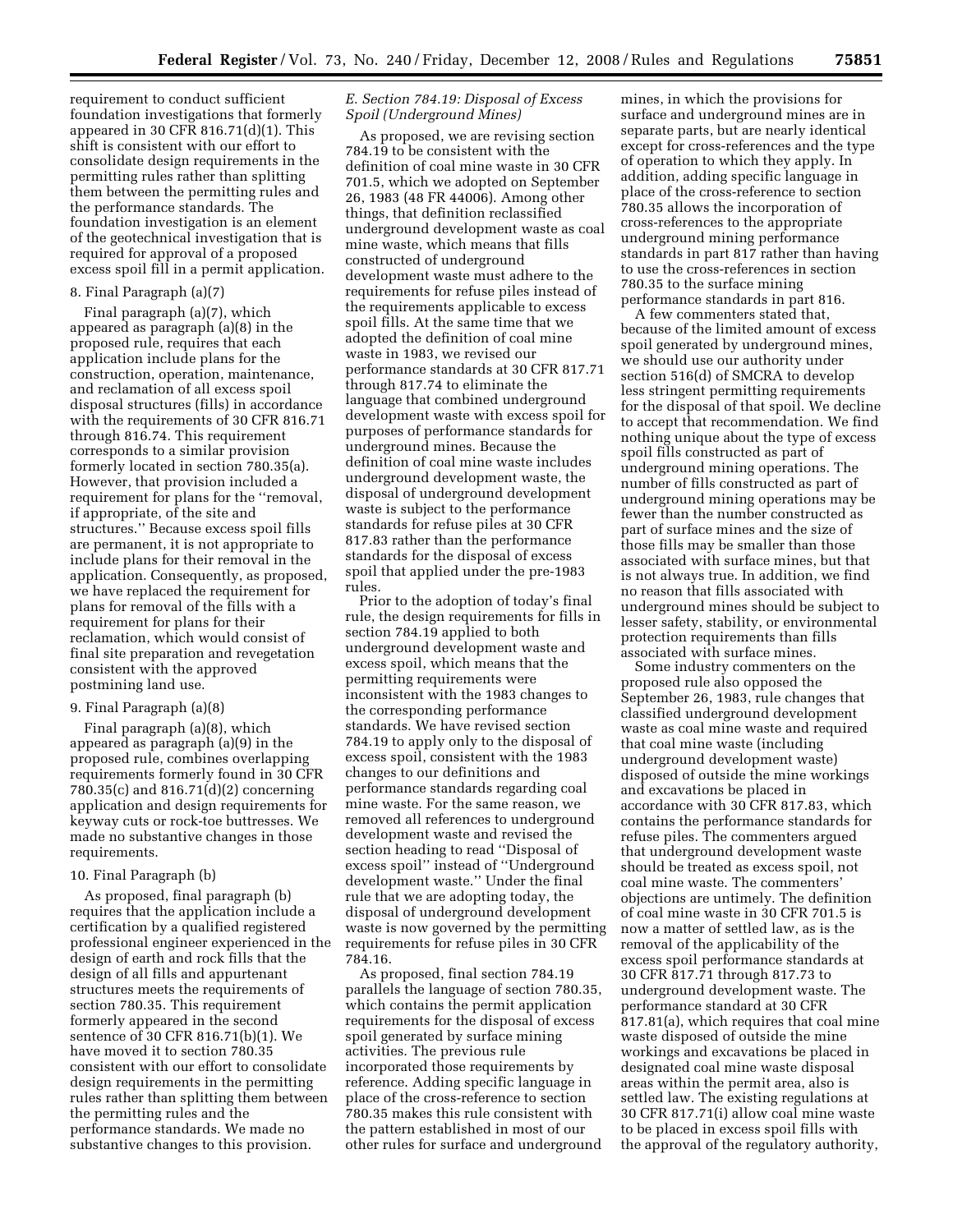but only if the waste is nontoxic and non-acid-forming and only if the waste is placed in accordance with 30 CFR 817.83 (the requirements for refuse piles).

Several commenters expressed concern that the 1983 rule's classification of underground development waste as coal mine waste could prohibit the use of underground development material for construction of face-up areas, support facilities, and other beneficial uses. Underground development waste is unlikely to be used for the construction of face-up areas because the face-up of the mine must be completed and construction of mine adits must begin before underground development waste would be produced. Perhaps the commenters are interpreting the 1983 rules as classifying material removed as part of the face-up of the underground mine as underground development waste. If so, the commenters are misreading those rules. Nothing in the definitions of coal mine waste or underground development waste classifies face-up materials as either coal mine waste or underground development waste. In addition, nothing in our existing rules or the rules that we are adopting today would prohibit the use of underground development waste for construction of support facilities or other miningrelated uses, provided the use of the waste for those purposes complies with all regulatory program requirements applicable to those uses. The final rules that we are adopting today apply only to the permanent disposal of coal mine waste (including underground development waste), not to the temporary use of those materials for mining-related purposes. In other words, our excess spoil rules do not apply to the temporary storage of material removed during face-up of an underground mine if that material must be returned or regraded upon the completion of mining to restore the approximate original contour. The excess spoil rules apply only to permanent placement.

The rationale for the specific provisions concerning excess spoil that we are adopting as part of section 784.19 today is the same as the rationale for the changes to section 780.35 that we are also adopting as part of this final rule. See Part VIII.D. of this preamble for a discussion of those rules and the rationale for them, substituting section 516(b)(11) for references to section 515(b)(24) and replacing references to the surface mining performance standards in part 816 with references to the corresponding underground mining performance standards in part 817.

# *F. Sections 816.11 and 817.11: Signs and Markers*

Prior to adoption of this final rule, the requirement that the operator mark buffer zones for perennial and intermittent streams appeared in both the stream buffer zone rules in sections 816.57(b) and 817.57(b) and the rules concerning signs and markers in sections 816.11(e) and 817.11(e). As proposed, we are consolidating our buffer zone marking requirements in sections 816.11(e) and 817.11(e). As revised, section 816.11(e), which applies to surface mines, provides that the boundaries of any buffer to be maintained between surface mining activities and perennial or intermittent streams in accordance with sections 780.28 and 816.57(a) must be clearly marked to avoid disturbance by surface mining activities. Similarly, section 817.11(e), which applies to underground mines, provides that the boundaries of any buffer to be maintained between surface activities and perennial or intermittent streams in accordance with sections 784.28 and 817.57(a) must be clearly marked to avoid disturbance by surface operations and facilities resulting from or in connection with an underground mine.

We received no comments on these changes.

# *G. Sections 816.43 and 817.43: Diversions*

Before adoption of this final rule, sections 816.43(b)(1) and 817.43(b)(1) provided that the regulatory authority may approve diversion of perennial and intermittent streams within the permit area after making the finding relating to stream buffer zones that the diversion will not adversely affect the water quantity and quality and related environmental resources of the stream. The referenced finding was the second part of the finding formerly located in sections 816.57(a)(1) and 817.57(a)(1).

As proposed, in this final rule we are replacing that finding with a provision that is more consistent with the underlying provisions of SMCRA. Sections 515(b)(10), 515(b)(24), 516(b)(9), and 516(b)(11) of SMCRA do not establish or authorize a ''will not adversely affect'' standard like the one formerly found in our stream buffer zone rules at 30 CFR 816.57(a)(1) and 817.57(a)(1). Section 515(b)(10) requires that surface coal mining and reclamation operations be conducted to ''minimize the disturbances to the prevailing hydrologic balance at the mine site and in associated offsite areas and to the quality and quantity of water in surface and ground water systems

both during and after surface coal mining operations and during reclamation.''

Section 516(b)(9), which pertains to underground coal mining operations, contains similar language with the exception that it does not mention water quality. Sections 515(b)(24) and 516(b)(11) require that surface coal mining and reclamation operations be conducted to ''minimize disturbances and adverse impacts of the operation on fish, wildlife, and related environmental values'' ''to the extent possible using the best technology currently available.'' As demonstrated by these quotes, SMCRA establishes a minimization standard rather than an absolute ''will not adversely affect'' standard with respect to disturbance of the hydrologic balance and disturbances and adverse impacts on fish, wildlife, and related environmental values.

Consequently, we proposed to revise paragraph (b) of sections 816.43(b)(1) and 817.43(b)(1) to provide that the regulatory authority may approve the diversion of perennial and intermittent streams within the permit area if the diversion is located, designed, constructed, and maintained using the best technology currently available to minimize adverse impacts to fish, wildlife, and related environmental values to the extent possible. This provision is consistent with sections 515(b)(24) and 516(b)(11) of SMCRA. Nothing in this rule should be construed as superseding the performance standards for the protection of fish, wildlife, and related environmental values in 30 CFR 816.97 and 817.97 or the related permitting requirements at 30 CFR 780.16 and 784.21.

No counterpart to sections 515(b)(10) or 516(b)(9) is necessary because paragraph (a)(1) of sections 816.43 and 817.43, which applies to diversions of all types, including stream-channel diversions, already provides that ''[a]ll diversions shall be designed to minimize adverse impacts to the hydrologic balance within the permit and adjacent areas.'' Furthermore, paragraph (a)(2)(iii) of sections 816.43 and 817.43 requires that all diversions be designed, located, constructed, maintained, and used to prevent, to the extent possible, using the best technology currently available, additional contributions of suspended solids to streamflow outside the permit area.'' The language of that paragraph closely resembles the language of sections  $515(b)(10)(B)(i)$  and 516(b)(9)(B) of the Act, which are two of the statutory provisions underlying the existing stream buffer zone rules. Furthermore, our permitting regulations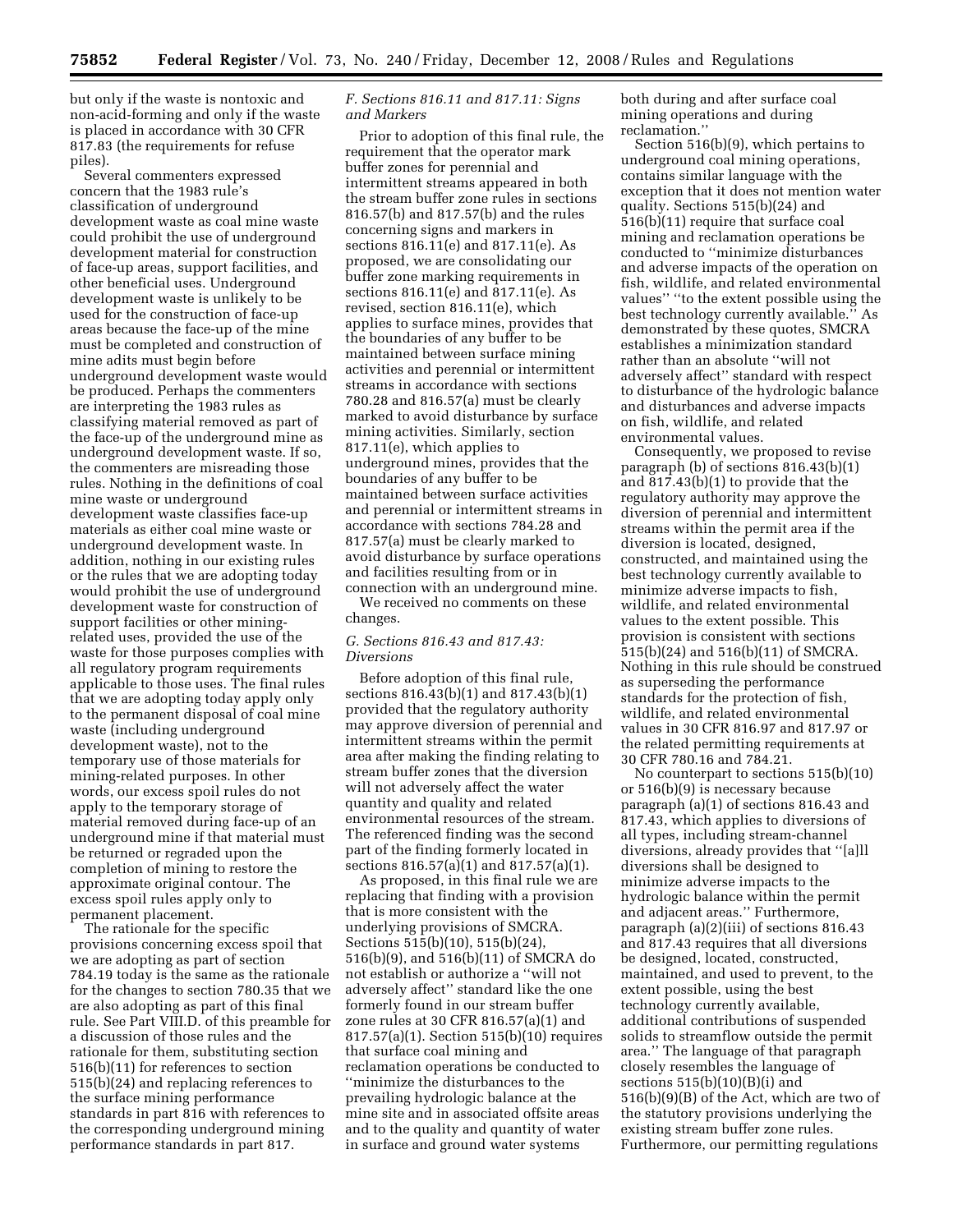at 30 CFR 780.29 and 784.29 require that each permit application include a description of how stream-channel diversions and other diversions are to be constructed in compliance with 30 CFR 816.43 and 817.43, respectively.

In this final rule, we are adopting the proposed revisions to sections 816.43(b)(1) and 817.43(b)(1) with one editorial change. Instead of stating that the regulatory authority may approve the diversion of perennial and intermittent streams within the permit area if the diversion is located, designed, constructed, and maintained using the best technology currently available to minimize adverse impacts to fish, wildlife, and related environmental values to the extent possible, the final rule applies that provision only to the location and design of the diversion. This limitation is appropriate because those are the elements that would be included in the permit application. Construction and maintenance are more appropriately included in a separate performance standard, which we have accomplished by adding a sentence to the end of paragraph (b)(1) stating that the permittee must construct and maintain the diversion in accordance with the approved design.

The U.S. Fish and Wildlife Service stated that we were adopting a less protective standard by revising the standard from one that required a finding that ''the diversion will not adversely affect the water quantity and quality and related environmental resources of the stream'' to a requirement that the diversion use the best technology currently available to minimize adverse impacts to fish, wildlife, and related environmental values to the extent possible. We do not dispute this characterization. However, the new standard is one that reflects the provisions of SMCRA whereas the previous standard has no direct connection to SMCRA and is neither appropriate nor practicable. The Service recommended that we work with them to develop state or regional design standards that are practicable and effective. We accept this recommendation. We also intend to invite EPA to participate because that agency also expressed an interest in this process.

The last sentence of paragraph (a)(3) of sections 816.43 and 817.43 as published on September 26, 1983 (48 FR 43993), provides that ''[a] permanent diversion or a stream channel reclaimed after the removal of a temporary diversion shall be designed and constructed so as to restore or approximate the premining

characteristics of the original stream channel including the natural riparian vegetation to promote the recovery and enhancement of the aquatic habitat.'' In the preamble to the proposed rule, we stated that the sentence pertained only to stream-channel diversions. Therefore, we proposed to move that sentence to paragraph (b) of sections 816.43 and 817.43 because those sections contain all other performance standards that pertain only to stream-channel diversions. As proposed, the final rule that we are adopting today inserts that sentence in revised form as paragraph (b)(4) of sections 816.43 and 817.43 and redesignates former paragraph (b)(4) as paragraph (b)(5).

However, EPA noted that the effect of the proposed changes would be to limit the requirements of that sentence to diversions of perennial and intermittent streams, thus excluding diversions of ephemeral streams. EPA stated that nothing in the existing rules limited the scope of the last sentence of paragraph (a)(3) to perennial and intermittent streams. While supporting new paragraph (b)(4), EPA urged us to also retain the last sentence of paragraph (a)(3) in paragraph (a) to ensure that its requirements continue to apply to permanent diversions of miscellaneous flows (including ephemeral streams) under paragraph (c).

After considering this comment, we have decided not to implement our proposal to remove the last sentence of paragraph (a)(3). We recognize that there will be situations in which permanent diversions of ephemeral streams are constructed and that some ephemeral streams may have riparian vegetation or aquatic habitats that must be replaced or restored to the extent required under paragraphs (a) and (f) of 30 CFR 816.97 and 817.97. However, because all other elements of paragraph (a)(3) pertain only to temporary diversions, we are redesignating that sentence as new paragraph  $(a)(4)$  and are redesignating existing paragraph (a)(4) as paragraph (a)(5). In addition, for clarity and consistency with new paragraph (b)(4), we have slightly revised new paragraph (a)(4) by replacing the phrase ''stream channel reclaimed after the removal of a temporary diversion'' with ''stream channel restored after the completion of mining'' to avoid creating the impression that the temporary diversion must be removed before constructing a restored stream channel. We also inserted the modifier ''any'' in front of ''riparian vegetation'' because not all ephemeral streams have riparian vegetation.

We have decided not to adopt our proposed editorial revisions to

paragraph (a)(3) of sections 816.43 and 817.43 because we have determined that they would not improve the clarity of that paragraph.

Revised paragraph (b)(4) provides that a permanent stream-channel diversion or a stream channel restored after the completion of mining must be designed and constructed using natural channel design techniques so as to restore or approximate the premining characteristics of the original stream channel, including the natural riparian vegetation and the natural hydrological characteristics of the original stream, to promote the recovery and enhancement of the aquatic habitat and to minimize adverse alteration of stream channels on and off the site, including channel deepening or enlargement, to the extent possible. The final rule is similar to the proposed rule, although, to improve clarity, we replaced the phrase ''stream channel reclaimed after the removal of a temporary diversion'' in the proposed rule with the more accurate phrase ''stream channel restored after the completion of mining.'' The revised language reflects the facts that, in the context of this rule, a stream channel is restored, not reclaimed (in 30 CFR 701.5, we define reclamation in terms of the postmining land use), and that the restored stream channel must be in place before the temporary streamchannel diversion is removed.

As proposed, paragraph (b)(4) includes new language concerning natural channel design and adverse alteration of stream channels. This language reinforces and clarifies the meaning of the requirement to restore or approximate the premining characteristics of the original stream. The goals of natural channel design include creating a stream channel that will maintain the equilibrium of a natural stream, neither downcutting (degrading) nor filling in (aggrading). A natural channel is not stable in the sense that a concrete, trapezoidal channel is stable. Depending on the stream type, a natural channel may meander, eroding and depositing sediment at natural rates as part of its dynamic equilibrium. The channel must pass the water and sediment that it receives downstream, and the channel must maintain a connection to the stream's floodplain. The new provisions are consistent with sections 515(b)(24) and 516(b)(11) of SMCRA, which require use of the best technology currently available to minimize disturbances and adverse impacts to fish, wildlife, and related environmental values to the extent possible.

In a final rule on compensatory mitigation for losses of aquatic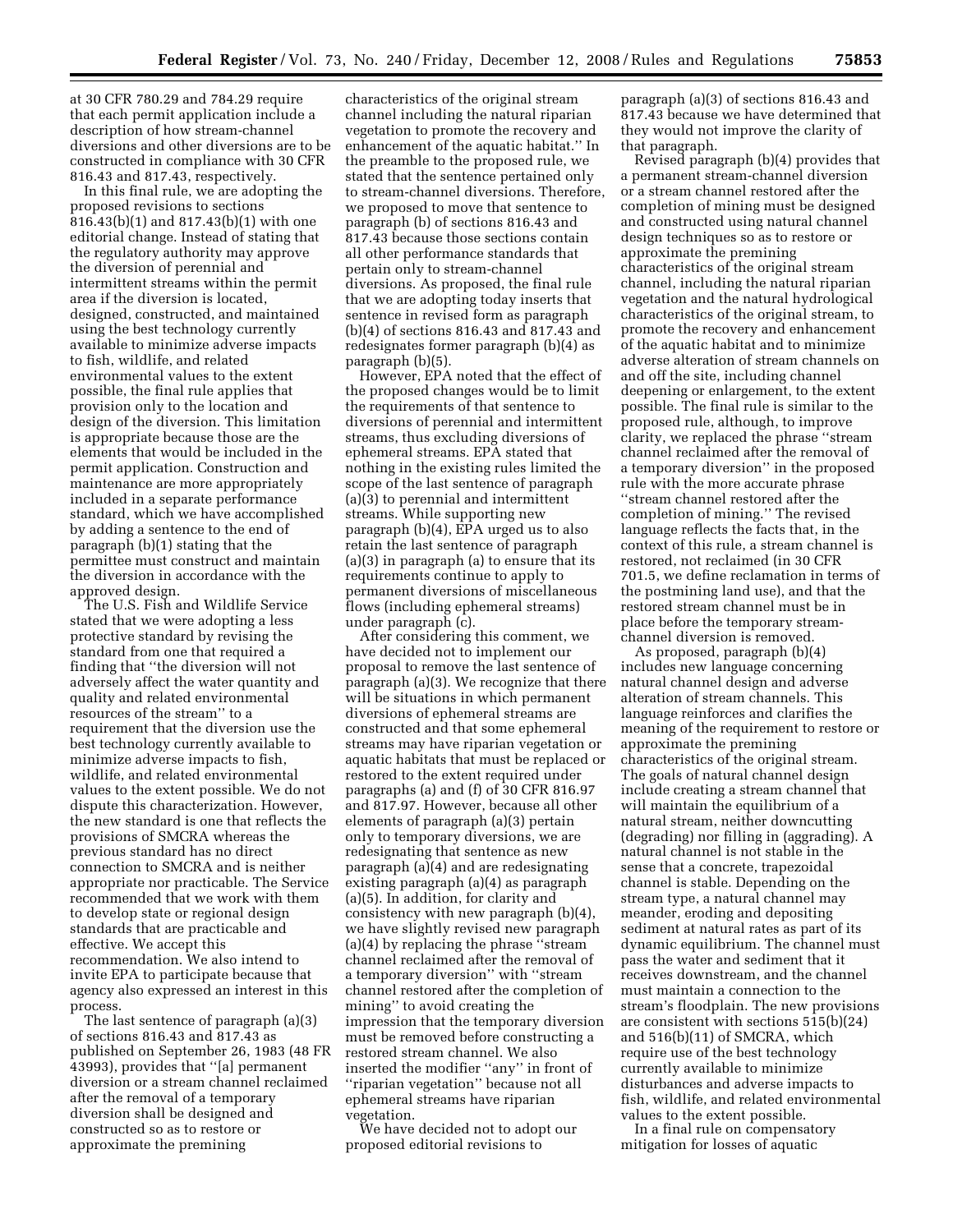resources, published on April 10, 2008 (73 FR 19594), EPA and the Corps promulgated standards for compensatory mitigation for adverse impacts on streams under section 404 of the Clean Water Act. The provisions of the EPA/Corps mitigation rule related to mitigation work plans for streams are contained in 33 CFR 332(c)(7) and include concepts of natural stream channel design. In certain situations, mine operators may find it advantageous to design, construct, and maintain stream-channel diversions in a manner that satisfies both the requirements of sections 816.43 and 817.43 of this rule and the requirements of the EPA/Corps compensatory mitigation rule.

In the preamble to the proposed rule, we sought comment on whether the revisions to sections 816.43(b) and 817.43(b) were sufficient to meet the requirements of SMCRA, or whether we should also revise our permitting rules to include a requirement for submission of alternatives and an analysis of the environmental impacts of each alternative whenever the applicant proposes to mine through waters of the United States or divert perennial or intermittent streams. The requirements would be similar to the corresponding requirements for excess spoil fills and coal mine waste disposal facilities in sections 780.25(d)(1) and 780.35(a)(3) for surface mines or sections 784.16(d)(1) and 784.19(a)(3) for underground mines. Potential alternatives could involve the number and length of stream segments diverted, diversion design, construction technique, location of the diversion, and whether the diversion is temporary or permanent.

EPA supported requiring an alternatives analysis for both streamchannel diversions and mining through streams, stating that the potential for significant stream degradation as a result of these activities would be minimized by doing so. The agency stated that stream diversions and mining through streams often have adverse impacts including direct losses of stream function and resulting alteration of downstream hydrology, water chemistry, and biotic communities. The agency noted the preamble listed no examples of alternatives to mining through streams and suggested that those alternatives could consist of variations in the number and length of stream segments impacted, construction techniques, reclamation design, and location.

One state regulatory authority opposed requiring an alternatives analysis for mining through streams and

stream-channel diversions. The commenter stated that doing so would exceed the requirements of both SMCRA and the Clean Water Act and that the Corps does not require an analysis of alternatives in these situations. The commenter supported the naturalchannel design requirement.

After evaluating these comments, we have decided not to require an alternatives analysis either for stream diversions or mining through streams. First, when coal reserves exist beneath a stream and those reserves could be extracted by surface mining methods, they are either mined or they are not. Under SMCRA, an operator's decision on whether to mine through a stream will be determined by geology, topography, and economics. We have no authority under SMCRA to prevent diversion of a stream or mining through a stream unless SMCRA prohibits surface coal mining operations on the land where the stream is located. (However, SMCRA does not override prohibitions that apply under other laws and regulations. Any such prohibitions will continue to apply according to the terms of those laws and regulations.) Therefore, an alternatives analysis for mining through a stream is not appropriate under SMCRA. With respect to stream diversions, this final rule strengthens the requirement that diversions approximate natural stream characteristics by adding a requirement for the use of natural-channel design techniques. Construction of streamchannel diversions in accordance with these rules should minimize damage to undisturbed areas of the stream and should result in only temporary adverse impacts to the diverted segment. Because the rule already requires the use of natural-channel design techniques, an alternatives analysis for stream diversions would add no value to the decision-making process.

Finally, as proposed, we are redesignating former paragraph (b)(4) of sections 816.43 and 817.43 as paragraph (b)(5). In accordance with the proposed rule, we are revising that paragraph to require that a qualified registered professional engineer certify both the design and construction of all streamchannel restorations. The former rule applied that requirement only to diversions of perennial and intermittent streams. We are adding the additional requirement because stream-channel restorations are even more significant in terms of stability and environmental concerns than temporary diversions that exist only for the duration of mining; i.e., reconstructed stream channels should be safe and stable and should approximate premining conditions

regardless of whether the channel is a temporary or permanent diversion or a restoration of the original channel. In addition, we are making editorial revisions to this paragraph to clarify that separate certifications are required for the design and construction of streamchannel diversions and stream restorations and to specify which requirements apply to the design certification and which apply to the construction certification.

### *H. Sections 816.46 and 817.46: Siltation Structures*

Paragraph (b)(2) of 30 CFR 816.46 and 817.46 (1983) required that all surface drainage from the disturbed area be passed through a siltation structure before leaving the permit area. In essence, that paragraph prescribed siltation structures (sedimentation ponds and other treatment facilities with point-source discharges) as the best technology currently available for sediment control. However, paragraph (b)(2) was struck down upon judicial review because the court found that the preamble to the rulemaking in which it was adopted did not articulate a sufficient basis for the rule under the Administrative Procedure Act. The court stated that the preamble did not adequately discuss the benefits and drawbacks of siltation structures and alternative sediment control methods and did not enable the court ''to discern the path taken by [the Secretary] in responding to commenters'' concerns'' that siltation structures in the West are not the best technology currently available. See *In re: Permanent Surface Mining Regulation Litigation II, Round III,* 620 F. Supp. 1519, 1566–1568 (D.D.C. July 15, 1985).

On November 20, 1986 (51 FR 41961), we suspended the rules struck down by the court. To avoid any confusion that may result from the continuing publication of those rules in the Code of Federal Regulations, we proposed to remove paragraph (b)(2) of sections 816.46 and 817.46 and redesignate the remaining paragraphs of those sections accordingly. The continued presence of the suspended paragraphs in the published version of the rules has been a source of ongoing confusion.

We received no comments opposing this proposal. Therefore, we are removing paragraph (b)(2) of sections 816.46 and 817.46 as proposed. This action supersedes the 1986 suspension of the paragraph being removed. Sections 816.45 and 817.45, which remain unchanged by this rule, set forth various measures and techniques that may constitute the best technology currently available for sediment control,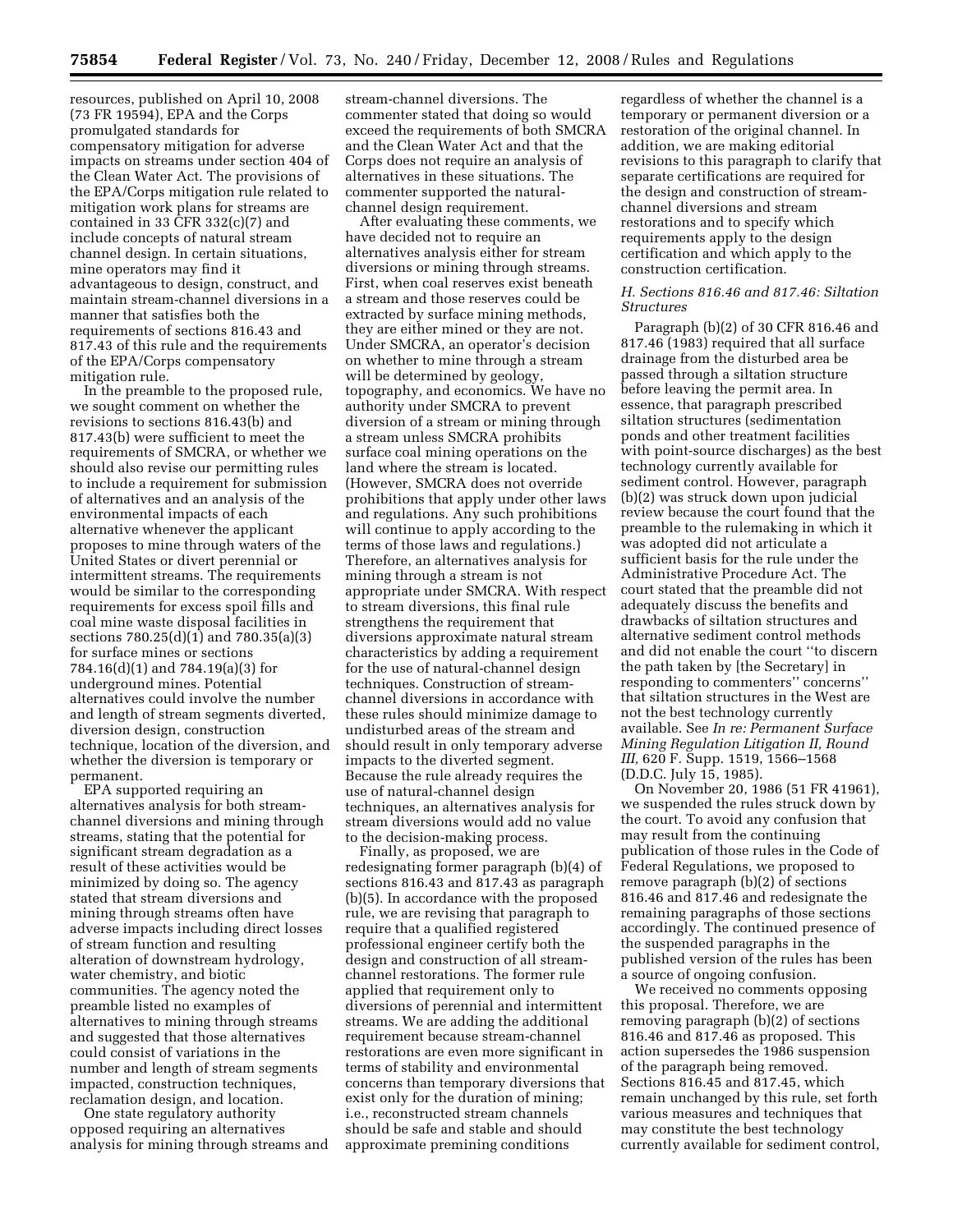although applicants and regulatory authorities are not limited to those measures and techniques.

### *I. Sections 816.57 and 817.57: Activities in or Adjacent to Perennial or Intermittent Streams*

#### 1. Background

Perennial and intermittent streams overlie coal deposits in all regions of the nation. To the extent economically feasible and allowed by law, surface mining operations often relocate those streams as part of the process of recovering the underlying coal. Streams also may be relocated to facilitate the construction of mine-related facilities such as coal preparation plants. In other cases, steep slopes, narrow valleys and other topographical limitations may result in the construction of excess spoil fills, refuse piles, sedimentation ponds, and coal mine waste impoundments in streams because the stream valley is the only logical and technologically and economically feasible location for those structures. All types of surface coal mining and reclamation operations may experience the need to construct bridge abutments, culverts, or other structures in or near perennial or intermittent streams to facilitate crossing of those streams by roads, railroads, conveyors, pipelines, utilities, or similar facilities. Neither SMCRA nor the Clean Water Act precludes any of these activities, provided the activities comply with all applicable requirements of those laws and their implementing regulations. Parts II and III.A. of this preamble explain the extent to which either SMCRA or its legislative history contemplates the activities listed above. For example, section 515(b)(22)(D) mentions the construction of excess spoil fills in areas containing natural watercourses, springs, and wet-weather seeps. In addition, the legislative history of SMCRA indicates that Congress anticipated the continued construction of coal mine waste impoundments in streams.

As discussed in Part III.A. of this preamble, Congress, in developing the legislation that ultimately became SMCRA, specifically considered and rejected inclusion of an absolute prohibition on disturbance of land within 100 feet of certain streams. While we subsequently adopted stream buffer zone rules as part of our initial and permanent program regulations implementing SMCRA, we and the state regulatory authorities have historically interpreted those rules as allowing placement of fill material, including coal mine waste, in waters of the United States, subject to approval of that

placement under the Clean Water Act. As discussed at length in Part III.E. of this preamble, our historical interpretation and application of the stream buffer zone rule is in harmony with statements in the decision of the U.S. Court of Appeals for the Fourth Circuit in *Kentuckians for the Commonwealth, Inc.* v. *Rivenburgh,* 317 F.3d 425, 442 (4th Cir. 2003). The rules that we are adopting today are intended to clarify any lingering ambiguity regarding the appropriate interpretation of the stream buffer zone rules.

The stream buffer zone rule effectively prescribes maintenance of a 100-foot undisturbed zone between perennial or intermittent streams and surface mining activities (or, for underground mines, surface activities on the surface of lands) as the best technology currently available to fulfill the sediment control and fish and wildlife protection requirements of sections 515(b)(10)(B)(i), 515(b)(24), 516(b)(9)(B), and 516(b)(11) of SMCRA. However, the concept of maintenance of an undisturbed buffer zone as the best technology currently available for purposes of those sections of the Act applies only to activities that do not involve disturbance of the streambed and do not inherently occur within the buffer zone. When the regulatory authority and other pertinent government agencies approve the conduct of activities within the stream and/or its buffer zone, an undisturbed buffer between those activities and the stream inherently cannot be maintained. Construction of fills and impoundments in streams inherently involves disturbance of all or part of what would have been the buffer zone for the affected stream segment, as does construction of most stream-crossing structures. In addition, when a stream is diverted, the original streambed and what would have been its buffer zone typically are mined through or used for construction of mining-related facilities. Nothing in this discussion should be construed as meaning that all sedimentation ponds, excess spoil fills, refuse piles, coal mine waste slurry impoundments, and stream crossing structures are automatically exempt from the requirement to maintain an undisturbed buffer zone. Only those structures and activities (or portions thereof) for which there is no reasonable alternative location qualify for this exception.

Section 827.12 of our rules does not apply the stream buffer zone rule in sections 816.57 and 817.57 to coal preparation plants not located within the permit area of a mine. See 48 FR 20399, May 5, 1983. We proposed no

changes to section 827.12 and nothing in the final rule that we are adopting today alters that situation. As part of this final rule, we are moving the permitting aspects of the previous version of the stream buffer zone rule in sections 816.57 and 817.57 to new sections 780.28 and 784.28. Existing section 785.21(c) provides that coal preparation plants not located within the permit area of a mine are subject not only to the special permitting requirements of section 785.21, but also to ''all other applicable requirements of this subchapter.'' ''This subchapter'' refers to subchapter G of chapter VII, which contains the permitting requirements for all surface coal mining and reclamation operations. Thus, to ensure that section 785.21(c) is not now interpreted as including the newly added permitting requirements related to the stream buffer zone rule, we are adding paragraph (a)(2)(i) of sections 780.28 and 784.28 to specify that the requirements of those sections do not apply to applications under section 785.21 for coal preparation plants not located within the permit area for a mine. See Part VIII.C. of this preamble. However, the other permitting rules that we are adopting today, including the new informational and analytical requirements for proposed excess spoil fills and coal mine waste disposal facilities, typically will apply to those applications, either through operation of section 785.21(c) or through crossreferences in the performance standards listed in section 827.12. In addition, section 827.12(b) specifically requires that any stream-channel diversion comply with section 816.43.

#### 2. General Description of Changes

The revised version of sections 816.57 and 817.57 that we are adopting today attempts to minimize disputes and misunderstandings associated with application of the 1983 version of the stream buffer zone rules in sections 816.57 and 817.57. The language of the rules that we are adopting today better conforms to the underlying provisions of SMCRA. The revised rules distinguish between those situations in which maintenance of an undisturbed buffer between surface activities and perennial and intermittent streams constitutes the best technology currently available to implement the underlying statutory provisions (sections  $515(b)(10)(B)(i)$  and  $(b)(24)$  and 516(b)(9)(B) and (b)(11) of SMCRA) and those situations in which maintenance of a buffer is neither feasible nor appropriate because the stream segment will be diverted, altered by a culvert or other stream-crossing structure,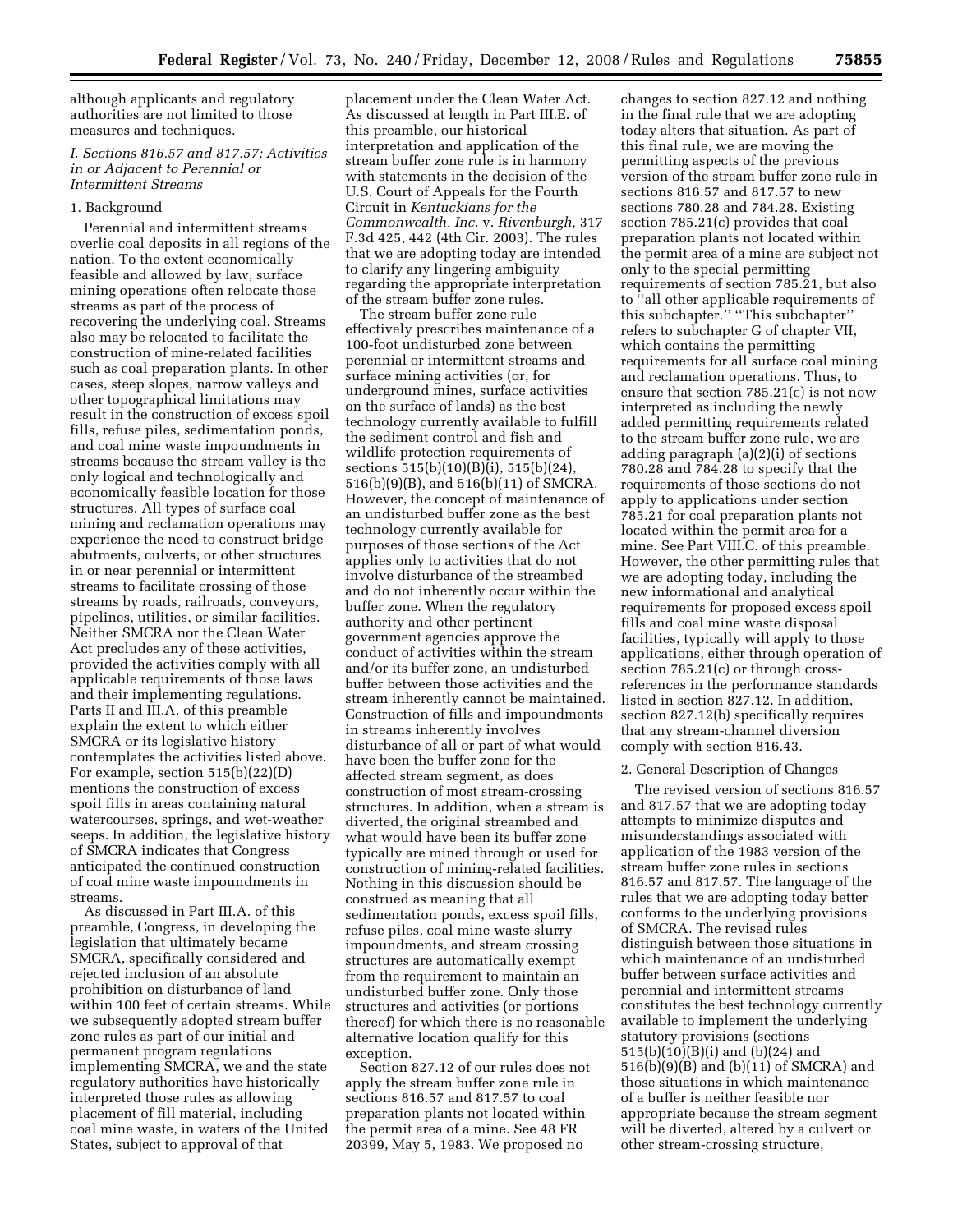impounded, or filled. In the case of stream crossings involving bridges, pipelines, utilities, or conveyors, the stream itself may sometimes remain undisturbed, but the crossing will then most likely require installation of abutments within the buffer zone. Construction of fills and impoundments in streams inherently involves disturbance of all or part of what would have been the buffer zone for the affected stream segment, as does construction of most stream-crossing structures. In addition, when a stream is diverted, the original streambed and what would have been its buffer zone typically are mined through or used for construction of mining-related facilities.

As proposed, we are reorganizing our rules to separate permitting requirements from performance standards. The previous version of paragraph (a) of sections 816.57 and 817.57 contained both permitting requirements and performance standards. The rules that we are adopting today separate the two for clarity and consistency. Revised sections 816.57 and 817.57 include only performance standards. As proposed, we are moving the permitting aspects of the stream buffer zone rules, which were formerly codified in paragraph (a)(1) of sections 816.57 and 817.57 as part of the performance standards in subchapter K, to new sections 780.28 and 784.28, which are part of the permitting requirements of subchapter G.

As proposed, we are deleting former paragraph (a)(2) of sections 816.57 and 817.57, which required the regulatory authority to make a finding that any proposed temporary or permanent stream-channel diversion will comply with section 816.43 or 817.43. This provision is unnecessary because the obligation to comply with the streamchannel diversion requirements of sections 816.43 and 817.43 is independent of any cross-reference in section 816.57 or 817.57. We are consolidating the permitting requirements for stream-channel diversions in sections 816.43 and 817.43, which we are revising as proposed. See Part VIII.G. of this preamble.

We also are deleting former paragraph (b) of sections 816.57 and 817.57, which provided that the area not to be disturbed must be designated as a buffer zone and marked as specified in section 816.11 or 817.11. This deletion is not a substantive change because the requirement to mark the area to be left undisturbed as a buffer zone also appears in sections 816.11(e) and 817.11(e), which we have revised for

clarity and consistency as discussed in Part VIII.F. of this preamble. We received no response to our request in the preamble to the proposed rule for comment on whether a formal regulatory definition of ''buffer'' or ''buffer zone'' would be useful. We did not include a definition in the proposed rule and we are not adopting a definition as part of this final rule because we find the meaning of those terms to be clear without a regulatory definition.

Commenters representing industry and state regulatory authorities generally supported the proposed revisions to sections 816.57 and 817.57 as much-needed and appropriate clarifications of those rules. However, one commenter stated that the proposed rule did not go far enough:

We agree with how the clarification more explicitly reflects the historic interpretation by distinguishing between activities that are not planned to occur in streams where a buffer zone does apply and those activities that inherently involve placement of fill or the disturbance of the stream channel. However, the text of the rule uses new terminology such as ''prohibition'' and ''exceptions'' which incorrectly implies that the rule (and therefore the statute) prohibits disturbances in stream channels. As the agency correctly notes in the preamble, coal mining involves activities that inherently involve disturbances or placement of fill in the stream so a buffer zone is neither feasible nor appropriate. Accordingly, for those activities, there is no buffer zone at all. As OSM explains, ''those activities are governed by other regulations.'' The conduct of those types of activities is approved in the permit in accordance with the ''other regulations'' which specifically govern those activities.

The rule as presently structured by setting forth the buffer zone requirement and then listing exceptions will inevitably prove to be inflexible or quickly obsolete since there are many types of activities where a buffer zone is infeasible or inappropriate. Of course this can be remedied by simply adding a catchall provision to the exceptions that recognizes any other activity planned and approved to occur in the stream. However, we believe it far better to restructure the rule so that it more straightforwardly reflects the underlying functional and operational distinction that has guided the rule's application historically: (1) activities that occur in the streams and, (2) activities that are not designed to occur in the streams.

The commenter provided a suggested rewrite of sections 816.57 and 817.57, which we are not adopting, for the most part. We appreciate the commenter's support of the basic principle underlying our revisions to the stream buffer zone rule, but we disagree with the commenter's arguments against use of the terms ''prohibitions'' and ''exceptions.'' We find that those terms accurately describe the pertinent

portions of the stream buffer zone rule. We have revised the rule to eliminate the term ''prohibitions'' from the rule text, but we continue to characterize paragraph (a) of sections 816.57 and 817.57 as a prohibition in the preamble.

We also continue to use the term ''exception'' as the heading for paragraph (b) of sections 816.57 and 817.57, but, in response to this comment and a desire to improve the clarity of the proposed rule, we have revised the introductory text of that paragraph to clarify that the term ''exception'' means that the buffer requirement of paragraph (a) of sections 816.57 and 817.57 does not apply to those segments of a perennial or intermittent stream for which the regulatory authority, in accordance with sections 780.28(d), 784.28(d), 816.43(b)(1), or 817.43(b)(1), approves one or more of the activities listed in paragraphs (b)(1) through (b)(4) of sections 816.57 and 817.57. Thus, as used in the final rule and this preamble, the term ''exception'' does not apply to the activity itself.

The term ''exception'' in the proposed rule and its preamble sometimes refers to the activities listed in paragraphs  $(b)(1)$  through  $(b)(4)$  of sections 816.57 and 817.57 (most of which refer only to activities in the stream itself, not to activities in the buffer zone). At other times, it refers to land within 100 feet of the stream segment directly impacted by those activities. However, in this final rule, the term exception refers only to what would otherwise be the buffer zone for stream segments for which the regulatory authority approves one or more of the activities listed in paragraphs (b)(1) through (b)(4). This usage is consistent with the preamble to the proposed rule, which describes paragraph (b) of sections 816.57 and 817.57 as ''providing an exception from the prohibition on conducting activities that would disturb the surface of lands within 100 feet of waters of the United States.'' 72 FR 48908–48909, August 24, 2007. In addition, it is consistent with the intent of the proposed rule, which as stated in the introductory clause of proposed paragraph (b), was to specify the circumstances in which the requirement to avoid disturbance of land within 100 feet of waters of the United States did not apply.

Under the final rule, with the exception of stream-channel diversions, for which all requirements appear in sections 816.43(b) and 817.43(b), application requirements for activities that take place in perennial or intermittent streams appear in sections 780.28(b) and 784.28(b), regulatory authority approval standards for those activities appear in sections 780.28(d)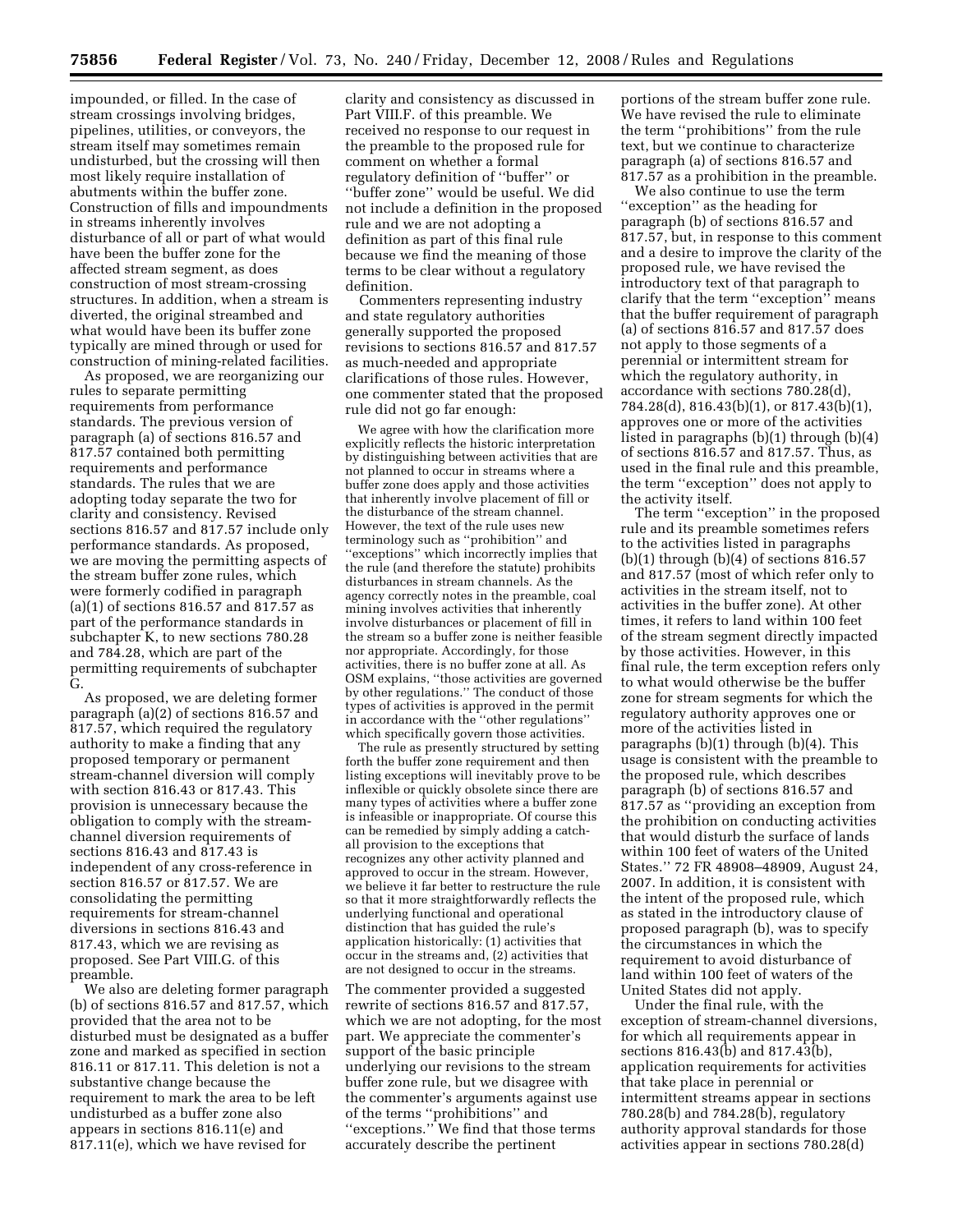and 784.28(d), and performance standards for those activities appear in paragraphs (b)(1) through (b)(4) and (c) of sections 816.57 and 817.57. With respect to activities that will take place within 100 feet of a perennial or intermittent stream segment, but will not disturb the stream segment itself, the final rule establishes application requirements in sections 780.28(c) and 784.28(c), regulatory authority approval standards in sections 780.28(e) and 784.28(e), and performance standards in paragraph (c) of sections 816.57 and 817.57.

We are not adopting the commenter's recommendation that we revise paragraph (b) of sections 816.57 and 817.57 to exclude buffer zones for stream segments affected by any activity planned and approved to occur in the stream. We find this exception to be too broad. We believe that the activities that we list in paragraphs (b)(1) through (b)(4) include all situations in which it may be inherently necessary to conduct activities in a stream segment to facilitate surface coal mining and reclamation operations. We also have reviewed our rules to ensure that, for those activities, the obligation to minimize disturbances and adverse impacts to fish, wildlife, and related environmental values to the extent possible using the best technology currently available has been applied through other requirements. To the extent that a SMCRA permit applicant may receive authorization under the Clean Water Act to place fill material in the stream as part of an activity other than those listed in paragraphs (b)(1) through (b)(4), we will take that approval into consideration during the SMCRA permitting process. However, any activities conducted in the buffer zone for the stream segment affected by the Clean Water Act authorization will remain subject to the pertinent provisions of sections 780.28 and 816.57 or sections 784.28 and 817.57.

Many commenters strongly opposed our proposed revisions to sections 816.57 and 817.57, characterizing paragraph (b) in particular as creating new and unwarranted exceptions. We disagree with this characterization. The 1983 version of the stream buffer zone rule has historically been applied—and continues to be applied—to allow each of the activities listed in paragraphs (b)(1) through (b)(4) to occur. As other commenters emphasize, the requirement to maintain an undisturbed buffer between the stream and surface activities related to surface coal mining and reclamation operations has not been applied and does not apply to activities planned and approved to occur in

intermittent or perennial streams—and in those situations the rationale for maintaining an undisturbed buffer ceases to exist. As discussed at length in Part III.E. of this preamble, our historical approach to application of the stream buffer zone rule is in harmony with statements of the U.S. Court of Appeals for the Fourth Circuit in its decision in *Kentuckians for the Commonwealth, Inc.* v. *Rivenburgh,* 317 F.3d 425, 442–443 (4th Cir. 2003) (''it is beyond dispute that SMCRA recognized the possibility of placing excess spoil material in waters of the United States'').

The final rule that we are adopting today clarifies, but in this regard does not alter, the basic historical and current application of the 1983 stream buffer zone rule. Consistent with the application of the 1983 stream buffer zone rule, paragraph (b) of final sections 816.57 and 817.57 recognizes that the conduct of surface coal mining and reclamation operations sometimes requires the diversion of perennial and intermittent streams, the construction of fills in streams, and other disturbances of stream segments for sediment control and construction of stream crossings. Therefore, the final rule provides that the requirement to maintain an undisturbed buffer zone for perennial and intermittent streams does not apply to those stream segments for which the regulatory authority approves one or more of the activities listed in paragraphs (b)(1) through (b))(4) of sections 816.57 and 817.57.

#### 3. Paragraph (a)

Final paragraph (a)(1) of sections 816.57 and 817.57 specifies that, except as provided in paragraph (b) and consistent with paragraph (a)(2), the permittee or operator may not conduct surface activities that would disturb the surface of land within 100 feet, measured horizontally, of a perennial or intermittent stream unless the regulatory authority authorizes the disturbance under paragraph (e) of section 780.28 or 784.28. With the exception of the addition of a new paragraph (a)(2), paragraph (a) of final sections 816.57 and 817.57 is substantively identical to the proposed rule, although we have made minor editorial revisions for clarity and brevity.

The final rule adds a new paragraph (a)(2) to sections 816.57 and 817.57 to address Clean Water Act requirements. We are also adding a citation to the new paragraph in paragraph (a)(1). New paragraph (a)(2) provides that surface mining activities in perennial or intermittent streams may be authorized

only where those activities would not cause or contribute to the violation of applicable State or Federal water quality standards developed pursuant to the Clean Water Act, as determined through certification under section 401 of the Clean Water Act (33 U.S.C. 1341) or a permit under section 402 or 404 of the Clean Water Act (33 U.S.C. 1342 and 1344, respectively). This language does not establish a general prohibition against mining activities in intermittent or perennial streams, including the placement of excess spoil or other fill materials in those streams. Instead, it reiterates that mining-related discharges are subject to the permitting requirements of sections 402 and 404 of the Clean Water Act and the water quality certification requirement under section 401 of the Clean Water Act. These requirements are independently applicable under the Clean Water Act.

Paragraph (a)(2) does not require the SMCRA regulatory authority to make a determination that a particular mining activity is consistent with applicable water quality standards. The determination that a particular mining activity is consistent with applicable water quality standards will be made only by the appropriate Federal or State entity responsible for the issuance of permits under sections 402 and 404 of the Clean Water Act and certification under section 401 of that law. The rule anticipates that a SMCRA permit will typically be issued prior to issuance of any permits or certifications required under the Clean Water Act. However, in those circumstances, new paragraph (d)(2) of sections 780.28 and 784.28 provides that a SMCRA permit authorizing mining activities in perennial or intermittent streams must include a condition requiring that the permittee obtain all required approvals under the Clean Water Act before initiating those activities. As the rule itself makes clear, this provision of the stream buffer zone rule is not applicable to any water not subject to jurisdiction under the Clean Water Act. Further, any discharges to waters not covered by the stream buffer zone rule that are jurisdictional ''waters of the United States'' under the Clean Water Act must still comply with all applicable permitting requirements under that law. As discussed in more detail in Part IV of this preamble, none of the revisions to the stream buffer zone rule or other elements of this final rule affect a mine operator's responsibility to comply with water quality standards, effluent limitations, or other requirements of the Clean Water Act.

A few commenters argued that a 100 foot buffer zone [see paragraph (a)(1) of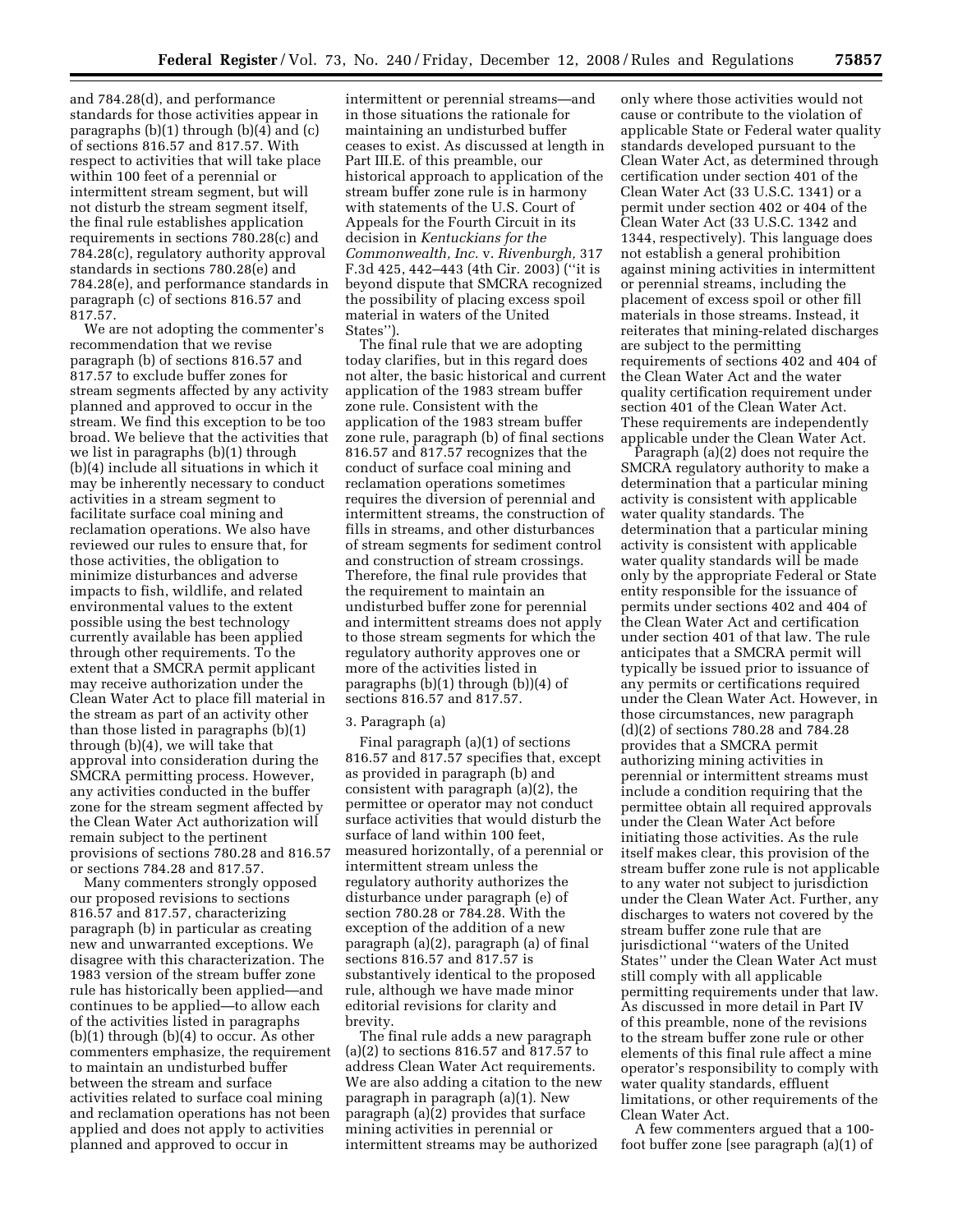the final rule] was insufficient to ensure protection of fish, wildlife, and related environmental values associated with the streams. Those comments are not germane to this rulemaking because we did not propose any changes to the 100 foot distance, which has long been a matter of settled law, nor did we seek comments on the adequacy of that distance. To the extent that commenters provided scientific data to support their suggestions, they did so primarily in the context of the value of buffers for terrestrial species. However, the width of the buffer that we established in our rules is based upon sediment control and protection of aquatic ecosystems.

In developing the stream buffer zone rule for the initial regulatory program, we selected the 100-foot width based primarily on sediment control considerations. See the preamble to 30 CFR 715.17(d)(3) at 42 FR 62652, December 13, 1977, which states that ''[t]he 100-foot limit is based on typical distances that should be maintained to protect stream channels from abnormal erosion.'' Preambles to subsequent versions of the stream buffer zone rule mention the benefits that buffer zones provide to wildlife, but those benefits are ancillary to the primary purpose of the buffer zone, which is to protect the integrity of the stream. In the preamble to the 1983 version of the stream buffer zone rule at 30 CFR 816.57 and 817.57, we rejected comments suggesting buffer widths other than 100 feet, stating that—

The 100-foot width is used to protect streams from sedimentation and help preserve riparian vegetation and aquatic habitats. Since the 100-foot zone provides a simple and valuable standard for enforcement purposes, OSM has chosen not to change the general rule.

### 48 FR 30314, June 30, 1983.

Expanding the stream buffer zone based on the needs of terrestrial species has no sound scientific basis for the purpose of the stream buffer zone rule, which focuses on protection of water quality and aquatic habitats. Furthermore, establishing a buffer zone width based on the needs of terrestrial species is not practical because the optimal width of the buffer zone for each species varies considerably. In addition, as discussed in section III.I.1.a) of the final environmental impact statement (FEIS) for this rulemaking, a 100-foot buffer zone has considerable value as a connecting corridor for terrestrial species. Also, as discussed in section III.I.1 of the FEIS, scientific studies generally support the current 100-foot width for purposes of sediment control and protection of aquatic ecosystems. Other existing rules, including those at 30 CFR 780.16, 784.21, 816.97, and 817.97, provide sufficient protection for terrestrial wildlife.

One commenter stated that section 817.57(a) should apply to subsidence resulting from underground mining activities beneath the stream. We disagree. In response to litigation concerning the 1983 version of 30 CFR 817.57, we stipulated that the stream buffer zone requirement for underground mines ''is directed only to disturbance of surface lands by surface activities associated with underground mining.'' *In re: Permanent Surface Mining Regulation Litigation II-Round II*, 21 ERC 1725, 1741, footnote 21 (D.D.C. 1984). In addition, only one provision of SMCRA prohibits the conduct of underground mining operations that could result in the subsidence of streams. That provision [section 516(c)] requires the regulatory authority to suspend underground coal mining adjacent to ''permanent streams'' if the mining activities present an ''imminent danger to inhabitants of the urbanized areas, cities, towns, and communities.'' Our regulations at 30 CFR 817.121(f) clarify that the term ''permanent streams'' means perennial streams. Neither section 516(c) of the Act nor 30 CFR 817.121(f) mention environmental impacts as a threshold for the prohibition of mining.

Subsidence impacts are regulated under section 516(b)(1) of SMCRA, which provides, in relevant part, that the permit must require the operator to—

Adopt measures consistent with known technology in order to prevent subsidence causing material damage to the extent technologically and economically feasible, maximize mine stability, and maintain the value and reasonably foreseeable use of such surface lands, except in those instances where the mining technology used requires planned subsidence in a predictable and controlled manner: Provided, That nothing in this subsection shall be construed to prohibit the standard method of room and pillar mining.

Our definition of ''material damage'' in this context in 30 CFR 701.5 includes a functional impairment of surface lands or features. Perennial and intermittent streams are considered surface features. As stated in the preamble to that definition, ''[t]he definition of 'material damage' covers damage to the surface and to surface features, such as wetlands, streams, and bodies of water, and to structures or facilities.'' 60 FR 16724, March 31, 1995. Therefore, the subsidence control plan for the underground mine prepared under section 784.20(b) and implemented

under section 817.121(a) and (b) must address impacts on perennial and intermittent streams and the extent to which the operation can be and has been designed to prevent subsidence causing material damage to the extent technologically and economically feasible (or, for planned subsidence operations, the extent to which the operation has been designed to minimize material damage to the extent technologically and economically feasible).

#### 4. Paragraph (b)

Paragraph (b) of the proposed rule provided that the prohibition in paragraph (a) on disturbance of the buffer zone did not apply to certain activities in waters of the United States. Those activities were listed in paragraphs (b)(1) through (b)(4). We have extensively revised paragraph (b) in response to comments. First, as discussed in Part VII of this preamble, we did not adopt the proposed change in scope from perennial and intermittent streams to waters of the United States. Second, as discussed above in Part VIII.I.2. of this preamble, we have revised the introductory language of paragraph (b) to clarify that the buffer requirement of paragraph (a) does not apply to those segments of a perennial or intermittent stream for which the regulatory authority, in accordance with sections 780.28(d), 784.28(d), 816.43(b)(1), or 817.43(b)(1), approves one or more of the activities listed in paragraphs (b)(1) through (b)(4) of sections 816.57 and 817.57. There is no need or reason to apply the buffer requirements of paragraph (a)(1) to a stream segment that will cease to exist because of construction of a streamchannel diversion, excess spoil fill, refuse pile, slurry impoundment, or sedimentation pond. $\overline{2}$  In those situations, there is no longer any stream segment to protect. Furthermore, construction of those diversions, fills, and impoundments inherently requires disturbance of the buffer for the stream segment as well as the stream segment itself. With respect to stream crossings

<sup>2</sup> In *Ohio Valley Environmental Council* v. *U.S. Army Corps of Engineers*, Civ. Action No. 3:05– 0784 (S.D. W. Va., June 13, 2007), the district court held that discharges of sediment-laden water from the toe of a fill into stream segments leading to a sedimentation pond embankment require a permit under section 402 of the Clean Water Act. That decision is on appeal to the U.S. Court of Appeals for the Fourth Circuit as of the date of writing of this preamble. However, we believe this rule, as finalized here, is sufficient to accommodate the ultimate outcome of this litigation because the issuance of a SMCRA permit does not relieve the permittee of the obligation to comply with all requirements of the Clean Water Act. See section 702(a) of SMCRA.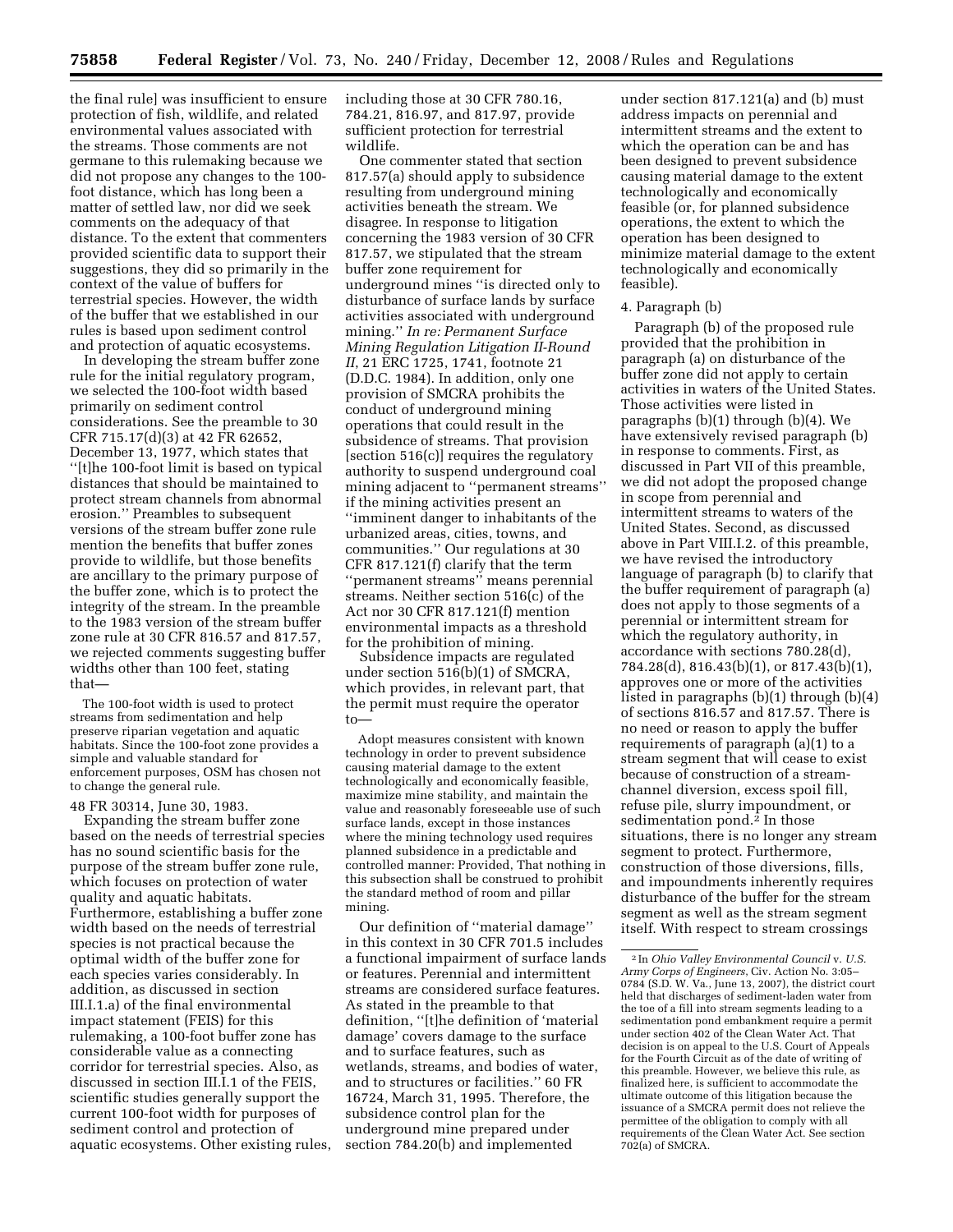under paragraph (b)(2), culverts, lowwater crossings, and excavations for buried pipelines and utilities necessarily disturb the streambed. The road, pipeline, conveyor, or other utility will necessarily disturb portions of the buffer zone adjacent to the crossing, even when a bridge is constructed to avoid directly disturbing the stream itself. Third, in addition to removing references to waters of the United States, we have modified paragraphs (b)(1) through (b)(4) as explained in the following discussion of those paragraphs.

As proposed, for informational purposes, paragraphs (b)(1) through (b)(4) specify that persons conducting the activities listed in those paragraphs must comply with all other applicable requirements of the regulatory program. Each of those paragraphs also crossreferences some of the most directly relevant regulatory program requirements.

#### Paragraph (b)(1)

Proposed paragraph (b)(1) applied to mining through waters of the United States. It specified that such activities must comply with the requirements of section 816.43(b) or 817.43(b) if the mining involves the temporary or permanent diversion of a perennial or intermittent stream. One commenter suggested that, to avoid creating the misapprehension that the stream buffer zone rule could operate to prohibit underground mining beneath streams, paragraph (b)(1) of section 817.57 should either be eliminated or be revised to refer only to the diversion of perennial or intermittent streams rather than to mining through streams. In response to this comment, we have revised paragraph (b)(1) of both sections 816.57 and 817.57 by deleting the reference to mining through waters of the United States and replacing it with a reference to diverting perennial or intermittent streams.

We find the commenter's suggestion compelling with respect to underground mining operations, which may require diversion of some perennial or intermittent stream segments to facilitate the construction of miningrelated facilities, but which are unlikely to involve mining through those streams. We also find the change in terminology appropriate for surface mining operations because, in view of our decision not to revise the scope of this rule to include waters of the United States, there is no longer any need to refer to mining through waters other than perennial or intermittent streams. Sections 816.43(b) and 817.43(b) effectively require that the permittee

divert perennial or intermittent streams before mining through them.

Therefore, we have revised paragraph (b)(1) of sections 816.57 and 817.57 to refer to diversions of perennial or intermittent streams rather than to mining through waters of the United States. As in the proposed rule, the final rule contains a reminder that all streamchannel diversions must comply with sections 816.43(b) and 817.43(b), which contain approval, design, and construction requirements specific to stream-channel diversions and streamchannel restorations.

### Paragraph (b)(2)

Proposed paragraph (b)(2) applied to the placement of bridge abutments, culverts, or other structures in or near waters of the United States to facilitate crossing those waters. One commenter requested that the rule also apply to stream crossings for utilities, pipelines, and conveyors. We intended for this rule to apply to all stream crossings, not just those for roads. Therefore, we have revised paragraph (b)(2) to apply to the placement of bridge abutments, culverts, or other structures in or within 100 feet of a perennial or intermittent stream to facilitate the crossing of the stream by roads, railroads, conveyors, pipelines, utilities, or similar facilities. As applicable, activities under this paragraph must comply with the road design, construction, and maintenance requirements of sections 816.150 and 816.151 or, for railroad spurs, pipelines, utilities, and conveyors, with the support facility requirements of section 816.181. For underground mining operations, the appropriate crossreferences are sections 817.150, 817.151, and 817.181, respectively.

Sections 816.151(d)(6) and 817.151(d)(6) contain standards governing the types of structures that primary mine roads may use to cross perennial and intermittent streams. Any low-water crossings must be designed, constructed, and maintained to prevent erosion of the structure or the streambed and additional contributions of suspended solids to streamflow. Sections 816.151(c)(2) and 817.151(c)(2) prohibit the use of stream fords for primary roads unless they are approved by the regulatory authority as temporary routes during road construction. All mine access and haul roads, whether primary or not, must comply with section 816.150(b) or 817.150(b). Those regulations include language similar to the sedimentation control and fish and wildlife protection requirements of sections 515(b)(10)(B)(i), 515(b)(24), 516(b)(9)(B), and 516(b)(11) of SMCRA.

Also, under our existing regulations, support facilities, which may include railroads, pipelines, utilities, and conveyor systems, must comply with sections 816.181 and 817.181. Paragraph (b) of sections 816.181 and 817.181 includes language similar to the sedimentation control and fish and wildlife protection requirements of sections  $515(b)(10)(B)(i)$ ,  $516(b)(9)(B)$ , 515(b)(24), and 516(b)(11) of SMCRA.

#### Paragraph (b)(3)

Proposed paragraph (b)(3) applied to the construction of sedimentation pond embankments in waters of the United States. One commenter requested that this provision be expanded to include the pool or storage area for the sedimentation pond. We believe that the proposed rule implied the inclusion of those areas because they are an unavoidable result of the construction of sedimentation pond embankments in perennial or intermittent streams. However, in response to this comment, we have revised paragraph (b)(3) to clarify that it applies to the construction of sedimentation pond embankments in a perennial or intermittent stream and, by extension, to the pool or storage area created by the embankment. As proposed, final paragraph (b)(3) provides that activities under this paragraph must comply with the sediment control requirements of section 816.45(a) or 817.45(a). In response to a different comment, we have added a reminder that, under sections 816.56 and 817.56, all sedimentation pond embankments must be removed and reclaimed before abandoning the permit area or seeking final bond release unless the regulatory authority approves retention of the pond as a permanent impoundment under section 816.49(b) or 817.49(b) and provisions have been made for sound future maintenance by the permittee or the landowner in accordance with 30 CFR 800.40(c)(2).

Both the 1979 and 1983 versions of our permanent regulatory program regulations prohibit the placement of sedimentation ponds in perennial streams unless approved by the regulatory authority. See 30 CFR 816.46(a)(2) (1979) and 816.46(c)(1)(ii) (1983). However, the preamble to the 1979 rules explains that construction of sedimentation ponds in streams typically is a necessity in steep-slope mining conditions:

Sedimentation ponds must be constructed prior to any disturbance of the area to be drained into the pond and as near as possible to the area to be disturbed. [Citation omitted.] Generally, such structures should be located out of perennial streams to facilitate the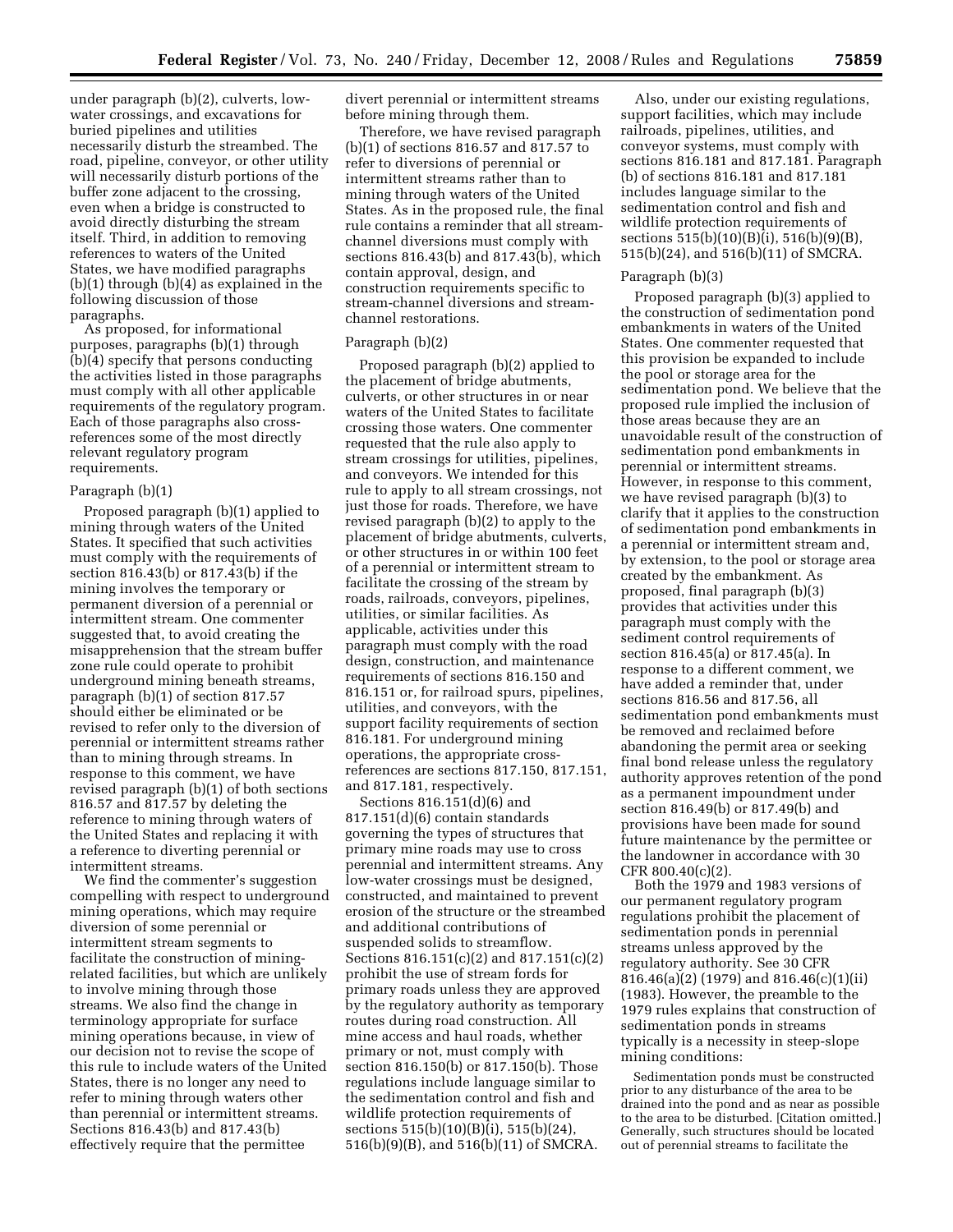clearing, removal and abandonment of the pond. Further, locating ponds out of perennial streams avoids the potential that flooding will wash away the pond. However, under design conditions, ponds may be constructed in perennial streams without harm to public safety or the environment. Therefore, the final regulations authorize the regulatory authority to approve construction of ponds in perennial streams on a sitespecific basis to take into account topographic factors. [Citation omitted.]

\* \* \* \* \* Commenters suggested allowing construction of sedimentation ponds in intermittent and perennial streams. Because of the physical, topographic, or geographical constraints in steep slope mining areas, the valley floor is often the only possible location for a sediment pond. Since the valleys are steep and quite narrow, dams must be high and must be continuous across the entire valley in order to secure the necessary storage.

\* \* \* \* \* The Office recognizes that mining and other forms of construction are presently undertaken in very small perennial streams. Many Soil Conservation Service (SCS) [now the Natural Resources Conservation Service] structures are also located in perennial streams. Accordingly, OSM believes these cases require thorough examination. Therefore, the regulations have been modified to permit construction of sedimentation ponds in perennial streams only with approval by the regulatory authority.

44 FR 15159–60, March 13, 1979.

In short, sedimentation ponds must be constructed where there is sufficient storage capacity, which, in narrow valleys lacking natural terraces, typically means in the stream.

In the preamble to the proposed rule, we stated our belief that our existing rules at 30 CFR 816.46(c)(1)(ii) and  $817.46(c)(1)(ii)$  can be applied in a manner consistent with a March 1, 2006, letter from Benjamin Grumbles, Assistant Administrator of the Environmental Protection Agency, to John Paul Woodley, Assistant Secretary of the Army (Civil Works).3 Among other things, that letter states that the sedimentation pond must be constructed as close to the toe of the fill as practicable to minimize temporary

adverse environmental impacts associated with construction and operation of the waste treatment system. In particular, 30 CFR  $816.46(c)(1)(ii)$  and 817.46(c)(1)(ii) require that all sedimentation ponds be placed as near as possible to the disturbed area that they serve. We interpret this provision as meaning that sedimentation ponds collecting runoff from excess spoil fills must be constructed as close to the toe of the fill as possible. We also stated our belief that application of the existing rules in this manner will properly implement the intent of Congress in enacting SMCRA, as expressed in section 102(f) of the Act, which provides that one of the purposes of the Act is to strike a balance between energy production and environmental protection. However, we sought comment on whether it would be appropriate or helpful to revise those rules by replacing the term ''perennial streams'' with ''waters of the United States'' or whether we should more clearly specify the conditions under which the regulatory authority may approve placement of sedimentation ponds in perennial streams or other waters of the United States.

We received one comment recommending that we take both actions. The comment advocating replacement of ''perennial streams'' with ''waters of the United States'' is moot in light of our decision, as explained in Part VII of this preamble, not to adopt the term ''waters of the United States'' as a replacement for perennial and intermittent streams. With respect to the second part of the comment, the commenter provided no suggestions on what specifications we should adopt. Therefore, we are not making any changes in response to this comment.

#### Paragraph (b)(4)

Proposed paragraph (b)(4) applied to the construction of excess spoil fills and coal mine waste disposal facilities in waters of the United States. The final rule is identical to the proposed rule with the exception that we have replaced ''waters of the United States'' with ''a perennial or intermittent stream'' for reasons discussed in Part VII of this preamble. As proposed and adopted, paragraph (b)(4) also provides a reminder that excess spoil fills must comply with the requirements of paragraphs (a) and (f) of section 816.71or 817.71. It also provides a reminder that coal mine waste disposal facilities must comply with the pertinent requirements of sections 816.81(a), 816.83(a), and 816.84, or, for underground mining operations,

sections 817.81(a), 817.83(a), and 817.84, respectively.

As discussed in Parts VIII.B., VIII.D., and VIII.E. of this preamble, we are extensively revising our rules governing the disposal of excess spoil and coal mine waste. In both cases, we are adding provisions designed to ensure use of the best technology currently available, to the extent possible, to minimize the adverse impacts on fish, wildlife, and related environmental values that may result from construction of excess spoil and coal mine waste disposal facilities. See sections 780.25(d)(1), 780.35(a)(3), 784.16(d)(1), and 784.19(a)(3). In addition, we are adding paragraphs (a)(1) and (a)(2) of sections 780.35 and 784.19 to require that operations be designed to minimize the creation of excess spoil and to ensure that fills are no larger than necessary to accommodate the anticipated volume of excess spoil.

Other Comments Received on Proposed Paragraph (b)

The preamble to the proposed rule stated that we intended that the list of activities in paragraph (b) would include the universe of activities that inherently involve placement of fill material into waters of the United States as part of surface coal mining and reclamation operations. We invited comment on whether the list met that goal and, if not, how any other activities that involve placement of fill material into waters of the United States as part of surface coal mining and reclamation operations should be regulated under SMCRA with respect to this rule.

The few commenters who responded to this request expressed concern that the list was not all-inclusive. They recommended that it be revised to universally include all activities that are planned and approved to occur in the stream. We have not adopted this recommendation. We believe that the activities that we list in paragraphs (b)(1) through (b)(4) include all situations in which it may be inherently necessary to conduct activities in a stream segment to facilitate surface coal mining and reclamation operations. To the extent that a SMCRA permittee or permit applicant may receive authorization under the Clean Water Act to place fill material in a stream as part of an activity other than those listed in paragraphs (b)(1) through (b)(4), we will consider that approval and its implications when reviewing a SMCRA permit application. However, surface activities conducted in the buffer zone of a stream segment are subject to the stream buffer zone rule regardless of

<sup>3</sup> In *Ohio Valley Environmental Council* v. *U.S. Army Corps of Engineers*, Civ. Action No. 3:05– 0784 (S.D. W. Va., June 13, 2007), the district court held that discharges of sediment-laden water from the toe of a fill into a stream segments leading to a sedimentation pond embankment requires a permit under section 402 of the Clean Water Act. That decision is on appeal to the U.S. Court of Appeals for the Fourth Circuit as of the date of writing of this preamble. However, we believe this rule, as finalized here, is sufficient to accommodate the ultimate outcome of this litigation because the issuance of a SMCRA permit does not relieve the permittee of the obligation to comply with all requirements of the Clean Water Act. See section 702(a) of SMCRA.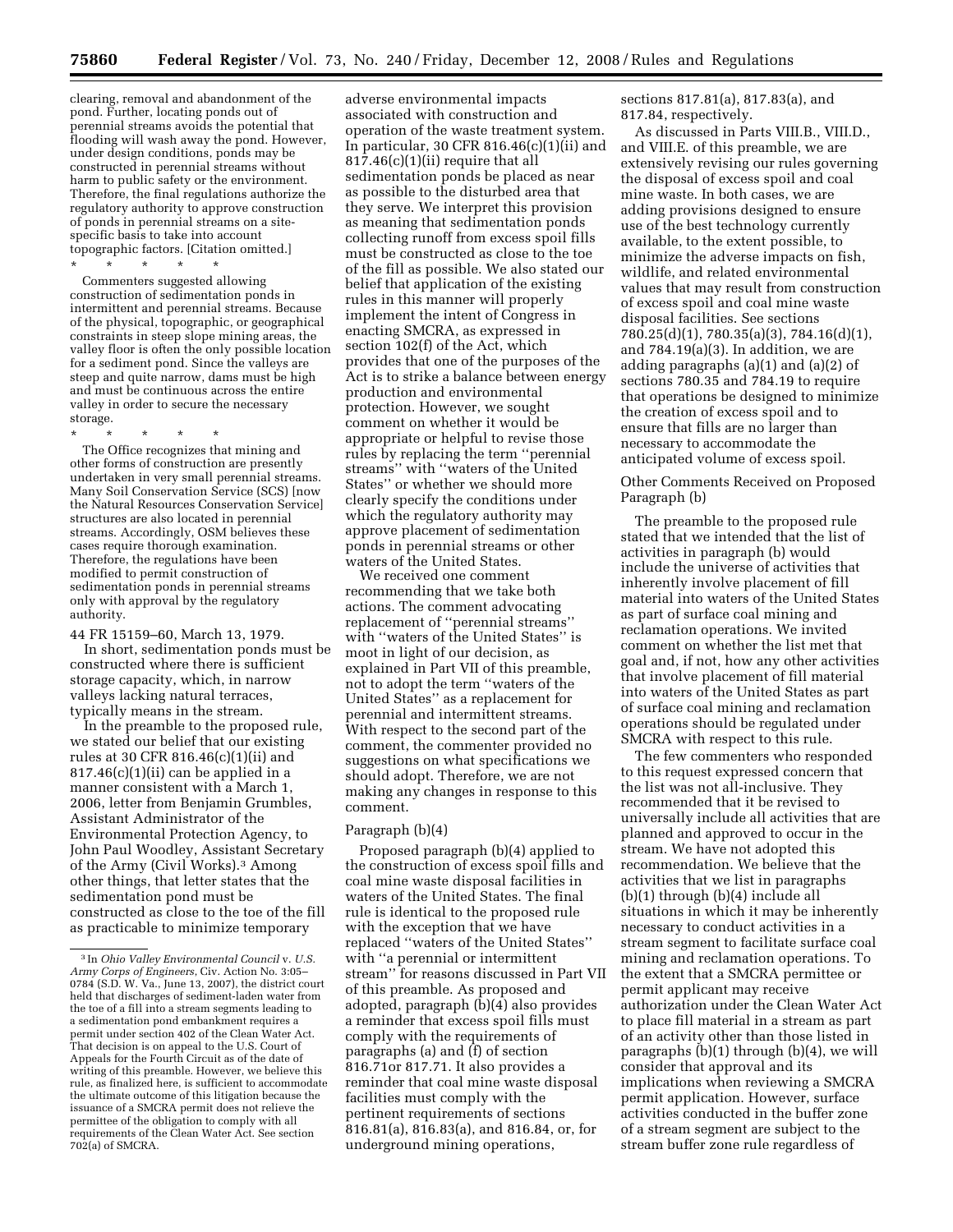whether that segment is also subject to a Clean Water Act authorization.

One commenter recommended that we add a list of other activities to paragraph (b). Our responses to the suggested additions are set forth below:

• Pool or storage area for sedimentation ponds and impoundments

As discussed above, we have added a sentence to paragraph (b)(3) to clarify that the provisions of that paragraph extend to the pool or storage area created by the construction of a sedimentation pond embankment in a perennial or intermittent stream.

• Stream reaches between the toe of an excess spoil fill, refuse pile, or slurry impoundment and the sediment or drainage control structure for that fill, refuse pile, or impoundment

Historically, we and the state regulatory authorities have considered stream reaches of this nature to be part of the mining operation and included them within the permit area because they no longer function as a stream, but as a channel directing runoff from the face of the fill, refuse pile, or slurry pond embankment to the sediment pond for that structure. Our approach is consistent with the historical practice of Clean Water Act permitting authorities, which have issued NPDES permits for discharges from sediment ponds located in a perennial or intermittent stream. Inherent in that practice is the assumption that flows in the stream segment between the toe of the fill and the sediment pond embankment are not considered to be waters of the United States. EPA and the Corps have adopted policies classifying the stream segment between the toe of the fill or impounding structure and the sediment pond to be to be a channel conveying industrial waste water from the mining operation to a treatment facility before discharge into waters of the United States.4 These waste treatment systems

are designed to assure that the water flowing from the sediment pond into waters of the United States will meet effluent limitations.

However, in 2007, the U.S. District Court for the Southern District of West Virginia held that these stream segments are in fact waters of the United States, that sediment washing off the face of the fill does not qualify as fill material, and that the discharge of pollutants such as sediment into the stream segments between the toe of the fill and the sedimentation pond embankment is impermissible unless the discharge is authorized in a permit issued under section 402 of the Clean Water Act. See *Ohio Valley Environmental Council* v. *U.S. Army Corps of Engineers*, Civ. Action No. 3:05–0784 (S.D. W. Va., June 13, 2007). That decision is on appeal to the U.S. Court of Appeals for the Fourth Circuit as of the date of writing of this preamble. Regardless of the outcome of that litigation, we see no need to revise our rules in response to the commenter's concern. We recognize that the litigation has the potential to affect the implementation of sediment control for excess spoil fills, the extent to which sediment ponds continue to be constructed in intermittent or perennial streams below fills and impounding structures, and the classification of stream segments between the toe of the fill and the sediment pond embankment. However, we believe this rule, as finalized here, is sufficiently flexible to accommodate any shift in implementation of the Clean Water Act. As stated in paragraph (f)(2) of sections 780.28 and 784.28 and paragraph (d) of sections 816.57 and 817.57, issuance of a SMCRA permit does not relieve the permittee of the obligation to comply with all requirements of the Clean Water Act.

• Erosion protection zones

These features, which are primarily the result of recent changes in West Virginia regulations (see West Virginia Code of State Regulations 38–2– 14.14.g.2.) and are intended to promote fill stability, are considered part of the fill. No rule change is needed.

• Diversions

With the exception of stream-channel diversions, which are already included in paragraph (b)(1), the construction of diversions generally does not involve placement of fill material in a perennial or intermittent stream or other direct disturbance of the stream. Therefore; we see no reason to add them to the list of activities in paragraph (b).

• Stream crossings involving roads, conveyors, pipelines, or power lines

We have revised paragraph (b)(2) to clarify that it applies to the placement of bridge abutments, culverts, or other structures in or within 100 feet of a perennial or intermittent stream to facilitate the crossing of the stream by roads, railroads, conveyors, pipelines, utilities, or similar facilities.

• Ephemeral streams and isolated waters of the United States

These features are not subject to the stream buffer zone rule, which applies only to perennial and intermittent streams. However, their exclusion from the stream buffer zone rule does not mean that they need not be considered during the SMCRA permitting process. In some cases, the provisions of sections 816.97(f) and 817.97(f) concerning wetlands and habitats of unusually high value for fish and wildlife may apply.

• Activities listed in 33 CFR 323.4 for which no permit is required under section 404 of the Clean Water Act

The fact that certain activities do not require a permit for purposes of section 404 of the Clean Water Act is not sufficient justification for excluding those activities from the requirement to maintain an undisturbed buffer between surface activities and perennial and intermittent streams for purposes of regulation under SMCRA.

#### 5. Paragraph (c)

As proposed, paragraph (c) of sections 816.57 and 817.57 would have provided that activities exempt from the prohibition on disturbance of the surface of lands within 100 feet of waters of the United States must comply with paragraphs  $(b)(10)(B)(i)$  and  $(b)(24)$ of section 515 of the Act (or, for underground mining operations, paragraphs  $(b)(9)(B)$  and  $(b)(11)$  of section 516 of the Act) and the regulations implementing those provisions of the Act. However, the referenced statutory provisions and regulations apply to all surface coal mining and reclamation operations, not just to those described in the proposed rule. Therefore, as adopted in the final rule, paragraph (c) applies to all activities conducted either in perennial or intermittent streams or within 100 feet of those streams.

Paragraphs (c)(1) through (c)(4) of the final rule reference and describe the OSM regulations, other than the stream buffer zone rules, that most directly relate to implementation of sections 515(b)(10)(B)(i) and (b)(24) and 516(b)(9)(B) and (b)(11) of SMCRA. Those regulations include the requirement in 30 CFR 816.41(d)(1) and 817.41(d)(1) that activities be conducted

<sup>4</sup>See, e.g., a letter dated March 1, 2006, from Benjamin Grumbles, Assistant Administrator of the Environmental Protection Agency, to John Paul Woodley, Assistant Secretary of the Army (Civil Works), which states that, for surface coal mining operations in the Appalachian Mountain states, the stream segment between the toe of the fill and the sedimentation pond will be considered part of the waste treatment system, not waters of the United States, for purposes of the Clean Water Act. The sedimentation pond must be constructed as close to the toe of the fill as practicable to minimize temporary adverse environmental impacts associated with construction and operation of the waste treatment system. The letter notes that, as a condition of approval, the Corps also requires that the stream segment be restored as soon as the mining operation is completed and the pond is no longer needed for treatment purposes. At that time, the stream segment will once again be classified as waters of the United States. Therefore, based on this provision of the letter, it may be prudent for the

permittee to maintain an undisturbed buffer for the affected stream segment to the extent possible.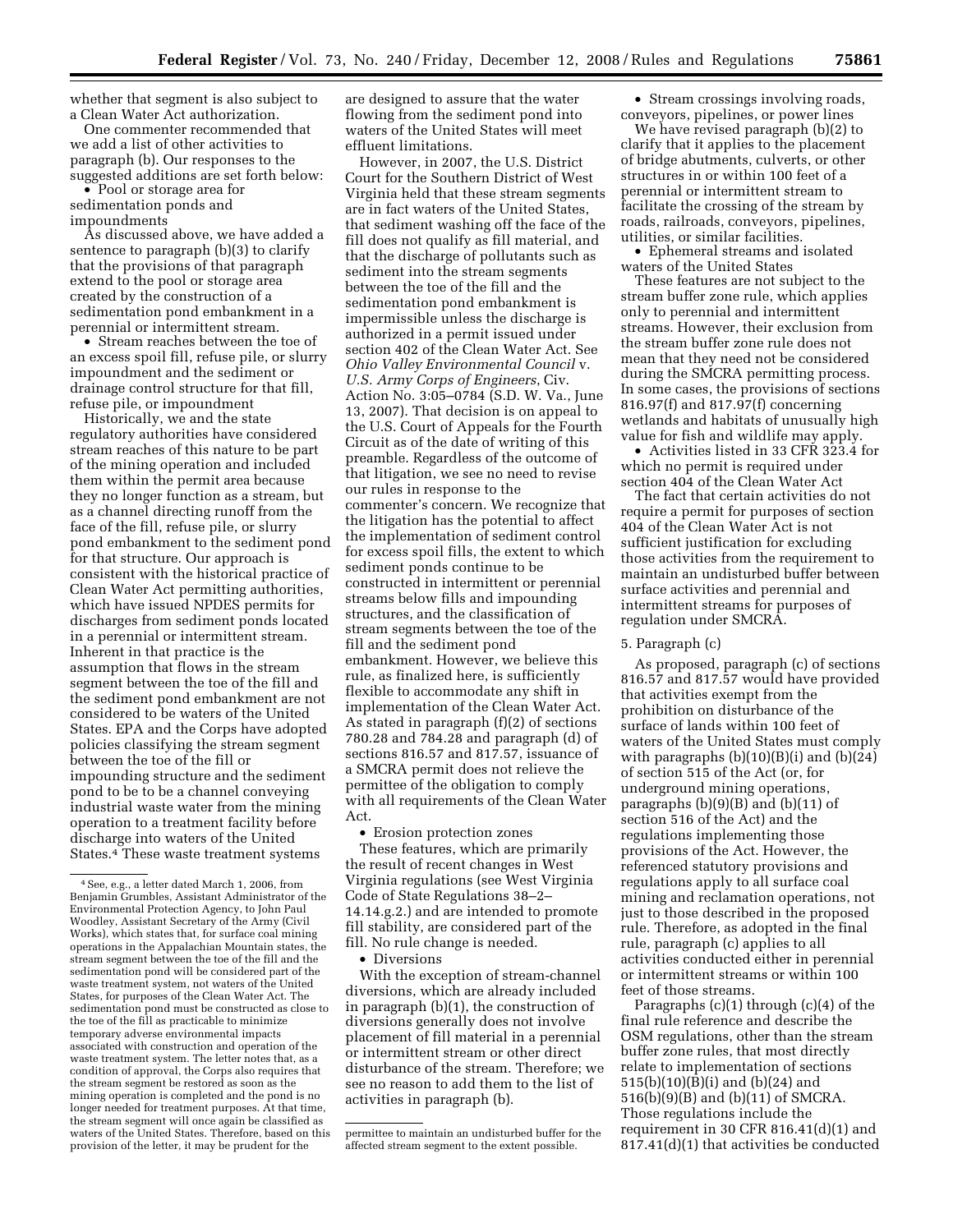according to the plan approved under 30 CFR 780.21(h) or 784.14(g) and that earth materials, groundwater discharges, and runoff be handled in a manner that prevents, to the extent possible using the best technology currently available, additional contributions of suspended solids to streamflow outside the permit area; and otherwise prevents water pollution. They also include the requirement in 30 CFR 816.45(a) and 817.45(a) that appropriate sediment control measures be designed, constructed, and maintained using the best technology currently available to prevent, to the extent possible, additional contributions of sediment to streamflow or to runoff outside the permit area. And they include the requirement in 30 CFR 816.97(a) and 817.97(a) that the operator must, to the extent possible using the best technology currently available, minimize disturbances and adverse impacts on fish and wildlife and related environmental values and achieve enhancement of those resources where practicable. In the final rule, we are adding paragraph (c)(4) to incorporate a reference to 30 CFR 816.97(f) and 817.97(f). Those rules require that the operator avoid disturbances to, enhance where practicable, restore, or replace wetlands, habitats of unusually high value for fish and wildlife, and riparian vegetation bordering rivers, streams, lakes, and ponds.

Paragraph (c) does not impose any new requirements. Instead, it reiterates that the referenced rules apply to all surface coal mining and reclamation operations, including those activities that occur in or within 100 feet of a perennial or intermittent stream under paragraph (b) of sections 816.57 and 817.57.

### 6. Proposed Paragraph (d)

Proposed paragraph (d) of sections 816.57 and 817.57 provided that the permittee may not initiate any activities under paragraph (b) until the permittee obtains all necessary certifications and authorizations under sections 401, 402, and 404 of the Clean Water Act, 33 U.S.C. 1341, 1342, and 1344. The preamble to the proposed rule stated that we considered that provision informational. We requested comment on whether the provision should remain informational or whether we should revise our rules to require its inclusion as a SMCRA permit condition, which would mean that the prohibition on initiation of activities before obtaining all necessary Clean Water Act authorizations and certifications would be independently enforceable under

SMCRA. See 72 FR 48910, August 24, 2007.

Commenters were divided on this issue. The U.S. Fish and Wildlife Service and the Geologic and Water Resources Divisions of the National Park Service supported adoption of a rule requiring a permit condition under SMCRA. The EPA also supported adoption of a requirement for a permit condition under SMCRA, stating that such a requirement would enhance compliance with Clean Water Act requirements. One state regulatory authority opposed adoption of a requirement for a permit condition; the commenter instead recommended that coordination of permitting and enforcement of Clean Water Act requirements be left to the states and the Corps. Comments from the mining industry strongly opposed adoption of a rule that would impose a permit condition under SMCRA, expressing the fear that it would only result in more duplication and confusion in regulation of the coal mining industry. One commenter stated that, if the permittee needs to comply with the Clean Water Act, then the requirements of that statute should be enforced according to the statutory scheme specified in the Clean Water Act.

After reviewing the comments, we have decided not to adopt proposed paragraph (d). Instead, we are adopting new paragraph (a)(2), which provides that surface activities, including those activities identified in paragraphs (b)(1) through (b)(4) of sections 816.57 and 817.57, may be authorized in perennial or intermittent streams only where those activities would not cause or contribute to the violation of applicable State or Federal water quality standards developed pursuant to the Clean Water Act, as determined through certification under section 401 of the Clean Water Act or a permit under section 402 or 404 of the Clean Water Act. We are also adopting a new paragraph (d)(2) of sections 780.28 and 784.28. That paragraph provides that before approving a permit application in which the applicant proposes to conduct surface activities in a perennial or intermittent stream, the regulatory authority must include a permit condition requiring a demonstration of compliance with the Clean Water Act in the manner specified in paragraph (a)(2) of sections 816.57 and 817.57 before the permittee may conduct those activities. This requirement applies to the extent that the activities require authorization or certification under the Clean Water Act.

However, in adopting these rules, we reiterate that nothing in SMCRA

provides the SMCRA regulatory authority with jurisdiction over the Clean Water Act or the authority to determine when a permit or authorization is required under the Clean Water Act. Under paragraphs (a) and (a)(2) of section 702 of SMCRA, nothing in SMCRA (and, by extension, regulations adopted under SMCRA) may be construed as superseding, amending, modifying, or repealing the Clean Water Act or any state laws or state or federal rules adopted under the Clean Water Act. In addition, nothing in the Clean Water Act vests SMCRA regulatory authorities with the authority to enforce compliance with the permitting and certification requirements of that law.

# *J. Sections 816.71 and 817.71 General Requirements for Disposal of Excess Spoil*

As proposed, we have added a new paragraph (a)(4) to sections 816.71 and 817.71 to implement, in part, the requirements of sections 515(b)(24) and 516(b)(11) of the Act. Sections 515(b)(24) and 516(b)(11) require that surface coal mining and reclamation operations be conducted to ''minimize disturbances and adverse impacts of the operation on fish, wildlife, and related environmental values'' ''to the extent possible using the best technology currently available.''

The new paragraph requires that excess spoil be placed in designated disposal areas within the permit area in a controlled manner to minimize disturbances to and adverse impacts on fish, wildlife, and related environmental values to the extent possible using the best technology currently available.

As previously discussed in Parts VIII.D. and VIII.E. of this preamble, we have moved paragraphs (b)(1) (design certification), (c) (location), and (d)(1) (foundation investigations) of the former version of sections 816.71 and 817.71 to sections 780.35 and 784.19 as part of our effort to place provisions that are solely design considerations and requirements in our permitting regulations rather than in the performance standards.

As proposed, in this final rule we are deleting the last sentence of paragraph (d)(2) of the former version of sections 816.71 and 817.71. That sentence required a stability analysis for rock toe buttresses and keyway cuts. We have deleted it because it duplicates requirements included in sections 780.35 and 784.19. Final paragraph (d) of sections 816.71 and 817.71 retains the requirement that keyway cuts or rocktoe buttresses be constructed to ensure fill stability when the slope in the disposal area exceeds either 2.8h:1v (36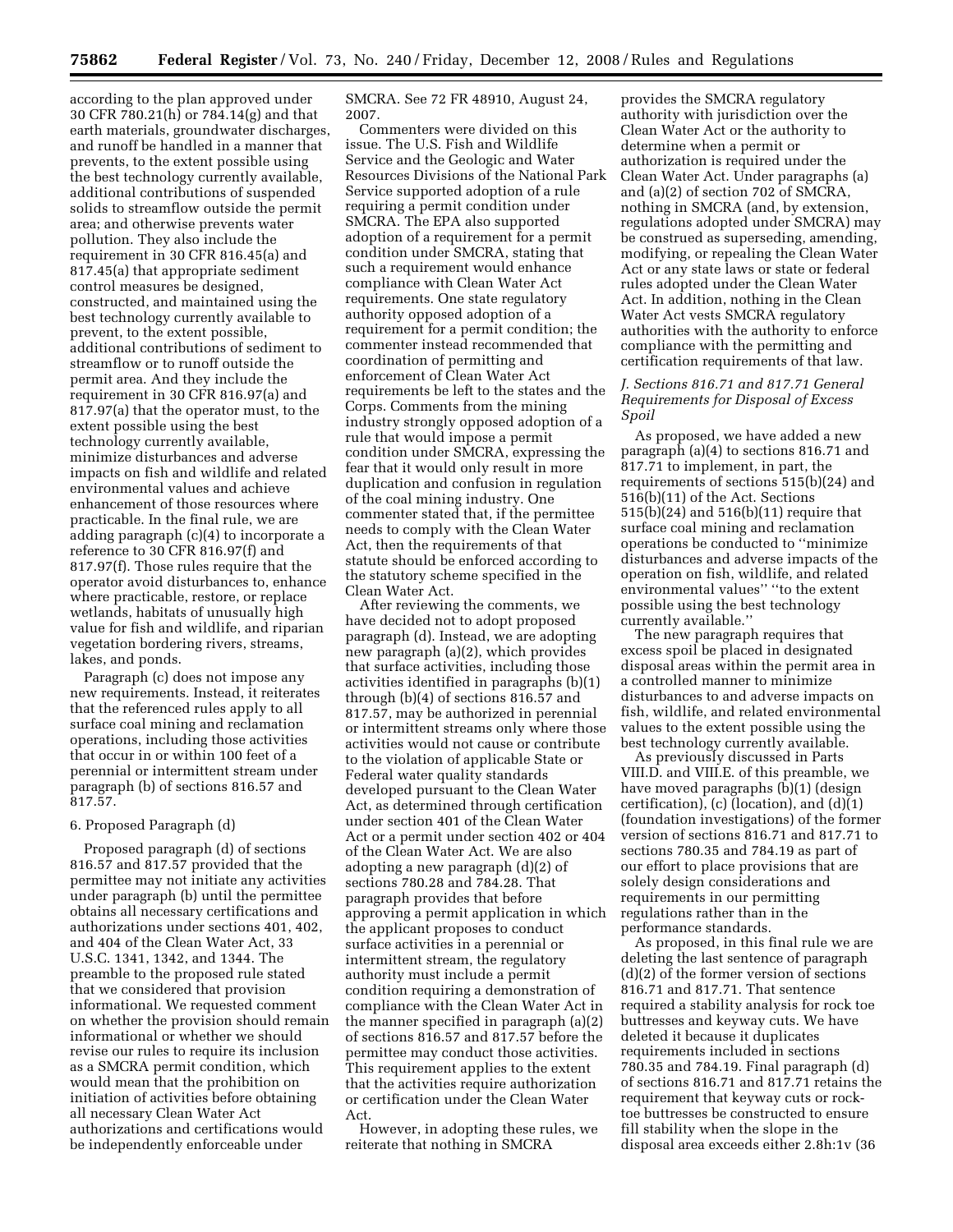percent) or any lesser slope designated by the regulatory authority based on local conditions.

As proposed, this final rule redesignates former paragraph (b)(2) of sections 816.71 and 817.71 as paragraph (b) of those sections. It revises that paragraph to require that the fill not only be designed to attain a minimum static safety factor of 1.5 as required by the former version of these rules, but that the fill actually be constructed to attain that safety factor. This change is consistent with section 515(b)(22)(A) of the Act, which requires that all excess spoil be placed in a way that ensures mass stability and prevents mass movement.

Consistent with the proposed rule, we are adding a new paragraph (c) to sections 816.71 and 817.71 to require that the permittee construct the fill in accordance with the design and plans submitted under section 780.35 or 784.19 and approved as part of the permit. This provision emphasizes that fills must be built on the sites selected under section 780.35 or 784.19 in a manner consistent with the designs submitted under those sections and approved as part of the permit. It is a companion to the new provisions concerning environmental protection and excess spoil minimization that we have added to sections 780.35 and 784.19.

Finally, as proposed, we are removing former section 817.71(k), which provided that spoil resulting from faceup operations for underground coal mine development may be placed at drift entries as part of a cut-and-fill structure if that structure is less than 400 feet in length and is designed in accordance with section 817.71. We removed this paragraph because spoil excavated as part of face-up operations and used to construct a mine bench is not excess spoil. As defined in 30 CFR 701.5, excess spoil consists of spoil material disposed of in a location outside the mined-out area, but it does not include spoil needed to achieve restoration of the approximate original contour. In most cases, spoil used to construct the bench for an underground mine will later be used to reclaim the face-up area when the underground mine is finished. That is, the bench will be regraded to cover the mine entry and eliminate any highwall once mining is completed and the bench is no longer needed for mine offices, parking lots, equipment storage, conveyor belts, and other mining-related purposes. Consequently, this paragraph of the regulations does not belong in a section devoted to disposal of excess spoil.

We are not moving the requirements of section 817.71(k) to another part of our rules because we do not find it necessary to impose the design requirements for excess spoil fills (which are permanent structures) on temporary spoil storage structures and support facilities, such as the benches to which section 817.71(k) applies. Nor do we find it necessary or appropriate to limit those benches to 400 feet in length. Bench length and configuration are more appropriately determined by operational, topographic, geologic, and other site-specific considerations. However, the regulatory authority has the right to impose design and construction requirements on a case-bycase basis when it determines that those requirements are a necessary prerequisite to making the permit application approval findings specified in 30 CFR 773.15.

In the preamble to the proposed rule, we sought comment on (1) whether this approach is adequate to accomplish the purposes and requirements of SMCRA, (2) whether we should codify the sentence concerning the right of the regulatory authority to impose requirements, or (3) whether more specific rules are needed or appropriate. We received no comments in response to this request.

We also received no comments on any of the proposed changes to sections 816.71 and 817.71.

# *K. What does the phrase ''to the extent possible'' mean in these rules?*

Sections 515(b)(10)(B)(i), 515(b)(24), 516(b)(9)(B), and 516(b)(11) of SMCRA include the proviso that the requirements of those sections apply ''to the extent possible.'' Some of the rules that we are adopting today include similar language because they are based upon those provisions of the Act. Given the wide array of circumstances to which these requirements apply and the paucity of legislative history, we did not propose and are not adopting a definition of the phrase ''to the extent possible'' as part of this rulemaking. Instead, we and the State regulatory authorities will continue to determine the meaning of that phrase on a case-bycase basis in a manner consistent with section 102(f) of SMCRA. That section of the Act provides that one of the purposes of SMCRA is to ''assure that the coal supply essential to the Nation's energy requirements and to its economic and social well-being is provided and strike a balance between protection of the environment and agricultural productivity and the Nation's need for coal as an essential source of energy.''

One comment from a State regulatory authority supported this approach.

In addition, section 515(b)(1) of SMCRA requires that surface coal mining operations be conducted ''so as to maximize the utilization and conservation of the solid fuel resource being recovered so that reaffecting the land in the future through surface coal mining can be minimized.'' We believe that the ''to the extent possible'' clause in paragraphs  $(b)(10)(B)(i)$  and  $(b)(24)$  of section 515 of SMCRA is properly interpreted in part by applying the environmental protection requirements of those paragraphs so as to give full force and effect to the coal recovery performance standard in section 515(b)(1), as reflected in the regulations at 30 CFR 816.59 and 817.59.

As adopted in this final rule, sections 780.25(d)(1), 780.35(a)(3), 780.16(d)(1), and 784.19(a)(3) require that permit applicants conduct an analysis of alternatives for excess spoil fills and coal mine waste disposal structures if those fills and structures involve the placement of excess spoil or coal mine waste in or within 100 feet of a perennial or intermittent stream. Those rules provide that, when evaluating all reasonably possible alternatives, permit applicants must select the alternative that would have the least overall adverse environmental impact. The final rules specify that an alternative is reasonably possible if it conforms to the safety, engineering, design, and construction requirements of the regulatory program; is capable of being done after consideration of cost, logistics, and available technology; and is consistent with the coal recovery provisions of section 816.59 or 817.59. In other words, nothing in the rule should be construed as elevating environmental concerns over safety considerations, as prohibiting the conduct of surface coal mining operations that are not otherwise prohibited under SMCRA or other laws or regulations, or as requiring consideration of unreasonably expensive or technologically infeasible alternatives.

The portion of our rules that refers to ''consideration of cost, logistics, and available technology'' is derived from the EPA regulations at 40 CFR 230.10(a)(2), which define a practicable alternative for purposes of section 404 of the Clean Water Act. In interpreting this provision, the EPA/COE memorandum entitled ''Appropriate Level of Analysis Required for Evaluating Compliance with the Section 404(b)(1) Guidelines Alternatives Requirements'' states that ''[t]he determination of what constitutes an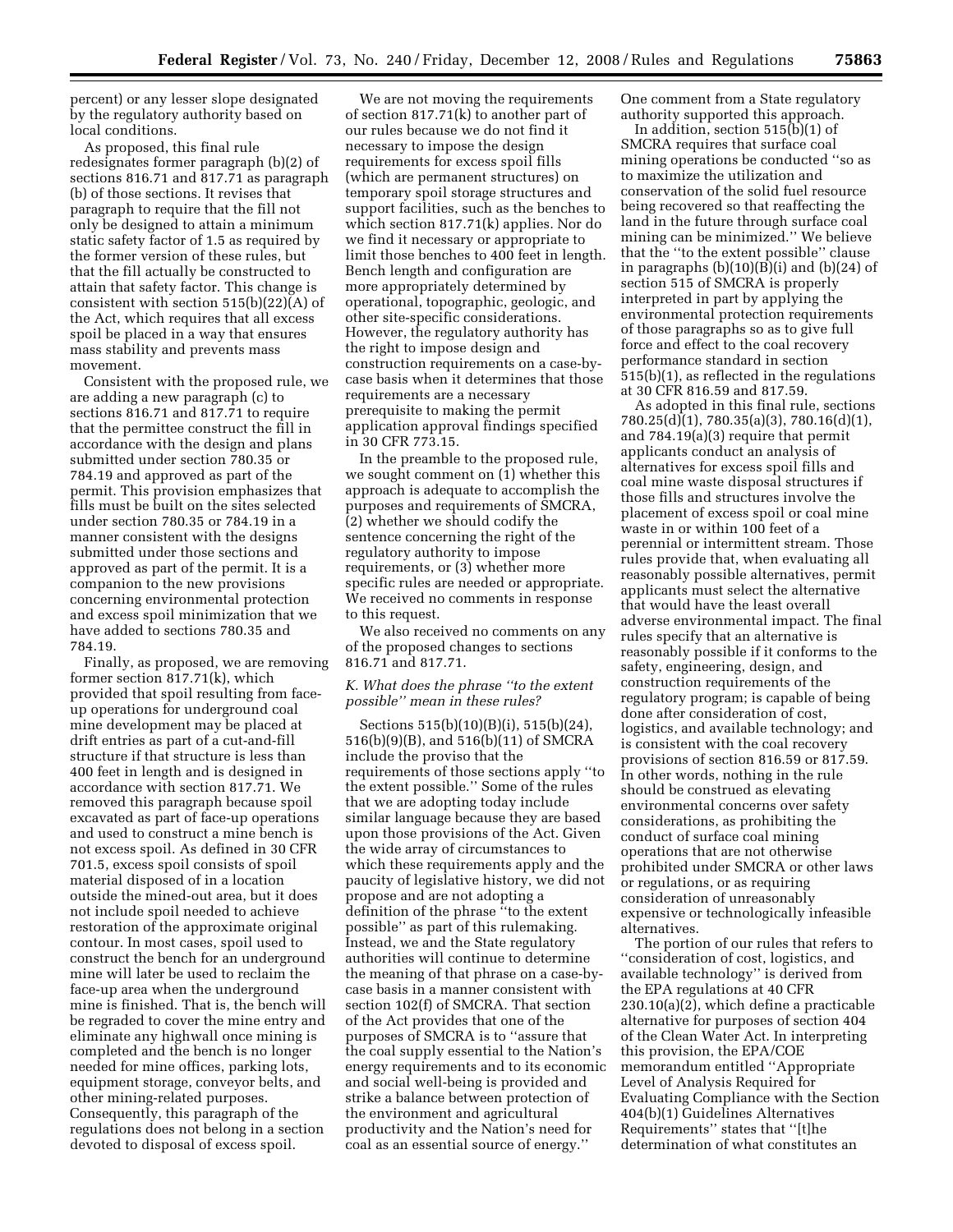unreasonable expense should generally consider whether the projected cost is substantially greater than the costs normally associated with this particular type of project.'' We have included similar language in paragraph  $(d)(1)(ii)(B)$  of sections 780.25 and 784.16 and paragraph (a)(3)(ii)(B) of sections 780.35 and 784.19 because (1) the concept of a practicable alternative for purposes of section 404 of the Clean Water Act is in some ways analogous to the determination of reasonably possible alternatives under this rule, and (2) the principle is consistent with the phrase ''to the extent possible'' in sections 515(b)(24) and 516(b)(11) of SMCRA. On the other hand, the fact that one alternative may cost somewhat more than a different alternative does not necessarily warrant exclusion of the more costly alternative from consideration. See Part VI.D. of this preamble for a more extensive discussion of the rationale for our use of the term ''reasonably possible'' and its consistency with statutory provisions.

On January 7, 2004 (69 FR 1036, 1047), we proposed to adopt the phrase ''to the maximum extent possible'' as part of 30 CFR 780.18(b)(3). Several commenters suggested that we replace ''possible'' with ''practicable'' or ''technologically and economically feasible.'' Other commenters stated that the proposed language was too vague, but they did not provide suggested replacement language.

In developing the proposed rule that we published on August 24, 2007, we decided not to propose any of the suggestions that commenters submitted on the 2004 proposed rule. The replacement language suggested by several commenters is no less vague or more specific than the statutory phrase ''to the extent possible.'' Nevertheless, we again solicited suggestions on how we could define the phrase ''to the extent possible.'' We received no suggestions.

We also sought comment on whether we should incorporate 40 CFR 230.70 through 230.75 (part of the 404(b)(1) Guidelines) as part of our rules to provide guidance in interpreting ''to the extent possible.'' We received one comment supporting incorporation and several comments opposing that action. One commenter pointed out the practical and legal problems and difficulties in having the SMCRA regulatory authority interpret and enforce Clean Water Act requirements. In view of those problems, and the fact that our review indicates that 40 CFR 230.70 through 230.75 would have relatively little relevance to surface coal mining and reclamation operations, we

have decided not to incorporate those provisions as part of our regulations.

### *L. What does the phrase ''best technology currently available'' mean in these rules?*

Our definition of ''best technology currently available'' at 30 CFR 701.5 embraces a wide range of activities, including those that may not be in routine use, if the regulatory authority determines they are currently available and will work. As such, it is sufficiently flexible to include new techniques developed over time that were not contemplated or in use at the time the definition was promulgated. Similarly, it is sufficiently flexible to include techniques that are not contemplated or in use today. Consequently, we cannot state with specificity what measures would constitute the best technology currently available in all situations.

Our regulations at 30 CFR 816.45 and 817.45 address sediment control measures and requirements for all surface coal mining and reclamation operations. Paragraph (a)(1) of those sections reiterates the requirements of sections  $515(b)(10)(B)(i)$  and 516(b)(9)(B) of SMCRA concerning prevention of additional contributions of suspended solids to streamflow or runoff outside the permit area. Paragraph (b) of those rules lists various measures that may be employed to accomplish the sediment control requirements of paragraph (a).

At one time, paragraph (b)(2) of 30 CFR 816.46 and 817.46 prescribed siltation structures (sedimentation ponds and other treatment facilities with point-source discharges) as the best technology currently available for sediment control. However, that paragraph was struck down upon judicial review because the court found that we did not articulate a sufficient basis for the rule under the Administrative Procedure Act. In particular, the court held that the preamble to the rulemaking did not adequately discuss the benefits and drawbacks of siltation structures and alternative sediment control methods and did not enable the court ''to discern the path taken by [the Secretary] in responding to commenters' concerns'' that siltation structures in the West are not the best technology currently available. See *In re: Permanent Surface Mining Regulation Litigation II, Round III,* 620 F. Supp. 1519, 1566–1568 (D.D.C. July 15, 1985). On November 20, 1986 (51 FR 41961), we suspended the regulations that the court struck down. Therefore, those regulations are no longer dispositive in determining the best technology currently available. To

avoid confusion on the part of readers of the Code of Federal regulations, we are removing paragraph (b)(2) of sections 816.46 and 817.46 as part of this rulemaking.

On November 13, 1990 (55 FR 47430– 47435), we proposed to revise 30 CFR 816.45, 817.45, 816.46(b)(2), and 817.46(b)(2) to reestablish siltation structures as the best technology currently available for sediment control on surface coal mining and reclamation operations in areas receiving more than 26 inches of average annual precipitation. Regulatory authorities in areas with less than that amount of precipitation would have been able to specify alternative sediment control measures as the best technology currently available through the program amendment process. Most commenters opposed that approach and we never adopted the proposed rule, in part because it could have inhibited the development and implementation of new and innovative practices to control sediment. We decided that the regulatory authority should retain the discretion to determine what sediment control practices constitute the best technology currently available.

In addition to the sediment control regulations at 30 CFR 816.45 and 817.45 and the definition of ''best technology currently available'' in 30 CFR 701.5 discussed above, the legislative history of section 515(b)(15)(B)(i) of SMCRA provides some guidance as to what measures Congress considered to be the best technology currently available at that time to control sedimentation from minesites:

Similarly, technology exists to prevent increased sediment loads resulting from mining from reaching streams outside the permit area. Sediment or siltation control systems are generally designed on a mine-bymine basis which could involve several drainage areas or on a small-drainage-area basis which may serve several mines. There are a number of different measures that when applied singly or in combination can remove virtually all sediment or silt resulting from the mining operation. A range of individual siltation control measures includes: erosion and sediment control structures, chemical soil stabilizers, mulches, mulch blankets, and special control practices such as adjusting the timing and sequencing of earth movement, pumping drainage, and establishing vegetative filter strips.

### H.R. Rep. No. 95–218 at 114 (April 22, 1977).

Furthermore, in Directive TSR–3, ''Sediment Control Using the Best Technology Currently Available,'' dated November 2, 1987, we state that we anticipate ''that in most cases sedimentation ponds or some other siltation structure will be BTCA [the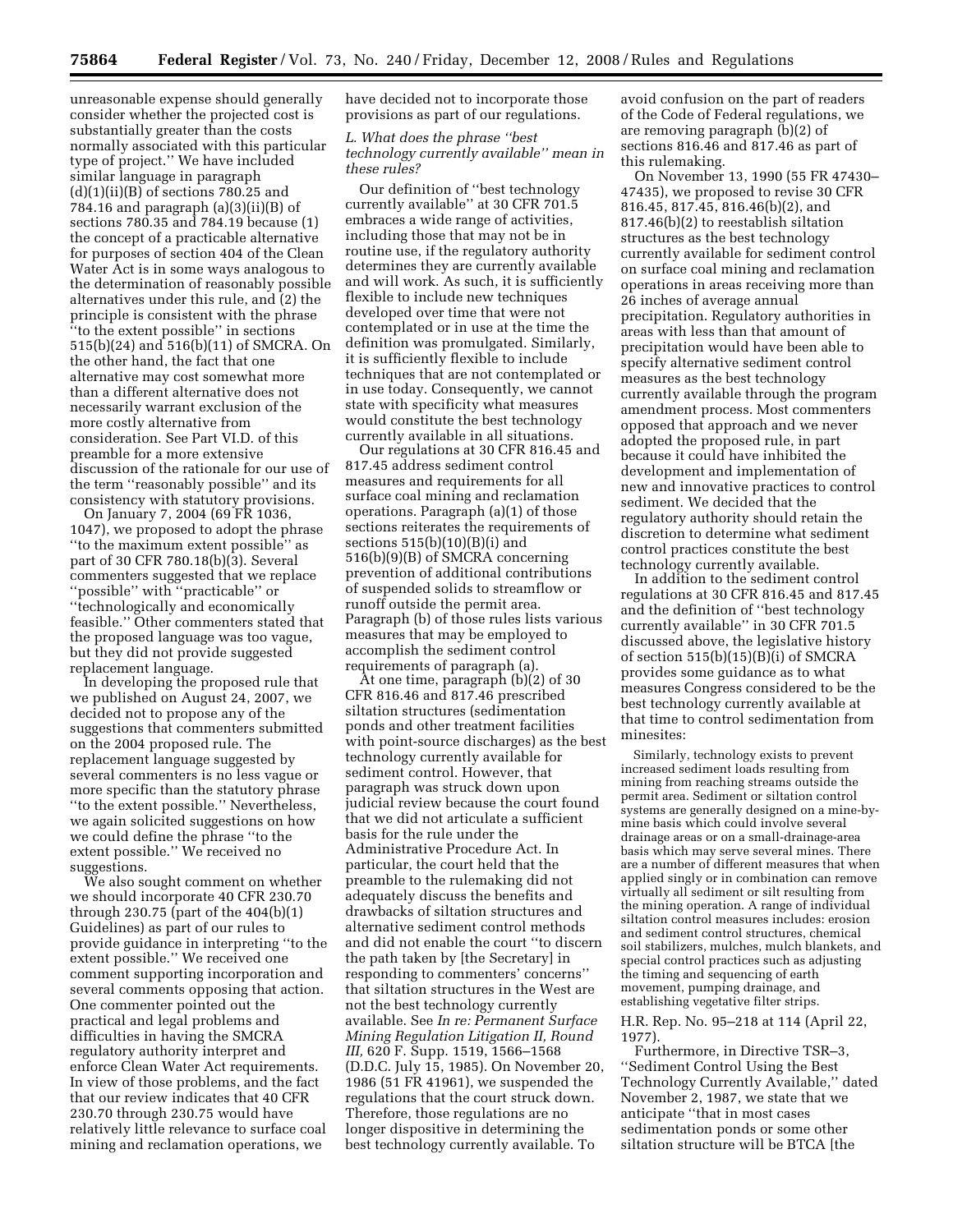best technology currently available]'' for sedimentation control. Finally, the preamble to the 1990 proposed rule lists numerous literature resources concerning the best technology currently available for sedimentation control. See the footnotes at 55 FR 47431–47433, November 13, 1990. The preamble notes that ''[t]he effectiveness of specific practices may be restricted to specific areas and be dependent upon variables such as geomorphology, hydrology, climate and engineering design.'' *Id.* at 47342, col. 1.

In addition, the outcome of *Ohio Valley Environmental Council* v. *U.S. Army Corps of Engineers*, Civ. Action No. 3:05–0784 (S.D. W. Va., June 13, 2007), may affect what we consider to be the best technology currently available for sediment control below fills and impounding structures. The district court held that the stream segment between the toe of the fill or impounding structure and the sediment pond embankment must be considered waters of the United States rather than part of a waste treatment system designed to remove sediment prior to discharge into waters of the United States below the sediment pond. That decision is on appeal to the U.S. Court of Appeals for the Fourth Circuit as of the date of writing of this preamble.

As previously noted, SMCRA does not limit use of the term ''best technology currently available'' to the sediment control requirements of sections 515(b)(10)(B)(i) and 516(b)(9)(B). Sections 515(b)(24) and 516(b)(11) of SMCRA also require use of the best technology currently available to minimize disturbances and adverse impacts on fish, wildlife, and related environmental values to the extent possible. Sections 515(b)(24) and 516(b)(11) are primarily implemented by the fish and wildlife protection performance standards at 30 CFR 816.97 and 817.97. Like the other regulations discussed in this part of the preamble, those performance standards and the related permitting requirements at 30 CFR 780.16 and 784.21 apply to all aspects of surface coal mining and reclamation operations, including those activities that are conducted in perennial and intermittent streams and activities that occur on the surface of lands within 100 feet of perennial or intermittent streams.

The preamble to 30 CFR 816.97(a) and 817.97(a) states that those rules ''allow an operator to consult any technical authorities on conservation methods to assure their compliance with the statutory requirement for use of the best technology currently available.'' 48 FR 30317, June 30, 1983. We anticipate that

state and federal fish and wildlife, land management, and conservation agencies will be a useful resource in assisting the permittee and the regulatory authority in determining the best technology currently available under 30 CFR 780.16, 784.21, 816.97(a), and 817.97(a). For example, the Bureau of Land Management within the U.S. Department of the Interior has developed best management practices relating to stream crossings (see *http:// www.blm.gov/wo/st/en/prog/energy/ oil*\_*and*\_*gas/* 

*best*\_*management*\_*practices/ technical*\_*information.html*) and the Utah Division of Oil, Gas and Mining has published ''The Practical Guide to Reclamation in Utah'' (see *https:// fs.ogm.utah.gov/PUB/MINES/ Coal*\_*Related/RecMan/ Reclamation*\_*Manual.pdf*). Chapter 2 of the latter document discusses stream restoration and streambank bioengineering.

In some cases, the best technology currently available may consist primarily of minimizing the amount of land and waters affected. We anticipate that the analysis of alternatives and site selection requirements that we are adopting as part of the permitting requirements for disposal of coal mine waste and excess spoil in sections 780.25(d)(1), 784.16(d)(1), 780.35(a)(3), and 784.19(a)(3) would be the primary means of demonstrating use of the best technology currently available for those activities. The excess spoil minimization and fill design and construction requirements of paragraphs (a)(1) and (a)(2) of sections 780.35 and 784.19 are also significant. In addition, construction methodology and mining and reclamation techniques may play a role.

### **IX. Procedural Matters and Required Determinations**

# *A. Executive Order 12866—Regulatory Planning and Review*

This rule is considered a ''significant regulatory action'' under Executive Order 12866 and is subject to review by the Office of Management and Budget (OMB) because it may raise novel legal or policy issues, as discussed in the preamble.

With respect to other determinations required under Executive Order 12866—

a. This rule will not have an annual effect of \$100 million or more on the economy. As discussed in the final environmental impact statement and, to a lesser extent, this preamble, it will not adversely affect in a material way the economy, productivity, competition, jobs, the environment, public health or

safety, or state, local, or tribal governments or communities.

b. This rule will not create a serious inconsistency or otherwise interfere with an action taken or planned by another agency.

c. This rule will not alter the budgetary effects of entitlements, grants, user fees, or loan programs or the rights or obligations of their recipients.

With respect to the assessment required by section 6(a)(3)(B)(ii) of the executive order, the preamble discusses how the regulatory action is consistent with the statutory mandate in sections 515(b) and 516(b) of SMCRA to prevent, to the extent possible using the best technology currently available, additional contributions of suspended solids to streamflow or runoff outside the permit area and to minimize, to the extent possible using the best technology currently available, disturbances and adverse impacts on fish, wildlife, and related environmental values. To the extent permitted by law, the regulatory action also promotes the President's priorities, including energy production, and avoids undue interference with state, local, and tribal governments in the exercise of their governmental functions. See Parts IX.B. and IX.G. of this preamble.

We anticipate that the principal benefits of this rule will be (1) minimization of the adverse environmental impacts stemming from the construction of excess spoil fills and coal mine waste impoundments and fills and (2) clarification of the circumstances in which the prohibition in the stream buffer zone rule applies. As discussed in the final environmental impact statement, we cannot quantify these benefits.

The revisions are not expected to have an adverse economic impact on states and Indian tribes or the regulated industry, although some of the regulatory changes will result in an increase in the costs and burdens placed on coal operators and state regulatory authorities. Based on surveys conducted to prepare the supporting statements for this rule under the Paperwork Reduction Act, we estimate that the total annual cost increase for operators will be approximately \$240,500, while the total annual cost increase for state regulatory authorities will be approximately \$24,200. These increases are a result of the requirement to prepare and document the plans, analyses and findings required by the revised rules. The cost increases will principally affect those coal operators and states (Kentucky, Virginia, and West Virginia) located in the steep-slope terrain of the central Appalachian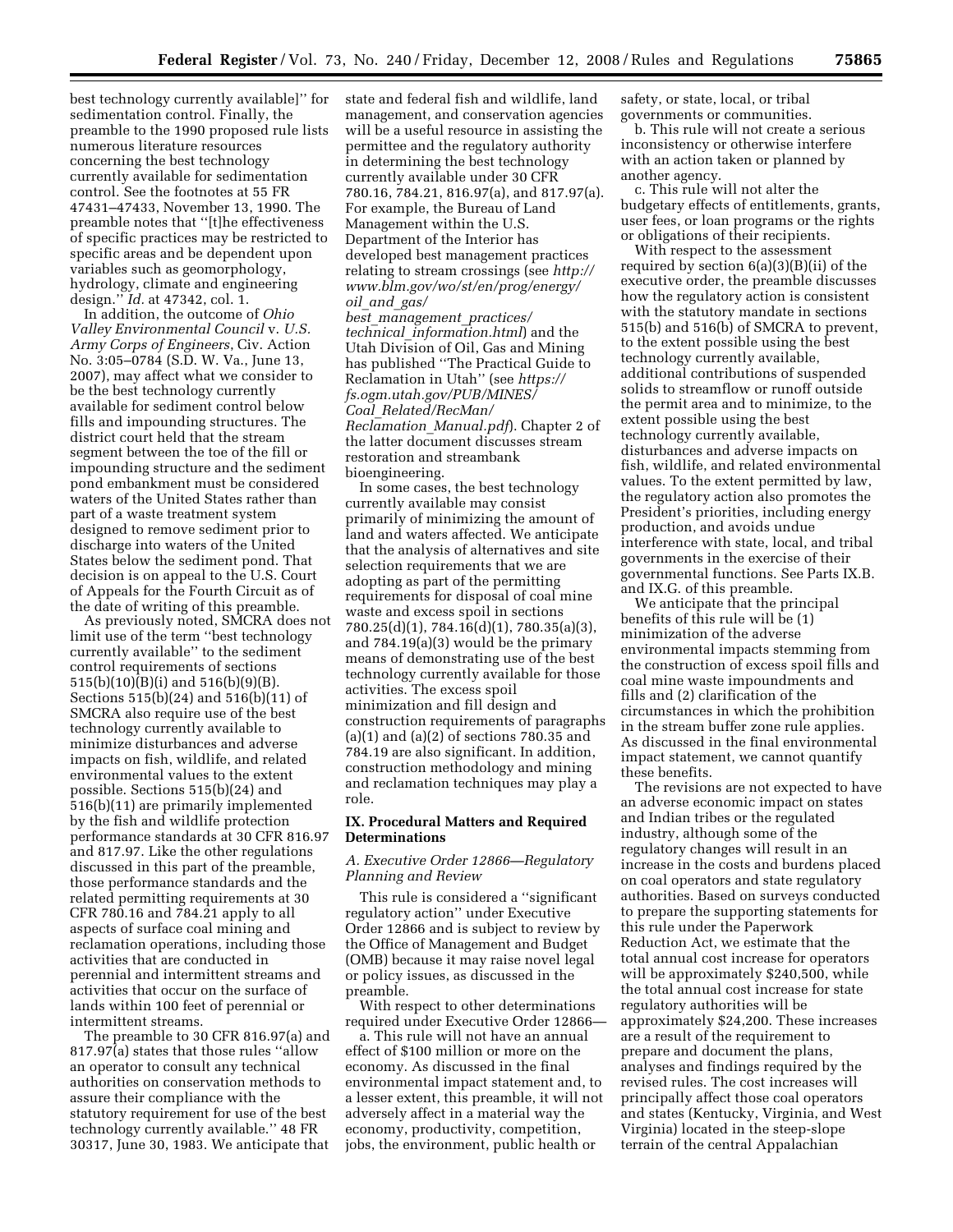coalfields, where the bulk of excess spoil is generated. Because all regulatory authorities in the Appalachian coalfields have implemented policies to minimize the volume of excess spoil disposed of outside the mined-out area, and because many operators already conduct alternative analyses to satisfy requirements under section 404 of the Clean Water Act, we expect no significant additional costs of implementing these regulatory changes. There may be other minor increases in costs associated with the new permitting requirements, in particular the alternatives analysis required for the disposal of excess spoil and coal mine waste in or near perennial and intermittent streams.

# *B. Executive Order 13211—Actions Concerning Regulations That Significantly Affect Energy Supply, Distribution, or Use*

This rule is not considered a significant energy action under Executive Order 13211. The revisions contained in this rule will not have a significant effect on the supply, distribution, or use of energy.

#### *C. Regulatory Flexibility Act*

The Department of the Interior certifies that this rule will not have a significant economic impact on a substantial number of small entities under the Regulatory Flexibility Act (5 U.S.C. 601 *et seq.*). The revisions are expected to have only minimal adverse economic impact on the regulated industry, including small entities. Further, the rule will produce no adverse effects on competition, employment, investment, productivity, innovation, or the ability of United States enterprises to compete with foreign-based enterprises in domestic or export markets. This determination is based upon the following analysis:

# Baseline of Small Coal Mining Entities

The Small Business Administration (SBA) uses the North American Industry

Classification System Codes (NAICS) to establish size standards for small businesses in the coal mining industry. The NAICS classification for the coal mining industry is code 2121. Subsets of this sector include Bituminous Coal and Lignite Surface Mining (code 212111), Bituminous Coal Underground Mining (code 212112), and Anthracite Mining (code 212113).

The size standard established for each of these categories is 500 or fewer employees for each business concern and associated affiliates. SBA considers business concerns to be affiliates when one concern ''controls or has the power to control the other, or a third party or parties controls or has the power to control both.''

The U.S. Census Bureau maintains statistics related to business employment, payroll and employment size categories for each NAICS description. Census Bureau data for 2005 show a total of 735 coal-mining firms employing a total of 74,260 persons. Of those firms, 672 had fewer than 500 employees. Those firms employed a total of 22,809 persons.

Data available from MSHA and the Energy Information Administration indicate that in 2006, there were 806 coal-mining firms employing a total of 81,891 persons and producing a total of 1,162,750,000 tons of coal. Within that total, there were 775 coal-mining firms with fewer than 500 employees. Those firms employed a total of 28,749 persons and produced a total of 247,400,000 tons of coal.

Thus, MSHA data indicate that in 2006 small coal-mining firms comprised 96 percent of the total number of coalmining firms in the United States. Those firms employed 35 percent of the total number of persons engaged in coal mining nationwide and produced 21 percent of the nation's coal.

### Baseline of Potentially Affected Entities

The principal change that could impact small coal mining firms is the requirement to minimize the volume of excess spoil generated at a particular

mine site. Kentucky, Virginia, West Virginia, and Tennessee account for 98.6 percent of the total number of excess spoil fills approved nationwide in permits issued between October 2001 and June 2005. Thus, the baseline of potentially impacted entities has been limited to the coal-producing region of central Appalachia, which includes eastern Kentucky, Virginia, southern West Virginia, and Tennessee.

According to MSHA data, there were 389 coal-mining firms with fewer than 500 employees operating in central Appalachia in 2006. That number is approximately 23 percent of the total number of small coal-mining firms in the United States. The following data summarize coal production and employment in central Appalachia:

Total coal production: 236,127,000 tons.

Gross revenue from coal production: \$11,275,064,250 (average price: \$47.75 per ton).

Coal-mining firms with fewer than 500 employees: 389.

Coal produced by those firms: 87,447,368 tons.

Gross revenue from those firms: \$4,175,611,822 (average price: \$47.75 per ton).

Section 507(c) of SMCRA provides that an operator does not qualify for the small operator assistance program if the total annual production at all locations attributed to that operator exceeds 300,000 tons. We determined that 325 of the 389 firms within central Appalachia that MSHA identified as small entities produced less than 300,000 tons of coal per year.

# Number of Potentially Affected Entities

According to MSHA data, in 2006 the 389 small coal-mining entities in central Appalachia operated a total of 765 mines, as shown in this table:

| State         | Number of small<br>coal-mining enti-<br>ties | Number of mines<br>operated by<br>small entities | Percent of total<br>number of mines<br>operated by<br>small entities in<br>central Appa-<br>lachia |
|---------------|----------------------------------------------|--------------------------------------------------|----------------------------------------------------------------------------------------------------|
| Kentucky      | 224                                          | 397                                              | 51                                                                                                 |
| Tennessee     |                                              | 35                                               | 5                                                                                                  |
| Virginia      | 52                                           | 107                                              | 14                                                                                                 |
| West Virginia | 103                                          | 226                                              | 30                                                                                                 |
| Гоtal         | 389                                          | 765                                              | 100                                                                                                |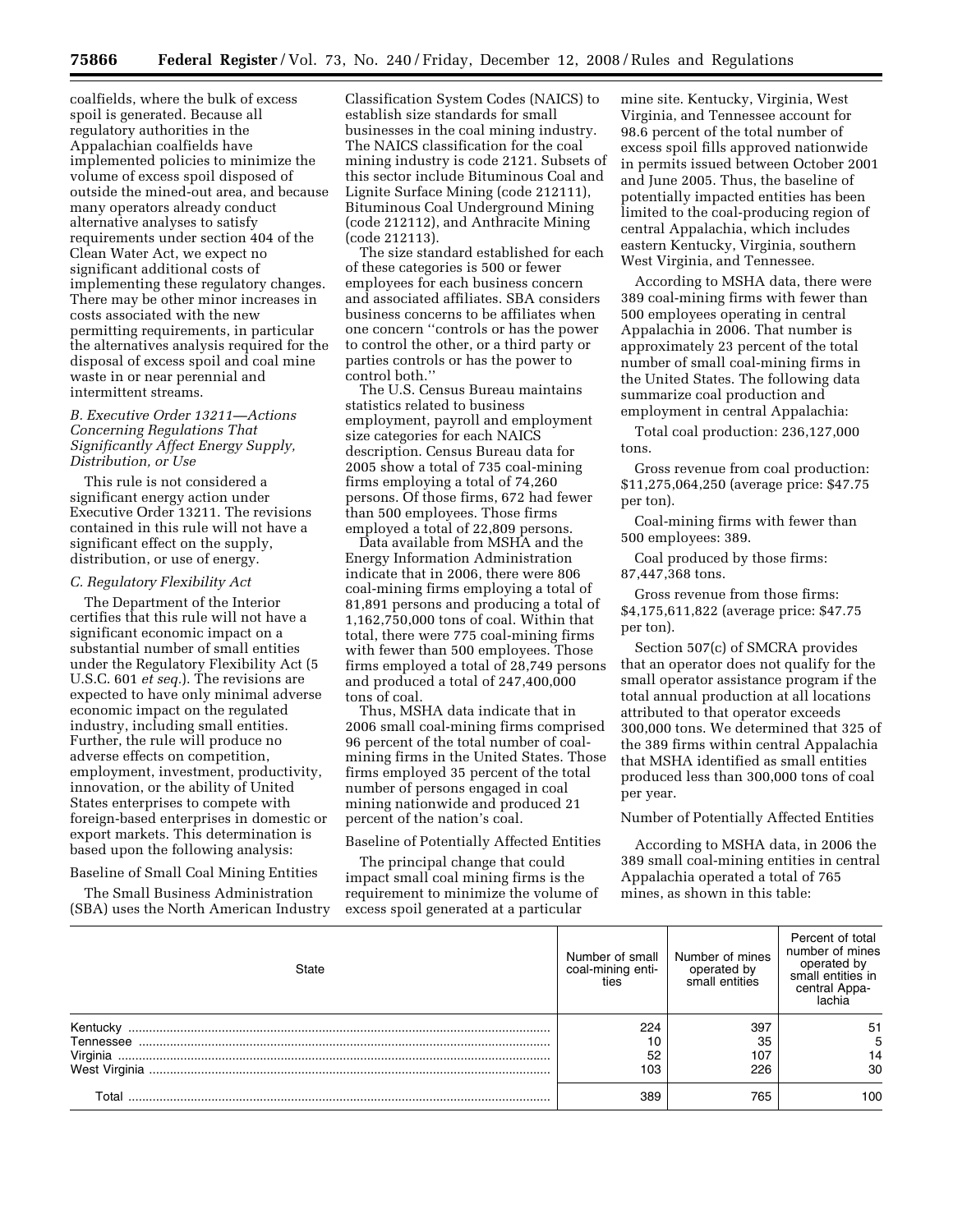We conducted an evaluation of permits issued in West Virginia between October 2001 and June 2005 to determine the number of stream miles impacted by excess spoil and coal mine waste fills permitted during that time. We used a sample of 110 of the 270 permits issued in West Virginia during that period. The sample included 28 permits for underground mining operations and 82 permits for surface mines and other types of mining-related operations regulated under SMCRA. A review of that data indicated that 4 percent (4) of all permits had refuse disposal facilities, 29 percent (24) of the permits for surface mines had excess spoil fills, and 4 percent (1) of the permits for underground mines had an excess spoil fill.

To collect information on excess spoil, we conducted an evaluation of 92 new permits issued in Kentucky during 2006. The data indicate that 64 percent of small surface mining operations have permits authorizing construction of excess spoil fills. Those fills will generate 32 percent of the total projected volume of fill material to be produced by surface mines in Kentucky. In addition, 67 percent of the small underground operations have permits authorizing construction of excess spoil fills. Those fills will generate 91 percent of the total projected volume of fill material to be produced by underground mines in Kentucky.

Extrapolating the data from the reviews of permits in Kentucky and West Virginia to all mines operated by small entities in central Appalachia, we estimate that the rule will impact 191 of the 389 small coal-mining entities in central Appalachia, based on the assumption that 64% (143) of the small entities in Kentucky will construct excess spoil fills and that 29% (48) of the small entities in West Virginia, Virginia, and Tennessee will do so.

# Economic Impact on Potentially Affected Entities

We do not believe there will be any significant economic impact upon small entities. Only two new types of compliance costs would affect operators of coal mines: costs of an alternatives analysis for disposal of coal mine waste and/or excess spoil; and costs of minimizing the volume of excess spoil to the extent possible. It is not possible to quantify compliance costs for all potentially affected small entities because each mine site is unique and the operational costs of complying with the rule will vary.

Under the final rule, an operator must design and construct a mine to minimize both the volume of excess

spoil created and the adverse impacts of excess spoil fills and coal mine waste disposal facilities on fish, wildlife, and related environmental values. Whenever a permit application proposes to place excess spoil or coal mine waste in or within 100 feet of a perennial or intermittent stream, the final rule requires the permit applicant to identify a range of reasonably possible alternatives and select the alternative with the least overall adverse impact on fish, wildlife, and related environmental values. In determining whether an alternative is reasonable, the applicant must consider cost, logistics, and the availability of technology.

Based on discussions with mining consultants, developing the alternatives analysis for the permit application will cost between \$10,000 and \$15,000 per permit. However, most operators will incur little to no additional cost to provide the alternatives analysis because the Corps of Engineers usually requires a similar analysis to satisfy Clean Water Act requirements.

With respect to operational costs, Section IV of a draft environmental impact statement 5 issued in 2003 by the U.S. Environmental Protection Agency, the U.S. Army Corps of Engineers, the U.S. Fish and Wildlife Service, OSM, and the West Virginia Department of Environmental Protection contains the following discussion of fill minimization costs:

Fill minimization may increase operational costs to the mining operator because spoil that must be returned to the mine site has higher handling costs than the current practice of end-dump valley fill construction. \* While not a direct comparison, and somewhat dated, the regulatory analysis that we used for the permanent program regulations indicated that placing spoil in lifts versus end-dumping to build valley fills added 17 cents/ton to the cost of mining coal in central Appalachia.

The same document estimates the cost of compliance with a West Virginia Department of Environmental Protection policy intended to minimize the volume of excess spoil at 50 cents to one dollar for each cubic yard of spoil that, as a result of the policy, is retained on the mined-out area rather than placed in an excess spoil fill. We will use the West Virginia estimate as the cost of compliance with the fill minimization provisions of this final rule. However, some of those costs are offset by reduced mitigation expenses under other state and federal laws because compliance with the policy typically results in

substantially reducing the length of stream segments impacted.

We have analyzed the impact on eastern Kentucky small coal mine operators in more detail because more data is available from that state. We estimate that coal mines operated by the 143 small coal-mining entities in Kentucky with excess spoil fills will generate 32 percent (114,514,880 cubic yards) of the 357,829,000 cubic yards of excess spoil approved in all surface mine permits issued in 2006 in Kentucky. If we assume that the requirement to minimize the placement of spoil outside the mined-out area would require small entities to reduce the volume of excess spoil fills by 25 percent, then those entities will have to retain approximately 28,628,720 additional cubic yards within the mined out area for the permits that they received in 2006. Further assuming that the unit cost for placing this amount of excess spoil within the mined-out area would be the same as in West Virginia (50 cents to one dollar per cubic yard), the total cost of this placement to small coal-mining entities in Kentucky will range from \$14 million to \$28 million, or an average of \$98,000 to \$196,000 per small entity with excess spoil.

We do not have sufficient data to perform a similar calculation for small coal-mining entities in the other three states. However, we can use the average cost per small entity with excess spoil in Kentucky to project a reasonable range of costs for small coal-mining entities in the remaining central Appalachian states. Specifically, the 48 potentially impacted small entities in Tennessee, Virginia, and West Virginia could incur an additional cost of \$4.7 million to \$9.4 million.

Combining the projections for the 143 small entities in Kentucky and the 48 small entities in other states results in an estimated total cost ranging between \$18.7 million and \$37.4 million for all 191 small entities projected to be impacted.

In the aggregate, the 224 small coalmining entities in eastern Kentucky produced 41,587,096 tons of coal in 2006. At an average price of \$47.75 per ton, the gross revenue from that production equals \$1,985,783,800, with \$1,270,901,653 of that amount attributable to the 64% (143) of the small entities that we project will be impacted by this rule. Thus, the estimated cost of compliance with the requirement to minimize the placement of spoil outside the mined-out area is projected to range from 1.1 percent to 2.2 percent of the gross revenue for the 143 potentially impacted eastern Kentucky small coal-mining entities.

<sup>5</sup> ''Mountaintop Mining/Valley Fills in Appalachia Draft Programmatic Environmental Impact Statement'' (EPA 9–03–R–00013, EPA Region 3, June 2003).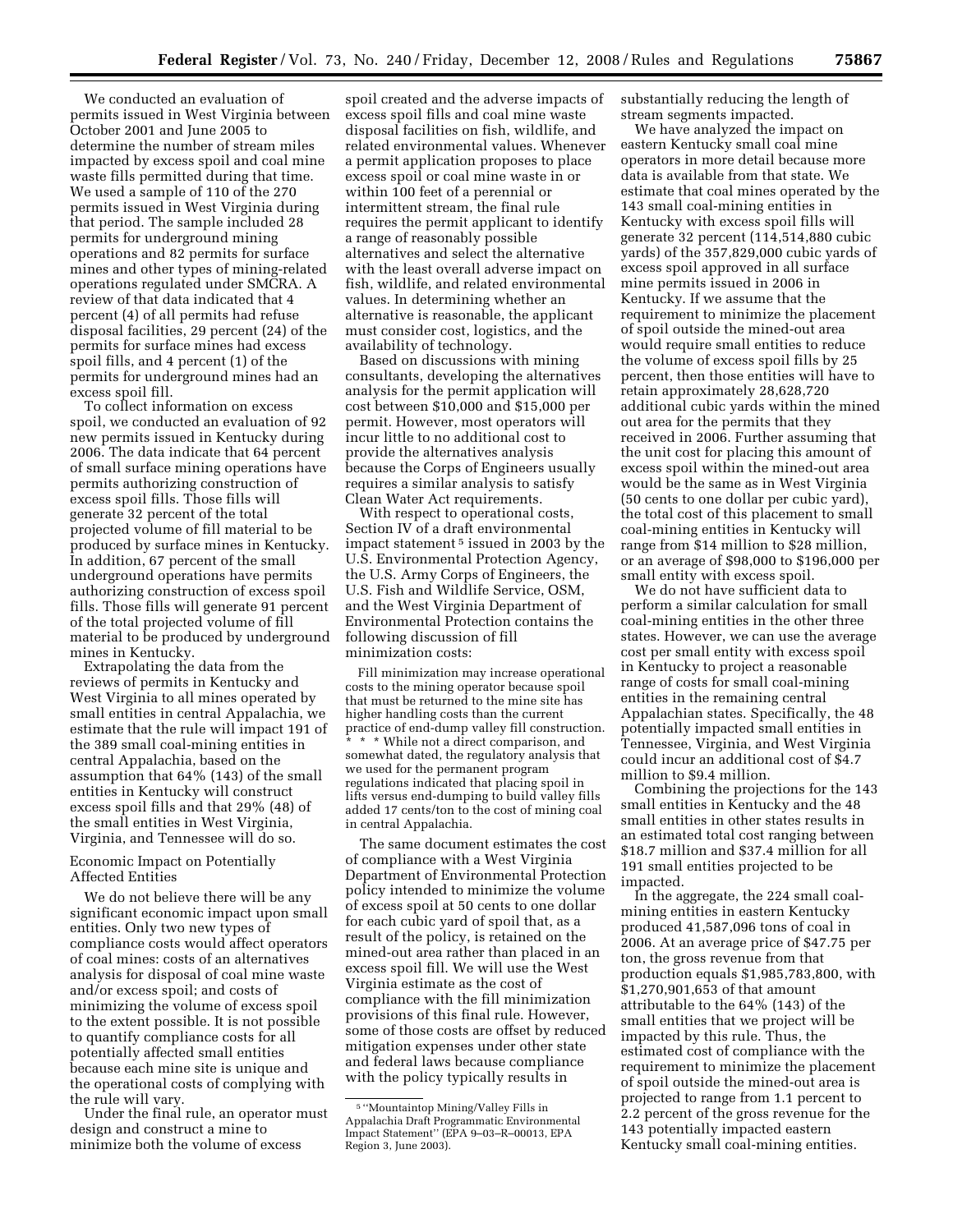At the same average price of \$47.75 per ton, gross revenue in 2006 for the other 165 small coal-mining entities in central Appalachia equals \$2,985,783,834, of which \$635,050,116 is attributable to the 29% (48) of those entities that we project will be impacted by this rule. Therefore, at an average price of \$47.75 per ton, gross revenue in 2006 totals \$1,905,951,769 for the 191 central Appalachian small entities that we project will be impacted by this rule.

Extrapolating this data to the central Appalachian region as a whole, we estimate the cost of compliance will range between \$18.7 million and \$37.4 million, which translates to a range of 0.98 percent to 1.9 percent of the total gross revenue (\$1,905,951,769) generated by potentially impacted small coal-mining entities in central Appalachia. This estimate is based on the assumption that only 48 (29%) of the 165 small coal-mining entities in Tennessee, Virginia, and West Virginia produce excess spoil, while 64% (143) of the 224 Kentucky small coal-mining entities do so.

All regulatory authorities in central Appalachia have already implemented policies to minimize the volume of excess spoil placed outside the minedout area, which means that, based on surveys conducted under the Paperwork Reduction Act, we expect that operators will incur no significant additional costs to implement these regulatory changes.

We received no comments on the proposed rule from small municipalities (those with 50,000 or fewer residents) or local public entities such as water authorities. We anticipate that the final rule will not have any significant impact on those entities because, as discussed in the final environmental impact statement (EIS) for this rulemaking, we do not expect that the rule will either increase or decrease mining activities, either nationwide or in central Appalachia. Pages IV–165 and IV–166 of the final EIS discuss the lack of impact of this rule on the economy of the coal mining regions.

### *D. Small Business Regulatory Enforcement Fairness Act*

This rule is not a major rule under 5 U.S.C. 804(2), the Small Business Regulatory Enforcement Fairness Act. Based on the analysis in paragraphs A and C above, we have determined that the rule will not—

a. Have an annual effect on the economy of \$100 million or more.

b. Cause a major increase in costs or prices for consumers, individual

industries, Federal, state, or local government agencies, or geographic regions.

c. Have significant adverse effects on competition, employment, investment, productivity, innovation, or the ability of U.S.-based enterprises to compete with foreign-based enterprises.

#### *E. Unfunded Mandates*

This rule will not impose an unfunded mandate on state, local, or tribal governments or the private sector of more than \$100 million per year. The rule will not have a significant or unique effect on state, tribal, or local governments or the private sector. A statement containing the information required by the Unfunded Mandates Reform Act (2 U.S.C. 1534) is not required.

# *F. Executive Order 12630—Takings*

This rule does not affect property rights. It governs how coal may be mined rather than whether it may be mined. For this reason and based on the discussion in the preamble and the analysis in the final environmental impact statement, we have determined that the rule will not have significant takings implications.

### *G. Executive Order 13132—Federalism*

This rule does not alter or affect the relationship between states and the Federal Government. Therefore, the rule will not have significant Federalism implications. Consequently, there is no need to prepare a Federalism assessment.

### *H. Executive Order 12988—Civil Justice Reform*

The Office of the Solicitor for the Department of the Interior has determined that this rule will not unduly burden the judicial system and that it meets the requirements of sections 3(a) and 3(b)(2) of the Executive Order.

## *I. Executive Order 13175—Consultation and Coordination With Indian Tribal Governments*

We have evaluated the potential effects of this rule on federally recognized Indian tribes and have determined that no consultation or coordination is required because the rule will not have substantial direct effects on the relationship between the Federal Government and Indian tribes or on the distribution of power and responsibilities between the Federal Government and Indian tribes.

### *J. Paperwork Reduction Act*

In accordance with 44 U.S.C. 3501 *et seq.*, we sought comments on the collections of information contained in the proposed rule for modifications to 30 CFR parts 780, 784, 816, and 817. We received no comments from the public regarding these collections of information. The Office of Management and Budget has approved the information collection activities for these parts and assigned control numbers 1029–0128 for sections 780.25, 780.28, and 780.35 (to be consolidated into 1029–0036 upon approval); 1029– 0039 for part 784; and 1029–0047 for parts 816 and 817. The expiration date for these collections of information is December 31, 2011. These collections estimate the burden as follows:

30 CFR Part 780, Sections 780.25, 780.28, and 780.35

*Title:* Surface Mining Permit Applications-Minimum Requirements for Reclamation and Operation Plan.

*OMB Control Number:* 1029–0128 (To be consolidated into 1029–0036).

*Summary:* Section 506(a) of SMCRA, 30 U.S.C. 1256(a), requires that persons obtain a permit before conducting surface coal mining operations. Sections 507 and 508, 30 U.S.C. 1257 and 1258, respectively, establish application requirements, including a reclamation plan. The regulations in 30 CFR 780.25, 780.28, and 780.35 implement these statutory provisions with respect to coal mine waste, excess spoil, impoundments, siltation structures, and mining in or near perennial or intermittent streams. The regulatory authority uses the information submitted in the permit application to determine whether the reclamation plan will achieve the reclamation and environmental protection requirements of the Act and regulatory program. Without this information, OSM and state regulatory authorities could not make the findings that section 510 of SMCRA, 30 U.S.C. 1260, requires before a permit application for surface coal mining operations may be approved.

*Bureau Form Number:* None. *Frequency of Collection:* Once.

*Description of Respondents:* 

Applicants for surface coal mining permits and state regulatory authorities.

*Total Annual Respondents:* 270 applicants and 24 state regulatory authorities.

*Total Annual Burden Hours:* 47,380.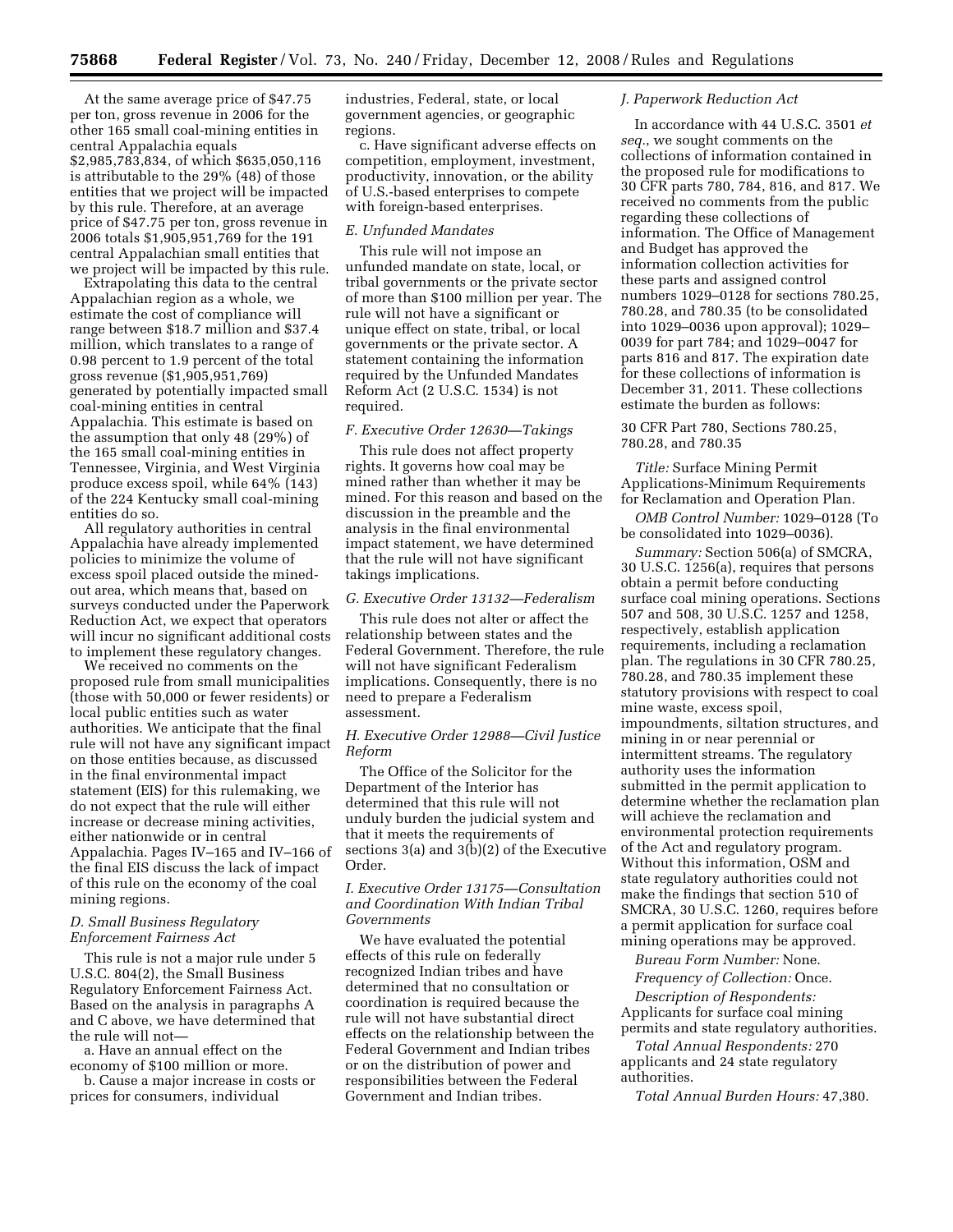SUMMARY OF ANNUAL BURDEN TO RESPONDENTS FOR 30 CFR 780.15, 780.25, 780.28, AND 780.35

| Section                              | Number of<br>applications | Number of<br>state reviews | Hours per<br>application | Hours per state<br>review | <b>Total hours</b><br>requested | Hours cur-<br>rently ap-<br>proved | <b>Difference</b>                 |
|--------------------------------------|---------------------------|----------------------------|--------------------------|---------------------------|---------------------------------|------------------------------------|-----------------------------------|
| 780.15<br>780.25<br>780.28<br>780.35 | 225<br>270<br>170         | 221<br>264<br>168          | 123<br>10<br>27          | 0<br>25.2<br>10<br>25     | 33,250<br>5,340<br>8.790        | 14,155<br>12.660                   | (8)<br>19,095<br>5,340<br>(3,870) |
| Totals                               |                           |                            | 160                      | 60.2                      | 47,380                          | 26,823                             | 20,557                            |

*Non-Labor Cost Burden:* \$202,000.

# 30 CFR Part 784

*Title:* Underground Mining Permit Applications-Minimum Requirements for Reclamation and Operation Plan.

*OMB Control Number:* 1029–0039. *Summary:* Among other things, section 516(d) of SMCRA, 30 U.S.C. 1266(d), in effect requires applicants for permits for underground coal mines to

prepare and submit an operation and reclamation plan for coal mining activities as part of the application. The regulatory authority uses this information to determine whether the plan will achieve the reclamation and environmental protection requirements of the Act and regulatory program. Without this information, OSM and state regulatory authorities could not approve permit applications for

underground coal mines and related facilities.

*Bureau Form Number:* None. *Frequency of Collection:* Once.

*Description of Respondents:* 

Applicants for underground coal mine permits and state regulatory authorities.

*Total Annual Respondents:* 62 applicants and 24 state regulatory authorities.

*Total Annual Burden Hours:* 21,761.

| Section     | Industry<br>responses | Industry<br>hours per<br>response | State re-<br>sponses | State<br>hours per<br>response | Total hours<br>requested | Currently<br>approved<br>burden<br>hours | Program<br>changes | Adjustment | Change to<br>burden<br>hours |
|-------------|-----------------------|-----------------------------------|----------------------|--------------------------------|--------------------------|------------------------------------------|--------------------|------------|------------------------------|
| 784.11<br>  | 62                    | 4                                 | 61                   | 3                              | 431                      | 347                                      | 0                  | 84         | 84                           |
|             | 25                    | 6                                 | 24                   | 2.25                           | 204                      | 198                                      | 0                  | 6          | 6                            |
| .13<br>     | 62                    | 53                                | 61                   | 4.5                            | 3,561                    | 3,101                                    | 0                  | 460        | 460                          |
|             | 62                    | 40                                | 61                   | 8.75                           | 3,014                    | 3,063                                    | 0                  | $-49$      | $-49$                        |
| .15<br>     | 62                    | 6                                 | 61                   |                                | 433                      | 398                                      | $\Omega$           | 35         | 35                           |
| .16<br>     | 62                    | 16                                | 61                   | 10                             | 1,602                    | 814                                      | 801                | $-13$      | 788                          |
| .17         |                       | 6                                 |                      | 5                              | 11                       | 99                                       | $-95$              |            | $-88$                        |
| .18<br>     | 28                    | 8                                 | 27                   | 2                              | 278                      | 278                                      | $\Omega$           | 0          | $\Omega$                     |
| .19<br>     | 47                    | 9                                 | 46                   | 12                             | 975                      | 583                                      | 369                | 23         | 392                          |
| .20<br>     | 62                    | 12                                | 61                   |                                | 988                      | 1,004                                    | 0                  | $-16$      | $-16$                        |
| .21         | 62                    | 4                                 | 61                   | 8                              | 736                      | 245                                      | 0                  | 491        | 491                          |
| .22<br>     | 62                    | 24                                | 61                   | 6                              | 1,854                    | 1,404                                    | 0                  | 450        | 450                          |
| .23         | 62                    | 40                                | 61                   | 7.5                            | 2,938                    | 2,954                                    | 0                  | $-16$      | $-16$                        |
| .24<br>     | 62                    | 20                                | 61                   | 4.5                            | 1,515                    | 1,392                                    | 0                  | 123        | 123                          |
| .25<br>     | 34                    | 6                                 | 33                   | 4                              | 336                      | 346                                      | 0                  | $-10$      | $-10$                        |
| .28<br>     | 49                    | 10                                | 48                   | 10                             | 970                      | <sup>0</sup>                             | 970                | 0          | 970                          |
| .29<br>     | 62                    | 16                                | 61                   | 5                              | 1,297                    | 331                                      | 0                  | 966        | 966                          |
| .30<br>     | 62                    | 8                                 | 61                   | 2                              | 618                      | 628                                      | 0                  | $-10$      | $-10$                        |
| Totals<br>. |                       |                                   |                      |                                | 21,761                   | 17,185                                   | 2,045              | 2,531      | 4,576                        |

*Non-Labor Cost Burden:* \$612,106.

### 30 CFR Parts 816 and 817

*Title:* Permanent Program Performance Standards—Surface and Underground Mining Activities.

*OMB Control Number:* 1029–0047. *Summary*: Sections 515 and 516 of SMCRA provide that permittees

conducting coal mining and reclamation operations must meet all applicable

performance standards of the regulatory program approved under the Act. The information collected is used by the regulatory authority in monitoring and inspecting surface coal mining and reclamation operations to ensure that they are conducted in compliance with the requirements of the Act.

*Bureau Form Number:* None. *Frequency of Collection:* Once, on occasion, quarterly and annually.

*Description of Respondents:* Coal mine operators, permittees, permit applicants, and state regulatory authorities.

*Total Annual Respondents:* 4764 permittees and 24 state regulatory authorities

*Total Annual Burden Hours:*  1,092,430.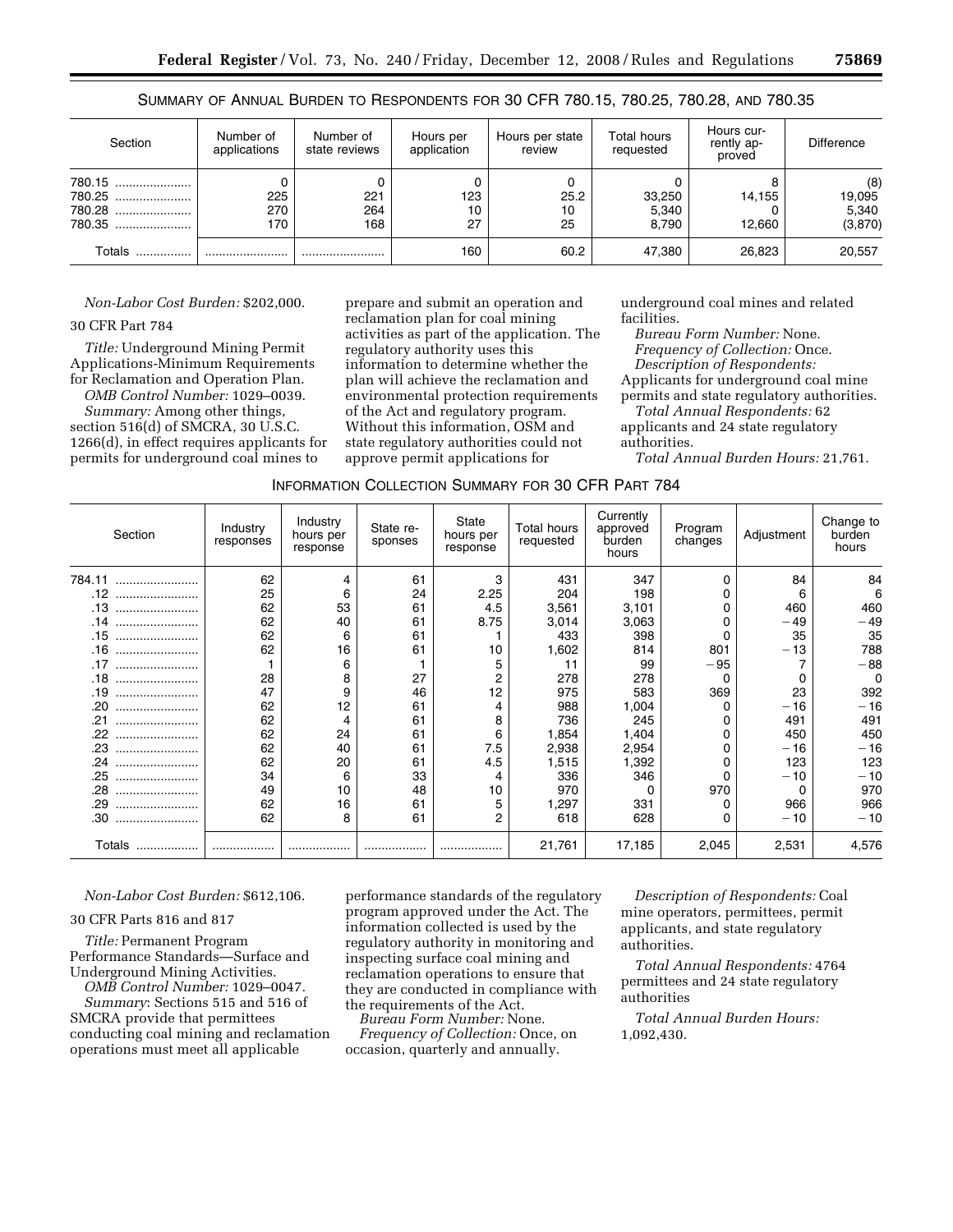| Section     | Industry<br>responses | Industry hours<br>per response | State<br>responses | State hours<br>per response | Total hours<br>requested | Currently, $LI \leq$<br>approved<br>burden hours | Changes to<br>burden hours |
|-------------|-----------------------|--------------------------------|--------------------|-----------------------------|--------------------------|--------------------------------------------------|----------------------------|
| .41<br>     | 68,900                | 6.5                            | 0                  |                             | 447,850                  | 447,850                                          |                            |
| .43<br>     | 616                   | 16                             | 270                | 5                           | 11,206                   | 4,480                                            | 6,726                      |
| .49         | 17,592                | 6                              |                    |                             | 105,552                  | 126,144                                          | (20, 592)                  |
| .57<br>     |                       |                                |                    |                             |                          | 30,800                                           | (30, 800)                  |
| .62<br>     | 38,480                |                                |                    |                             | 153,920                  | 101,010                                          | 52,910                     |
| .64<br>     | 962                   |                                | 0                  |                             | 3,848                    | 3,848                                            |                            |
| .67<br>     | 150,072               | 1.2                            | 0                  |                             | 180,086                  | 180,086                                          |                            |
| .68<br>     | 962                   | 12                             | 0                  |                             | 11,544                   | 11,544                                           |                            |
|             | 9,072                 | 8                              | 0                  |                             | 72,576                   | 475,136                                          | (402,560)                  |
| .81<br>     |                       |                                | 0                  |                             |                          | 15,528                                           | (15, 528)                  |
| .83 & .87   | 7,764                 |                                | 0                  |                             | 23,292                   | 23,292                                           |                            |
| .116<br>    | 880                   | 80                             | 2                  | 100                         | 70,600                   | 70,600                                           |                            |
| 817.121     | 80                    |                                | 0                  |                             | 320                      | 320                                              |                            |
| 817.122     | 1,638                 |                                |                    |                             | 819                      | 816                                              |                            |
| .131<br>    | 335                   | 16                             | 331                | .5                          | 5,526                    | 5,360                                            | 166                        |
| .151<br>    | 481                   |                                | 0                  |                             | 5,291                    | 5,291                                            |                            |
| Totals<br>. | 297,834               |                                | 603                |                             | 1,092,430                | 1,502,105                                        | (409,675)                  |

| INFORMATION COLLECTION SUMMARY FOR 30 CFR PARTS 816 AND 817 |
|-------------------------------------------------------------|
|                                                             |

**Note:** Under 30 CFR 816/817.41, the water monitoring reports required under the National Pollutant Discharge Elimination System (NPDES) are not counted as an OSM burden.

*Non-Labor Cost Burden:* \$371,064. These burden estimates include time for reviewing instructions, searching existing data sources, gathering and maintaining the data needed, and completing and reviewing the collections of information. We may not conduct or sponsor and you are not required to respond to a collection of information unless we display a currently valid OMB control number. These control numbers are identified in sections 780.10, 784.10, 816.10, and 817.10 of 30 CFR parts 780, 784, 816, and 817, respectively.

You should direct any comments on the accuracy of our burden estimates; ways to enhance the quality, utility, and clarity of the information to be collected; and ways to minimize the burden of collection on respondents, to the Information Collection Clearance Officer, Office of Surface Mining Reclamation and Enforcement, 1951 Constitution Ave, NW., Room 202 SIB, Washington, DC 20240.

### *K. National Environmental Policy Act*

This rule constitutes a major Federal action significantly affecting the quality of the human environment under the National Environmental Policy Act of 1969 (NEPA). Therefore, we have prepared a final environmental impact statement (FEIS) pursuant to section 102(2)(C) of NEPA, 42 U.S.C. 4332(2)(C). The FEIS, which is entitled ''OSM–EIS– 34: Proposed Revisions to the Permanent Program Regulations Implementing the Surface Mining Control and Reclamation Act of 1977 Concerning the Creation and Disposal of Excess Spoil and Coal Mine Waste and Stream Buffer Zones,'' is available on

the Internet at *www.regulations.gov.* The Docket ID number is OSM–2007–0008. A copy of the FEIS is also available for inspection as part of the administrative record for this rulemaking in the South Interior Building, Room 101, 1951 Constitution Avenue, NW., Washington, DC 20240.

Both we and EPA published notices of availability of the FEIS on October 24, 2008 (73 FR 63510 and 63470, respectively). The wait period for the FEIS under 40 CFR 1506.10(b)(2) expired November 24, 2008. During that period, we received approximately 930 comments. However, the vast majority of commenters did not address the FEIS. Instead, the commenters variously expressed opposition to mountaintop removal operations, the placement of fill material in streams, mining activities adjacent to streams, or all or part of the proposed rule that we published on August 24, 2007, for which the comment period closed almost one year earlier (November 23, 2007). Some commenters opposed EPA concurrence with the final rule. A few commenters urged adoption of a wider buffer zone for streams to provide greater environmental protection. To the limited extent that commenters referred to the FEIS, they generally either expressed a preference for one of the alternatives (usually the no action alternative) or criticized the FEIS for not analyzing in detail the alternative prohibiting all mining activities within the stream buffer zone. There were no comments that raised substantive issues or identified significant errors or admissions that would necessitate

reconsideration of the adequacy of the FEIS.

The preamble to this final rule serves as the ''Record of Decision'' under NEPA. Because of the length of the preamble, we have prepared the following concise summary of the FEIS and the decisions made in the final rule relative to the alternatives considered in the FEIS.

Because of the comments we received on the proposed rule and draft EIS, the final rule differs somewhat from the proposed rule, which means that the preferred alternative in the final EIS differs somewhat from the preferred alternative in the draft EIS. In making these changes and in developing the final rule, we used the EIS to understand the potential environmental impacts.

#### Alternatives Considered

The draft and final environmental impact statements contain an analysis of five rulemaking alternatives, which are summarized below. Alternative 1 is both the preferred alternative and the environmentally preferable alternative; it forms the basis for the final rule that we are adopting today.

#### No Action Alternative

Under this alternative, we would not adopt any new or revised rules. The current regulations applicable to excess spoil generation, coal mine waste disposal, fill construction, and stream buffer zones would remain unchanged.

One state regulatory authority supported this alternative because it would require no changes in state regulatory programs.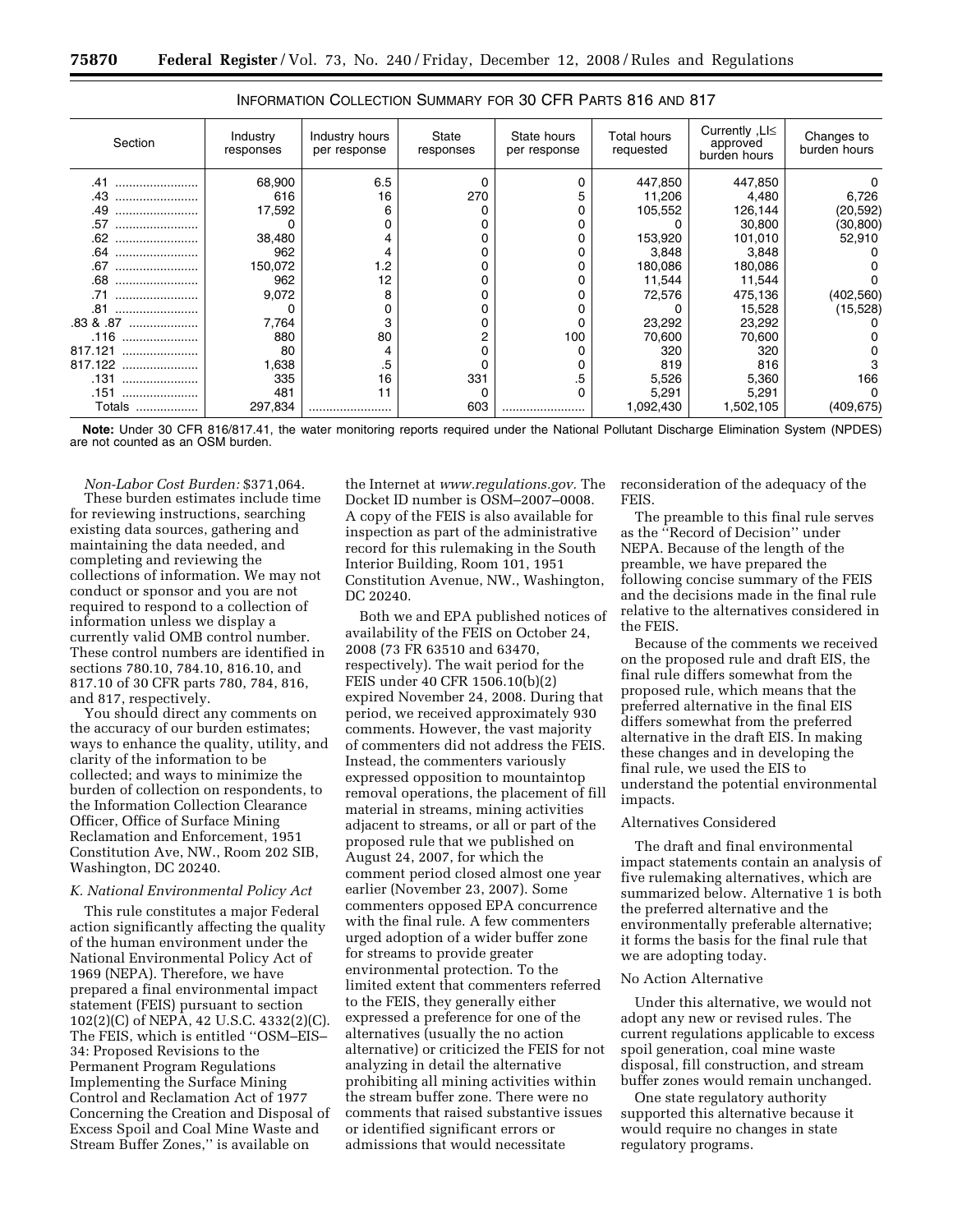# Alternative 1: Preferred Alternative

Under this alternative, as set forth in the draft EIS, we would revise our rules  $t_0$ 

• Require the permit applicant to demonstrate that the operation has been designed to minimize the volume of excess spoil to the extent possible.

• Require that excess spoil fills be designed and constructed to be no larger than needed to accommodate the anticipated volume of excess spoil that the proposed operation will generate.

• Require that permit applicants for operations that would generate excess spoil develop various alternative excess spoil disposal plans in which the size, numbers, configuration, and locations of the fills vary; submit an analysis of the environmental impacts of those alternatives; and select the alternative with the least overall adverse environmental impact or demonstrate to the satisfaction of the regulatory authority why implementation of that alternative is not possible.

• Require that excess spoil fills be constructed in accordance with the plans approved in the permit and in a manner that minimizes disturbances to and adverse impacts on fish, wildlife, and related environmental values to the extent possible, using the best technology currently available.

• Require that permit applicants for operations that would include coal mine waste disposal structures identify alternative disposal methods and alternative locations for any disposal structures; analyze the viability and environmental impacts of each alternative; and select the alternative with the least overall adverse environmental impact or demonstrate to the satisfaction of the regulatory authority why implementation of that alternative is not possible.

• Revise the stream buffer zone rules to apply to all waters of the United States and modify the permit application requirements accordingly; identify those activities that are not subject to the prohibition on conducting mining and reclamation activities on the surface of lands within 100 feet of waters of the United States; consolidate and revise requirements for streamchannel diversions in 30 CFR 816.43 and 817.43, and replace the existing findings regarding stream water quantity and quality and State and Federal water quality standards with language that better correlates with the underlying provisions of SMCRA (paragraphs  $(b)(10)(B)(i)$  and  $(b)(24)$  of section 515 and paragraphs (b)(9)(B) and (b)(11) of section 516).

However, after evaluating the comments that we received on the draft

EIS and the proposed rule, we substantially revised the preferred alternative. A description of the modified preferred alternative appears below, organized by subject (excess spoil, coal mine waste, stream buffer zones):

### Excess Spoil

This alternative would revise 30 CFR 780.35 and 784.19 to require that a permit application in which the applicant proposes to generate excess spoil include a demonstration, to the satisfaction of the regulatory authority, that the operation is designed to minimize, to the extent possible, the volume of excess spoil that the operation will generate, thus ensuring that spoil is returned to the mined-out area to the extent possible, taking into consideration applicable regulations concerning restoration of the approximate original contour, safety, stability, and environmental protection and the needs of the proposed postmining land use. The revised regulations would also require a demonstration, prepared to the satisfaction of the regulatory authority, that the designed maximum cumulative volume of all proposed excess spoil fills within the permit area is no larger than the capacity needed to accommodate the anticipated cumulative volume of excess spoil that the operation will generate, as approved by the regulatory authority.

The revised regulations also would provide that the applicant must design the operation to avoid placement of excess spoil in or within 100 feet of a perennial or intermittent stream to the extent possible. The purpose of this provision is to minimize adverse impacts on fish, wildlife, and related environmental values. If avoidance is not possible, the applicant would have to explain, to the satisfaction of the regulatory authority, why an alternative that does not involve placement of excess spoil in or within 100 feet of a perennial or intermittent stream is not reasonably possible. In addition, the applicant would have to identify a reasonable range of alternatives that vary with respect to the number, size, location, and configuration of proposed fills. The applicant would have to identify only those alternatives that are reasonably possible and that are likely to differ in terms of impacts on fish, wildlife, and related environmental values.

An alternative would be reasonably possible if it conformed to the safety, engineering, design, and construction requirements of the regulatory program and is capable of being done after

consideration of cost, logistics, and available technology. The fact that one alternative may cost somewhat more than a different alternative would not necessarily warrant exclusion of the more costly alternative from consideration. However, an alternative generally could be considered unreasonable if its cost was substantially greater than the costs normally associated with this type of project. In addition, to be considered reasonable, a potential alternative would have to be consistent with the coal recovery provisions of 30 CFR 816.59 and 817.59, which provide that mining activities must be conducted so as to maximize the utilization and conservation of the coal, while utilizing the best appropriate technology currently available to maintain environmental integrity, so that reaffecting the land in the future through surface coal mining operations is minimized.

The applicant would have to analyze the impacts of each of the identified alternatives on fish, wildlife, and related environmental values, taking into consideration both terrestrial and aquatic ecosystems. For every alternative that would involve placement of excess spoil in a perennial or intermittent stream, the analysis must include an evaluation of impacts on the physical, chemical, and biological characteristics of the stream downstream of the proposed fill, including seasonal variations in temperature and volume, changes in stream turbidity or sedimentation, the degree to which the excess spoil may introduce or increase contaminants, and the effects on aquatic organisms and the wildlife that is dependent upon the stream. If the applicant prepared an analysis of alternatives for the proposed fill under 40 CFR 230.10 to meet Clean Water Act requirements, the applicant could initially submit a copy of that analysis with the application in lieu of complying with the analytical requirements detailed in the preceding sentence. The regulatory authority would determine whether and to what extent the analysis prepared for Clean Water Act purposes satisfies the analytical requirements under this alternative.

The applicant would be required to select the alternative with the least overall adverse impact on fish, wildlife, and related environmental values, including adverse impacts on water quality and terrestrial and aquatic ecosystems.

Finally, under the preferred alternative, we would revise the performance standards concerning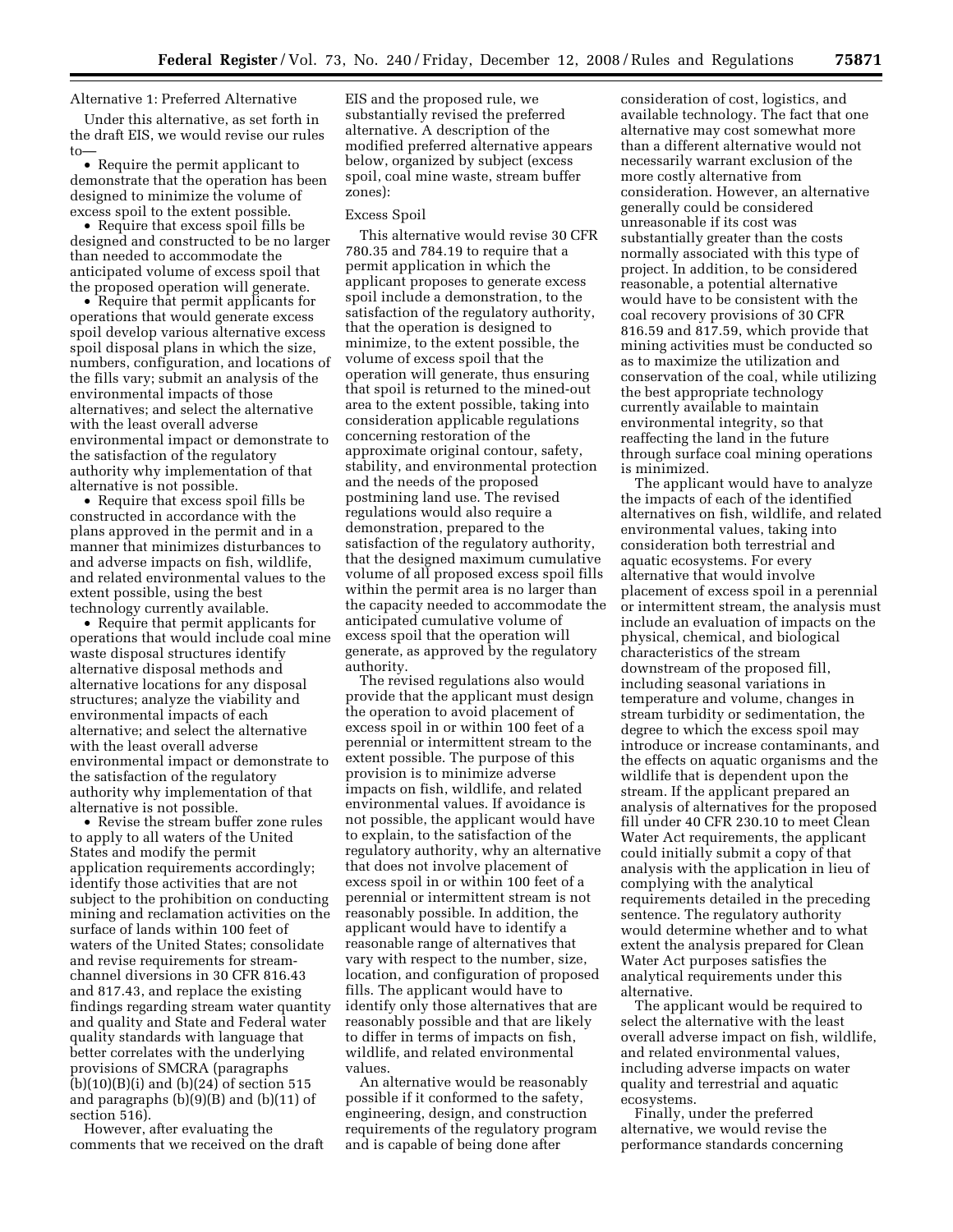excess spoil at 30 CFR 816.71 and 817.71 by adding a requirement that the permittee construct the fill in accordance with the design and plans approved in the permit. We also would add a provision requiring the permittee to place excess spoil in a location and manner that would minimize disturbances and adverse impacts on fish, wildlife, and related environmental values to the extent possible, using the best technology currently available.

#### Coal Mine Waste

This alternative would revise our coal mine waste disposal regulations in a fashion similar to what we proposed for excess spoil disposal. The permitting regulations at 30 CFR 780.25 and 784.16 would be revised to provide that the applicant must design the operation to avoid placement of coal mine waste in or within 100 feet of perennial or intermittent stream to the extent possible. If avoidance is not reasonably possible, the applicant would have to identify a reasonable range of alternative locations or configurations for any proposed refuse piles or coal mine waste impoundments. The applicant would have to identify only alternatives that are reasonably possible and that are likely to differ in terms of impacts on fish, wildlife, and related environmental values. The fact that one alternative may cost somewhat more than a different alternative would not necessarily warrant exclusion of the more costly alternative from consideration. However, an alternative generally could be considered unreasonable if its cost is substantially greater than the costs normally associated with this type of project. In addition, to be considered reasonable, a potential alternative would have to be consistent with the coal recovery provisions of 30 CFR 816.59 and 817.59, which provide that mining activities must be conducted so as to maximize the utilization and conservation of the coal, while utilizing the best appropriate technology currently available to maintain environmental integrity, so that reaffecting the land in the future through surface coal mining operations is minimized.

The applicant would have to analyze the impacts of each of the identified alternatives on fish, wildlife, and related environmental values, taking into consideration both terrestrial and aquatic ecosystems. For every alternative that would involve placement of coal mine waste in a perennial or intermittent stream, the analysis would have to include an evaluation of the impacts on the physical, chemical, and biological

characteristics of the stream downstream of the proposed refuse pile or slurry impoundment, including seasonal variations in temperature and volume, changes in stream turbidity or sedimentation, the degree to which the coal mine waste may introduce or increase contaminants, and the effects on aquatic organisms and the wildlife that is dependent upon the stream. If the applicant prepared an analysis of alternatives for the proposed refuse pile or slurry impoundment under 40 CFR 230.10 to meet Clean Water Act requirements, the applicant could initially submit a copy of that analysis with the application in lieu of complying with the analytical requirements detailed in the preceding sentence. The regulatory authority would then determine whether and to what extent the analysis prepared for Clean Water Act purposes satisfies the analytical requirements under this alternative.

The applicant would be required to select the alternative with the least overall adverse impact on fish, wildlife, and related environmental values, including adverse impacts on water quality and aquatic and terrestrial ecosystems.

#### Stream Buffer Zones

This alternative would add new regulations at 30 CFR 780.28 and 784.28 to establish permit application requirements and regulatory authority review responsibilities if mining or related regulated activities are proposed in or within 100 feet of a perennial or intermittent stream. The new requirements, which would reflect the SMCRA provisions upon which the stream buffer zone rule is based, would replace the findings that the regulatory authority must make under existing 30 CFR 816.57(a)1) and 817.57(a)(1) before authorizing activities within 100 feet of a perennial or intermittent stream. The findings in the existing rule include several Clean Water Act-related provisions that would be removed under this alternative.

When an applicant proposes to conduct activities in the stream itself, the preferred alternative would require that the applicant demonstrate that avoiding disturbance of the stream is not reasonably possible. The applicant also would have to demonstrate that the activities would comply with all applicable regulations concerning use of the best technology currently available to prevent contributions of additional suspended solids to streamflow or runoff outside the permit area to the extent possible and to minimize disturbances and adverse impacts on

fish, wildlife, and related environmental values to the extent possible. Before approving the proposed activities in the stream, the regulatory authority would have to prepare written findings concurring with those demonstrations.

When an applicant proposes to conduct activities within the buffer zone but not within the stream itself, the preferred alternative would require that the applicant demonstrate that avoiding disturbance of the stream buffer zone either is not reasonably possible or is not necessary to meet the hydrologic balance and fish and wildlife protection requirements of the regulatory program. The applicant also would have to identify any lesser buffer zone that he or she proposes to maintain and explain how the lesser buffer zone, together with any other protective measures proposed, constitute the best technology currently available to prevent contributions of additional suspended solids to streamflow or runoff outside the permit area to the extent possible and to minimize disturbances and adverse impacts on fish, wildlife, and related environmental values to the extent possible. Before approving the applicant's proposed activities in the stream buffer zone, the regulatory authority would have to prepare written findings concurring with the demonstration and explanation in the application.

In all cases, the new rules would require that the applicant identify the authorizations and certifications that would be needed under the Clean Water Act and its implementing regulations. The preferred alternative would clarify that, while the SMCRA permit may be issued in advance of any necessary Clean Water Act authorization, issuance of a SMCRA permit does not allow the permittee to initiate any activities for which Clean Water Act authorization or certification is needed.

Under the preferred alternative, we also would revise the stream buffer zone performance standards at 30 CFR 816.57 and 817.57 to provide that the requirement to maintain an undisturbed buffer around a perennial or intermittent stream does not apply to those stream segments for which the regulatory authority approves one or more of the following activities:

• Diversion of a perennial or intermittent stream.

• Placement of bridge abutments, culverts, or other structures in or within 100 feet of a perennial or intermittent stream to facilitate crossing of the stream by roads, railroads, conveyors, pipelines, utilities, or similar facilities.

• Construction of sedimentation pond embankments in a perennial or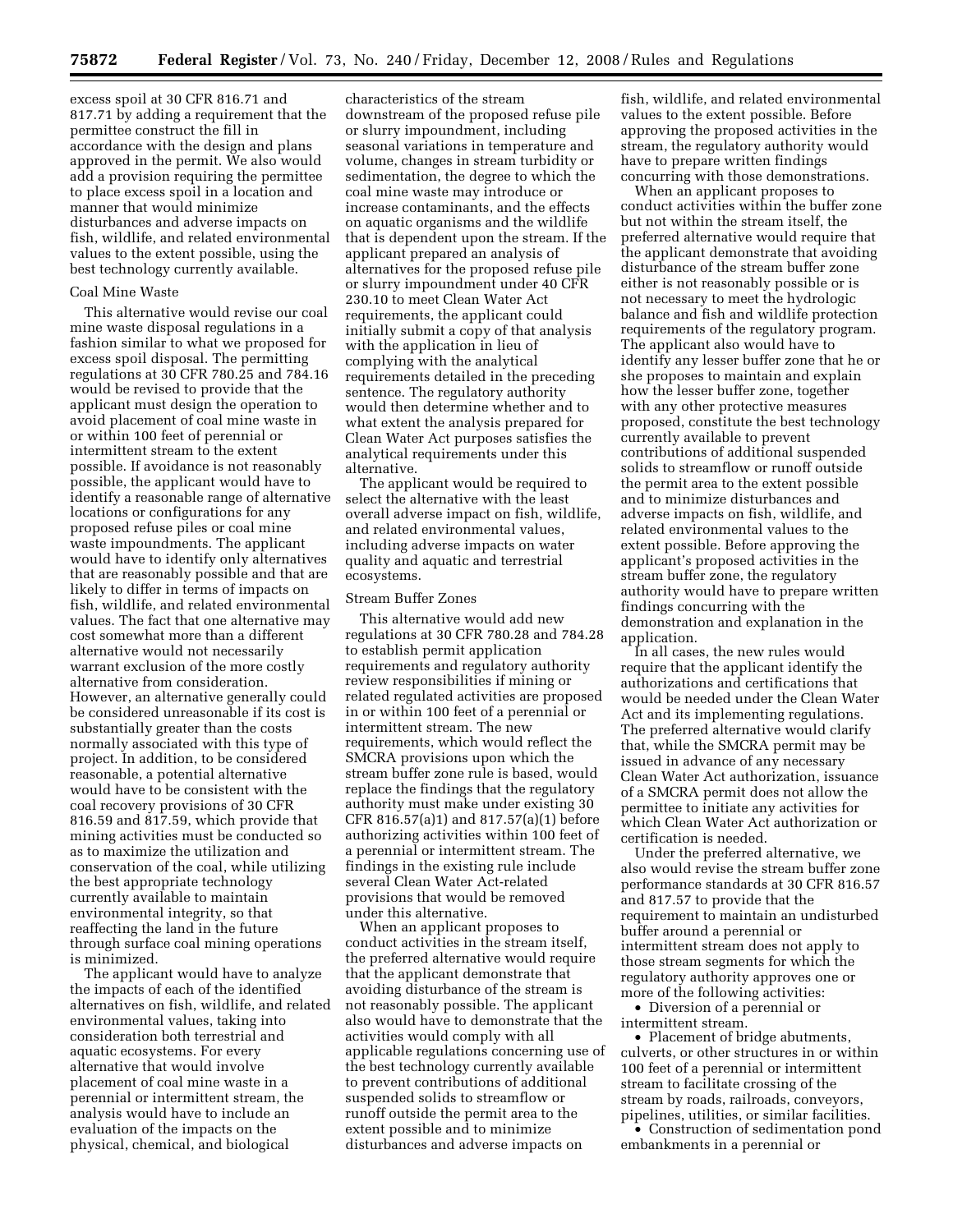intermittent stream, including the pool or storage area created by the embankment.

• Construction of excess spoil fills and coal mine waste disposal facilities in a perennial or intermittent stream.

Each of these activities would remain subject to all other existing performance standards, including standards that regulate the environmental impacts of the activities. Thus, for example, all surface activities conducted in or within 100 feet of a perennial or intermittent stream must comply with SMCRA sections 515(b)(10)(B)(i) and 515(b)(24) and various regulations implementing those statutory provisions. Also, paragraph (b) of 30 CFR 816.57 and  $817.\overline{57}$  (1983), which requires that buffer zones be marked, would be deleted and merged with our other signs and markers requirements at 30 CFR 816.11(e) and 817.11(e).

In the draft EIS, we also sought comment on a variant of this alternative, which would revise the buffer zone rule to apply to all waters of the United States and would eliminate paragraph (a)(2) of 30 CFR 816.57 and 817.57 (1983), which contained a redundant requirement for a finding that streamchannel diversions will comply with 30 CFR 816.43 or 817.43. However, the variant otherwise would retain much of the 1983 stream buffer zone rule language at 30 CFR 816.57(a) and 817.57(a), with several modifications. The first modification would revise paragraph (a)(1), which required that the regulatory authority find that the ''mining activities will not cause or contribute to the violation of applicable State or Federal water quality standards, and will not adversely affect the water quantity and quality or other environmental resources of the stream,'' by inserting the clause ''as indicated by issuance of a certification under section 401 of the Clean Water Act or a permit under section 402 or 404 of the Clean Water Act'' after ''State or Federal water quality standards,'' by replacing the phrase ''adversely affect'' with ''significantly degrade,'' and by replacing the phrase ''of the stream'' with ''of the waters outside the permit area.'' In addition, this variant would add a new finding that would require minimization of disturbances and adverse impacts on fish, wildlife, and other related environmental values of the waters to the extent possible using the best technology currently available.

Apart from its expansion to include all waters of the United States, this variant would largely preserve the status quo in terms of application of the 1983 stream buffer zone rule. The revised rule language would be more consistent than

the existing rule language with the historical application of the 1983 stream buffer zone rule, which we discussed earlier in Parts III.D. and III.E. of this preamble. The change from ''adversely affect'' to ''significantly degrade'' would replace language of uncertain provenance with language similar to that found in the 404(b)(1) Guidelines at 40 CFR 230.10(c), which pertains to placement of dredged or fill materials in waters of the United States under section 404 of the Clean Water Act. The proposed new finding in paragraph (a)(3) would reiterate the requirements of section 515(b)(24) of SMCRA.

We sought comment on the benefits and drawbacks of this variant as contrasted with the buffer zone rule changes that we proposed. In particular, we invited comment on the extent to which our rules can or should incorporate broad references to Clean Water Act requirements and use Clean Water Act terminology in place of SMCRA terminology. We also invited comment on whether and how our preferred alternative and this variant differ in terms of impact on the ability of proposed surface coal mining and reclamation operations to qualify for a nationwide permit under section 404 of the Clean Water Act.

We received very few comments in response to this request. Those that we did receive generally opposed adoption of the variant because of the change from ''adversely affect'' to ''significantly degrade'' and, in one case, replacing the phrase ''of the stream'' with ''of the waters outside the permit area.''

Alternative 2: January 7, 2004, Proposed Rule

Under this alternative, we would revise our regulations in a manner similar to that set forth in our January 7, 2004, proposed rule (69 FR 1036). In essence, the changes to our excess spoil regulations would be generally analogous to the changes described in Alternative 1, but we would not make similar changes to our coal mine waste disposal rules. With respect to the stream buffer zone rules, we would retain the prohibition on disturbance of land within 100 feet of a perennial or intermittent stream, but alter the findings that the regulatory authority must make before granting a variance to this requirement. The revised rule would replace the findings in the 1983 stream buffer zone rule with a requirement that the regulatory authority find in writing that the activities would, to the extent possible, use the best technology currently available to—

(1) Prevent additional contributions of suspended solids to the section of stream within 100 feet downstream of the mining activities, and outside the area affected by mining activities; and

(2) Minimize disturbances and adverse impacts on fish, wildlife, and other related environmental values of the stream.

Under this alternative, persons seeking to conduct surface mining activities (or, for underground mines, surface activities) on the surface of lands within the buffer zone of a perennial or intermittent stream would have to seek and obtain a variance from the regulatory authority in all cases, even if the stream segment is to be diverted or filled. There would be no categorical exceptions for certain activities as there are under Alternative 1.

Essentially, Alternative 2 differs from Alternative 1 in the following respects: Under Alternative 2, the changes to the excess spoil regulations would be generally analogous to the changes described in Alternative 1, with the exception that an alternatives analysis would be required in every case in which an operation generated excess spoil, not just those for those operations that propose to place excess spoil in or within 100 feet of a perennial or intermittent stream. In addition, Alternative 2 would not amend the coal mine waste disposal rules. With respect to the stream buffer zone rule, Alternative 2, unlike Alternative 1, would not establish separate permitting requirements for proposed activities in or within 100 feet of a perennial or intermittent stream. Unlike Alternative 1, Alternative 2 provides no exception from the requirement to either avoid the buffer zone or obtain a variance from the regulatory authority. The findings required for a variance also differ. Most significantly, under Alternative 2, applicants would not need to demonstrate—and the regulatory authority would not need to find—that it is not reasonably possible to avoid disturbing the stream or its buffer zone.

Several industry commenters supported adoption of this alternative, primarily because it would reduce ambiguity associated with the 1983 stream buffer zone rule and included more modest excess spoil minimization and alternatives analysis requirements than Alternative 1. In addition, they noted favorably that, unlike the preferred alternative, Alternative 2 would not use the term ''waters of the United States'' in lieu of perennial or intermittent streams in defining the scope of the stream buffer zone rule, and did not include requirements for an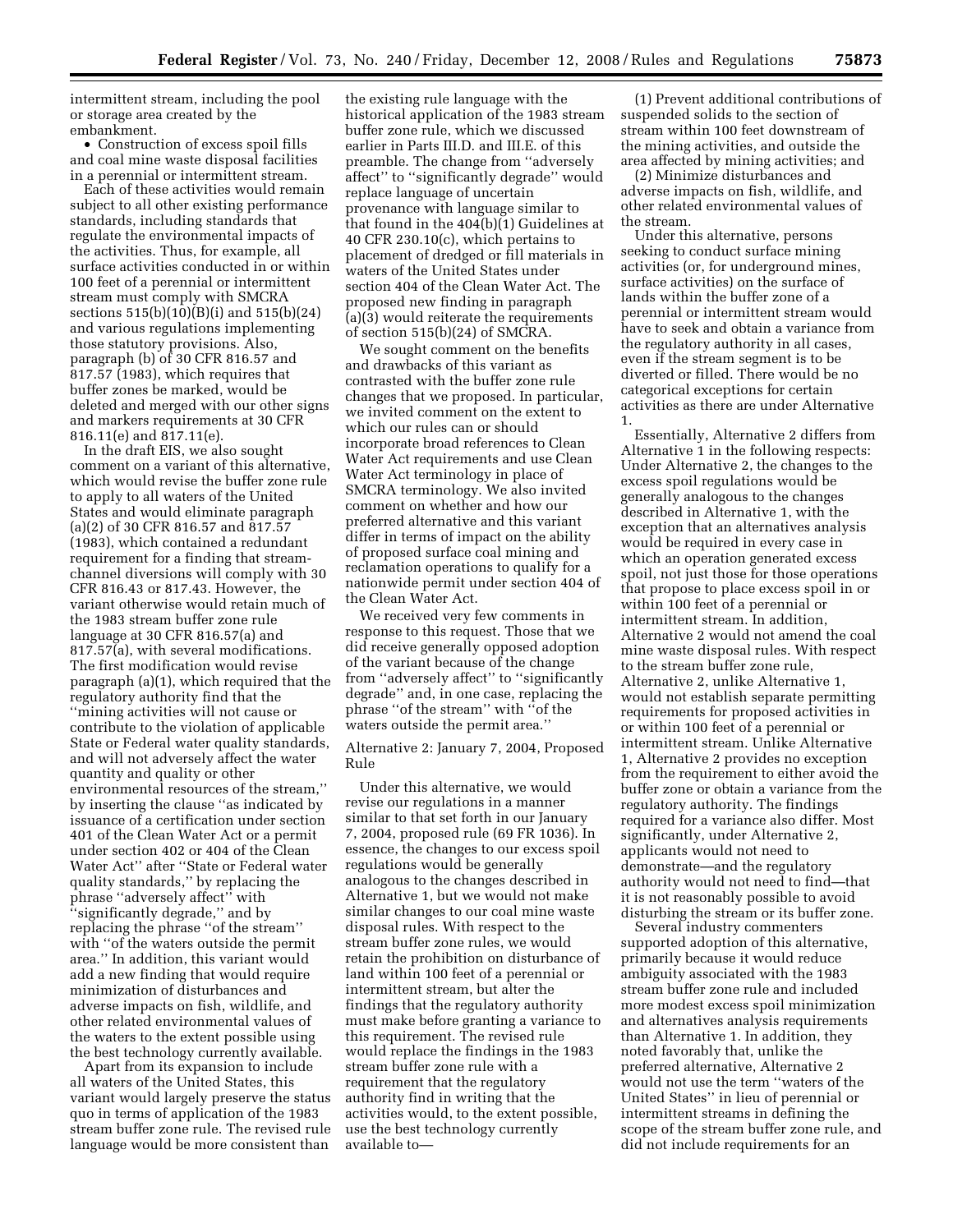alternatives analysis of proposals to place coal mine waste in or near waters of the United States.

# Alternative 3: Change Only the Excess Spoil Regulations

Under this alternative, we would revise our excess spoil regulations as described in Alternative 1. We would not revise our coal mine waste disposal rules or the stream buffer zone regulations.

This alternative received little support from commenters. One industry commenter opposed it because it included requirements for an alternatives analysis of proposals to place coal mine waste and excess spoil in or near waters of the United States.

Alternative 4: Change Only the Stream Buffer Zone Regulations

Under this alternative, we would revise our stream buffer zone regulations as described in Alternative 1. We would not revise our excess spoil or coal mine waste disposal regulations.

This alternative received some support from those commenters who saw no benefit and many difficulties with our proposed excess spoil and coal mine waste disposal requirements, as described in the preferred alternative, but who wanted to see the controversy surrounding the stream buffer zone rule resolved.

#### Decision

We are adopting the preferred alternative as described in the final EIS. The final rule and the preferred alternative in the final EIS differ from the proposed rule and the preferred alternative in the draft EIS in several respects. The most significant differences are summarized below:

1. In the final rule, we retained the scope of the 1983 stream buffer zone rule, which included only perennial and intermittent streams, rather than adopting those provisions of our proposed rules that would have applied the buffer zone restrictions to waters of the United States. As discussed in Part VII of this preamble, almost all commenters who opined on this issue opposed the proposed change to waters of the United States. In general, commenters preferred the relatively well-understood concept of perennial and intermittent streams as opposed to the uncertain meaning of the term waters of the United States.

2. In response to concerns that the proposed rule did not adequately protect headwater streams, we added a requirement that the operation be designed to avoid placement of excess spoil or coal mine waste in or within

100 feet of perennial or intermittent streams to the extent possible.

3. We extensively revised the rule to clearly differentiate between permit application requirements and findings required for approval of activities that would take place in perennial or intermittent streams and the requirements and findings for those activities that would disturb only the buffer zone for those streams. Specifically, in the final rule, new sections 780.28 and 784.28 provide that, as a prerequisite for approval of activities in a perennial or intermittent stream, the permit applicant must demonstrate, and the regulatory authority must find, that it is not reasonably possible to avoid disturbance of the stream or its buffer zone. In addition, the SMCRA permit must include a condition requiring a demonstration of compliance with all applicable Clean Water Act authorization or certification requirements before the permittee may conduct any activities in the stream for which authorization or certification is required under the Clean Water Act. For activities that would occur within the buffer zone, but not in the stream itself, the final rule provides that the permit applicant must demonstrate, and the regulatory authority must find, that avoiding disturbance of the buffer zone either is not reasonably possible or is not necessary to meet the fish and wildlife and hydrologic balance protection requirements of the regulatory program.

4. We revised the rules governing the disposal of coal mine waste and placement of excess spoil to require identification and analysis of alternatives only when the applicant proposes to place coal mine waste or excess spoil in or within 100 feet of a perennial or intermittent stream. In addition, as revised, the final rule provides that the permit applicant need identify only those reasonably possible alternatives that are likely to differ significantly in terms of impacts on fish, wildlife, and related environmental values. The proposed rule would have required identification of a reasonable range of alternatives, which could have included alternatives that are possible from a technological perspective, but are impracticable because of cost or other considerations. The final rule specifies that an alternative is reasonably possible if it—

(A) Conforms to the safety, engineering, design, and construction requirements of the regulatory program.

(B) Is capable of being done after consideration of cost, logistics, and available technology. The fact that one

alternative may cost somewhat more than a different alternative does not necessarily warrant exclusion of the more costly alternative from consideration. However, an alternative generally may be considered unreasonable if its cost is substantially greater than the costs normally associated with that type of project.

(C) Is consistent with the provisions of 30 CFR 816.59/817.59, which require maximization of coal recovery to minimize the likelihood that the land will be reaffected by mining operations in the future.

5. The final rule requires a permit applicant proposing to place excess spoil or coal mine waste in or within 100 feet of a perennial or intermittent stream to select the alternative with the least overall adverse impact on fish, wildlife, and related environmental values. The proposed rule would have allowed an applicant to select a less protective alternative based upon a demonstration that the most protective alternative was not possible. However, under the revised final rule, an applicant need only identify and consider reasonably possible alternatives, which means that this provision of the proposed rule is no longer appropriate or relevant.

6. The final rule clarifies that the stream buffer zone requirement does not apply to any stream segment for which a stream-channel diversion is approved and constructed. The proposed rule would have applied the exception only to mining through streams, which has limited utility in the context of underground mines. Furthermore, it would be illogical to apply the buffer zone requirement to any stream segment that has been diverted, regardless of the reason for the diversion, because there is no longer a need or purpose for a buffer zone for a former stream channel from which all flows have been diverted.

# Environmental Effects of the Alternatives

The information obtained in the course of preparing this EIS indicates that the proposed Federal action may have the most significant effects in the central Appalachian coal fields, particularly eastern Kentucky, southwestern Virginia, and southern West Virginia. The steep-slope terrain, ample rainfall, and abundant surfaceminable reserves of high quality bituminous coal in these areas help explain why 98% of all excess spoil fills nationally and approximately 61 percent of the stream miles directly impacted by mining are located in these areas.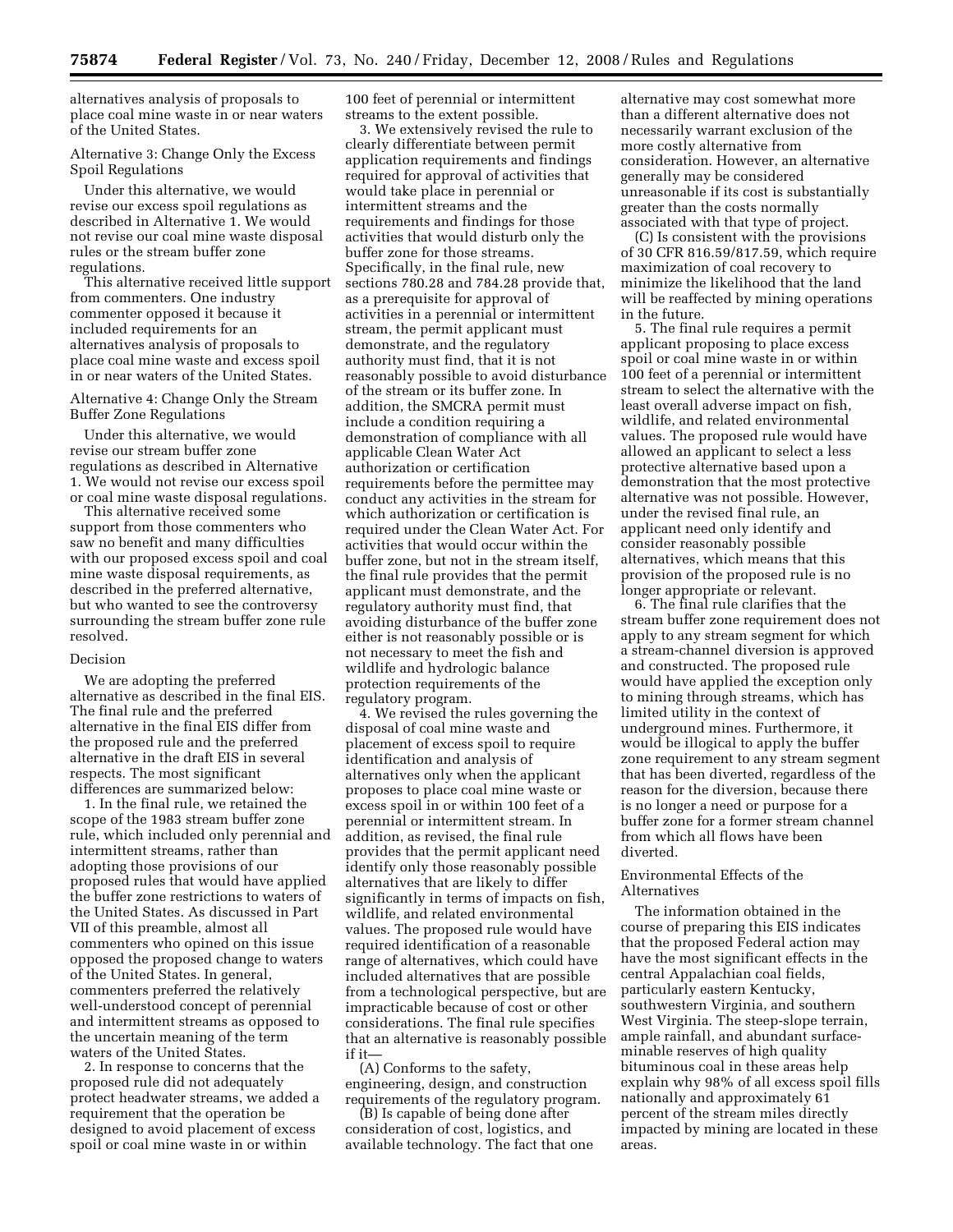Alternatives 1, 2, and 3 would revise the excess spoil regulations to enhance consideration of the environmental effects of fill construction by requiring that applicants minimize the volume of spoil placed outside the mined-out area, design and construct excess spoil fills to reduce the amount of land and water directly affected outside the mined-out area, and configure fills to minimize adverse impacts on fish, wildlife, and related environmental values. States in the central Appalachian coalfields (Kentucky, Virginia, Tennessee, and West Virginia) have taken various steps in accordance with their approved SMCRA regulatory programs to implement similar actions, so the impacts of the excess spoil elements of alternatives likely would be limited by the changes already made by those states.

We do not anticipate that the revisions that Alternatives 1, 2, and 4 would make to the stream buffer zone rule would have any major on-theground consequences because we do not expect that those revisions would alter the rate at which surface coal mining and reclamation operations are impacting perennial and intermittent streams. Between 1992 and 2002, we estimate that coal mining operations directly impacted 1,208 miles of stream in the central Appalachian coal fields, which constitutes 2.05 percent of the total stream miles in the central Appalachian coal fields. At this rate, 4.1% of the total stream miles in central Appalachia would be directly impacted within the subsequent 10 years. The miles of stream directly impacted by excess spoil fills for permits issued between 1985 and 2001 is 724 miles, which is approximately 1.2 percent of the streams in central Appalachia. If fill construction continued at this rate, an additional 724 miles of headwater streams would be buried in the next 17 years (by 2018). This trend likely would decline as surface-minable coal reserves in central Appalachia are depleted in the next few decades.

Alternative 1 is uniquely different from the other alternatives in that it incorporates changes to reduce the adverse impacts of coal mine waste disposal facilities (refuse piles and slurry impoundments) on fish, wildlife, and related environmental values. We anticipate that these changes would positively impact the environment.

We estimate that the combination of the excess spoil and coal mine waste provisions in Alternative 1 would result in slight positive effects on the human environment with respect to direct hydrologic impacts, water quality, and aquatic fauna when compared to the

''no action'' alternative. In the final rule, we are adopting this alternative, which is both the most environmentally protective alternative and the preferred alternative.

# Mitigation, Monitoring and Enforcement

We have adopted all practicable means to avoid or minimize environmental harm from the alternative selected. SMCRA's permitting requirements and performance standards generally require avoidance or minimization of adverse impacts to important environmental resources, and our regulations do likewise. In particular, this final rule requires that surface coal mining operations be designed to minimize the amount of spoil placed outside the mined-out area, thus minimizing the amount of land disturbed. The final rule also requires that, to the extent possible, surface coal mining and reclamation operations be designed to avoid disturbance of perennial or intermittent streams and the surface of lands within 100 feet of those streams. If avoidance is not reasonably possible, the rule requires that the permit applicant develop and analyze a reasonable range of reasonably possible alternatives and select the alternative that would have the least overall adverse impact on fish, wildlife, and related environmental values.

Each SMCRA regulatory program includes five major elements: Permitting requirements and procedures, performance bonds to guarantee reclamation in the event that the permittee defaults on any reclamation obligations, performance standards to which the operator must adhere, inspection and enforcement to maintain compliance with performance standards and the terms and conditions of the permit, and a process for the designation of lands as unsuitable for surface coal mining operations. Under 30 CFR 730.5, 732.15, and 732.17, each state regulatory program must be no less effective than our regulations in achieving the requirements of the Act. We conduct oversight of each state's implementation of its approved regulatory program.

# **List of Subjects**

### *30 CFR Part 780*

Incorporation by reference, Reporting and recordkeeping requirements, Surface mining.

### *30 CFR Part 784*

Incorporation by reference, Reporting and recordkeeping requirements, Underground mining.

### *30 CFR Part 816*

Environmental protection, Reporting and recordkeeping requirements, Surface mining.

#### *30 CFR Part 817*

Environmental protection, Reporting and recordkeeping requirements, Underground mining.

Dated: December 1, 2008,

# **C. Stephen Allred,**

*Assistant Secretary, Land and Minerals Management.* 

■ For the reasons set forth in the preamble, the Department revises 30 CFR parts 780, 784, 816, and 817 as set forth below.

# **PART 780—SURFACE MINING PERMIT APPLICATIONS—MINIMUM REQUIREMENTS FOR RECLAMATION AND OPERATION PLAN**

■ 1. The authority citation for part 780 continues to read as follows:

**Authority:** 30 U.S.C. 1201 *et seq.* and 16 U.S.C. 470 *et seq.* 

■ 2. The part heading is revised to read as set forth above.

■ 3. Section 780.10 is revised to read as follows:

### **§ 780.10 Information collection.**

In accordance with 44 U.S.C. 3501 *et seq.*, the Office of Management and Budget (OMB) has approved the information collection requirements of this part and assigned clearance number 1029–0036. Sections 507 and 508 of SMCRA contain permit application requirements for surface coal mining activities, including a requirement that the application include an operation and reclamation plan. The regulatory authority uses this information to determine whether the proposed surface coal mining operation will achieve the environmental protection requirements of the Act and regulatory program. Without this information OSM and state regulatory authorities could not approve permit applications for surface coal mines and related facilities. Persons intending to conduct such operations must respond to obtain a benefit. A Federal agency may not conduct or sponsor, and you are not required to respond to, a collection of information unless it displays a currently valid OMB control number.

■ 4. Amend § 780.14 by revising paragraphs (b)(11) and (c) to read as follows:

# **§ 780.14 Operation plan: Maps and plans.**

\* \* \* \* \* (b) \* \* \*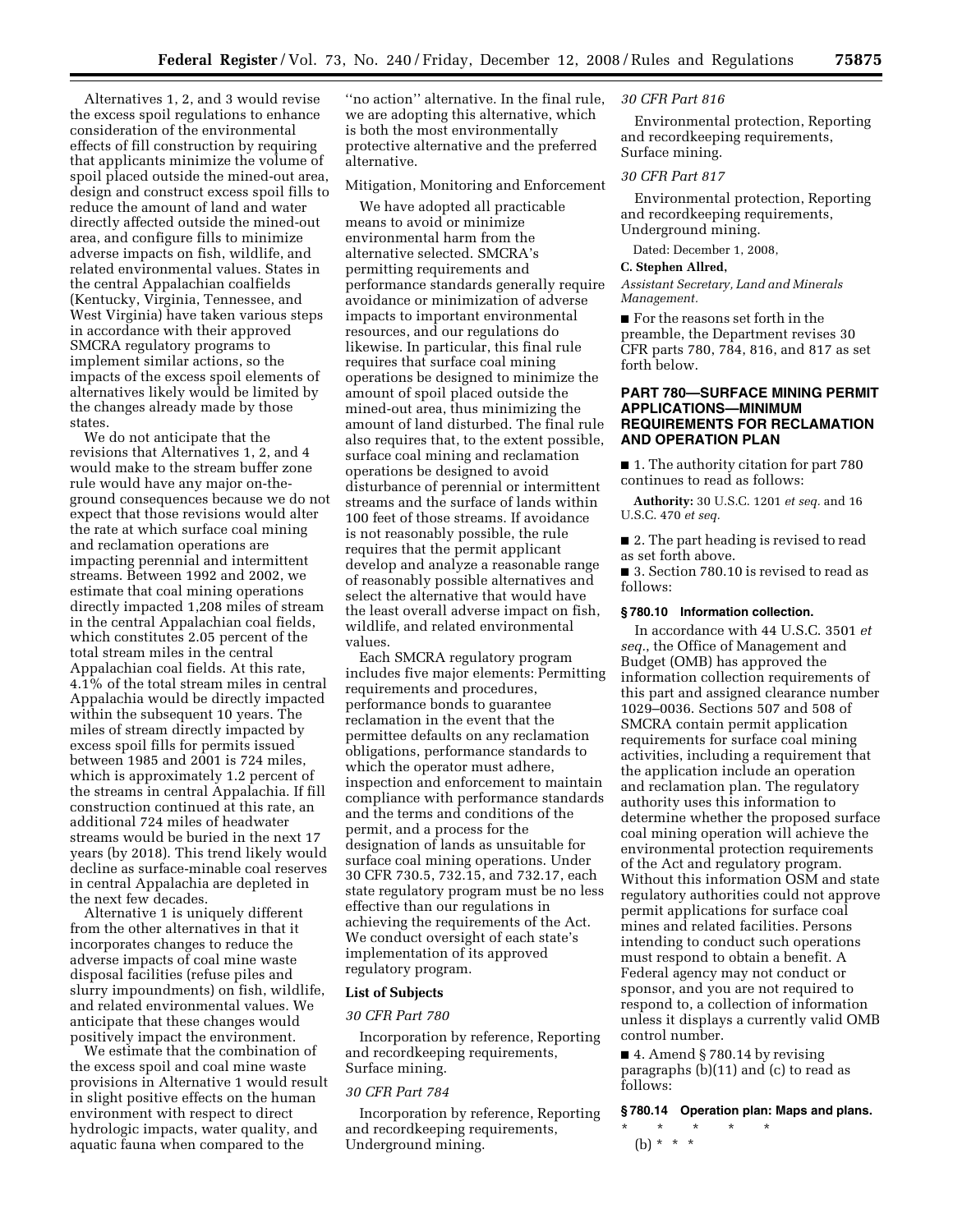(11) Locations of each siltation structure, permanent water impoundment, refuse pile, and coal mine waste impoundment for which plans are required by § 780.25 of this part, and the location of each fill for the disposal of excess spoil for which plans are required under § 780.35 of this part.

(c) Except as provided in §§ 780.25(a)(2), 780.25(a)(3), 780.35, 816.73(c), 816.74(c), and 816.81(c) of this chapter, cross-sections, maps, and plans required under paragraphs (b)(4), (5), (6), (10), and (11) of this section must be prepared by, or under the direction of, and certified by a qualified registered professional engineer, a professional geologist, or, in any state that authorizes land surveyors to prepare and certify cross-sections, maps, and plans, a qualified, registered, professional land surveyor, with assistance from experts in related fields such as landscape architecture.

 $\blacksquare$  5. Amend § 780.25 as follows: ■ A. Revise the section heading, paragraph (a) introductory text, paragraph (a)(1) introductory text, and paragraph (a)(2);

■ B. Revise paragraph (c)(2) and add paragraph (c)(4);

■ C. Revise paragraph (d); and

■ D. Remove paragraphs (e) and (f). The revisions and addition read as follows:

#### **§ 780.25 Reclamation plan: Siltation structures, impoundments, and refuse piles.**

(a) *General.* Each application must include a general plan and a detailed design plan for each proposed siltation structure, impoundment, and refuse pile within the proposed permit area.

(1) Each general plan must—

\* \* \* \* \* (2)(i) Impoundments meeting the criteria for Significant Hazard Class or High Hazard Class (formerly Class B or C) dams in ''Earth Dams and Reservoirs,'' Technical Release No. 60 (210–VI–TR60, July 2005), published by the U.S. Department of Agriculture, Natural Resources Conservation Service, must comply with the requirements of this section for structures that meet the criteria in § 77.216(a) of this title. Technical Release No. 60 (TR–60) is hereby incorporated by reference. The Director of the Federal Register approves this incorporation by reference in accordance with 5 U.S.C. 552(a) and 1 CFR part 51. You may review and download the incorporated document from the Natural Resources Conservation Service's Web site at *http://www.info.usda.gov/scripts/ lpsiis.dll/TR/TR*\_*210*\_*60.htm*. You may inspect and obtain a copy of this

document which is on file at the Administrative Record Room, Office of Surface Mining Reclamation and Enforcement, 1951 Constitution Avenue, NW., Washington, DC 20240. For information on the availability of this document at OSM, call 202–208– 2823. You also may inspect a copy of this document at the National Archives and Records Administration (NARA). For information on the availability of this material at NARA, call 202–741– 6030 or go to *http://www.archives.gov/ federal*\_*register/ code*\_*of*\_*federal*\_*regulations/* 

*ibr*\_*locations.html*. (ii) Each detailed design plan for a

structure that meets the criteria in § 77.216(a) of this title must—

(A) Be prepared by, or under the direction of, and certified by a qualified registered professional engineer with assistance from experts in related fields such as geology, land surveying, and landscape architecture;

(B) Include any geotechnical investigation, design, and construction requirements for the structure;

(C) Describe the operation and maintenance requirements for each structure; and

(D) Describe the timetable and plans to remove each structure, if appropriate. \* \* \* \* \*

# $(c) * * * *$

(2) Each plan for an impoundment meeting the criteria in § 77.216(a) of this title must comply with the requirements of § 77.216–2 of this title. The plan required to be submitted to the District Manager of MSHA under § 77.216 of this title must be submitted to the regulatory authority as part of the permit application.

\* \* \* \* \* (4) If the structure meets the Significant Hazard Class or High Hazard Class criteria for dams in TR–60 or meets the criteria of § 77.216(a) of this chapter, each plan must include a stability analysis of the structure. The stability analysis must include, but not be limited to, strength parameters, pore pressures, and long-term seepage conditions. The plan also must contain a description of each engineering design assumption and calculation with a discussion of each alternative considered in selecting the specific design parameters and construction methods.

(d) *Coal mine waste impoundments and refuse piles.* If you, the permit applicant, propose to place coal mine waste in a refuse pile or impoundment, or if you plan to use coal mine waste to construct an impounding structure, you must comply with the applicable

requirements in paragraphs (d)(1) through (d)(3) of this section.

(1) *Addressing impacts to perennial and intermittent streams and related environmental values.* You must design the operation to avoid placement of coal mine waste in or within 100 feet of a perennial or intermittent stream to the extent possible. If avoidance is not possible, you must—

(i) Explain, to the satisfaction of the regulatory authority, why an alternative coal mine waste disposal method or an alternative location or configuration that does not involve placement of coal mine waste in or within 100 feet of a perennial or intermittent stream is not reasonably possible.

(ii) Identify a reasonable range of alternative locations or configurations for any proposed refuse piles or coal mine waste impoundments. This provision does not require identification of all potential alternatives. You need identify only those reasonably possible alternatives that are likely to differ significantly in terms of impacts on fish, wildlife, and related environmental values. An alternative is reasonably possible if it meets all the following criteria:

(A) The alternative conforms to the safety, engineering, design, and construction requirements of the regulatory program.

(B) The alternative is capable of being done after consideration of cost, logistics, and available technology. The fact that one alternative may cost somewhat more than a different alternative does not necessarily warrant exclusion of the more costly alternative from consideration. However, an alternative generally may be considered unreasonable if its cost is substantially greater than the costs normally associated with this type of project.

(C) The alternative is consistent with the coal recovery provisions of § 816.59 of this chapter.

(iii) Analyze the impacts of the alternatives identified in paragraph  $(d)(1)(ii)$  of this section on fish, wildlife, and related environmental values. The analysis must consider impacts on both aquatic and terrestrial ecosystems.

(A) For every alternative that proposes placement of coal mine waste in a perennial or intermittent stream, the analysis required under paragraph (d)(1)(iii) of this section must include an evaluation of impacts on the physical, chemical, and biological characteristics of the stream downstream of the proposed refuse pile or coal mine waste impoundment, including seasonal variations in temperature and volume, changes in stream turbidity or sedimentation, the degree to which the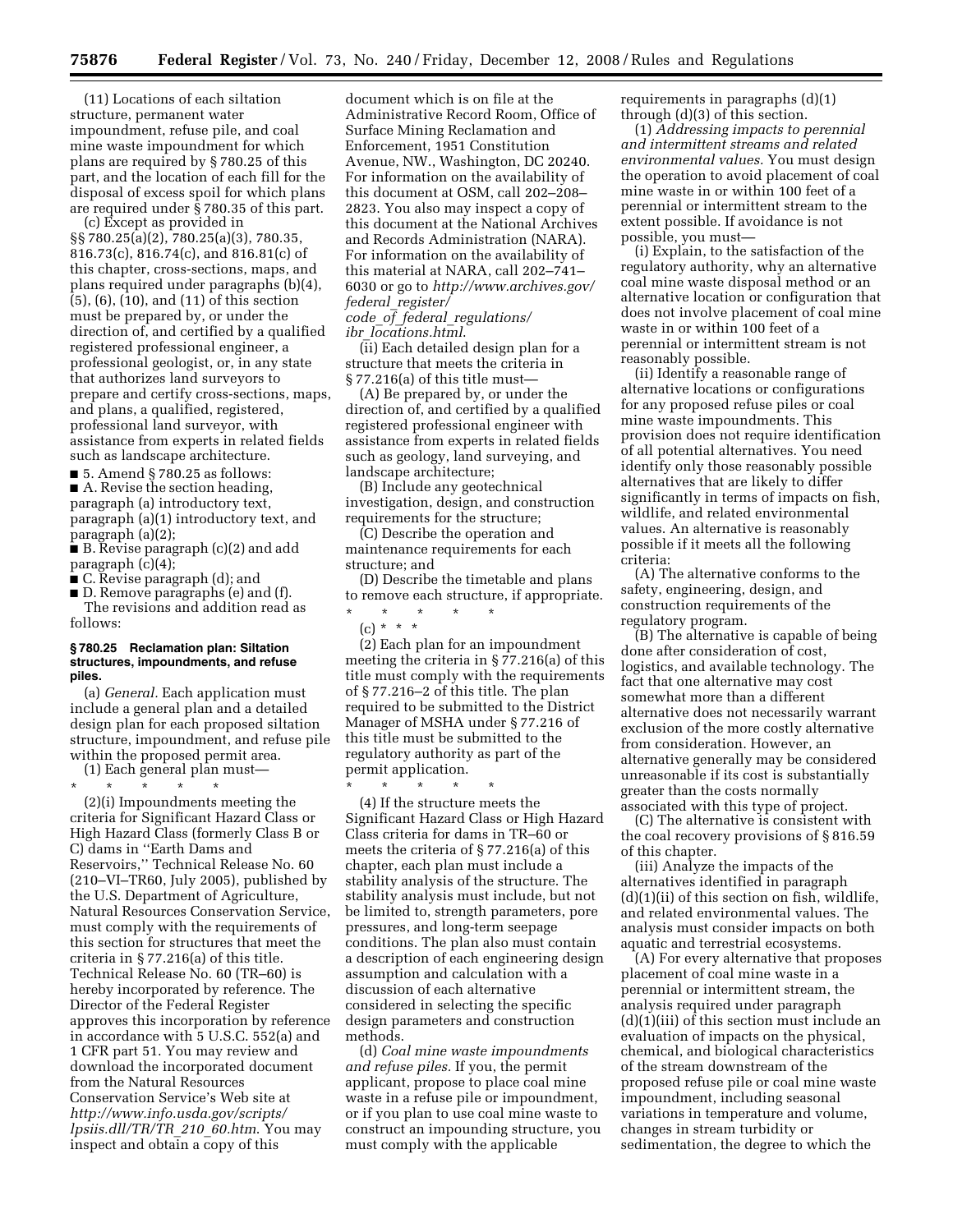coal mine waste may introduce or increase contaminants, and the effects on aquatic organisms and the wildlife that is dependent upon the stream.

(B) If you have prepared an analysis of alternatives for the proposed impoundment or refuse pile under 40 CFR 230.10 to meet Clean Water Act requirements, you may initially submit a copy of that analysis in lieu of the analysis required under paragraph  $(d)(1)(iii)(A)$  of this section. The regulatory authority will determine the extent to which that analysis satisfies the requirements of paragraph  $(d)(1)(iii)(A)$  of this section.

(iv) Select the alternative with the least overall adverse impact on fish, wildlife, and related environmental values, including adverse impacts on water quality and aquatic and terrestrial ecosystems.

(2) *Design requirements for refuse piles.* Refuse piles must be designed to comply with the requirements of §§ 816.81 and 816.83 of this chapter.

(3) *Design requirements for impoundments and impounding structures.* Impounding structures constructed of or intended to impound coal mine waste must be designed to comply with the requirements of §§ 816.81 and 816.84 of this chapter, which incorporate the requirements of paragraphs (a) and (c) of § 816.49 of this chapter. In addition,—

(i) The plan for each structure that meets the criteria of § 77.216(a) of this title must comply with the requirements of § 77.216–2 of this title; and

(ii) Each plan for a coal mine waste impoundment must contain the results of a geotechnical investigation to determine the structural competence of the foundation that will support the proposed impounding structure and the impounded material. An engineer or engineering geologist must plan and supervise the geotechnical investigation. In planning the investigation, the engineer or geologist must—

(A) Determine the number, location, and depth of borings and test pits using current prudent engineering practice for the size of the impoundment and the impounding structure, the quantity of material to be impounded, and subsurface conditions.

(B) Consider the character of the overburden and bedrock, the proposed abutment sites for the impounding structure, and any adverse geotechnical conditions that may affect the particular impoundment.

(C) Identify all springs, seepage, and groundwater flow observed or anticipated during wet periods in the area of the proposed impoundment.

(D) Consider the possibility of mudflows, rock-debris falls, or other landslides into the impoundment or impounded material.

 $\blacksquare$  6. Add § 780.28 to read as follows:

### **§ 780.28 Activities in or adjacent to perennial or intermittent streams.**

(a) *Applicability.* (1) *In general.*  Except as otherwise provided in paragraph (a)(2) of this section, this section applies to applications to conduct surface mining activities in perennial or intermittent streams or on the surface of lands within 100 feet, measured horizontally, of perennial or intermittent streams.

(2) *Exceptions.* (i) *Coal preparation plants not located within the permit area of a mine.* This section does not apply to applications under § 785.21 of this chapter for coal preparation plants that are not located within the permit area of a mine.

(ii) *Stream-channel diversions.*  Paragraphs (b) through (e) of this section do not apply to diversions of perennial or intermittent streams, which are governed by § 780.29 of this part and § 816.43 of this chapter.

(b) *Application requirements for surface mining activities in a perennial or intermittent stream.* If you propose to conduct one or more of the activities listed in paragraphs (b)(2) through (b)(4) of § 816.57 of this chapter in a perennial or intermittent stream, your application must demonstrate that—

(1) Avoiding disturbance of the stream is not reasonably possible; and

(2) The proposed activities will comply with all applicable requirements in paragraphs (b) and (c) of § 816.57 of this chapter.

(c) *Application requirements for surface mining activities within 100 feet of a perennial or intermittent stream.* If you propose to conduct surface mining activities within 100 feet of a perennial or intermittent stream, but not in the stream itself, and those activities would occur on land subject to the buffer requirement of § 816.57(a)(1) of this chapter, your application must—

(1) Demonstrate that avoiding disturbance of land within 100 feet of the stream either is not reasonably possible or is not necessary to meet the fish and wildlife and hydrologic balance protection requirements of the regulatory program;

(2) Identify any lesser buffer that you propose to implement instead of maintaining a 100-foot undisturbed buffer between surface mining activities and the perennial or intermittent stream; and

(3) Explain how the lesser buffer, together with any other protective

measures that you propose to implement, constitute the best technology currently available to—

(i) Prevent the contribution of additional suspended solids to streamflow or runoff outside the permit area to the extent possible, as required by §§ 780.21(h) and 816.41(d)(1) of this chapter; and

(ii) Minimize disturbances and adverse impacts on fish, wildlife, and related environmental values to the extent possible, as required by §§ 780.16(b) and 816.97(a) of this chapter.

(d) *Approval requirements for activities in a perennial or intermittent stream.* Before approving any surface mining activities in a perennial or intermittent stream, the regulatory authority must—

(1) Find in writing that—

(i) Avoiding disturbance of the stream is not reasonably possible; and

(ii) The plans submitted with the application meet all applicable requirements in paragraphs (b) and (c) of § 816.57 of this chapter.

(2) Include a permit condition requiring a demonstration of compliance with the Clean Water Act in the manner specified in § 816.57(a)(2) of this chapter before the permittee may conduct any activities in a perennial or intermittent stream that require authorization or certification under the Clean Water Act.

(e) *Approval requirements for activities within 100 feet of a perennial or intermittent stream.* Before approving any surface mining activities that would disturb the surface of land subject to the buffer requirement of § 816.57(a)(1) of this chapter, the regulatory authority must find in writing that—

(1) Avoiding disturbance of the surface of land within 100 feet of the stream either is not reasonably possible or is not necessary to meet the fish and wildlife and hydrologic balance protection requirements of the regulatory program; and

(2) The measures proposed under paragraphs  $(c)(2)$  and  $(c)(3)$  of this section constitute the best technology currently available to—

(i) Prevent the contribution of additional suspended solids to streamflow or runoff outside the permit area to the extent possible, as required by §§ 780.21(h) and 816.41(d)(1) of this chapter; and

(ii) Minimize disturbances and adverse impacts on fish, wildlife, and related environmental values to the extent possible, as required by §§ 780.16(b) and 816.97(a) of this chapter.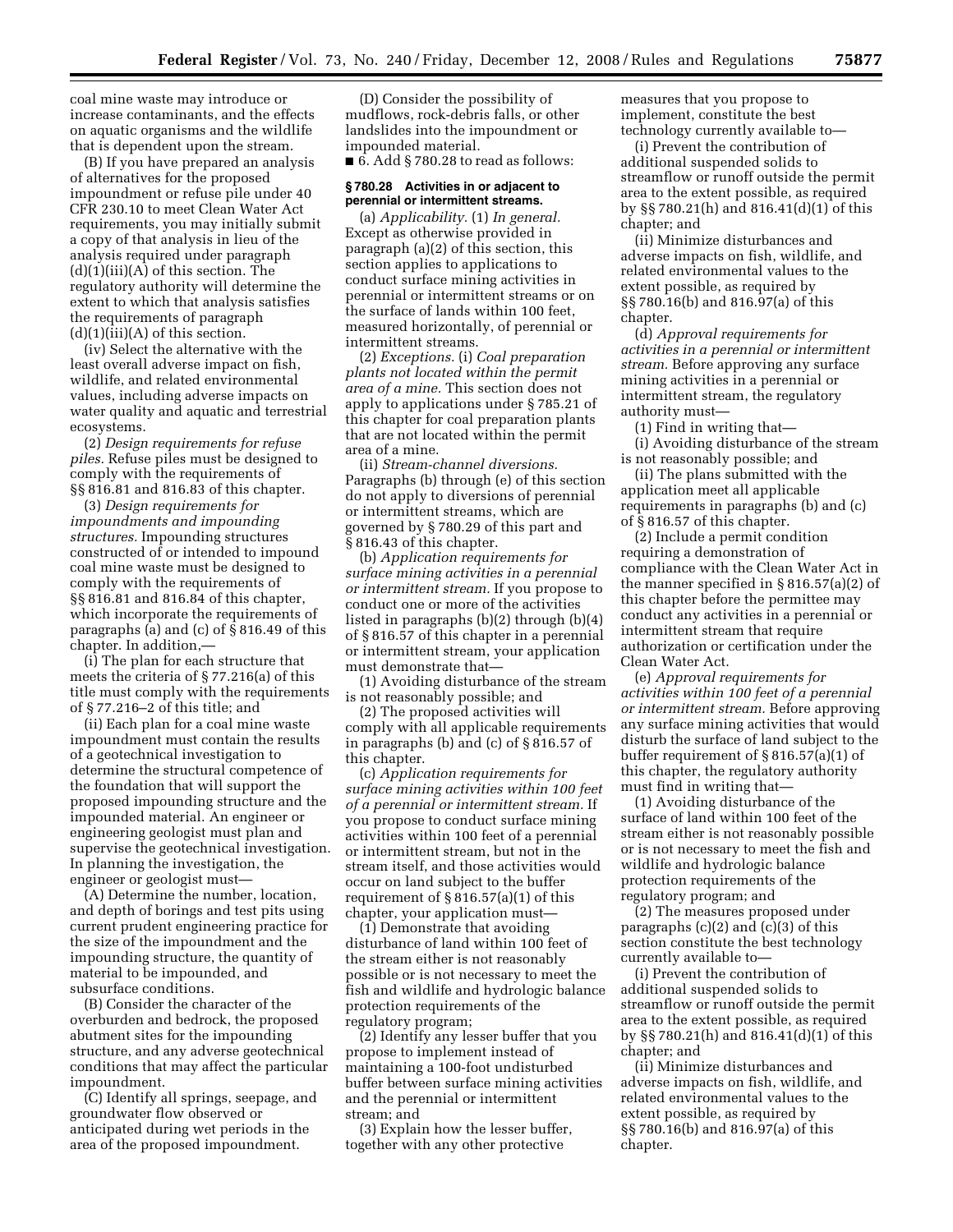(f) *Relationship to the Clean Water Act.* (1) In all cases, your application must identify the authorizations and certifications that you anticipate will be needed under sections 401, 402, and 404 of the Clean Water Act, 33 U.S.C. 1341, 1342, and 1344, and describe the steps that you have taken or will take to procure those authorizations and certifications.

(2) The regulatory authority will process your application and may issue the permit before you obtain all necessary authorizations and certifications under the Clean Water Act, 33 U.S.C. 1251 et seq., provided your application meets all applicable requirements of subchapter G of this chapter. However, issuance of a permit does not authorize you to initiate any activities for which Clean Water Act authorization or certification is required. Information submitted and analyses conducted under subchapter G of this chapter may inform the agency responsible for authorizations and certifications under sections 401, 402, and 404 of the Clean Water Act, 33 U.S.C. 1341, 1342, and 1344, but they are not a substitute for the reviews, authorizations, and certifications required under those sections of the Clean Water Act.

■ 7. Revise § 780.35 to read as follows:

#### **§ 780.35 Disposal of excess spoil.**

(a) If you, the permit applicant, propose to generate excess spoil as part of your operation, you must include the following items in your application—

(1) *Demonstration of minimization of excess spoil.* A demonstration, prepared to the satisfaction of the regulatory authority, that the operation has been designed to minimize, to the extent possible, the volume of excess spoil that the operation will generate, thus ensuring that spoil is returned to the mined-out area to the extent possible, taking into consideration applicable regulations concerning restoration of the approximate original contour, safety, stability, and environmental protection and the needs of the proposed postmining land use.

(2) *Capacity demonstration.* A demonstration, prepared to the satisfaction of the regulatory authority, that the designed maximum cumulative volume of all proposed excess spoil fills within the permit area is no larger than the capacity needed to accommodate the anticipated cumulative volume of excess spoil that the operation will generate, as approved by the regulatory authority under paragraph (a)(1) of this section.

(3) *Discussion of how you will address impacts to perennial and intermittent* 

*streams and related environmental values.* You must design the operation to avoid placement of excess spoil in or within 100 feet of a perennial or intermittent stream to the extent possible. If avoidance is not possible, you must—

(i) Explain, to the satisfaction of the regulatory authority, why an alternative that does not involve placement of excess spoil in or within 100 feet of a perennial or intermittent stream is not reasonably possible.

(ii) Identify a reasonable range of alternatives that vary with respect to the number, size, location, and configuration of proposed fills. This provision does not require identification of all potential alternatives. You need identify only those reasonably possible alternatives that are likely to differ significantly in terms of impacts on fish, wildlife, and related environmental values. An alternative is reasonably possible if it meets all the following criteria:

(A) The alternative conforms to the safety, engineering, design, and construction requirements of the regulatory program;

(B) The alternative is capable of being done after consideration of cost, logistics, and available technology. The fact that one alternative may cost somewhat more than a different alternative does not necessarily warrant exclusion of the more costly alternative from consideration. However, an alternative generally may be considered unreasonable if its cost is substantially greater than the costs normally associated with this type of project.

(C) The alternative is consistent with the coal recovery provisions of § 816.59 of this chapter.

(iii) Analyze the impacts of the alternatives identified in paragraph (a)(3)(ii) of this section on fish, wildlife, and related environmental values. The analysis must consider impacts on both terrestrial and aquatic ecosystems.

(A) For every alternative that proposes placement of excess spoil in a perennial or intermittent stream, the analysis must include an evaluation of impacts on the physical, chemical, and biological characteristics of the stream downstream of the proposed fill, including seasonal variations in temperature and volume, changes in stream turbidity or sedimentation, the degree to which the excess spoil may introduce or increase contaminants, and the effects on aquatic organisms and the wildlife that is dependent upon the stream.

(B) If you have prepared an analysis of alternatives for the proposed fill under 40 CFR 230.10 to meet Clean

Water Act requirements, you may initially submit a copy of that analysis with your application in lieu of the analysis required by paragraph  $(a)(3)(iii)(A)$  of this section. The regulatory authority will determine the extent to which that analysis satisfies the analytical requirements of paragraph  $(a)(3)(iii)(A)$  of this section.

(iv) Select the alternative with the least overall adverse impact on fish, wildlife, and related environmental values, including adverse impacts on water quality and aquatic and terrestrial ecosystems.

(4) *Location.* Maps and cross-section drawings showing the location of all proposed disposal sites and structures. You must locate fills on the most moderately sloping and naturally stable areas available, unless the regulatory authority approves a different location based upon the alternatives analysis under paragraph (a)(3) of this section or on other requirements of the Act and this chapter. Whenever possible, you must place fills upon or above a natural terrace, bench, or berm if that location would provide additional stability and prevent mass movement.

(5) *Design plans.* Detailed design plans for each structure, prepared in accordance with the requirements of this section and §§ 816.71 through 816.74 of this chapter. You must design the fill and appurtenant structures using current prudent engineering practices and any additional design criteria established by the regulatory authority.

(6) *Geotechnical investigation.* The results of a geotechnical investigation of each proposed disposal site, with the exception of those sites at which spoil will be placed only on a pre-existing bench under § 816.74 of this chapter. You must conduct sufficient foundation investigations, as well as any necessary laboratory testing of foundation material, to determine the design requirements for foundation stability for each site. The analyses of foundation conditions must take into consideration the effect of underground mine workings, if any, upon the stability of the fill and appurtenant structures. The information submitted must include—

(i) The character of the bedrock and any adverse geologic conditions in the proposed disposal area.

(ii) A survey identifying all springs, seepage, and groundwater flow observed or anticipated during wet periods in the area of the proposed disposal site.

(iii) A survey of the potential effects of subsidence of subsurface strata as a result of past and future mining operations.

(iv) A technical description of the rock materials to be utilized in the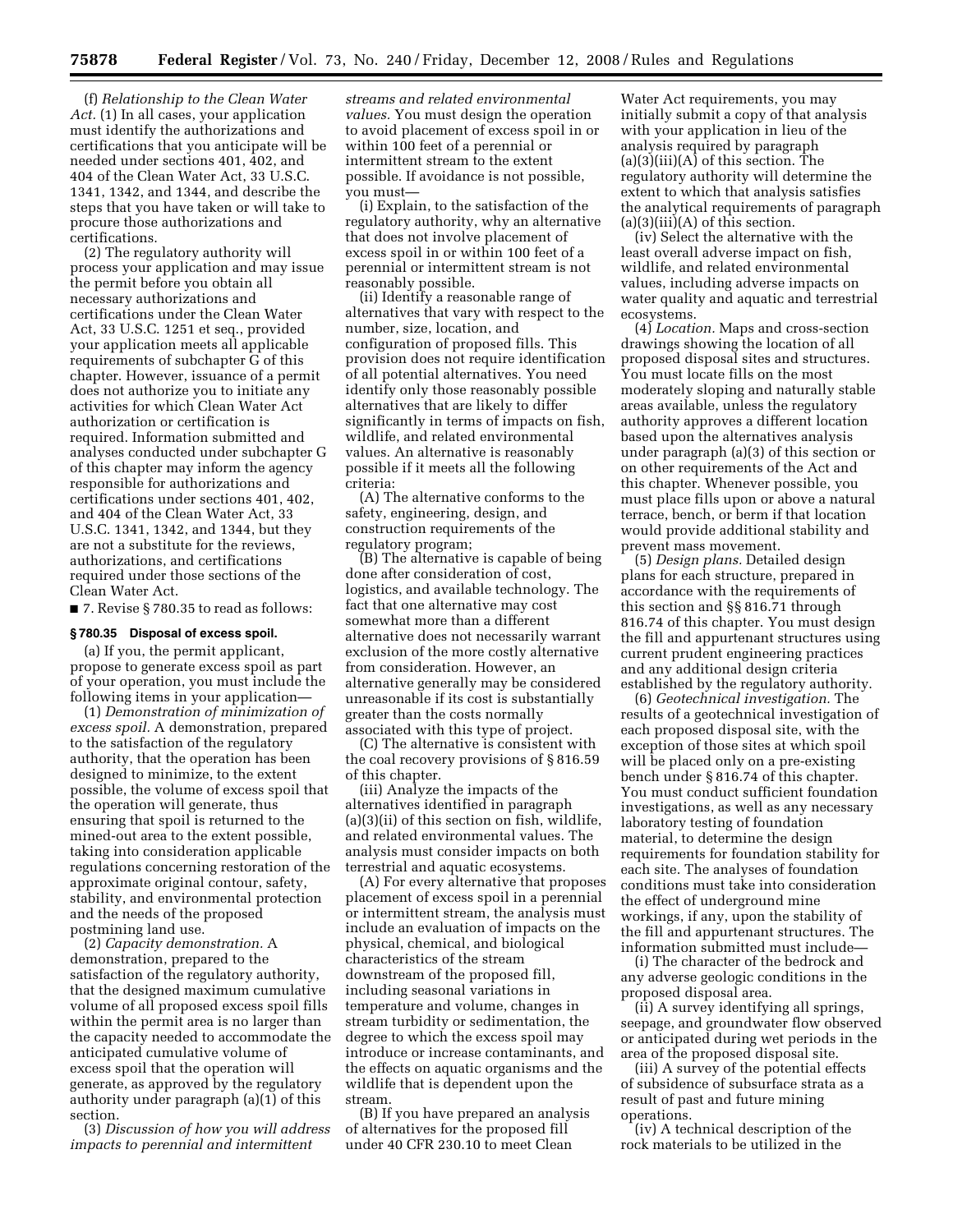construction of disposal structures containing rock chimney cores or underlain by a rock drainage blanket.

(v) A stability analysis including, but not limited to, strength parameters, pore pressures, and long-term seepage conditions. This analysis must be accompanied by a description of all engineering design assumptions and calculations and the alternatives considered in selecting the design specifications and methods.

(7) *Operation and reclamation plans.*  Plans for the construction, operation, maintenance, and reclamation of all excess spoil disposal structures in accordance with the requirements of §§ 816.71 through 816.74 of this chapter.

(8) *Additional requirements for keyway cuts or rock-toe buttresses.* If keyway cuts or rock-toe buttresses are required under § 816.71(d) of this chapter, the number, location, and depth of borings or test pits, which must be determined according to the size of the spoil disposal structure and subsurface conditions. You also must provide the engineering specifications used to design the keyway cuts or rocktoe buttresses. Those specifications must be based upon the stability analysis required under paragraph  $(a)(7)(v)$  of this section.

(b) *Design certification.* A qualified registered professional engineer experienced in the design of earth and rock fills must certify that the design of all fills and appurtenant structures meets the requirements of this section.

## **PART 784—UNDERGROUND MINING PERMIT APPLICATIONS—MINIMUM REQUIREMENTS FOR RECLAMATION AND OPERATION PLAN**

■ 8. The authority citation for part 784 continues to read as follows:

**Authority:** 30 U.S.C. 1201 *et seq.* and 16 U.S.C. 470 *et seq.* 

■ 9. Section 784.10 is revised to read as follows:

### **§ 784.10 Information collection.**

In accordance with 44 U.S.C. 3501 *et seq.*, the Office of Management and Budget (OMB) has approved the information collection requirements of this part and assigned clearance number 1029–0039. Collection of this information is required under section 516(d) of SMCRA, which in effect requires applicants for permits for underground coal mines to prepare and submit an operation and reclamation plan for coal mining activities as part of the application. The regulatory authority uses this information to

determine whether the plan will achieve the reclamation and environmental protection requirements of the Act and regulatory program. Without this information, OSM and state regulatory authorities could not approve permit applications for underground coal mines and related facilities. Persons intending to conduct such operations must respond to obtain a benefit. A Federal agency may not conduct or sponsor, and you are not required to respond to, a collection of information unless it displays a currently valid OMB control number.

■ 10. Amend § 784.16 as follows:

■ A. Revise the section heading, paragraph (a) introductory text, paragraph (a)(1) introductory text, and paragraph (a)(2);

■ B. Revise paragraph (c)(2) and add paragraph (c)(4);

■ C. Revise paragraph (d); and

■ D. Remove paragraphs (e) and (f). The revisions and addition read as follows:

#### **§ 784.16 Reclamation plan: Siltation structures, impoundments, and refuse piles.**

(a) *General.* Each application must include a general plan and a detailed design plan for each proposed siltation structure, impoundment, and refuse pile within the proposed permit area.

(1) Each general plan must— \* \* \* \* \*

(2)(i) Impoundments meeting the criteria for Significant Hazard Class or High Hazard Class (formerly Class B or C) dams in ''Earth Dams and Reservoirs,'' Technical Release No. 60 (210–VI–TR60, July 2005), published by the U.S. Department of Agriculture, Natural Resources Conservation Service, must comply with the requirements of this section for structures that meet the criteria in § 77.216(a) of this title. Technical Release No.60 (TR–60) is hereby incorporated by reference. The Director of the Federal Register approves this incorporation by reference in accordance with 5 U.S.C. 552(a) and 1 CFR part 51. You may review and download the incorporated document from the Natural Resources Conservation Service's Web site at *http://www.info.usda.gov/scripts/ lpsiis.dll/TR/TR*\_*210*\_*60.htm*. You may inspect and obtain a copy of this document which is on file at the Administrative Record Room, Office of Surface Mining Reclamation and Enforcement, 1951 Constitution Avenue, NW., Washington, DC 20240. For information on the availability of this document at OSM, call 202–208– 2823. You also may inspect a copy of this document at the National Archives

and Records Administration (NARA). For information on the availability of this material at NARA, call 202–741– 6030 or go to *http://www.archives.gov/ federal*\_*register/* 

*code*\_*of*\_*federal*\_*regulations/ ibr*\_*locations.html*.

(ii) Each detailed design plan for a structure that meets the criteria in § 77.216(a) of this title must—

(A) Be prepared by, or under the direction of, and certified by a qualified registered professional engineer with assistance from experts in related fields such as geology, land surveying, and landscape architecture;

(B) Include any geotechnical investigation, design, and construction requirements for the structure;

(C) Describe the operation and maintenance requirements for each structure; and

(D) Describe the timetable and plans to remove each structure, if appropriate.

\* \* \* \* \*  $(c) * * * *$ 

(2) Each plan for an impoundment meeting the criteria in § 77.216(a) of this title must comply with the requirements of § 77.216–2 of this title. The plan required to be submitted to the District Manager of MSHA under § 77.216 of this title must be submitted to the regulatory authority as part of the permit application.

\* \* \* \* \* (4) If the structure meets the Significant Hazard Class or High Hazard Class criteria for dams in TR–60 or meets the criteria of § 77.216(a) of this chapter, each plan must include a stability analysis of the structure. The stability analysis must include, but not be limited to, strength parameters, pore pressures, and long-term seepage conditions. The plan also must contain a description of each engineering design assumption and calculation with a discussion of each alternative considered in selecting the specific design parameters and construction methods.

(d) *Coal mine waste impoundments and refuse piles.* If you, the permit applicant, propose to place coal mine waste in a refuse pile or impoundment, or if you plan to use coal mine waste to construct an impounding structure, you must comply with the applicable requirements in paragraphs (d)(1) through (d)(3) of this section.

(1) *Addressing impacts to perennial and intermittent streams and related environmental values.* You must design the operation to avoid placement of coal mine waste in or within 100 feet of a perennial or intermittent stream to the extent possible. If avoidance is not possible, you must—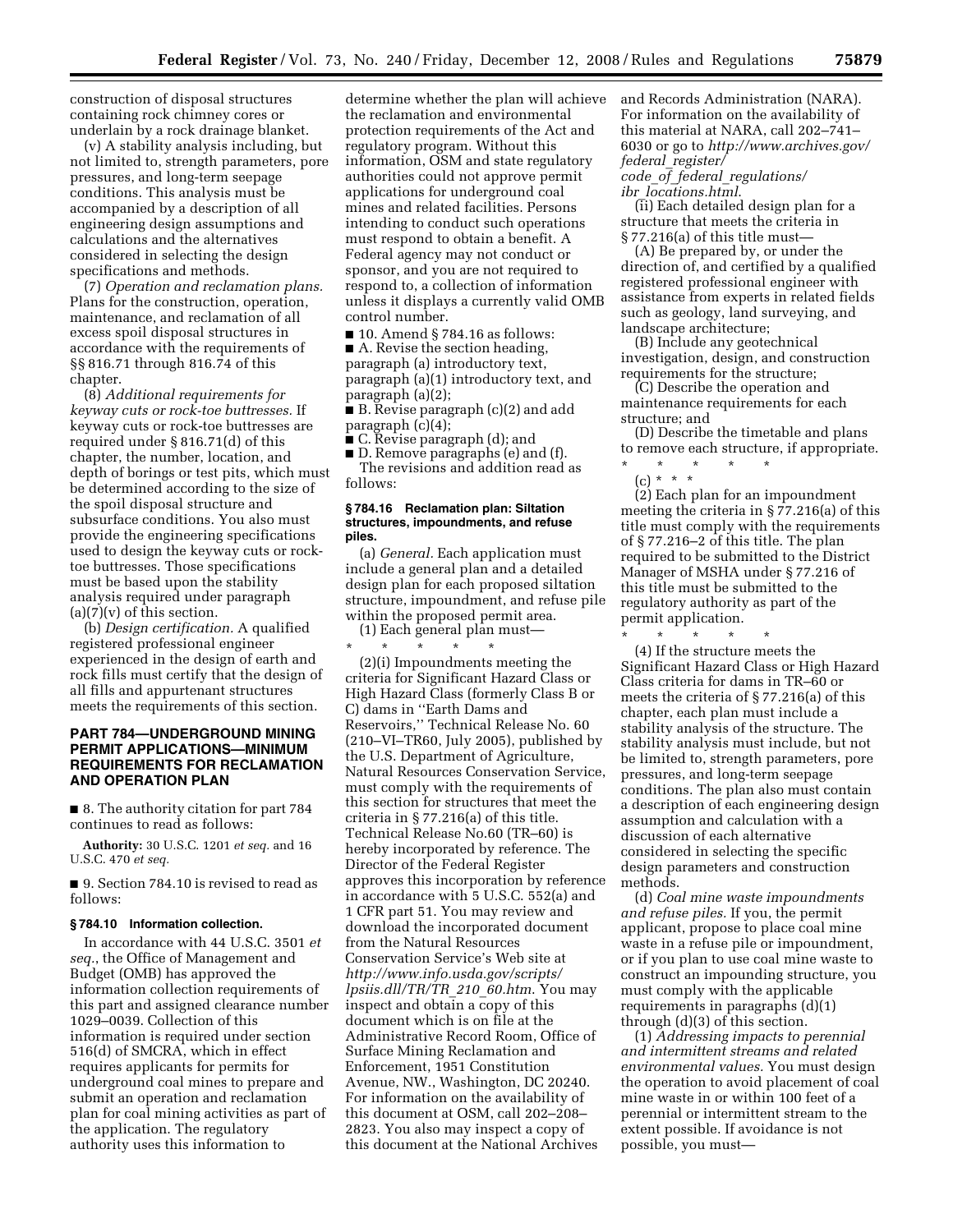(i) Explain, to the satisfaction of the regulatory authority, why an alternative coal mine waste disposal method or an alternative location or configuration that does not involve placement of coal mine waste in or within 100 feet of a perennial or intermittent stream is not reasonably possible.

(ii) Identify a reasonable range of alternative locations or configurations for any proposed refuse piles or coal mine waste impoundments. This provision does not require identification of all potential alternatives. You need identify only those reasonably possible alternatives that are likely to differ significantly in terms of impacts on fish, wildlife, and related environmental values. An alternative is reasonably possible if it meets all the following criteria:

(A) The alternative conforms to the safety, engineering, design, and construction requirements of the regulatory program.

(B) The alternative is capable of being done after consideration of cost, logistics, and available technology. The fact that one alternative may cost somewhat more than a different alternative does not necessarily warrant exclusion of the more costly alternative from consideration. However, an alternative generally may be considered unreasonable if its cost is substantially greater than the costs normally associated with this type of project.

(C) The alternative is consistent with the coal recovery provisions of § 817.59 of this chapter.

(iii) Analyze the impacts of the alternatives identified in paragraph  $(d)(1)(ii)$  of this section on fish, wildlife, and related environmental values. The analysis must consider impacts on both aquatic and terrestrial ecosystems.

(A) For every alternative that proposes placement of coal mine waste in a perennial or intermittent stream, the analysis must include an evaluation of impacts on the physical, chemical, and biological characteristics of the stream downstream of the proposed refuse pile or coal mine waste impoundment, including seasonal variations in temperature and volume, changes in stream turbidity or sedimentation, the degree to which the coal mine waste may introduce or increase contaminants, and the effects on aquatic organisms and the wildlife that is dependent upon the stream.

(B) If you have prepared an analysis of alternatives for the proposed impoundment or refuse pile under 40 CFR 230.10 to meet Clean Water Act requirements, you may initially submit a copy of that analysis in lieu of the analysis required under paragraph

 $(d)(1)(iii)(A)$  of this section. The regulatory authority will determine the extent to which that analysis satisfies the requirements of paragraph  $(d)(1)(iii)(A)$  of this section.

(iv) Select the alternative with the least overall adverse impact on fish, wildlife, and related environmental values, including adverse impacts on water quality and aquatic and terrestrial ecosystems.

(2) *Design requirements for refuse piles.* Refuse piles must be designed to comply with the requirements of §§ 817.81 and 817.83 of this chapter.

(3) *Design requirements for impoundments and impounding structures.* Impounding structures constructed of or intended to impound coal mine waste must be designed to comply with the requirements of §§ 817.81 and 817.84 of this chapter, which incorporate the requirements of paragraphs (a) and (c) of § 817.49 of this chapter. In addition,—

(i) The plan for each structure that meets the criteria of § 77.216(a) of this title must comply with the requirements of § 77.216–2 of this title; and

(ii) Each plan for a coal mine waste impoundment must contain the results of a geotechnical investigation to determine the structural competence of the foundation that will support the proposed impounding structure and the impounded material. An engineer or engineering geologist must plan and supervise the geotechnical investigation. In planning the investigation, the engineer or geologist must—

(A) Determine the number, location, and depth of borings and test pits using current prudent engineering practice for the size of the impoundment and the impounding structure, the quantity of material to be impounded, and subsurface conditions.

(B) Consider the character of the overburden and bedrock, the proposed abutment sites for the impounding structure, and any adverse geotechnical conditions that may affect the particular impoundment.

(C) Identify all springs, seepage, and groundwater flow observed or anticipated during wet periods in the area of the proposed impoundment.

(D) Consider the possibility of mudflows, rock-debris falls, or other landslides into the impoundment or impounded material.

■ 11. Revise § 784.19 to read as follows:

### **§ 784.19 Disposal of excess spoil.**

(a) If you, the permit applicant, propose to generate excess spoil as part of your operation, you must include the following items in your application—

(1) *Demonstration of minimization of excess spoil.* A demonstration, prepared to the satisfaction of the regulatory authority, that the operation has been designed to minimize, to the extent possible, the volume of excess spoil that the operation will generate, thus ensuring that spoil is returned to the mined-out area to the extent possible, taking into consideration applicable regulations concerning restoration of the approximate original contour, safety, stability, and environmental protection and the needs of the proposed postmining land use.

(2) *Capacity demonstration.* A demonstration, prepared to the satisfaction of the regulatory authority, that the designed maximum cumulative volume of all proposed excess spoil fills within the permit area is no larger than the capacity needed to accommodate the anticipated cumulative volume of excess spoil that the operation will generate, as approved by the regulatory authority under paragraph (a)(1) of this section.

(3) *Discussion of how you will address impacts to perennial and intermittent streams and related environmental values.* You must design the operation to avoid placement of excess spoil in or within 100 feet of a perennial or intermittent stream to the extent possible. If avoidance is not possible, you must—

(i) Explain, to the satisfaction of the regulatory authority, why an alternative that does not involve placement of excess spoil in or within 100 feet of a perennial or intermittent stream is not reasonably possible.

(ii) Identify a reasonable range of alternatives that vary with respect to the number, size, location, and configuration of proposed fills. This provision does not require identification of all potential alternatives. You need identify only those reasonably possible alternatives that are likely to differ significantly in terms of impacts on fish, wildlife, and related environmental values. An alternative is reasonably possible if it meets all the following criteria:

(A) The alternative conforms to the safety, engineering, design, and construction requirements of the regulatory program;

(B) The alternative is capable of being done after consideration of cost, logistics, and available technology. The fact that one alternative may cost somewhat more than a different alternative does not necessarily warrant exclusion of the more costly alternative from consideration. However, an alternative generally may be considered unreasonable if its cost is substantially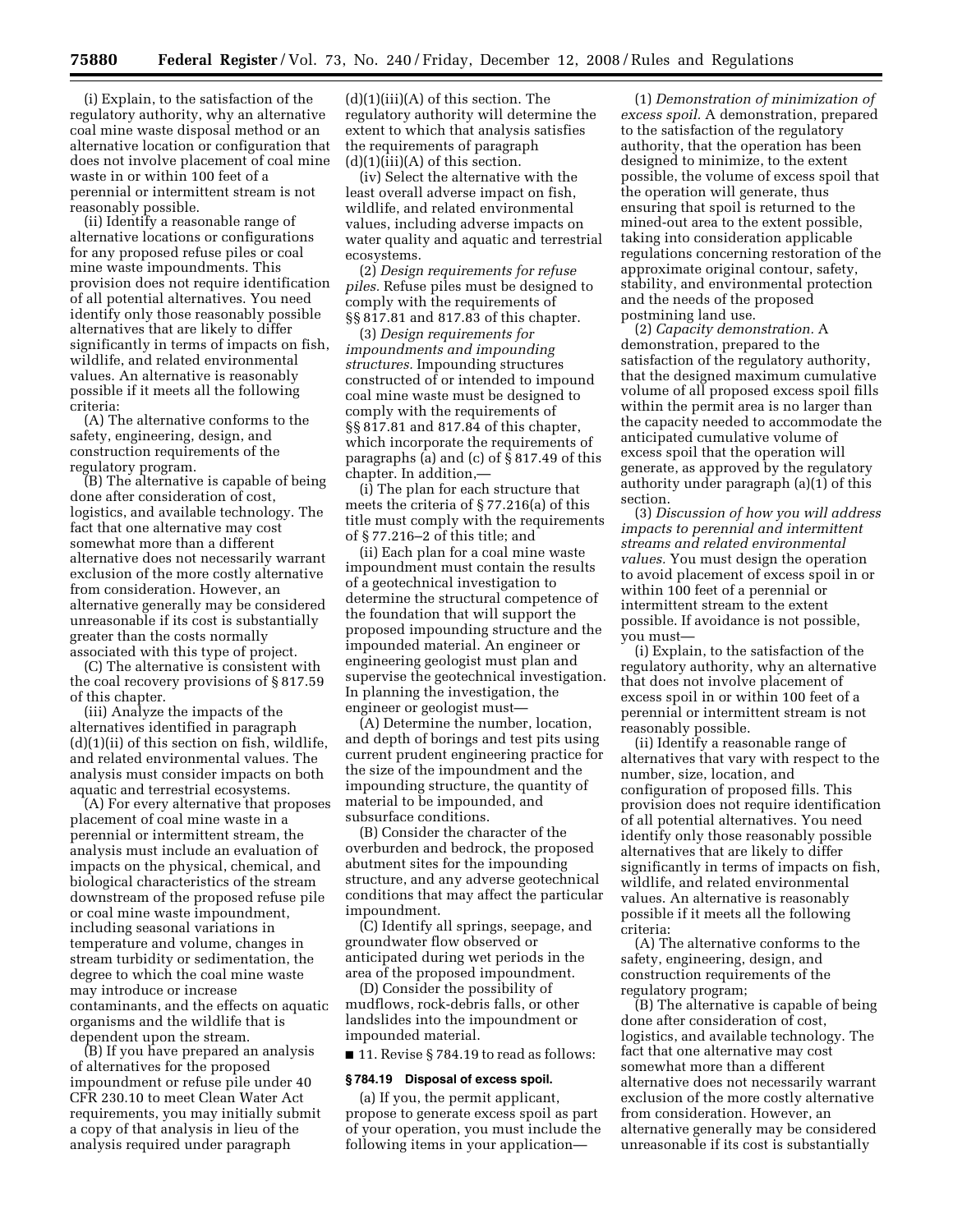greater than the costs normally associated with this type of project.

(C) The alternative is consistent with the coal recovery provisions of § 817.59 of this chapter.

(iii) Analyze the impacts of the alternatives identified in paragraph (a)(3)(ii) of this section on fish, wildlife, and related environmental values. The analysis must consider impacts on both terrestrial and aquatic ecosystems.

(A) For every alternative that proposes placement of excess spoil in a perennial or intermittent stream, the analysis must include an evaluation of impacts on the physical, chemical, and biological characteristics of the stream downstream of the proposed fill, including seasonal variations in temperature and volume, changes in stream turbidity or sedimentation, the degree to which the excess spoil may introduce or increase contaminants, and the effects on aquatic organisms and the wildlife that is dependent upon the stream.

(B) If you have prepared an analysis of alternatives for the proposed fill under 40 CFR 230.10 to meet Clean Water Act requirements, you may initially submit a copy of that analysis with your application in lieu of the analysis required by paragraph  $(a)(3)(iii)(A)$  of this section. The regulatory authority will determine the extent to which that analysis satisfies the analytical requirements of paragraph  $(a)(3)(iii)(A)$  of this section.

(iv) Select the alternative with the least overall adverse impact on fish, wildlife, and related environmental values, including adverse impacts on water quality and aquatic and terrestrial ecosystems.

(4) *Location.* Maps and cross-section drawings showing the location of all proposed disposal sites and structures. You must locate fills on the most moderately sloping and naturally stable areas available, unless the regulatory authority approves a different location based upon the alternatives analysis under paragraph (a)(3) of this section or on other requirements of the Act and this chapter. Whenever possible, you must place fills upon or above a natural terrace, bench, or berm if that location would provide additional stability and prevent mass movement.

(5) *Design plans.* Detailed design plans for each structure, prepared in accordance with the requirements of this section and §§ 817.71 through 817.74 of this chapter. You must design the fill and appurtenant structures using current prudent engineering practices and any additional design criteria established by the regulatory authority.

(6) *Geotechnical investigation.* The results of a geotechnical investigation of each proposed disposal site, with the exception of those sites at which spoil will be placed only on a pre-existing bench under § 817.74 of this chapter. You must conduct sufficient foundation investigations, as well as any necessary laboratory testing of foundation material, to determine the design requirements for foundation stability for each site. The analyses of foundation conditions must take into consideration the effect of underground mine workings, if any, upon the stability of the fill and appurtenant structures. The information submitted must include—

(i) The character of the bedrock and any adverse geologic conditions in the proposed disposal area.

(ii) A survey identifying all springs, seepage, and groundwater flow observed or anticipated during wet periods in the area of the proposed disposal site.

(iii) A survey of the potential effects of subsidence of subsurface strata as a result of past and future mining operations.

(iv) A technical description of the rock materials to be utilized in the construction of disposal structures containing rock chimney cores or underlain by a rock drainage blanket.

(v) A stability analysis including, but not limited to, strength parameters, pore pressures, and long-term seepage conditions. This analysis must be accompanied by a description of all engineering design assumptions and calculations and the alternatives considered in selecting the design specifications and methods.

(7) *Operation and reclamation plans.*  Plans for the construction, operation, maintenance, and reclamation of all excess spoil disposal structures in accordance with the requirements of §§ 817.71 through 817.74 of this chapter.

(8) *Additional requirements for keyway cuts or rock-toe buttresses.* If keyway cuts or rock-toe buttresses are required under § 817.71(d) of this chapter, the number, location, and depth of borings or test pits, which must be determined according to the size of the spoil disposal structure and subsurface conditions. You also must provide the engineering specifications used to design the keyway cuts or rocktoe buttresses. Those specifications must be based upon the stability analysis required under paragraph  $(a)(7)(v)$  of this section.

(b) *Design certification.* A qualified registered professional engineer experienced in the design of earth and rock fills must certify that the design of all fills and appurtenant structures meets the requirements of this section.

■ 12. Amend § 784.23 by removing "817.71(b)," in paragraph (c) and revising paragraph (b)(10) to read as follows:

#### **§ 784.23 Operation plan: Maps and plans.**

# \* \* \* \* \*

(b) \* \* \*

(10) Locations of each siltation structure, permanent water impoundment, refuse pile, and coal mine waste impoundment for which plans are required by § 784.16 of this part, and the location of each fill for the disposal of excess spoil for which plans are required under § 784.19 of this part. \* \* \* \* \*

 $\blacksquare$  13. Add § 784.28 to read as follows:

### **§ 784.28 Surface activities in or adjacent to perennial or intermittent streams.**

(a) *Applicability.* (1) *In general.*  Except as otherwise provided in paragraph (a)(2) of this section, this section applies to underground mining permit applications that propose to conduct surface activities in perennial or intermittent streams or on the surface of lands within 100 feet, measured horizontally, of perennial or intermittent streams.

(2) *Exceptions.* (i) *Coal preparation plants not located within the permit area of a mine.* This section does not apply to applications under § 785.21 of this chapter for coal preparation plants that are not located within the permit area of a mine.

(ii) *Stream-channel diversions.*  Paragraphs (b) through (e) of this section do not apply to diversions of perennial or intermittent streams, which are governed by § 784.29 of this part and § 817.43 of this chapter.

(b) *Application requirements for activities in a perennial or intermittent stream.* If you propose to conduct one or more of the activities listed in paragraphs (b)(2) through (b)(4) of § 817.57 of this chapter in a perennial or intermittent stream, your application must demonstrate that—

(1) Avoiding disturbance of the stream is not reasonably possible; and

(2) The proposed activities will comply with all applicable requirements in paragraphs (b) and (c) of § 817.57 of this chapter.

(c) *Application requirements for surface activities within 100 feet of a perennial or intermittent stream.* If you propose to conduct surface activities within 100 feet of a perennial or intermittent stream, but not in the stream itself, and those activities would occur on the surface of land subject to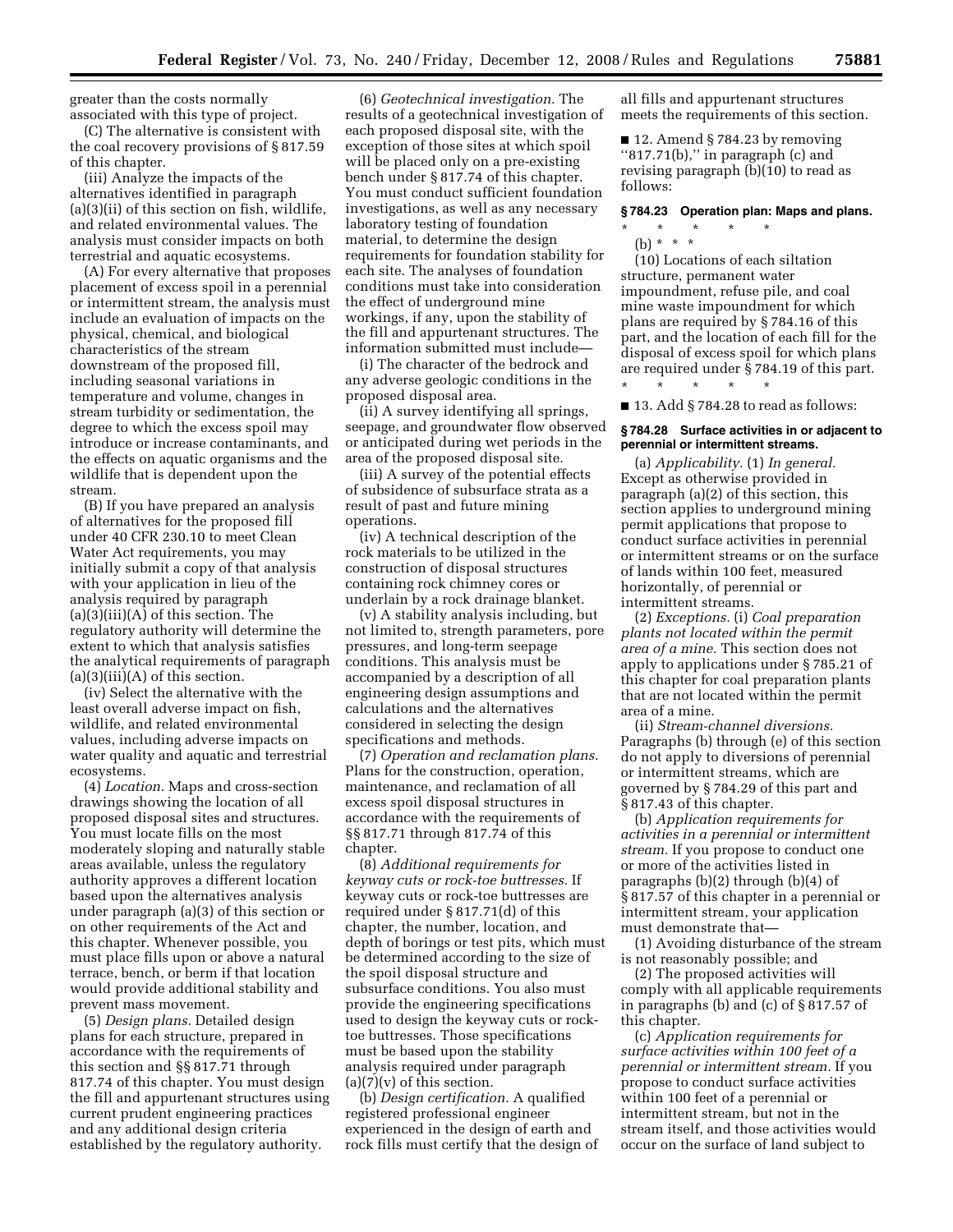the buffer requirement of  $\S 817.57(a)(1)$ of this chapter, your application must—

(1) Demonstrate that avoiding disturbance of land within 100 feet of the stream either is not reasonably possible or is not necessary to meet the fish and wildlife and hydrologic balance protection requirements of the regulatory program;

(2) Identify any lesser buffer that you propose to implement instead of maintaining a 100-foot undisturbed buffer between surface activities and the perennial or intermittent stream; and

(3) Explain how the lesser buffer, together with any other protective measures that you propose to implement, constitute the best technology currently available to—

(i) Prevent the contribution of additional suspended solids to streamflow or runoff outside the permit area to the extent possible, as required by §§ 784.14(g) and 817.41(d)(1) of this chapter; and

(ii) Minimize disturbances and adverse impacts on fish, wildlife, and related environmental values to the extent possible, as required by §§ 784.21(b) and 817.97(a) of this chapter.

(d) *Approval requirements for activities in a perennial or intermittent stream.* Before approving any surface activities in a perennial or intermittent stream, the regulatory authority must—

(1) Find in writing that—

(i) Avoiding disturbance of the stream is not reasonably possible; and

(ii) The plans submitted with the application meet all applicable requirements in paragraphs (b) and (c) of § 817.57 of this chapter.

(2) Include a permit condition requiring a demonstration of compliance with the Clean Water Act in the manner specified in § 817.57(a)(2) of this chapter before the permittee may conduct any activities in a perennial or intermittent stream that require authorization or certification under the Clean Water Act.

(e) *Approval requirements for surface activities within 100 feet of a perennial or intermittent stream.* Before approving any surface activities that would disturb the surface of land subject to the buffer requirement of  $\S 817.57(a)(1)$  of this chapter, the regulatory authority must find in writing that—

(1) Avoiding disturbance of the surface of land within 100 feet of the stream either is not reasonably possible or is not necessary to meet the fish and wildlife and hydrologic balance protection requirements of the regulatory program; and

(2) The measures proposed under paragraphs  $(c)(2)$  and  $(c)(3)$  of this

section constitute the best technology currently available to—

(i) Prevent the contribution of additional suspended solids to streamflow or runoff outside the permit area to the extent possible, as required by §§ 784.14(g) and 817.41(d)(1) of this chapter; and

(ii) Minimize disturbances and adverse impacts on fish, wildlife, and related environmental values to the extent possible, as required by §§ 784.21(b) and 817.97(a) of this chapter.

(f) *Relationship to the Clean Water Act.* (1) In all cases, your application must identify the authorizations and certifications that you anticipate will be needed under sections 401, 402, and 404 of the Clean Water Act, 33 U.S.C. 1341, 1342, and 1344, and describe the steps that you have taken or will take to procure those authorizations and certifications.

(2) The regulatory authority will process your application and may issue the permit before you obtain all necessary authorizations and certifications under the Clean Water Act, 33 U.S.C. 1251 *et seq.*, provided your application meets all applicable requirements of subchapter G of this chapter. However, issuance of a permit does not authorize you to initiate any activities for which Clean Water Act authorization or certification is required. Information submitted and analyses conducted under subchapter G of this chapter may inform the agency responsible for authorizations and certifications under sections 401, 402, and 404 of the Clean Water Act, 33 U.S.C. 1341, 1342, and 1344, but they are not a substitute for the reviews, authorizations, and certifications required under those sections of the Clean Water Act.

# **PART 816—PERMANENT PROGRAM PERFORMANCE STANDARDS— SURFACE MINING ACTIVITIES**

■ 14. The authority citation for part 816 is revised to read as follows:

**Authority:** 30 U.S.C. 1201 *et seq.* 

■ 15. Section 816.10 is revised to read as follows:

### **§ 816.10 Information collection.**

In accordance with 44 U.S.C. 3501 *et seq.*, the Office of Management and Budget (OMB) has approved the information collection requirements of this part and assigned clearance number 1029–0047. Collection of this information is required under section 515 of SMCRA, which provides that permittees conducting surface coal

mining and reclamation operations must meet all applicable performance standards of the regulatory program approved under the Act. The regulatory authority uses the information collected to ensure that surface mining activities are conducted in compliance with the requirements of the applicable regulatory program. Persons intending to conduct such operations must respond to obtain a benefit. A Federal agency may not conduct or sponsor, and you are not required to respond to, a collection of information unless it displays a currently valid OMB control number.

■ 16. In § 816.11, revise paragraph (e) to read as follows:

### **§ 816.11 Signs and markers.**

\* \* \* \* \* (e) *Buffer markers.* The boundaries of any buffer to be maintained between surface mining activities and a perennial or intermittent stream in accordance with §§ 780.28 and 816.57 of this chapter must be clearly marked to avoid disturbance by surface mining activities.

\* \* \* \* \*

 $\blacksquare$  17. Amend § 816.43 as follows:

■ A. Remove the last sentence of paragraph (a)(3);

■ B. Redesignate paragraph (a)(4) as paragraph (a)(5) and add a new paragraph (a)(4);

■ C. Revise paragraphs (b)(1) and (b)(4); and

■ D. Add paragraph (b)(5).

The revisions and additions will read as follows:

#### **§ 816.43 Diversions.**

 $(a) * * * *$ 

(4) A permanent diversion or a stream channel restored after the completion of mining must be designed and constructed so as to restore or approximate the premining characteristics of the original stream channel, including any natural riparian vegetation, to promote the recovery and enhancement of the aquatic habitat.

- \* \* \* \* \*
	- (b) \* \* \*

(1) The regulatory authority may approve the diversion of perennial or intermittent streams within the permit area if the diversion is located and designed to minimize adverse impacts on fish, wildlife, and related environmental values to the extent possible, using the best technology currently available. The permittee must construct and maintain the diversion in accordance with the approved design.

\* \* \* \* \*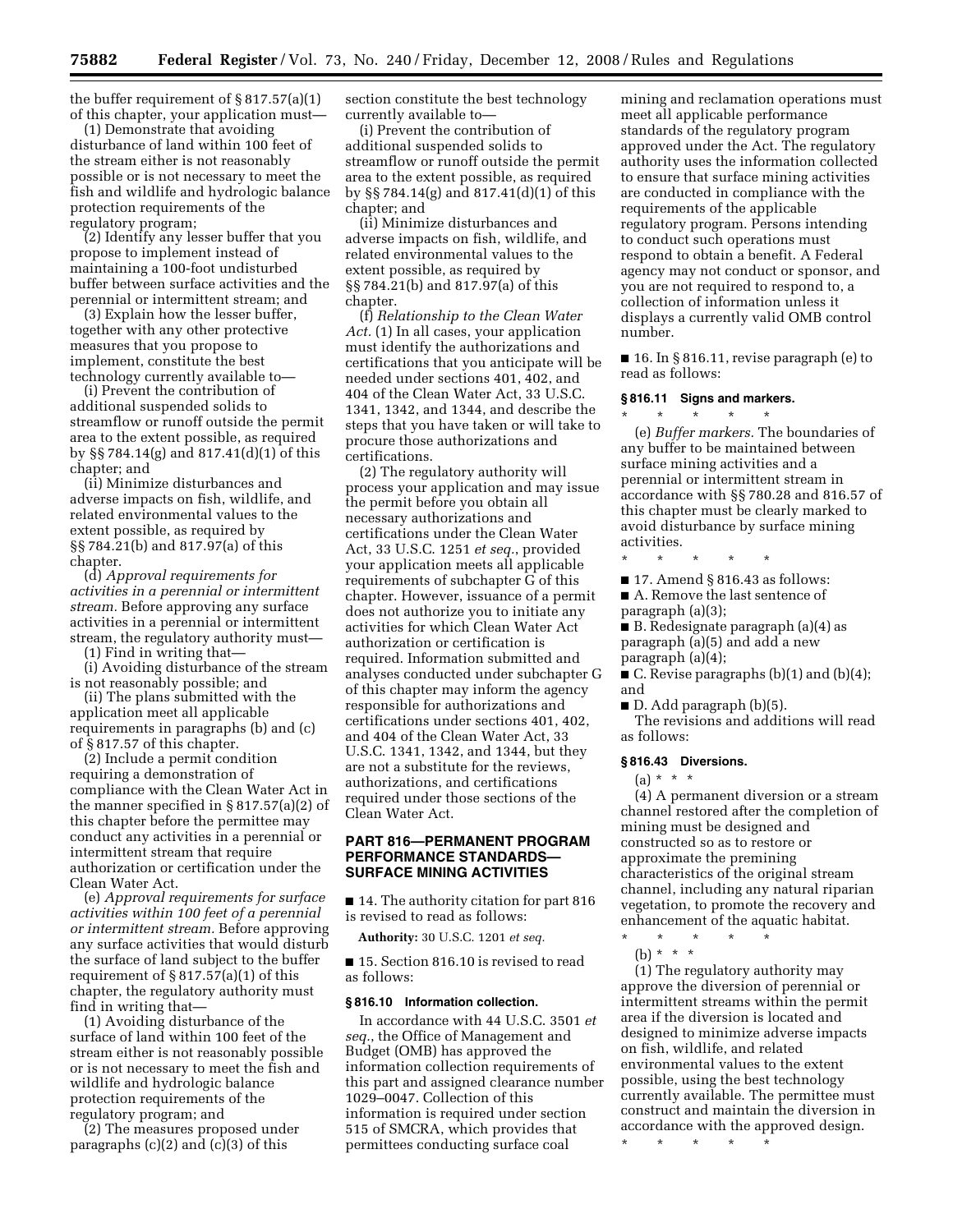(4) A permanent stream-channel diversion or a stream channel restored after the completion of mining must be designed and constructed using natural channel design techniques so as to restore or approximate the premining characteristics of the original stream channel, including the natural riparian vegetation and the natural hydrological characteristics of the original stream, to promote the recovery and enhancement of the aquatic habitat and to minimize adverse alteration of stream channels on and off the site, including channel deepening or enlargement, to the extent possible.

(5) A qualified registered professional engineer must separately certify both the design and construction of all diversions of perennial and intermittent streams and all stream restorations. The design certification must certify that the design meets the design requirements of this section and any design criteria set by the regulatory authority. The construction certification must certify that the stream-channel diversion or stream restoration meets all construction requirements of this section and is in accordance with the approved design.

\* \* \* \* \*

### **§ 816.46 [Amended]**

■ 18. In § 816.46, remove paragraph (b)(2) and redesignate paragraphs (b)(3) through  $(b)(6)$  as  $(b)(2)$  through  $(b)(5)$ , respectively.

■ 19. Revise § 816.57 to read as follows:

### **§ 816.57 Hydrologic balance: Activities in or adjacent to perennial or intermittent streams.**

(a)(1) *Buffer requirement.* Except as provided in paragraph (b) of this section and consistent with paragraph (a)(2) of this section, you, the permittee or operator, may not conduct surface mining activities that would disturb the surface of land within 100 feet, measured horizontally, of a perennial or intermittent stream, unless the regulatory authority authorizes you to do so under § 780.28(e) of this chapter.

(2) *Clean Water Act requirements.*  Surface mining activities, including those activities in paragraphs (b)(1) through (b)(4) of this section, may be authorized in perennial or intermittent streams only where those activities would not cause or contribute to the violation of applicable State or Federal water quality standards developed pursuant to the Clean Water Act, as determined through certification under section 401 of the Clean Water Act or a permit under section 402 or 404 of the Clean Water Act.

(b) *Exception.* The buffer requirement of paragraph (a) of this section does not apply to those segments of a perennial or intermittent stream for which the regulatory authority, in accordance with § 780.28(d) of this chapter or § 816.43(b)(1) of this part, approves one or more of the activities listed in paragraphs (b)(1) through (b)(4) of this section.

(1) Diversion of a perennial or intermittent stream. You must comply with all other applicable requirements of the regulatory program, including the requirements of § 816.43(b) of this part for the permanent or temporary diversion of a perennial or intermittent stream.

(2) Placement of bridge abutments, culverts, or other structures in or within 100 feet of a perennial or intermittent stream to facilitate crossing of the stream by roads, railroads, conveyors, pipelines, utilities, or similar facilities. You must comply with all other applicable requirements of the regulatory program, including the requirements of §§ 816.150, 816.151, and 816.181 of this part, as appropriate.

(3) Construction of sedimentation pond embankments in a perennial or intermittent stream. This provision extends to the pool or storage area created by the embankment. You must comply with all other applicable requirements of the regulatory program, including the requirements of § 816.45(a) of this part. Under § 816.56 of this part, you must remove and reclaim all sedimentation pond embankments before abandoning the permit area or seeking final bond release unless the regulatory authority approves retention of the pond as a permanent impoundment under § 816.49(b) of this part and provisions have been made for sound future maintenance by the permittee or the landowner in accordance with § 800.40(c)(2) of this chapter.

(4) Construction of excess spoil fills and coal mine waste disposal facilities in a perennial or intermittent stream. You must comply with all other applicable requirements of the regulatory program, including the requirements of paragraphs (a) and (f) of § 816.71 of this part for excess spoil fills and the requirements of §§ 816.81(a), 816.83(a), and 816.84 of this part for coal mine waste disposal facilities.

(c) *Additional clarifications.* All surface mining activities conducted in or within 100 feet of a perennial or intermittent stream must comply with paragraphs  $(b)(10)(B)(i)$  and  $(b)(24)$  of section 515 of the Act and the regulations implementing those provisions of the Act, including—

(1) The requirement in  $§ 816.41(d)(1)$ of this part that surface mining activities be conducted according to the plan approved under § 780.21(h) of this chapter and that earth materials, ground-water discharges, and runoff be handled in a manner that prevents, to the extent possible using the best technology currently available, additional contribution of suspended solids to streamflow outside the permit area; and otherwise prevents water pollution.

(2) The requirement in § 816.45(a) that appropriate sediment control measures be designed, constructed, and maintained using the best technology currently available to prevent, to the extent possible, additional contributions of sediment to streamflow or to runoff outside the permit area.

(3) The requirement in § 816.97(a) of this part that the operator must, to the extent possible using the best technology currently available, minimize disturbances and adverse impacts on fish and wildlife and related environmental values and achieve enhancement of those resources where practicable.

(4) The requirement in § 816.97(f) of this part that the operator avoid disturbances to, enhance where practicable, restore, or replace wetlands, habitats of unusually high value for fish and wildlife, and riparian vegetation along rivers and streams and bordering ponds and lakes.

■ 20. In § 816.71, revise paragraphs (a) through (d) to read as follows:

### **§ 816.71 Disposal of excess spoil: General requirements.**

(a) *General.* You, the permittee or operator, must place excess spoil in designated disposal areas within the permit area in a controlled manner to—

(1) Minimize the adverse effects of leachate and surface water runoff from the fill on surface and ground waters;

(2) Ensure mass stability and prevent mass movement during and after construction;

(3) Ensure that the final fill is suitable for reclamation and revegetation compatible with the natural surroundings and the approved postmining land use; and

(4) Minimize disturbances to and adverse impacts on fish, wildlife, and related environmental values to the extent possible, using the best technology currently available.

(b) *Static safety factor.* The fill must be designed and constructed to attain a minimum long-term static safety factor of 1.5. The foundation and abutments of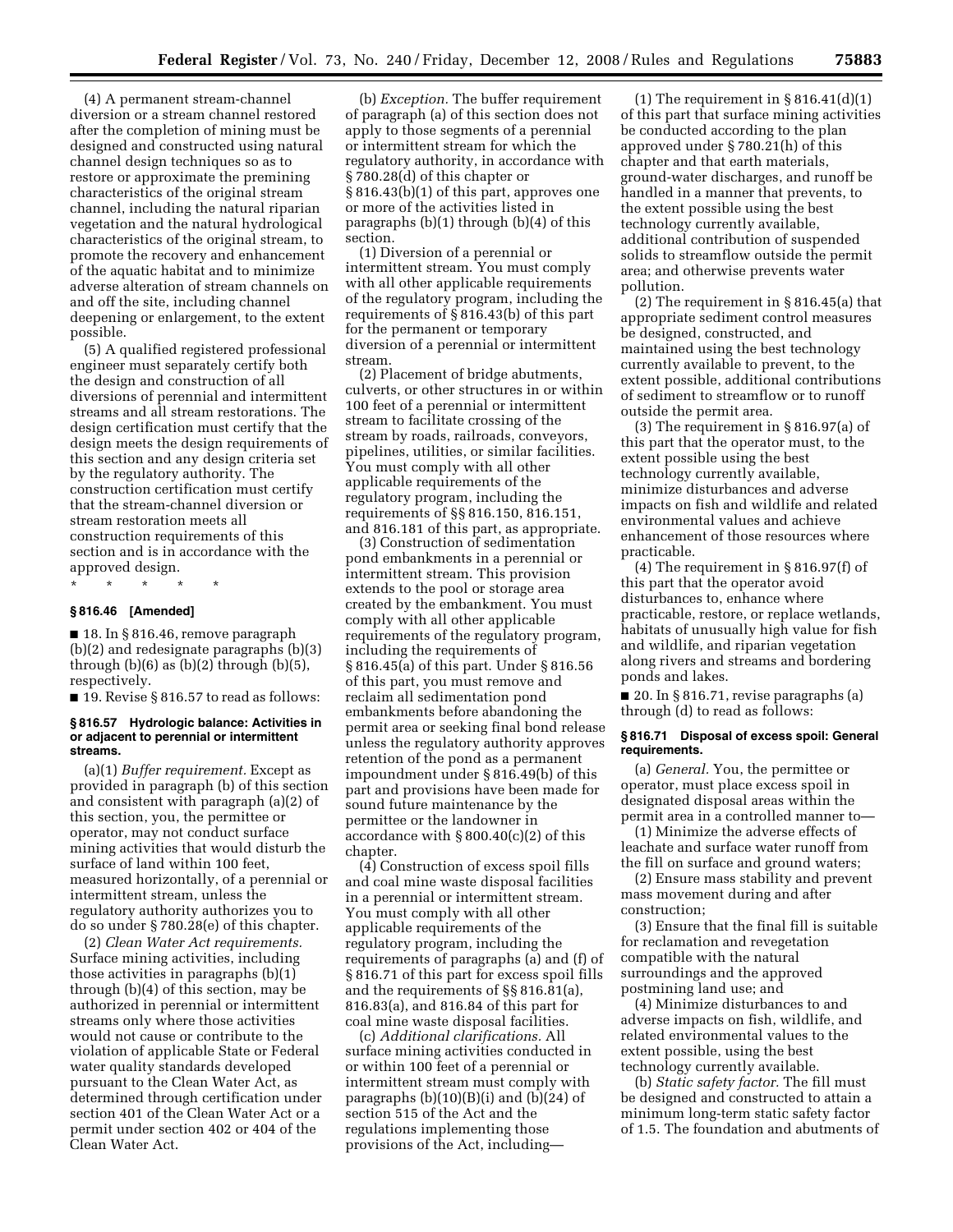the fill must be stable under all conditions of construction.

(c) *Compliance with permit.* You, the permittee or operator, must construct the fill in accordance with the design and plans submitted under § 780.35 of this chapter and approved as part of the permit.

(d) *Special requirement for steepslope conditions.* When the slope in the disposal area exceeds 2.8h:1v (36 percent), or any lesser slope designated by the regulatory authority based on local conditions, you, the permittee or operator, must construct keyway cuts (excavations to stable bedrock) or rocktoe buttresses to ensure fill stability.

\* \* \* \* \*

# **PART 817—PERMANENT PROGRAM PERFORMANCE STANDARDS-UNDERGROUND MINING ACTIVITIES**

■ 21. The authority citation for part 817 is revised to read as follows:

**Authority:** 30 U.S.C. 1201 *et seq.* 

■ 22. Section 817.10 is revised to read as follows:

#### **§ 817.10 Information collection.**

In accordance with 44 U.S.C. 3501 *et seq.*, the Office of Management and Budget (OMB) has approved the information collection requirements of this part and assigned clearance number 1029–0047. Collection of this information is required under section 516 of SMCRA, which provides that permittees conducting underground coal mining operations must meet all applicable performance standards of the regulatory program approved under the Act. The regulatory authority uses the information collected to ensure that surface mining activities are conducted in compliance with the requirements of the applicable regulatory program. Persons intending to conduct such operations must respond to obtain a benefit. A Federal agency may not conduct or sponsor, and you are not required to respond to, a collection of information unless it displays a currently valid OMB control number.  $\blacksquare$  23. In § 817.11, revise paragraph (e) to read as follows:

### **§ 817.11 Signs and markers.**

\* \* \* \* \* (e) *Buffer markers.* The boundaries of any buffer to be maintained between surface activities and a perennial or intermittent stream in accordance with §§ 784.28 and 817.57 of this chapter must be clearly marked to avoid disturbance by surface operations and facilities.

\* \* \* \* \*

 $\blacksquare$  24. Amend § 817.43 as follows: ■ A. Remove the last sentence of

paragraph (a)(3); ■ B. Redesignate paragraph (a)(4) as paragraph (a)(5) and add a new paragraph (a)(4);

 $\blacksquare$  C. Revise paragraphs (b)(1) and (b)(4); and

 $\blacksquare$  D. Add paragraph (b)(5).

The revisions and additions will read as follows:

### **§ 817.43 Diversions.**

(a) \* \* \*

(4) A permanent diversion or a stream channel restored after the completion of mining must be designed and constructed so as to restore or approximate the premining characteristics of the original stream channel, including any natural riparian vegetation, to promote the recovery and enhancement of the aquatic habitat. \* \* \* \* \*

(b) \* \* \* (1) The regulatory authority may approve the diversion of perennial or

intermittent streams within the permit area if the diversion is located and designed to minimize adverse impacts on fish, wildlife, and related environmental values to the extent possible, using the best technology currently available. The permittee must construct and maintain the diversion in accordance with the approved design. \* \* \* \* \*

(4) A permanent stream-channel diversion or a stream channel restored after the completion of mining must be designed and constructed using natural channel design techniques so as to restore or approximate the premining characteristics of the original stream channel, including the natural riparian vegetation and the natural hydrological characteristics of the original stream, to promote the recovery and enhancement of the aquatic habitat and to minimize adverse alteration of stream channels on and off the site, including channel deepening or enlargement, to the extent possible.

(5) A qualified registered professional engineer must separately certify both the design and construction of all diversions of perennial and intermittent streams and all stream restorations. The design certification must certify that the design meets the design requirements of this section and any design criteria set by the regulatory authority. The construction certification must certify that the stream-channel diversion or stream restoration meets all construction requirements of this section and is in accordance with the approved design.

\* \* \* \* \*

#### **§ 817.46 [Amended]**

■ 25. In § 817.46, remove paragraph (b)(2) and redesignate paragraphs (b)(3) through  $(b)(6)$  as  $(b)(2)$  through  $(b)(5)$ , respectively.

■ 26. Revise § 817.57 to read as follows:

### **§ 817.57 Hydrologic balance: Surface activities in or adjacent to perennial or intermittent streams.**

(a)(1) *Buffer requirement.* Except as provided in paragraph (b) of this section and consistent with paragraph (a)(2) of this section, you, the permittee or operator, may not conduct surface activities that would disturb the surface of land within 100 feet, measured horizontally, of a perennial or intermittent stream, unless the regulatory authority authorizes you to do so under § 784.28(e) of this chapter.

(2) *Clean Water Act requirements.*  Surface activities, including those activities in paragraphs (b)(1) through (b)(4) of this section, may be authorized in perennial or intermittent streams only where those activities would not cause or contribute to the violation of applicable State or Federal water quality standards developed pursuant to the Clean Water Act, as determined through certification under section 401 of the Clean Water Act or a permit under section 402 or 404 of the Clean Water Act.

(b) *Exception.* The buffer requirement of paragraph (a) of this section does not apply to those segments of a perennial or intermittent stream for which the regulatory authority, in accordance with § 784.28(d) of this chapter or § 817.43(b)(1) of this part, approves one or more of the activities listed in paragraphs (b)(1) through (b)(4) of this section.

(1) Diversion of a perennial or intermittent stream. You must comply with all other applicable requirements of the regulatory program, including the requirements of § 817.43(b) of this part for the permanent or temporary diversion of a perennial or intermittent stream.

(2) Placement of bridge abutments, culverts, or other structures in or within 100 feet of a perennial or intermittent stream to facilitate crossing of the stream by roads, railroads, conveyors, pipelines, utilities, or similar facilities. You must comply with all other applicable requirements of the regulatory program, including the requirements of §§ 817.150, 817.151, and 817.181 of this part, as appropriate.

(3) Construction of sedimentation pond embankments in a perennial or intermittent stream. This provision extends to the pool or storage area created by the embankment. You must